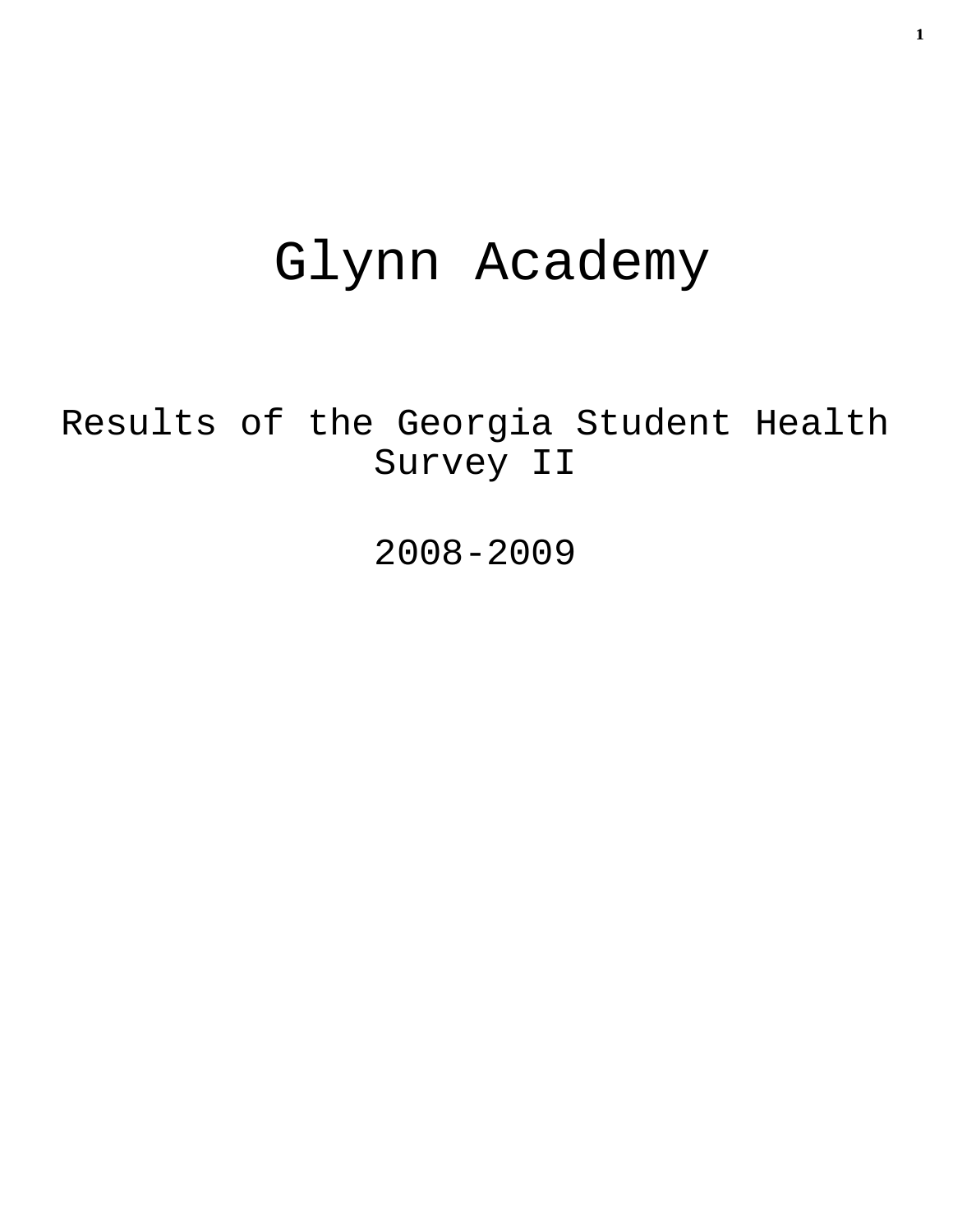## *Demographics* **2**

| Grade                    |     |  |  |
|--------------------------|-----|--|--|
| <b>Grade   Frequency</b> |     |  |  |
| 10                       | 136 |  |  |
| 12                       | 82  |  |  |

| Frequency      | <b>Table of Gender by Grade</b> |              |             |              |  |
|----------------|---------------------------------|--------------|-------------|--------------|--|
| <b>Col Pct</b> |                                 | Grade(Grade) |             |              |  |
|                | Gender(Gender)                  | 10           | 12          | <b>Total</b> |  |
|                | <b>Female</b>                   | 83<br>61.03  | 39<br>47.56 | 122          |  |
|                | <b>Male</b>                     | 53<br>38.97  | 43<br>52.44 | 96           |  |
|                | <b>Total</b>                    | 136          | 82          | 218          |  |

| <b>Frequency</b> |  |
|------------------|--|
| <b>Col Pct</b>   |  |

| <b>Table of Ethnicity by Grade</b> |              |             |              |  |  |  |
|------------------------------------|--------------|-------------|--------------|--|--|--|
|                                    | Grade(Grade) |             |              |  |  |  |
| <b>Ethnicity</b> (Ethnicity)       | 10           | 12          | <b>Total</b> |  |  |  |
| <b>Black</b>                       | 19<br>13.97  | 35<br>42.68 | 54           |  |  |  |
| <b>Hispanic</b>                    | 3<br>2.21    | 2<br>2.44   | 5            |  |  |  |
| <b>White</b>                       | 104<br>76.47 | 41<br>50.00 | 145          |  |  |  |
| <b>Asian</b>                       | 5<br>3.68    | 4<br>4.88   | 9            |  |  |  |
| <b>Other</b>                       | 5<br>3.68    | 0<br>0.00   | 5            |  |  |  |
| <b>Total</b>                       | 136          | 82          | 218          |  |  |  |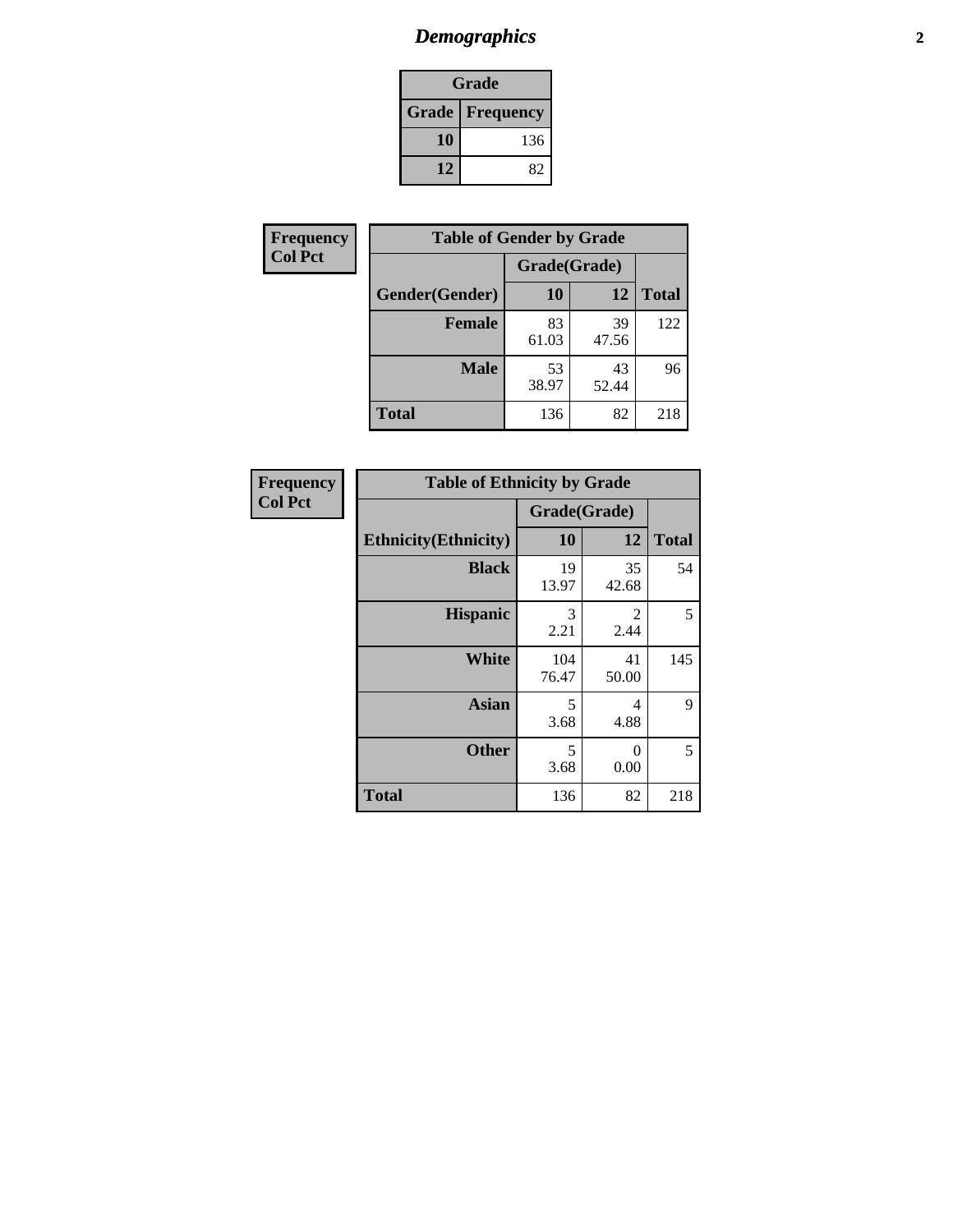#### *Title IV, Part A, Schedule A* **3** *Goal 1: Ensure that all schools are drug-free Baseline Data: Year 2008-2009 Prevalence of Drug Use*

| Frequency<br><b>Col Pct</b> | <b>Table of AlcoholAlt by Grade</b> |              |             |              |  |  |
|-----------------------------|-------------------------------------|--------------|-------------|--------------|--|--|
|                             | AlcoholAlt(Alcohol                  | Grade(Grade) |             |              |  |  |
|                             | use, past 30 days)                  | 10           | 12          | <b>Total</b> |  |  |
|                             | Yes                                 | 23<br>16.91  | 29<br>35.37 | 52           |  |  |
|                             | N <sub>0</sub>                      | 113<br>83.09 | 53<br>64.63 | 166          |  |  |
|                             | <b>Total</b>                        | 136          | 82          | 218          |  |  |

| Frequency      | <b>Table of TobaccoAny by Grade</b> |              |             |              |  |
|----------------|-------------------------------------|--------------|-------------|--------------|--|
| <b>Col Pct</b> | <b>TobaccoAny(Tobacco</b>           | Grade(Grade) |             |              |  |
|                | use, past 30 days)                  | 10           | 12          | <b>Total</b> |  |
|                | Yes                                 | 16<br>11.76  | 21<br>25.61 | 37           |  |
|                | N <sub>0</sub>                      | 120<br>88.24 | 61<br>74.39 | 181          |  |
|                | Total                               | 136          | 82          | 218          |  |

| Frequency<br><b>Col Pct</b> | <b>Table of MarijuanaAlt by Grade</b> |              |             |              |  |
|-----------------------------|---------------------------------------|--------------|-------------|--------------|--|
|                             | MarijuanaAlt(Marijuana                | Grade(Grade) |             |              |  |
|                             | use, past 30 days)                    | 10           | 12          | <b>Total</b> |  |
|                             | <b>Yes</b>                            | 14<br>10.29  | 20<br>24.39 | 34           |  |
|                             | N <sub>0</sub>                        | 122<br>89.71 | 62<br>75.61 | 184          |  |
|                             | <b>Total</b>                          | 136          | 82          | 218          |  |

| Frequency      | <b>Table of OtherDrugAny by Grade</b>  |              |             |              |  |
|----------------|----------------------------------------|--------------|-------------|--------------|--|
| <b>Col Pct</b> | <b>OtherDrugAny(Other</b><br>drug use, | Grade(Grade) |             |              |  |
|                | past 30 days)                          | 10           | 12          | <b>Total</b> |  |
|                | <b>Yes</b>                             | 13<br>9.56   | 13<br>15.85 | 26           |  |
|                | N <sub>0</sub>                         | 123<br>90.44 | 69<br>84.15 | 192          |  |
|                | <b>Total</b>                           | 136          | 82          | 218          |  |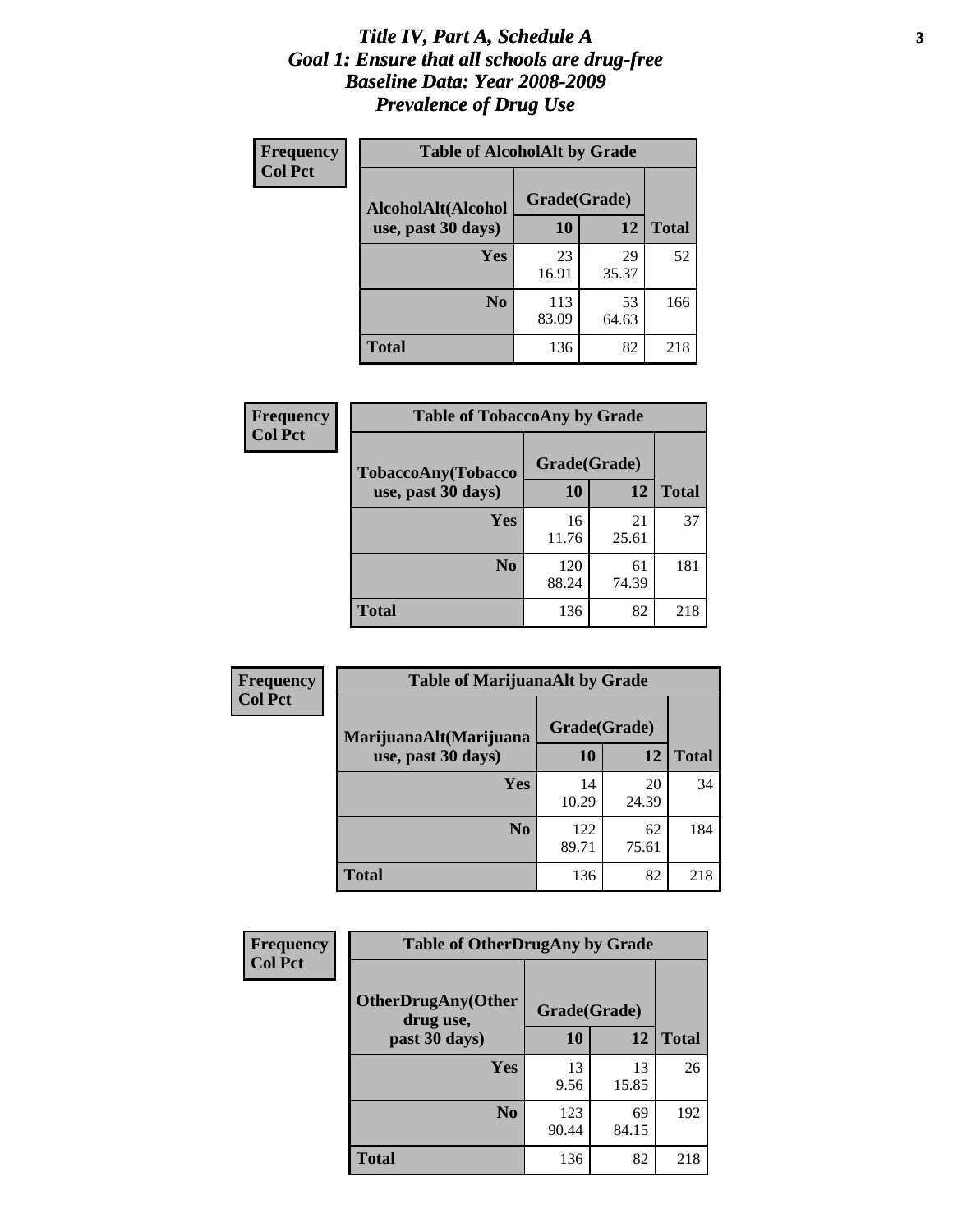#### *Average Age of Onset of Use* **4** *Results for "Average Age of Onset of Use" questions exclude students who said they did not use that substance*

| <b>Variable</b>    | Label                                                              | <b>Mean</b> |
|--------------------|--------------------------------------------------------------------|-------------|
| Alcoholinit2       | I started using alcohol when I was                                 | 13.52       |
| Cigarettesinit2    | I started smoking tobacco when I was                               | 13.04       |
| Smokelessinit2     | I started chewing tobacco when I was                               | 13.14       |
| Marijuanainit2     | I started using marijuana when I was                               | 13.72       |
| Cocaineinit2       | I started using cocaine when I was                                 | 13.29       |
| Inhalantsinit2     | I started using inhalants when I was                               | 12.82       |
| Steroidsinit2      | I started using steroids when I was                                | 12.91       |
| Ecstasyinit2       | I started using ecstasy when I was                                 | 14.35       |
| Methinit2          | I started using methamphetamines when I was                        | 13.00       |
| Hallucinogensinit2 | I started using hallucinogens when I was                           | 13.70       |
| Prescriptioninit2  | I started using prescription drugs not prescribed to me when I was | 13.89       |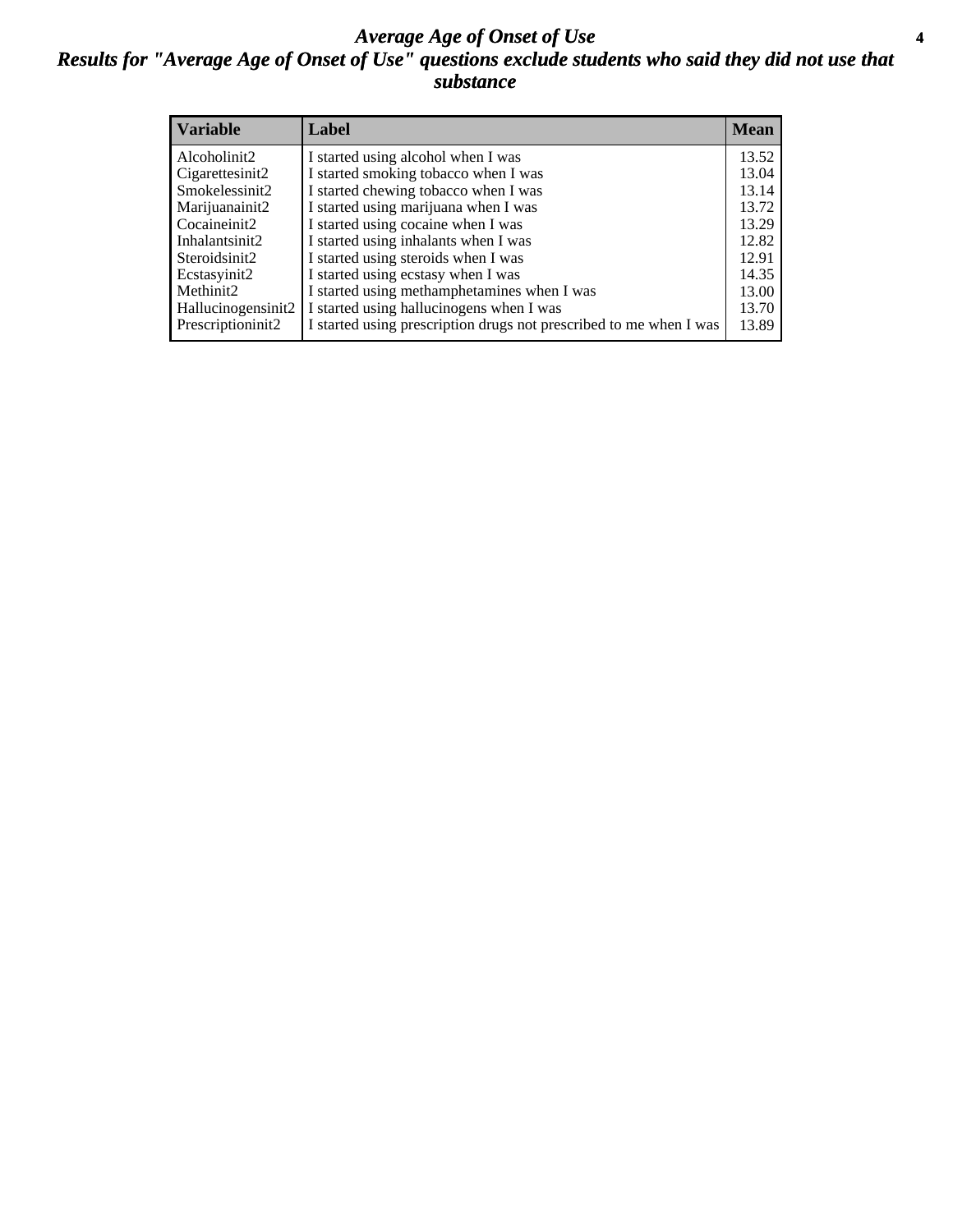## *Perception of Health Risk* **5**

| <b>Frequency</b> | <b>Table of Alcoholharmdich by Grade</b> |              |             |              |  |
|------------------|------------------------------------------|--------------|-------------|--------------|--|
| <b>Col Pct</b>   | Alcoholharmdich(I<br>think alcohol is    | Grade(Grade) |             |              |  |
|                  | harmful)                                 | 10           | 12          | <b>Total</b> |  |
|                  | <b>Yes</b>                               | 105<br>77.21 | 57<br>69.51 | 162          |  |
|                  | N <sub>0</sub>                           | 31<br>22.79  | 25<br>30.49 | 56           |  |
|                  | <b>Total</b>                             | 136          | 82          | 218          |  |

| Frequency      | <b>Table of Tobaccoharmdich by Grade</b> |              |             |              |  |
|----------------|------------------------------------------|--------------|-------------|--------------|--|
| <b>Col Pct</b> | Tobaccoharmdich(I<br>think tobacco is    | Grade(Grade) |             |              |  |
|                | harmful)                                 | 10           | 12          | <b>Total</b> |  |
|                | Yes                                      | 129<br>94.85 | 73<br>89.02 | 202          |  |
|                | N <sub>0</sub>                           | 5.15         | 9<br>10.98  | 16           |  |
|                | <b>Total</b>                             | 136          | 82          | 218          |  |

| Frequency      | <b>Table of Marijuanaharmdich by Grade</b> |              |             |              |  |
|----------------|--------------------------------------------|--------------|-------------|--------------|--|
| <b>Col Pct</b> | Marijuanaharmdich(I<br>think marijuana is  | Grade(Grade) |             |              |  |
|                | harmful)                                   | 10           | 12          | <b>Total</b> |  |
|                | Yes                                        | 115<br>84.56 | 54<br>65.85 | 169          |  |
|                | N <sub>0</sub>                             | 21<br>15.44  | 28<br>34.15 | 49           |  |
|                | <b>Total</b>                               | 136          | 82          | 218          |  |

| <b>Frequency</b> | <b>Table of Otherdrugharmdich by Grade</b>   |              |             |              |  |
|------------------|----------------------------------------------|--------------|-------------|--------------|--|
| <b>Col Pct</b>   | Otherdrugharmdich(I<br>think other drugs are | Grade(Grade) |             |              |  |
|                  | harmful)                                     | 10           | 12          | <b>Total</b> |  |
|                  | Yes                                          | 130<br>95.59 | 74<br>90.24 | 204          |  |
|                  | N <sub>0</sub>                               | 6<br>4.41    | 8<br>9.76   | 14           |  |
|                  | <b>Total</b>                                 | 136          | 82          | 218          |  |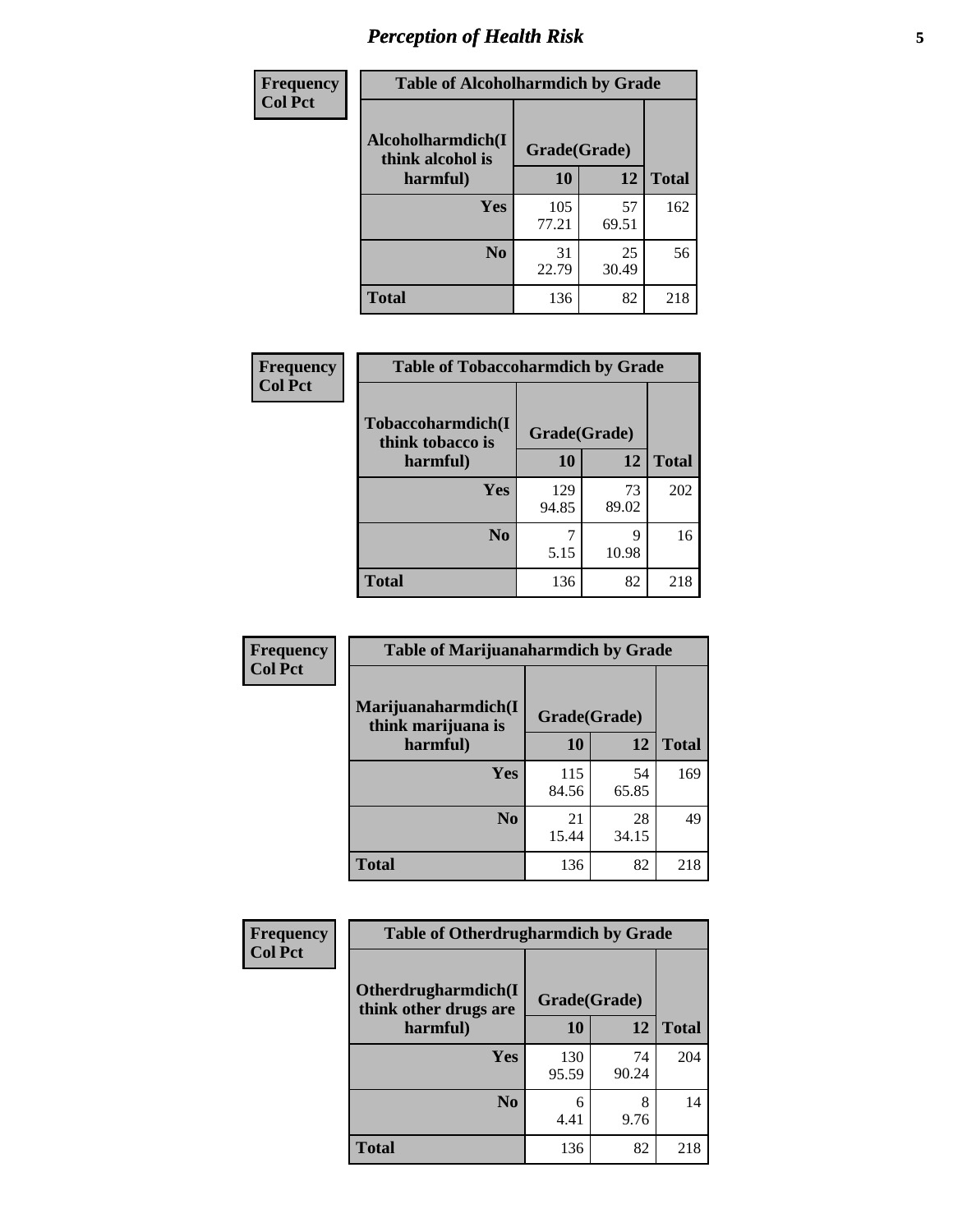### *Social Disapproval* **6**

| <b>Frequency</b> | <b>Table of Alcoholpeerdich by Grade</b>                    |              |             |              |  |  |  |
|------------------|-------------------------------------------------------------|--------------|-------------|--------------|--|--|--|
| <b>Col Pct</b>   | Alcoholpeerdich(My<br>friends would<br>disapprove if I used | Grade(Grade) |             |              |  |  |  |
|                  | alcohol)                                                    | 10           | 12          | <b>Total</b> |  |  |  |
|                  | <b>Yes</b>                                                  | 80<br>58.82  | 27<br>32.93 | 107          |  |  |  |
|                  | N <sub>0</sub>                                              | 56<br>41.18  | 55<br>67.07 | 111          |  |  |  |
|                  | <b>Total</b>                                                | 136          | 82          | 218          |  |  |  |

| <b>Frequency</b> |
|------------------|
| <b>Col Pct</b>   |

| <b>Table of Tobaccopeerdich by Grade</b>                    |              |             |              |  |  |  |
|-------------------------------------------------------------|--------------|-------------|--------------|--|--|--|
| Tobaccopeerdich(My<br>friends would<br>disapprove if I used | Grade(Grade) |             |              |  |  |  |
| tobacco)                                                    | 10           | 12          | <b>Total</b> |  |  |  |
| Yes                                                         | 99<br>72.79  | 41<br>50.00 | 140          |  |  |  |
| N <sub>0</sub>                                              | 37<br>27.21  | 41<br>50.00 | 78           |  |  |  |
| <b>Total</b>                                                | 136          | 82          | 218          |  |  |  |

| Frequency      | <b>Table of Marijuanapeerdich by Grade</b>                    |              |             |              |  |  |
|----------------|---------------------------------------------------------------|--------------|-------------|--------------|--|--|
| <b>Col Pct</b> | Marijuanapeerdich(My<br>friends would<br>disapprove if I used | Grade(Grade) |             |              |  |  |
|                | marijuana)                                                    | 10           | 12          | <b>Total</b> |  |  |
|                | <b>Yes</b>                                                    | 94<br>69.12  | 36<br>43.90 | 130          |  |  |
|                | N <sub>0</sub>                                                | 42<br>30.88  | 46<br>56.10 | 88           |  |  |
|                | <b>Total</b>                                                  | 136          | 82          | 218          |  |  |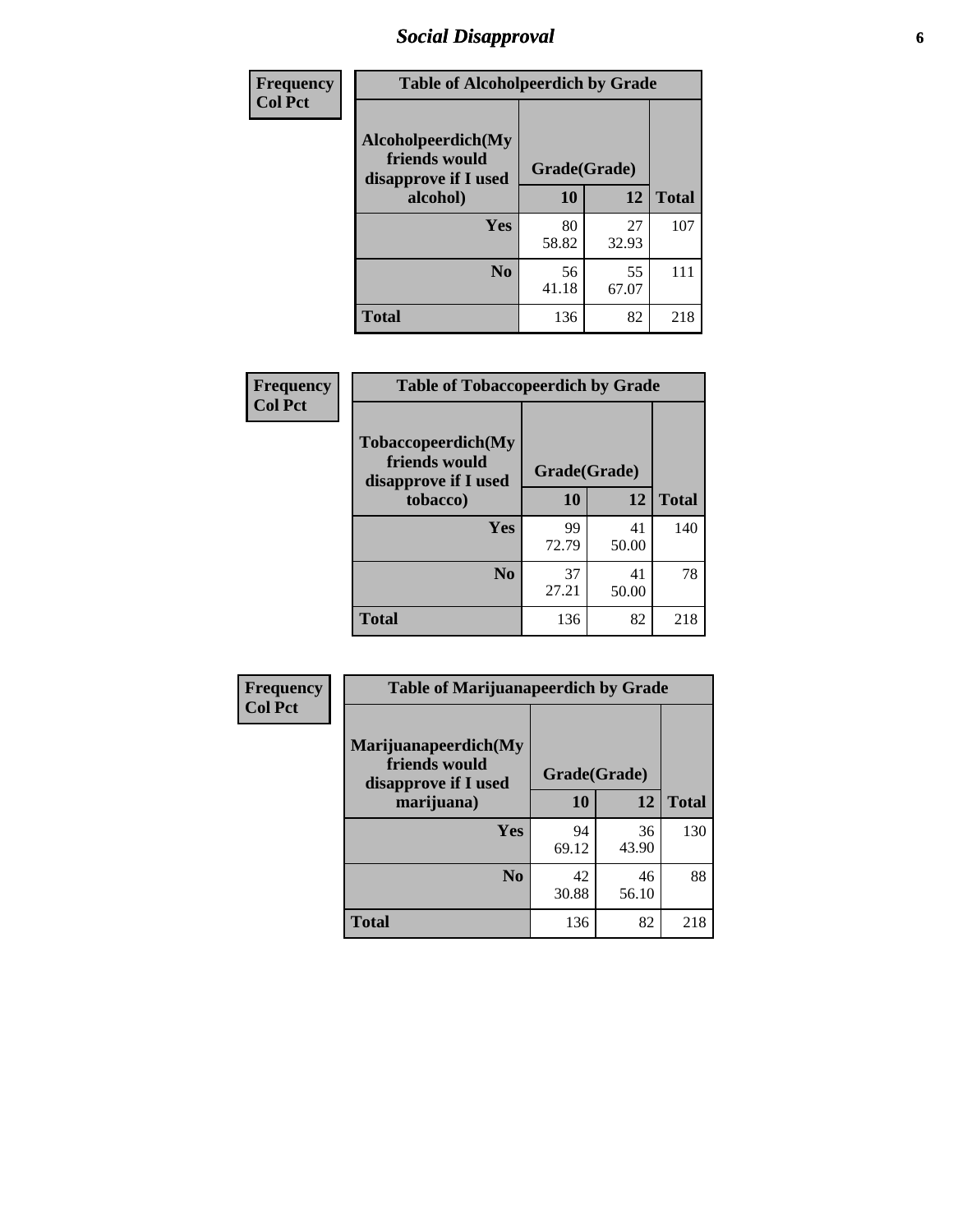### *Social Disapproval* **7**

| Frequency      | <b>Table of Otherdrugpeerdich by Grade</b>                    |              |             |              |  |  |
|----------------|---------------------------------------------------------------|--------------|-------------|--------------|--|--|
| <b>Col Pct</b> | Otherdrugpeerdich(My<br>friends would<br>disapprove if I used | Grade(Grade) |             |              |  |  |
|                | other drugs)                                                  | 10           | 12          | <b>Total</b> |  |  |
|                | Yes                                                           | 105<br>77.21 | 55<br>67.07 | 160          |  |  |
|                | N <sub>0</sub>                                                | 31<br>22.79  | 27<br>32.93 | 58           |  |  |
|                | <b>Total</b>                                                  | 136          | 82          | 218          |  |  |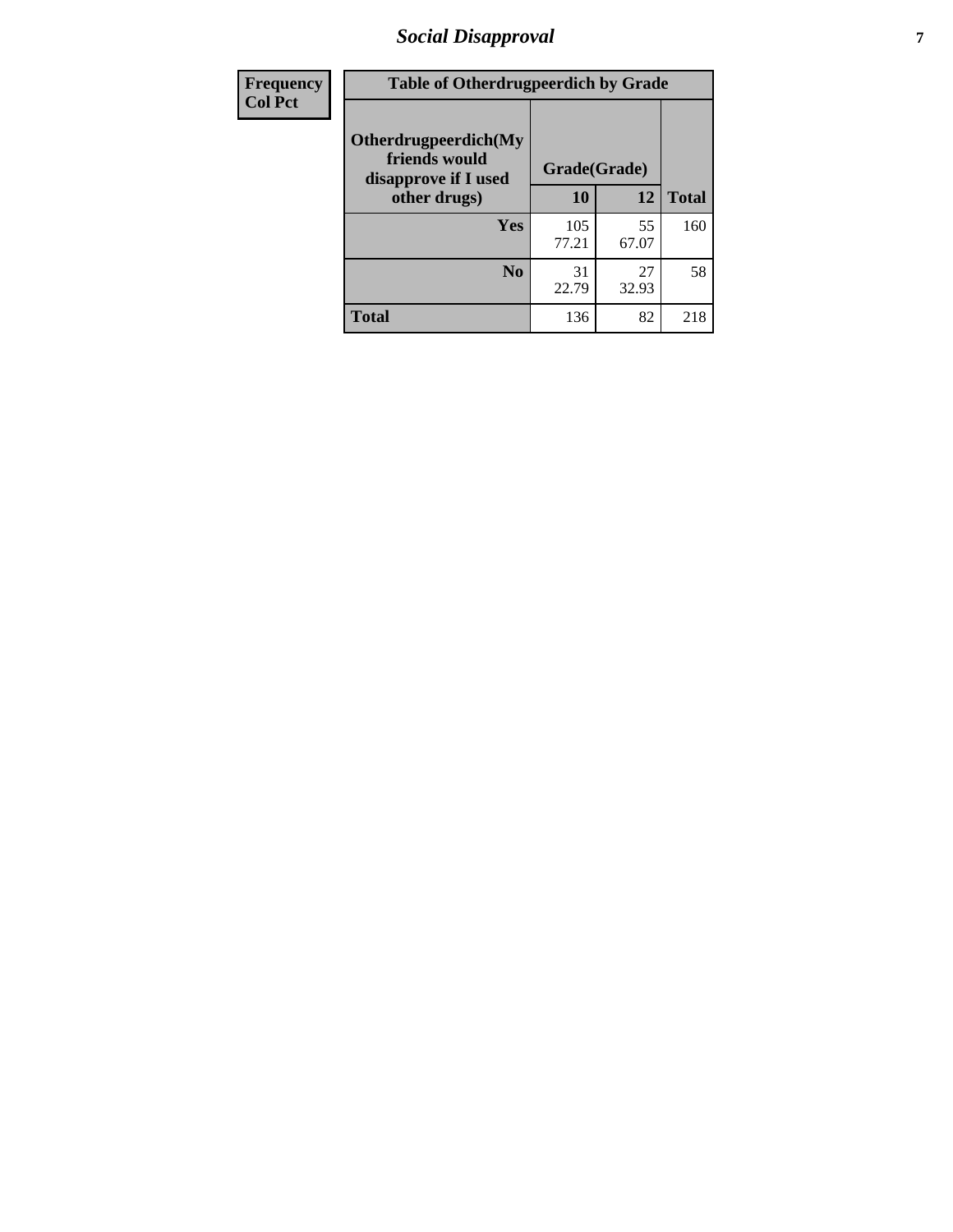#### Title IV, Part A, Schedule A **8** *Goal 2: To help ensure that all schools are safe and disciplined Baseline Data: Year 2008-2009 Student Involvement in Gang Activity*

| Frequency      | <b>Table of Gangself by Grade</b>                                                                 |                    |             |              |  |
|----------------|---------------------------------------------------------------------------------------------------|--------------------|-------------|--------------|--|
| <b>Col Pct</b> | Gangself(I<br>have<br>participated<br>in illegal<br>gang<br>activities in<br>the past 30<br>days) | Grade(Grade)<br>10 | 12          | <b>Total</b> |  |
|                | Yes                                                                                               | 5<br>3.68          | 9<br>10.98  | 14           |  |
|                | N <sub>0</sub>                                                                                    | 131<br>96.32       | 73<br>89.02 | 204          |  |
|                | <b>Total</b>                                                                                      | 136                | 82          | 218          |  |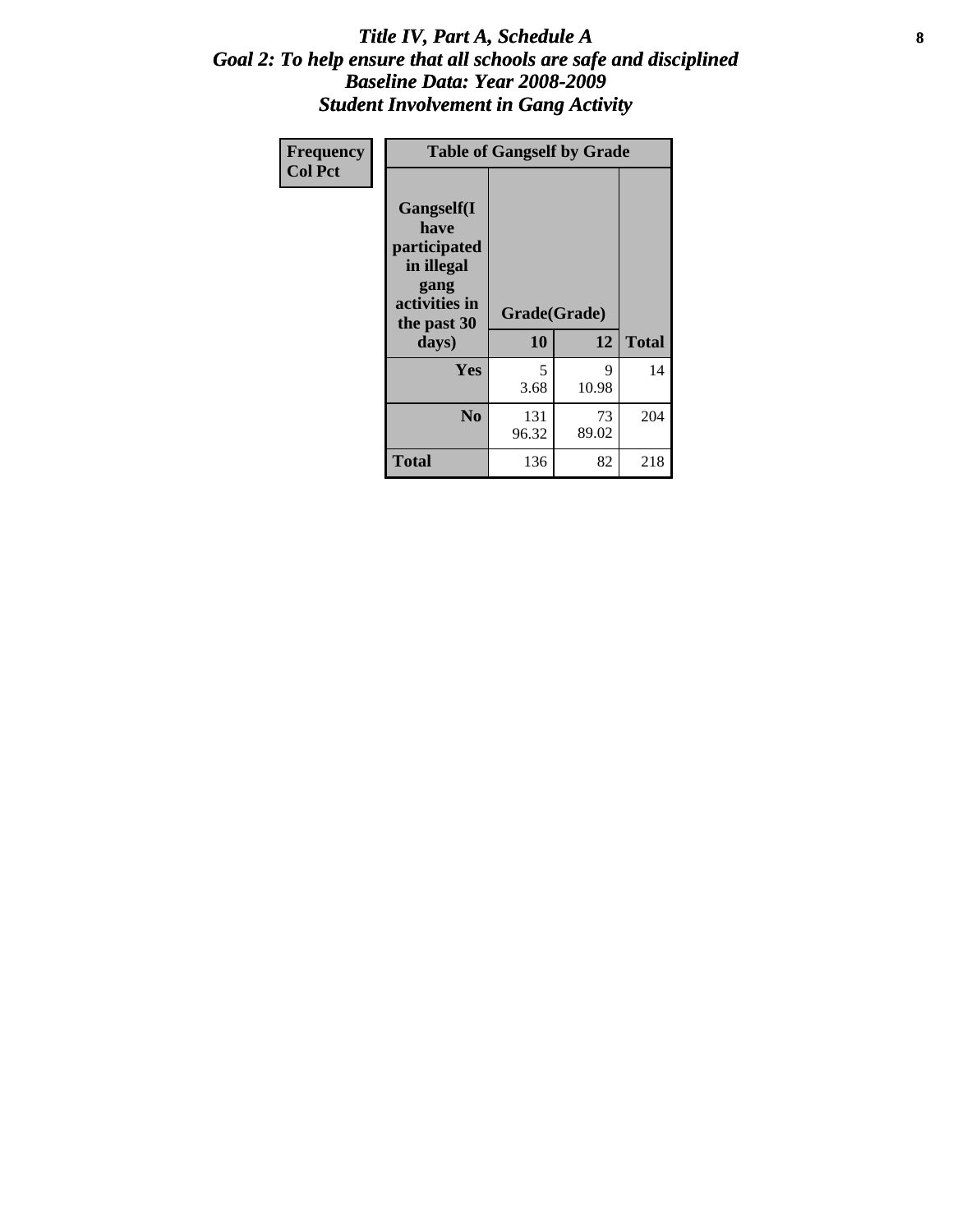### *Student Perception of School Safety* **9**

| <b>Frequency</b><br>Row Pct |
|-----------------------------|
|                             |

| <b>Table of Grade by Safeschool</b> |                          |                                                                                                        |             |             |     |  |  |
|-------------------------------------|--------------------------|--------------------------------------------------------------------------------------------------------|-------------|-------------|-----|--|--|
|                                     |                          | Safeschool (School is a place at which I feel<br>safe)                                                 |             |             |     |  |  |
| Grade(Grade)                        | <b>Strongly</b><br>Agree | Somewhat<br><b>Somewhat</b><br><b>Strongly</b><br><b>Disagree</b><br><b>Total</b><br>Disagree<br>Agree |             |             |     |  |  |
| 10                                  | 13<br>9.56               | 72<br>52.94                                                                                            | 32<br>23.53 | 19<br>13.97 | 136 |  |  |
| 12                                  | 20<br>24.39              | 39<br>47.56                                                                                            | 15<br>18.29 | 8<br>9.76   | 82  |  |  |
| <b>Total</b>                        | 33                       | 111                                                                                                    | 47          | 27          | 218 |  |  |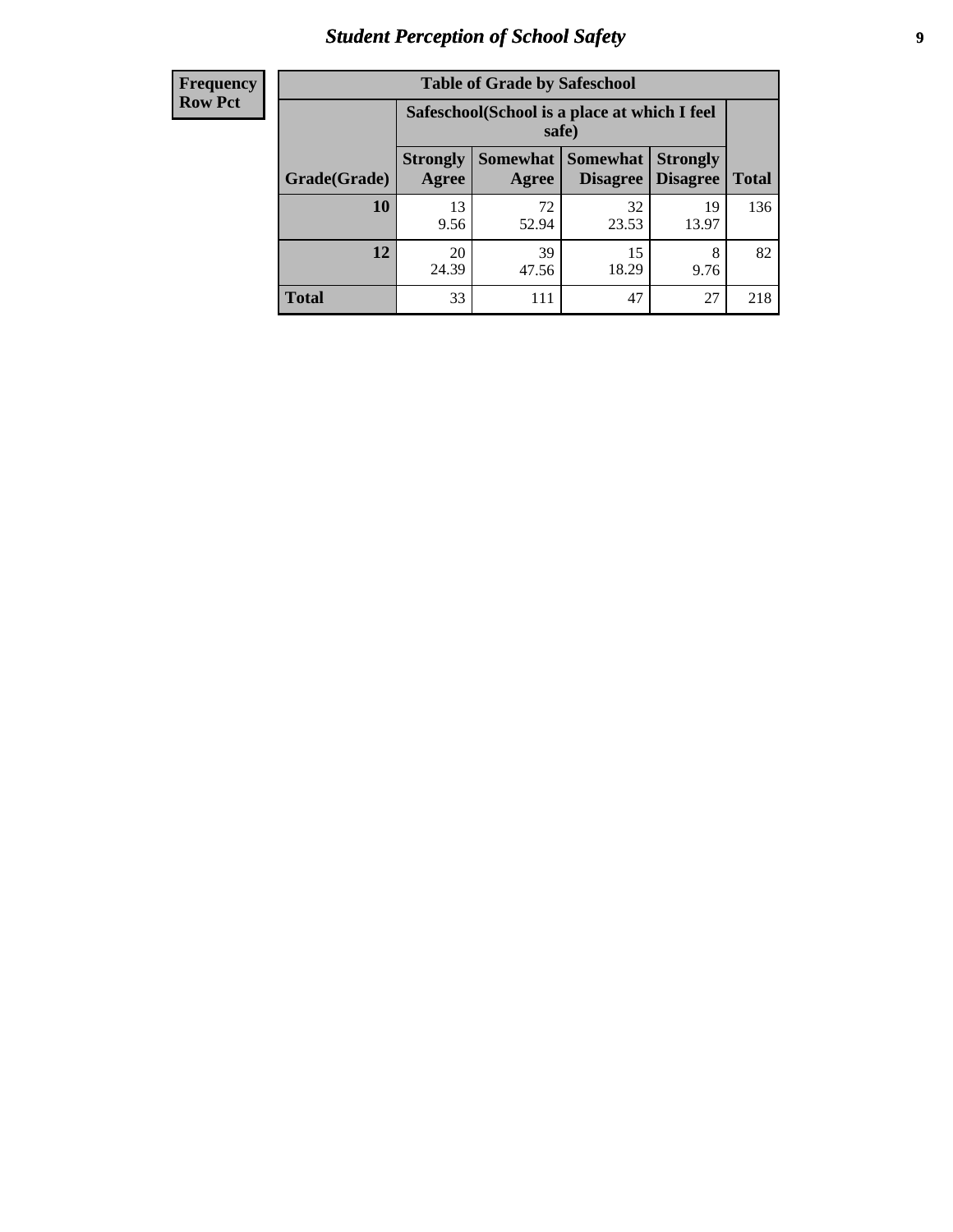### *Students Who Have Been Bullied* **10**

| <b>Frequency</b> | <b>Table of Grade by Bullied</b> |                                                                               |           |                      |                  |                       |                  |              |
|------------------|----------------------------------|-------------------------------------------------------------------------------|-----------|----------------------|------------------|-----------------------|------------------|--------------|
| <b>Row Pct</b>   |                                  | <b>Bullied</b> (I have been bullied by other<br>students in the past 30 days) |           |                      |                  |                       |                  |              |
|                  |                                  | $\mathbf{0}$                                                                  | 1 or<br>2 | 3 <sub>to</sub><br>5 | 10<br>to  <br>19 | <b>20</b><br>to<br>29 | All<br>30        |              |
|                  | <b>Grade</b> (Grade)             | <b>Days</b>                                                                   | days      | days                 | days             | days                  | days             | <b>Total</b> |
|                  | 10                               | 119<br>87.50                                                                  | 8<br>5.88 | 0.74                 | 0.74             | 0.74                  | 6<br>4.41        | 136          |
|                  | 12                               | 74<br>90.24                                                                   | 3<br>3.66 | 1.22                 | $\Omega$<br>0.00 | 4<br>4.88             | $\Omega$<br>0.00 | 82           |
|                  | <b>Total</b>                     | 193                                                                           | 11        | $\mathfrak{D}$       |                  | 5                     | 6                | 218          |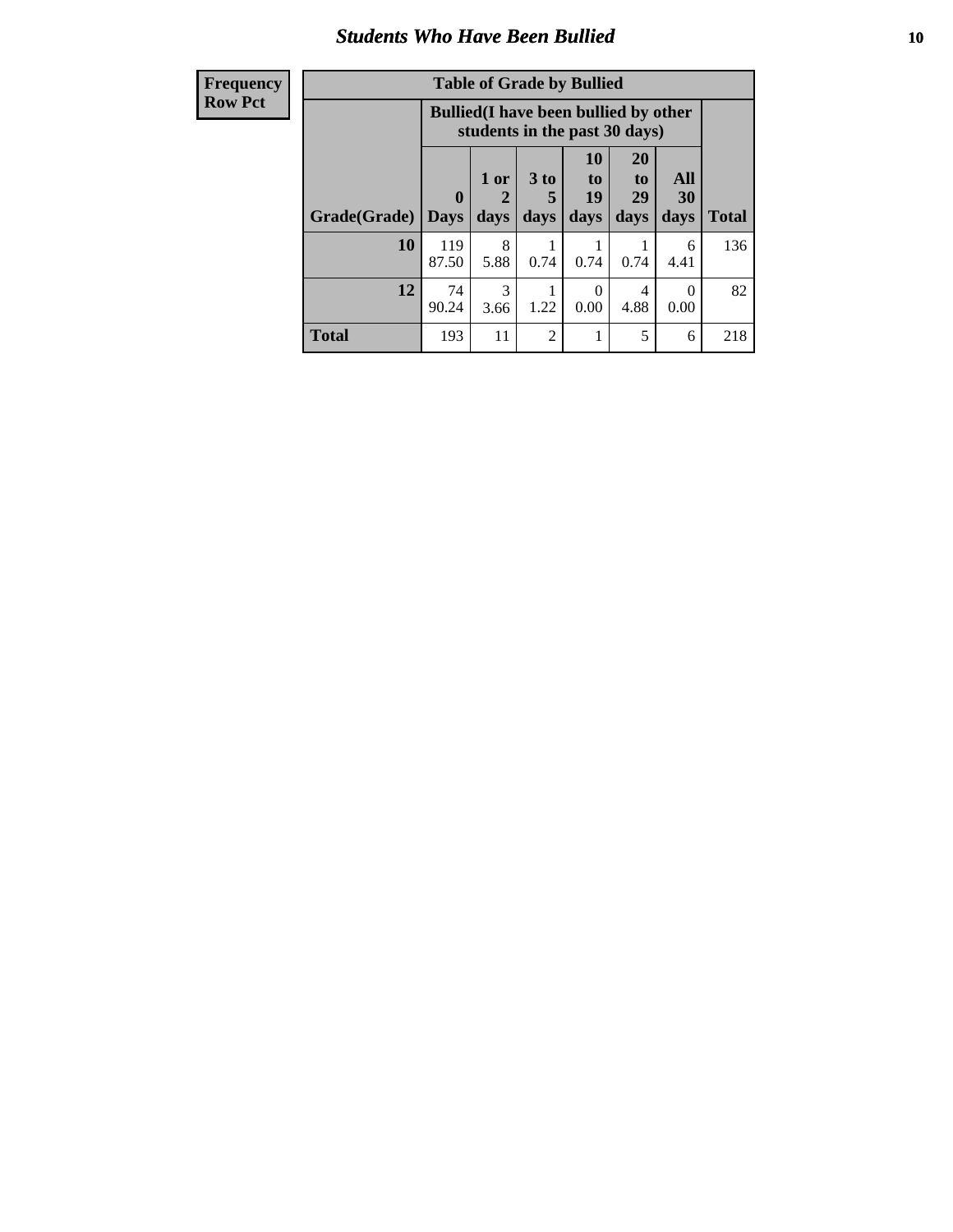### *School Climate* **11**

| <b>Frequency</b> | <b>Table of SchoolClimate1 by Grade</b> |                    |             |              |  |  |
|------------------|-----------------------------------------|--------------------|-------------|--------------|--|--|
| <b>Col Pct</b>   | SchoolClimate1(I<br>like school)        | Grade(Grade)<br>10 | 12          | <b>Total</b> |  |  |
|                  | <b>Strongly Agree</b>                   | 29<br>21.32        | 17<br>20.73 | 46           |  |  |
|                  | <b>Somewhat Agree</b>                   | 78<br>57.35        | 44<br>53.66 | 122          |  |  |
|                  | <b>Somewhat Disagree</b>                | 18<br>13.24        | 11<br>13.41 | 29           |  |  |
|                  | <b>Strongly Disagree</b>                | 11<br>8.09         | 10<br>12.20 | 21           |  |  |
|                  | <b>Total</b>                            | 136                | 82          | 218          |  |  |

| <b>Frequency</b> |
|------------------|
| <b>Col Pct</b>   |

| <b>Table of SchoolClimate2 by Grade</b>           |                    |                                     |              |  |
|---------------------------------------------------|--------------------|-------------------------------------|--------------|--|
| SchoolClimate2(I<br>feel successful at<br>school) | Grade(Grade)<br>10 | 12                                  | <b>Total</b> |  |
| <b>Strongly Agree</b>                             | 43<br>31.62        | 29<br>35.37                         | 72           |  |
| <b>Somewhat Agree</b>                             | 82<br>60.29        | 39<br>47.56                         | 121          |  |
| <b>Somewhat Disagree</b>                          | 10<br>7.35         | 12<br>14.63                         | 22           |  |
| <b>Strongly Disagree</b>                          | 0.74               | $\mathcal{D}_{\mathcal{L}}$<br>2.44 | 3            |  |
| <b>Total</b>                                      | 136                | 82                                  | 218          |  |

| Frequency      | <b>Table of SchoolClimate3 by Grade</b>                                      |                    |             |              |
|----------------|------------------------------------------------------------------------------|--------------------|-------------|--------------|
| <b>Col Pct</b> | <b>SchoolClimate3(My</b><br>school has high<br>standards for<br>achievement) | Grade(Grade)<br>10 | 12          | <b>Total</b> |
|                | <b>Strongly Agree</b>                                                        | 35<br>25.74        | 17<br>20.73 | 52           |
|                | <b>Somewhat Agree</b>                                                        | 65<br>47.79        | 41<br>50.00 | 106          |
|                | <b>Somewhat Disagree</b>                                                     | 28<br>20.59        | 18<br>21.95 | 46           |
|                | <b>Strongly Disagree</b>                                                     | 8<br>5.88          | 6<br>7.32   | 14           |
|                | Total                                                                        | 136                | 82          | 218          |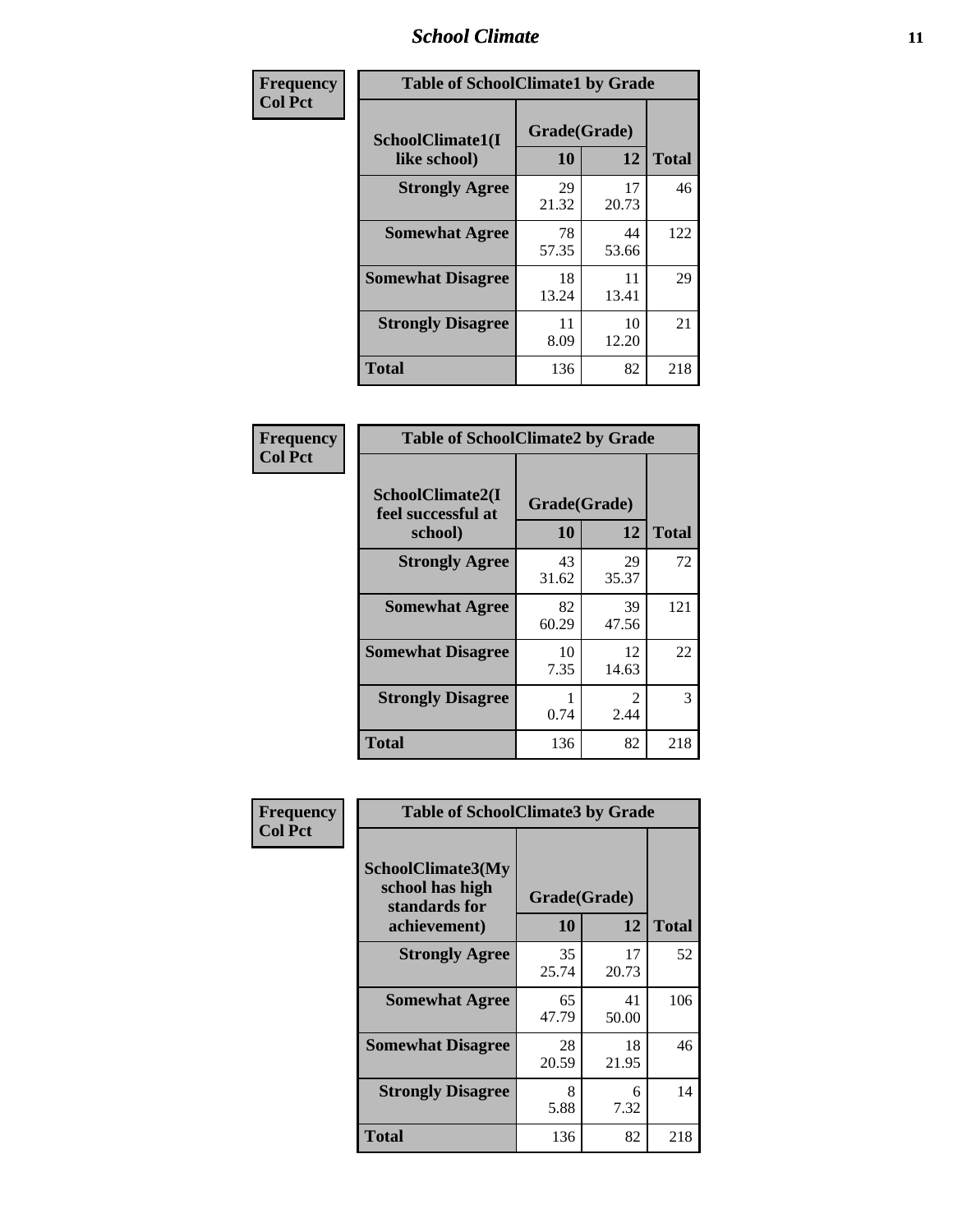### *School Climate* **12**

| Frequency      | <b>Table of SchoolClimate4 by Grade</b>                       |                    |             |              |
|----------------|---------------------------------------------------------------|--------------------|-------------|--------------|
| <b>Col Pct</b> | SchoolClimate4(My<br>school sets clear<br>rules for behavior) | Grade(Grade)<br>10 | 12          | <b>Total</b> |
|                | <b>Strongly Agree</b>                                         | 61<br>44.85        | 31<br>37.80 | 92           |
|                | <b>Somewhat Agree</b>                                         | 61<br>44.85        | 35<br>42.68 | 96           |
|                | <b>Somewhat Disagree</b>                                      | 11<br>8.09         | 11<br>13.41 | 22           |
|                | <b>Strongly Disagree</b>                                      | 3<br>2.21          | 5<br>6.10   | 8            |
|                | Total                                                         | 136                | 82          | 218          |

| <b>Table of SchoolClimate5 by Grade</b>                   |              |             |              |  |
|-----------------------------------------------------------|--------------|-------------|--------------|--|
| SchoolClimate5(I<br>know what to do in<br>an emergency at | Grade(Grade) |             |              |  |
| school)                                                   | 10           | 12          | <b>Total</b> |  |
| <b>Strongly Agree</b>                                     | 41<br>30.15  | 38<br>46.34 | 79           |  |
| <b>Somewhat Agree</b>                                     | 68<br>50.00  | 29<br>35.37 | 97           |  |
| <b>Somewhat Disagree</b>                                  | 22<br>16.18  | 9<br>10.98  | 31           |  |
| <b>Strongly Disagree</b>                                  | 5<br>3.68    | 6<br>7.32   | 11           |  |
| Total                                                     | 136          | 82          | 218          |  |

| Frequency      | <b>Table of SchoolClimate6 by Grade</b>                  |                    |             |              |
|----------------|----------------------------------------------------------|--------------------|-------------|--------------|
| <b>Col Pct</b> | <b>SchoolClimate6(Teachers</b><br>treat me with respect) | Grade(Grade)<br>10 | 12          | <b>Total</b> |
|                | <b>Strongly Agree</b>                                    | 43<br>31.62        | 18<br>21.95 | 61           |
|                | <b>Somewhat Agree</b>                                    | 67<br>49.26        | 36<br>43.90 | 103          |
|                | <b>Somewhat Disagree</b>                                 | 17<br>12.50        | 17<br>20.73 | 34           |
|                | <b>Strongly Disagree</b>                                 | 9<br>6.62          | 11<br>13.41 | 20           |
|                | <b>Total</b>                                             | 136                | 82          | 218          |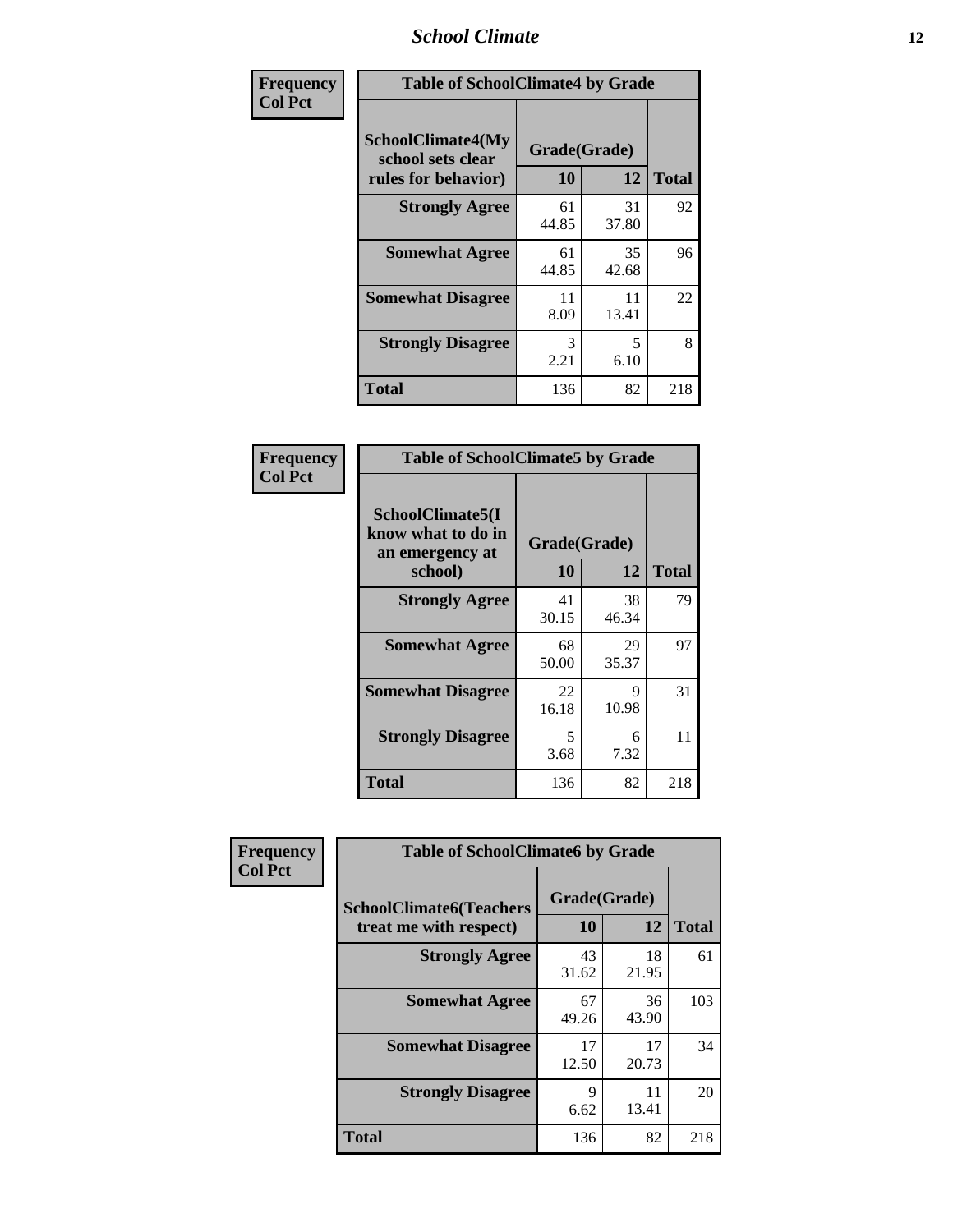### *School Climate* **13**

| Frequency      | <b>Table of SchoolClimate7 by Grade</b>                  |              |             |              |
|----------------|----------------------------------------------------------|--------------|-------------|--------------|
| <b>Col Pct</b> | <b>SchoolClimate7(Behaviors</b><br>in my class allow the | Grade(Grade) |             |              |
|                | teacher to teach)                                        | <b>10</b>    | <b>12</b>   | <b>Total</b> |
|                | <b>Strongly Agree</b>                                    | 27<br>19.85  | 15<br>18.29 | 42           |
|                | <b>Somewhat Agree</b>                                    | 68<br>50.00  | 39<br>47.56 | 107          |
|                | <b>Somewhat Disagree</b>                                 | 33<br>24.26  | 21<br>25.61 | 54           |
|                | <b>Strongly Disagree</b>                                 | 8<br>5.88    | 8.54        | 15           |
|                | <b>Total</b>                                             | 136          | 82          | 218          |

| Frequency      | <b>Table of SchoolClimate8 by Grade</b>                                              |                    |             |              |
|----------------|--------------------------------------------------------------------------------------|--------------------|-------------|--------------|
| <b>Col Pct</b> | <b>SchoolClimate8(Students</b><br>are frequently<br>recognized for good<br>behavior) | Grade(Grade)<br>10 | 12          | <b>Total</b> |
|                |                                                                                      | 12                 | 14          | 26           |
|                | <b>Strongly Agree</b>                                                                | 8.82               | 17.07       |              |
|                | <b>Somewhat Agree</b>                                                                | 45<br>33.09        | 27<br>32.93 | 72           |
|                | <b>Somewhat Disagree</b>                                                             | 55<br>40.44        | 22<br>26.83 | 77           |
|                | <b>Strongly Disagree</b>                                                             | 24<br>17.65        | 19<br>23.17 | 43           |
|                | <b>Total</b>                                                                         | 136                | 82          | 218          |

| Frequency      | <b>Table of SchoolClimate9 by Grade</b>                                           |                    |             |              |
|----------------|-----------------------------------------------------------------------------------|--------------------|-------------|--------------|
| <b>Col Pct</b> | SchoolClimate9(School<br>counselor would be<br>helpful if I needed<br>assistance) | Grade(Grade)<br>10 | 12          | <b>Total</b> |
|                | <b>Strongly Agree</b>                                                             | 65<br>47.79        | 35<br>42.68 | 100          |
|                | <b>Somewhat Agree</b>                                                             | 51<br>37.50        | 23<br>28.05 | 74           |
|                | <b>Somewhat Disagree</b>                                                          | 17<br>12.50        | 10<br>12.20 | 27           |
|                | <b>Strongly Disagree</b>                                                          | 3<br>2.21          | 14<br>17.07 | 17           |
|                | Total                                                                             | 136                | 82          | 218          |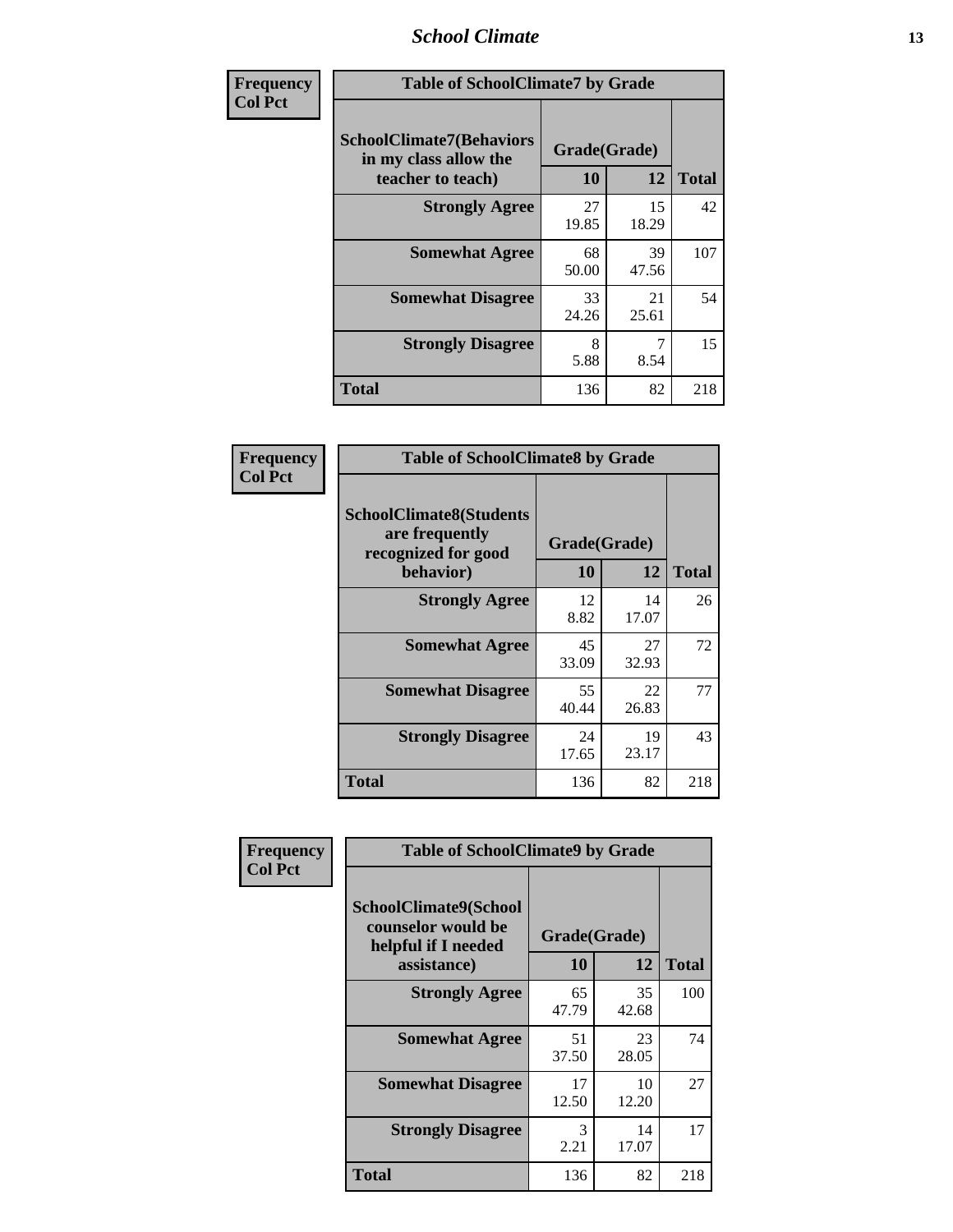### *Reasons for Dropping Out* **14**

| Frequency      | <b>Table of Dropoutreason by Grade</b>                                   |                    |             |              |
|----------------|--------------------------------------------------------------------------|--------------------|-------------|--------------|
| <b>Col Pct</b> | Dropoutreason(If<br>I dropped out the<br>reason would<br>most likely be) | Grade(Grade)<br>10 | 12          | <b>Total</b> |
|                | <b>Won't Drop out</b>                                                    | 92<br>67.65        | 38<br>46.34 | 130          |
|                | <b>Bored</b>                                                             | 24<br>17.65        | 20<br>24.39 | 44           |
|                | <b>Family Reasons</b>                                                    | 4<br>2.94          | 14<br>17.07 | 18           |
|                | <b>Being Bullied</b>                                                     | 0.74               | 0<br>0.00   | 1            |
|                | <b>Other</b>                                                             | 15<br>11.03        | 10<br>12.20 | 25           |
|                | <b>Total</b>                                                             | 136                | 82          | 218          |

| Frequency<br><b>Col Pct</b> | <b>Table of Dropout by Grade</b>                                       |                    |              |     |  |
|-----------------------------|------------------------------------------------------------------------|--------------------|--------------|-----|--|
|                             | Dropout(I<br>have<br>thought<br>about<br>dropping<br>out of<br>school) | Grade(Grade)<br>10 | <b>Total</b> |     |  |
|                             |                                                                        |                    | 12           |     |  |
|                             | Yes                                                                    | 23                 | 28           | 51  |  |
|                             |                                                                        | 16.91              | 34.15        |     |  |
|                             | N <sub>0</sub>                                                         | 113<br>83.09       | 54<br>65.85  | 167 |  |
|                             | <b>Total</b>                                                           | 136                | 82           | 218 |  |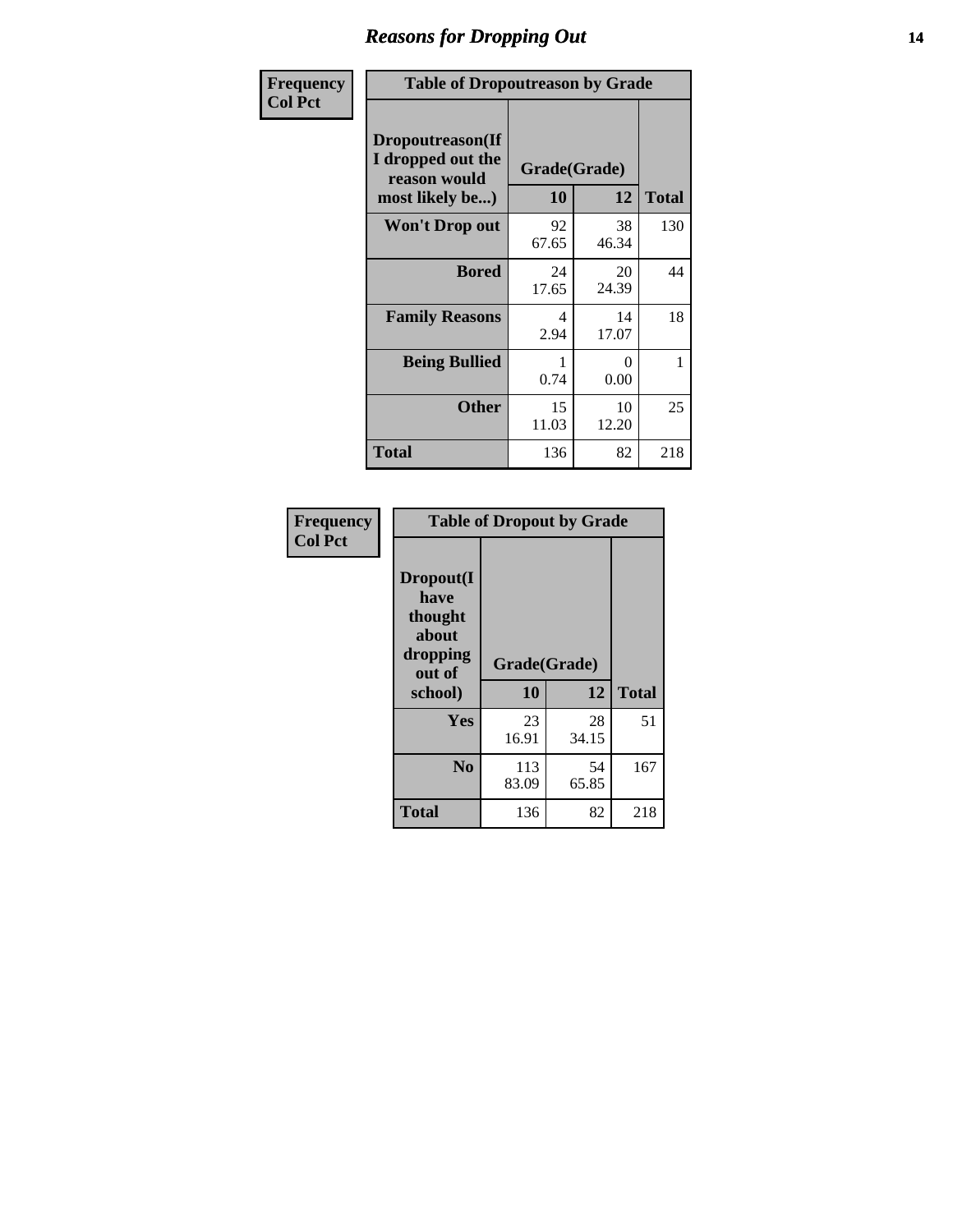*School Safety* **15**

| Frequency      | <b>Table of Gangself by Grade</b>                                                                 |                    |             |              |
|----------------|---------------------------------------------------------------------------------------------------|--------------------|-------------|--------------|
| <b>Col Pct</b> | Gangself(I<br>have<br>participated<br>in illegal<br>gang<br>activities in<br>the past 30<br>days) | Grade(Grade)<br>10 | 12          | <b>Total</b> |
|                | Yes                                                                                               | 5<br>3.68          | 9<br>10.98  | 14           |
|                | N <sub>o</sub>                                                                                    | 131<br>96.32       | 73<br>89.02 | 204          |
|                | Total                                                                                             | 136                | 82          | 218          |

| Frequency<br><b>Col Pct</b> | <b>Table of Gangpeers by Grade</b>                                                                                             |                    |             |              |
|-----------------------------|--------------------------------------------------------------------------------------------------------------------------------|--------------------|-------------|--------------|
|                             | <b>Gangpeers</b> (I<br>have friends<br>who have<br>participated<br>in illegal<br>gang<br>activities in<br>the past 30<br>days) | Grade(Grade)<br>10 | 12          | <b>Total</b> |
|                             | <b>Yes</b>                                                                                                                     | 27<br>19.85        | 21<br>25.61 | 48           |
|                             | N <sub>0</sub>                                                                                                                 | 109<br>80.15       | 61<br>74.39 | 170          |
|                             | <b>Total</b>                                                                                                                   | 136                | 82          | 218          |

| Frequency      |                                                                    | <b>Table of Pickedon by Grade</b> |              |              |  |  |  |  |  |  |
|----------------|--------------------------------------------------------------------|-----------------------------------|--------------|--------------|--|--|--|--|--|--|
| <b>Col Pct</b> | <b>Pickedon(I have</b><br>been picked on or<br>teased at school in |                                   | Grade(Grade) |              |  |  |  |  |  |  |
|                | the past 30 days)                                                  | 10                                | 12           | <b>Total</b> |  |  |  |  |  |  |
|                | <b>Strongly Agree</b>                                              | 11<br>8.09                        | 3<br>3.66    | 14           |  |  |  |  |  |  |
|                | <b>Somewhat Agree</b>                                              | 23<br>16.91                       | 8.54         | 30           |  |  |  |  |  |  |
|                | <b>Somewhat Disagree</b>                                           | 32<br>23.53                       | 8.54         | 39           |  |  |  |  |  |  |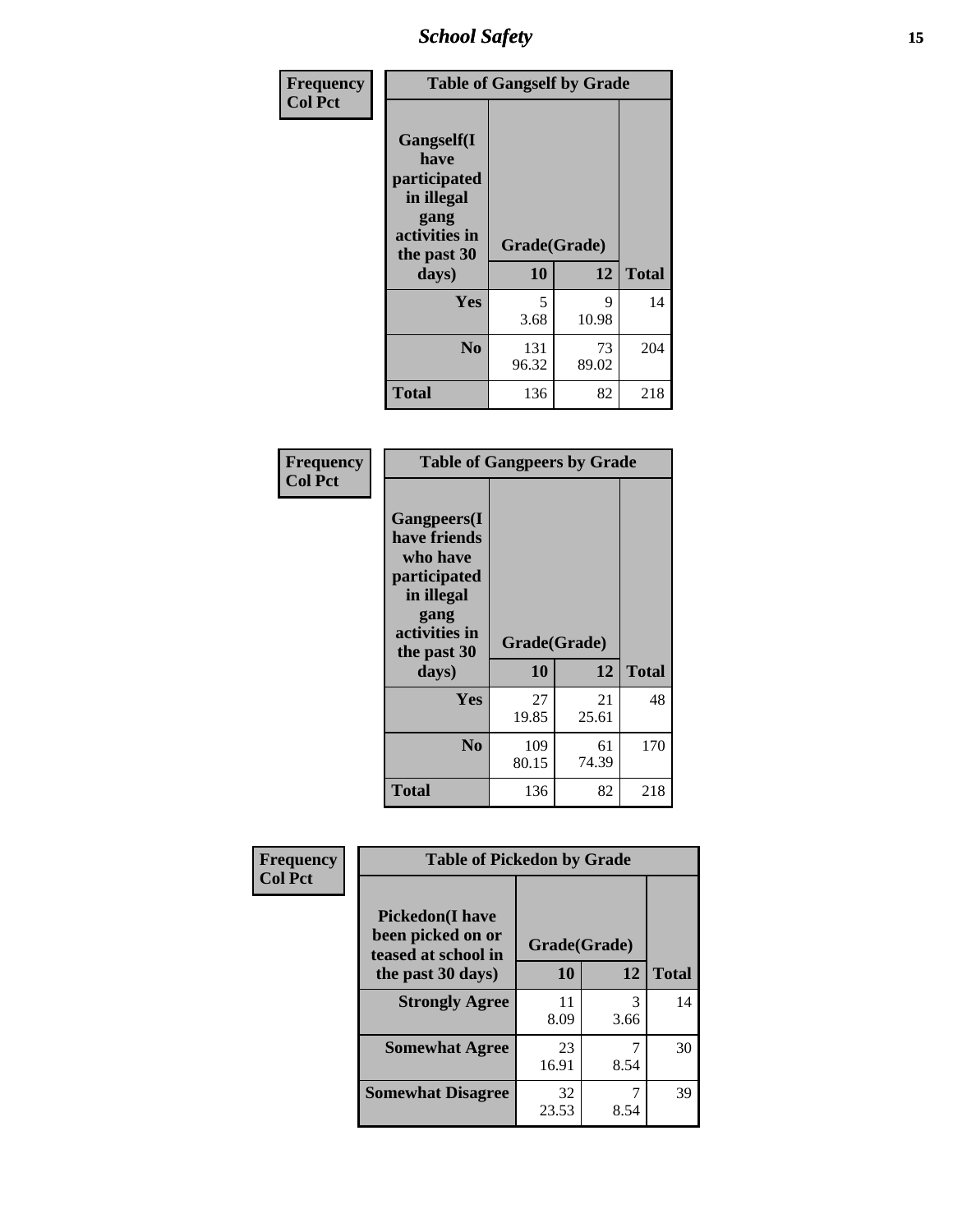### *School Safety* **16**

| Frequency      |                                                                                          | <b>Table of Pickedon by Grade</b> |             |              |  |  |  |  |  |  |  |  |
|----------------|------------------------------------------------------------------------------------------|-----------------------------------|-------------|--------------|--|--|--|--|--|--|--|--|
| <b>Col Pct</b> | <b>Pickedon</b> (I have<br>been picked on or<br>teased at school in<br>the past 30 days) | Grade(Grade)<br>10                | 12          | <b>Total</b> |  |  |  |  |  |  |  |  |
|                | <b>Strongly Disagree</b>                                                                 | 70<br>51.47                       | 65<br>79.27 | 135          |  |  |  |  |  |  |  |  |
|                | Total                                                                                    | 136                               | 82          | 218          |  |  |  |  |  |  |  |  |

| Frequency      |                                                          | <b>Table of Safeschool by Grade</b> |             |              |  |  |  |  |  |  |  |
|----------------|----------------------------------------------------------|-------------------------------------|-------------|--------------|--|--|--|--|--|--|--|
| <b>Col Pct</b> | Safeschool(School<br>is a place at which I<br>feel safe) | Grade(Grade)<br>10                  | 12          | <b>Total</b> |  |  |  |  |  |  |  |
|                | <b>Strongly Agree</b>                                    | 13<br>9.56                          | 20<br>24.39 | 33           |  |  |  |  |  |  |  |
|                | <b>Somewhat Agree</b>                                    | 72<br>52.94                         | 39<br>47.56 | 111          |  |  |  |  |  |  |  |
|                | <b>Somewhat Disagree</b>                                 | 32<br>23.53                         | 15<br>18.29 | 47           |  |  |  |  |  |  |  |
|                | <b>Strongly Disagree</b>                                 | 19<br>13.97                         | 8<br>9.76   | 27           |  |  |  |  |  |  |  |
|                | Total                                                    | 136                                 | 82          | 218          |  |  |  |  |  |  |  |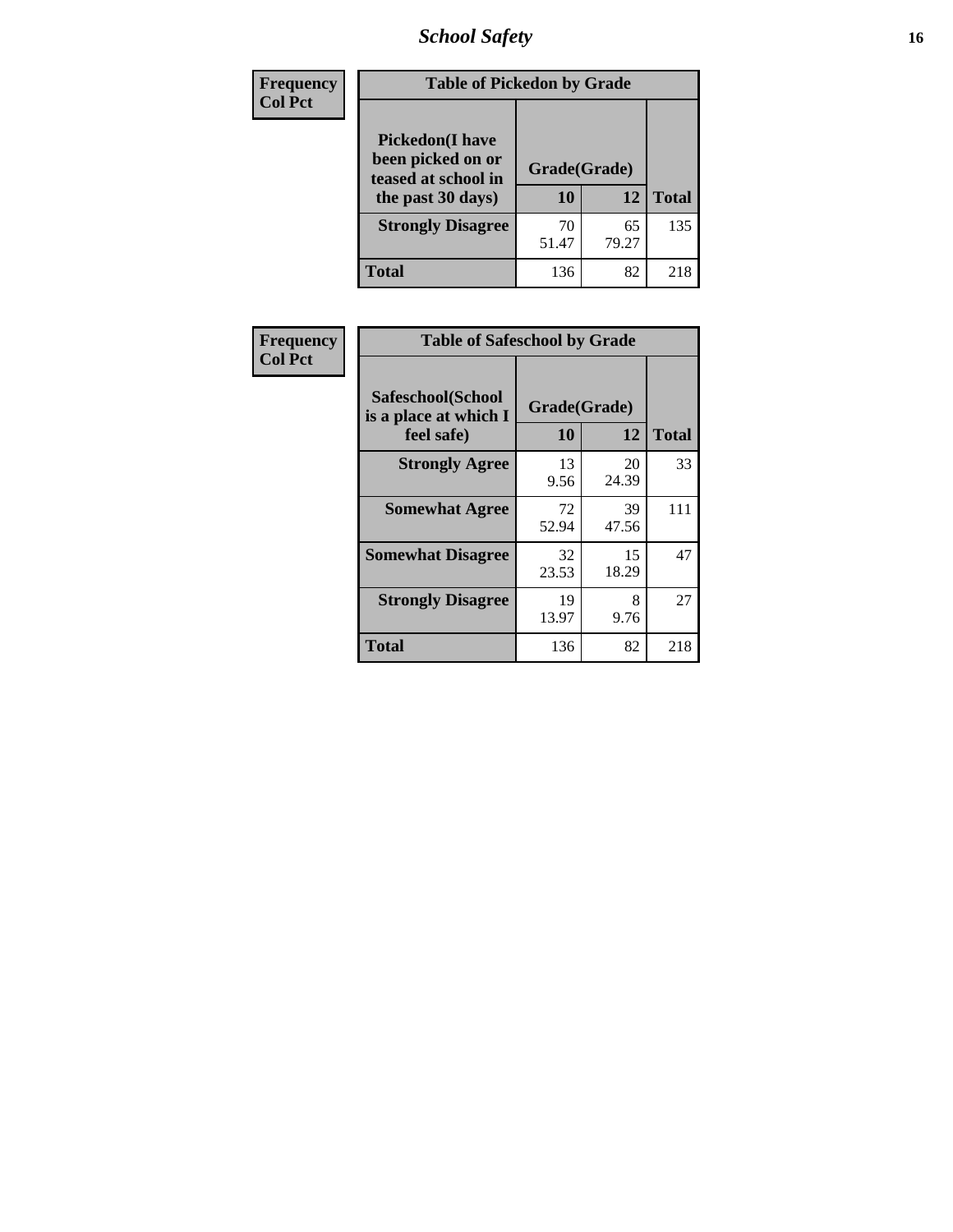*School Safety* **17**

| <b>Frequency</b> |                           |              | <b>Table of Grade by Bullied</b>                                              |                      |                |                       |                  |              |  |  |
|------------------|---------------------------|--------------|-------------------------------------------------------------------------------|----------------------|----------------|-----------------------|------------------|--------------|--|--|
| <b>Row Pct</b>   |                           |              | <b>Bullied</b> (I have been bullied by other<br>students in the past 30 days) |                      |                |                       |                  |              |  |  |
|                  |                           | $\mathbf 0$  | 1 or                                                                          | 3 <sub>to</sub><br>5 | 10<br>to<br>19 | <b>20</b><br>to<br>29 | All<br><b>30</b> |              |  |  |
|                  | <b>Grade</b> (Grade) Days |              | days                                                                          | days                 | days           | days                  | days             | <b>Total</b> |  |  |
|                  | 10                        | 119<br>87.50 | 8<br>5.88                                                                     | 0.74                 | 0.74           | 0.74                  | 6<br>4.41        | 136          |  |  |
|                  | 12                        | 74<br>90.24  | 3<br>3.66                                                                     | 1.22                 | 0<br>0.00      | 4<br>4.88             | $\Omega$<br>0.00 | 82           |  |  |
|                  | <b>Total</b>              | 193          | 11                                                                            | $\overline{2}$       |                | 5                     | 6                | 218          |  |  |

| <b>Frequency</b> |                     | <b>Table of Grade by Bulliedothers</b> |                                                                |                  |                          |                       |                |              |  |  |  |  |  |
|------------------|---------------------|----------------------------------------|----------------------------------------------------------------|------------------|--------------------------|-----------------------|----------------|--------------|--|--|--|--|--|
| <b>Row Pct</b>   |                     |                                        | <b>Bulliedothers</b> (I bullied others in the<br>past 30 days) |                  |                          |                       |                |              |  |  |  |  |  |
|                  |                     | $\mathbf{0}$                           | 1 or                                                           | 3 to             | 10<br>$\mathbf{t}$<br>19 | <b>20</b><br>to<br>29 | All<br>30      |              |  |  |  |  |  |
|                  | Grade(Grade)   Days |                                        | days                                                           | days             | days                     | days                  | days           | <b>Total</b> |  |  |  |  |  |
|                  | 10                  | 124<br>91.18                           | 5<br>3.68                                                      | $\Omega$<br>0.00 | 0.74                     | 3<br>2.21             | 3<br>2.21      | 136          |  |  |  |  |  |
|                  | 12                  | 72<br>87.80                            | 2<br>2.44                                                      | 1.22             | 1.22                     | 5<br>6.10             | 1.22           | 82           |  |  |  |  |  |
|                  | <b>Total</b>        | 196                                    | 7                                                              |                  | $\overline{2}$           | 8                     | $\overline{4}$ | 218          |  |  |  |  |  |

| <b>Frequency</b> |              | <b>Table of Grade by Weaponschool</b>                     |                |                         |                        |                        |              |
|------------------|--------------|-----------------------------------------------------------|----------------|-------------------------|------------------------|------------------------|--------------|
| <b>Row Pct</b>   |              | Weaponschool (I brought a<br>weapon to school in the past |                |                         |                        |                        |              |
|                  | Grade(Grade) | 0<br><b>Days</b>                                          | 1 or<br>days   | 10<br>to.<br>19<br>days | 20<br>to<br>29<br>days | All<br>30<br>days      | <b>Total</b> |
|                  | 10           | 131<br>96.32                                              | 2<br>1.47      | 0.74                    | 0<br>0.00              | $\mathfrak{D}$<br>1.47 | 136          |
|                  | 12           | 78<br>95.12                                               | 0<br>0.00      | 0<br>0.00               | 1.22                   | 3<br>3.66              | 82           |
|                  | <b>Total</b> | 209                                                       | $\overline{2}$ |                         | 1                      | 5                      | 218          |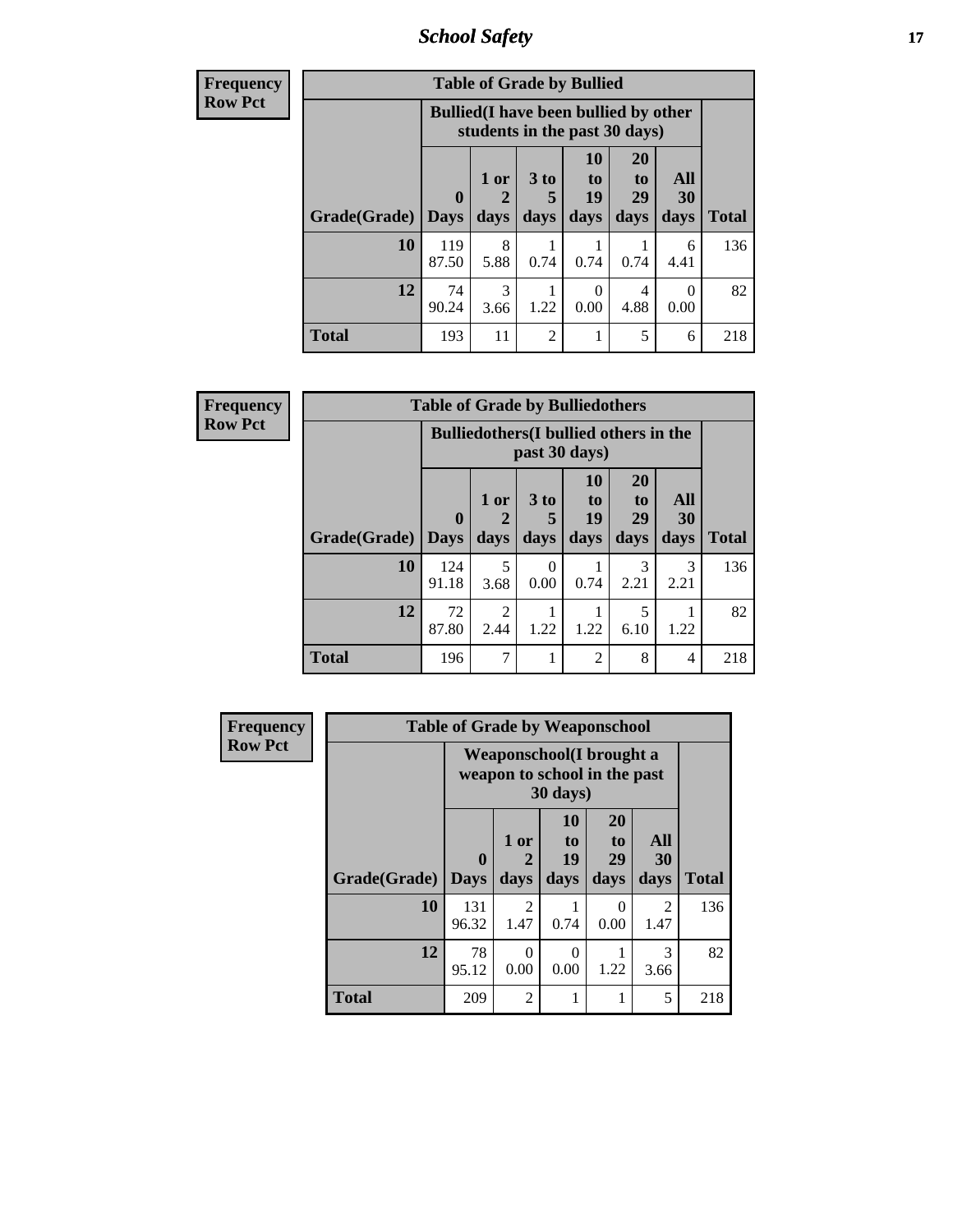*School Safety* **18**

| <b>Frequency</b> |              | <b>Table of Grade by Absentunsafe</b> |                             |                          |                                                                           |                                           |                   |              |
|------------------|--------------|---------------------------------------|-----------------------------|--------------------------|---------------------------------------------------------------------------|-------------------------------------------|-------------------|--------------|
| <b>Row Pct</b>   |              |                                       |                             | days)                    | Absentunsafe(I have missed school<br>because I felt unsafe in the past 30 |                                           |                   |              |
|                  | Grade(Grade) | $\mathbf 0$<br><b>Days</b>            | 1 or<br>$\mathbf 2$<br>days | <b>6 to</b><br>9<br>days | <b>10</b><br>to<br>19<br>days                                             | <b>20</b><br>t <sub>0</sub><br>29<br>days | All<br>30<br>days | <b>Total</b> |
|                  | 10           | 133<br>97.79                          | $\Omega$<br>0.00            | 0.74                     | 0.74                                                                      | 0<br>0.00                                 | 0.74              | 136          |
|                  | 12           | 79<br>96.34                           | 1.22                        | 0<br>0.00                | 0<br>0.00                                                                 | $\mathcal{D}_{\mathcal{L}}$<br>2.44       | $\Omega$<br>0.00  | 82           |
|                  | <b>Total</b> | 212                                   |                             |                          |                                                                           | 2                                         | 1                 | 218          |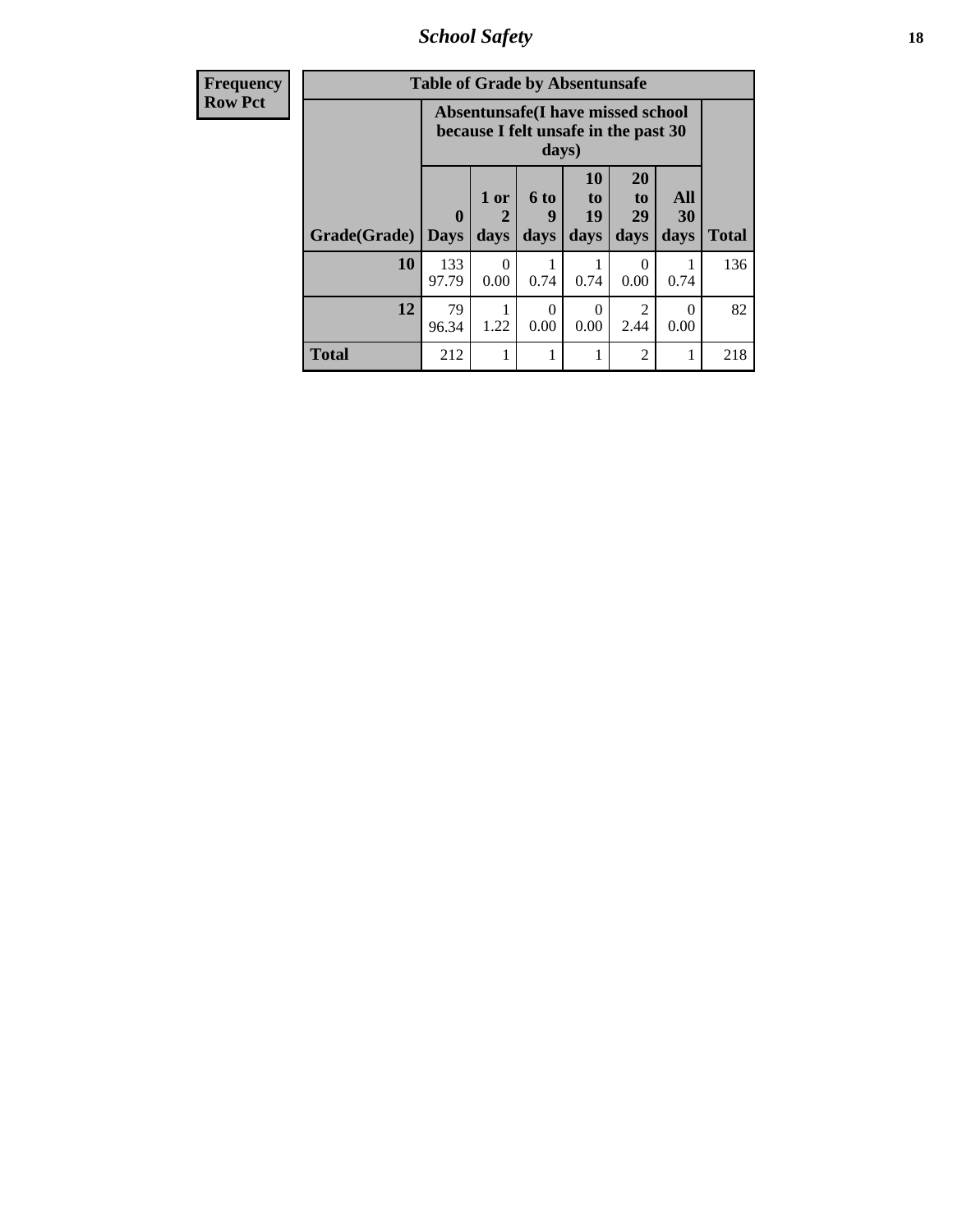### *Drug Use During Last 30 Days* **19**

#### **Frequency Row Pct**

| <b>Table of Grade by Alcohol</b> |                                 |                                    |                 |               |                 |               |                        |              |  |  |  |
|----------------------------------|---------------------------------|------------------------------------|-----------------|---------------|-----------------|---------------|------------------------|--------------|--|--|--|
|                                  |                                 | Alcohol(Alcohol use, past 30 days) |                 |               |                 |               |                        |              |  |  |  |
| Grade(Grade)                     | <b>Did</b><br>not<br><b>use</b> | $1-2$<br>days                      | $3 - 5$<br>days | $6-9$<br>days | $10-19$<br>days | 20-29<br>days | Every<br>day           | <b>Total</b> |  |  |  |
| 10                               | 113<br>83.09                    | 4<br>2.94                          | 3<br>2.21       | 5<br>3.68     | 5<br>3.68       | 4<br>2.94     | $\overline{2}$<br>1.47 | 136          |  |  |  |
| 12                               | 53<br>64.63                     | 6<br>7.32                          | 6<br>7.32       | 1<br>1.22     | 8<br>9.76       | 4<br>4.88     | 4<br>4.88              | 82           |  |  |  |
| <b>Total</b>                     | 166                             | 10                                 | 9               | 6             | 13              | 8             | 6                      | 218          |  |  |  |

#### **Frequency Row Pct**

| <b>Table of Grade by Cigarettes</b> |                                                                                                                                                |                                                          |           |                        |           |           |           |     |  |  |  |
|-------------------------------------|------------------------------------------------------------------------------------------------------------------------------------------------|----------------------------------------------------------|-----------|------------------------|-----------|-----------|-----------|-----|--|--|--|
|                                     |                                                                                                                                                | <b>Cigarettes (Smoking tobacco use,</b><br>past 30 days) |           |                        |           |           |           |     |  |  |  |
| Grade(Grade)                        | Did<br>$10-19$<br>$6-9$<br>$20 - 29$<br>$3 - 5$<br>$1 - 2$<br><b>Every</b><br>not<br>days<br>days<br>days<br>days<br>day<br>days<br><b>use</b> |                                                          |           |                        |           |           |           |     |  |  |  |
| 10                                  | 123<br>90.44                                                                                                                                   | 4<br>2.94                                                | 0.74      | $\overline{2}$<br>1.47 | 4<br>2.94 | 0.74      | 0.74      | 136 |  |  |  |
| 12                                  | 61<br>74.39                                                                                                                                    | 5<br>6.10                                                | 2<br>2.44 | 1.22                   | 3<br>3.66 | 5<br>6.10 | 5<br>6.10 | 82  |  |  |  |
| <b>Total</b>                        | 184                                                                                                                                            | 9                                                        | 3         | 3                      | 7         | 6         | 6         | 218 |  |  |  |

**Frequency Row Pct**

| <b>Table of Grade by Smokeless</b> |                                                                                                        |                                                        |                 |                 |                        |                     |              |  |  |  |  |
|------------------------------------|--------------------------------------------------------------------------------------------------------|--------------------------------------------------------|-----------------|-----------------|------------------------|---------------------|--------------|--|--|--|--|
|                                    |                                                                                                        | <b>Smokeless</b> (Chewing tobaccouse,<br>past 30 days) |                 |                 |                        |                     |              |  |  |  |  |
| Grade(Grade)                       | <b>Did</b><br>not<br><b>use</b>                                                                        | $1-2$<br>days                                          | $3 - 5$<br>days | $10-19$<br>days | $20 - 29$<br>days      | <b>Every</b><br>day | <b>Total</b> |  |  |  |  |
| 10                                 | 128<br>94.12                                                                                           | 0.74                                                   | 2<br>1.47       | 0.74            | $\mathfrak{D}$<br>1.47 | 2<br>1.47           | 136          |  |  |  |  |
| 12                                 | 75<br>3<br>$\mathfrak{D}$<br>$\mathfrak{D}$<br>0<br>0<br>0.00<br>0.00<br>91.46<br>2.44<br>3.66<br>2.44 |                                                        |                 |                 |                        |                     |              |  |  |  |  |
| <b>Total</b>                       | 203                                                                                                    | 3                                                      | $\overline{2}$  | 1               | 5                      | 4                   | 218          |  |  |  |  |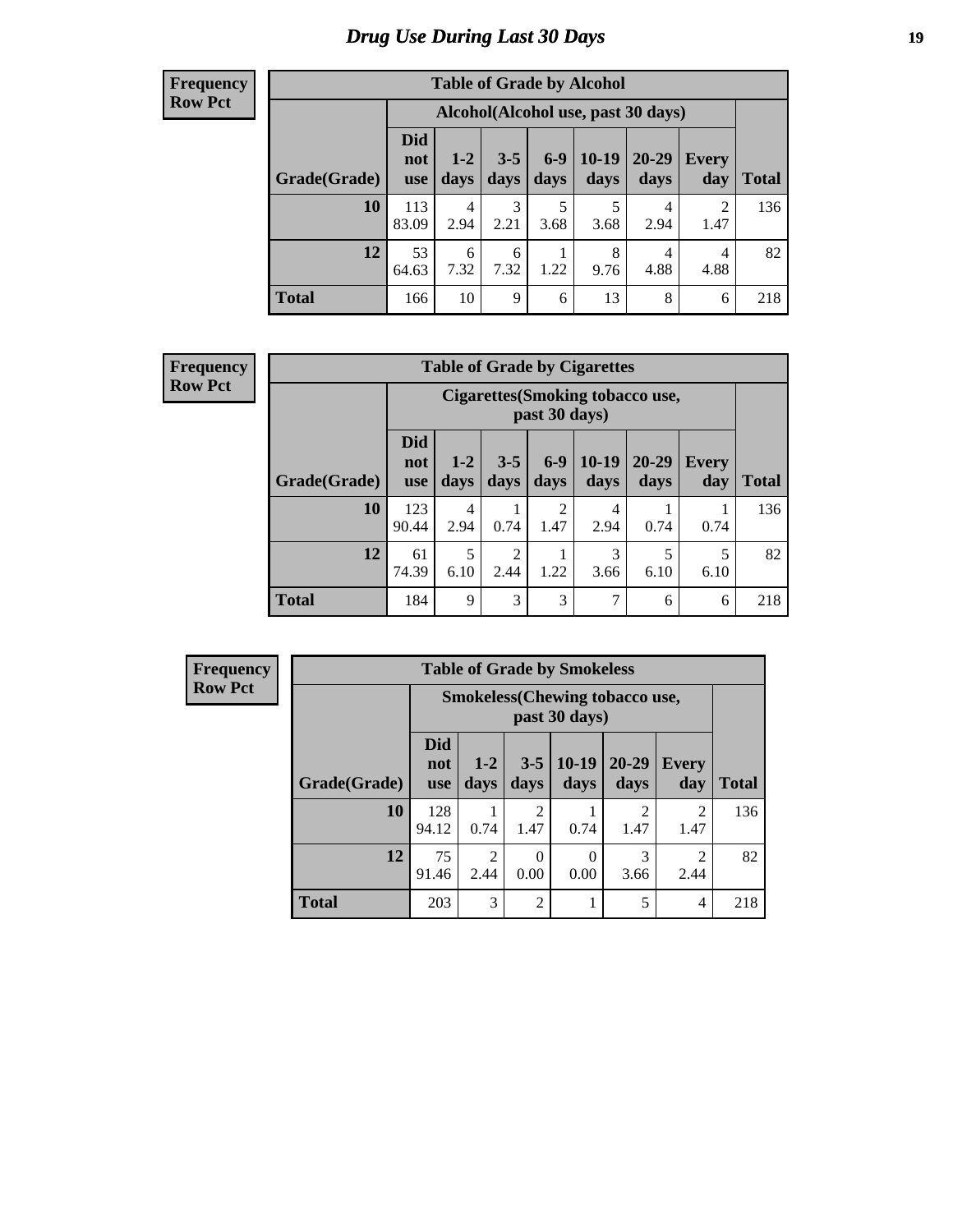#### **Frequency Row Pct**

| <b>Table of Grade by Marijuana</b> |                          |                                         |                 |                        |                 |               |              |       |  |  |  |
|------------------------------------|--------------------------|-----------------------------------------|-----------------|------------------------|-----------------|---------------|--------------|-------|--|--|--|
|                                    |                          | Marijuana (Marijuana use, past 30 days) |                 |                        |                 |               |              |       |  |  |  |
| Grade(Grade)                       | Did<br>not<br><b>use</b> | $1 - 2$<br>days                         | $3 - 5$<br>days | $6-9$<br>days          | $10-19$<br>days | 20-29<br>days | Every<br>day | Total |  |  |  |
| 10                                 | 122<br>89.71             | 5<br>3.68                               | 3<br>2.21       | $\overline{2}$<br>1.47 | 3<br>2.21       | 0.74          | 0<br>0.00    | 136   |  |  |  |
| 12                                 | 62<br>75.61              | 4<br>4.88                               | 1.22            | 1.22                   | 4<br>4.88       | 8.54          | 3<br>3.66    | 82    |  |  |  |
| <b>Total</b>                       | 184                      | 9                                       | 4               | 3                      | 7               | 8             | 3            | 218   |  |  |  |

| <b>Frequency</b> | <b>Table of Grade by Cocaine</b> |                                        |                 |                 |                   |                     |              |  |  |  |
|------------------|----------------------------------|----------------------------------------|-----------------|-----------------|-------------------|---------------------|--------------|--|--|--|
| <b>Row Pct</b>   |                                  | Cocaine (Cocaine use,<br>past 30 days) |                 |                 |                   |                     |              |  |  |  |
|                  | Grade(Grade)                     | <b>Did</b><br>not<br><b>use</b>        | $1 - 2$<br>days | $10-19$<br>days | $20 - 29$<br>days | <b>Every</b><br>day | <b>Total</b> |  |  |  |
|                  | 10                               | 134<br>98.53                           | 0.00            | 0.74            | 0.74              | $\Omega$<br>0.00    | 136          |  |  |  |
|                  | 12                               | 73<br>89.02                            | 1.22            | 1.22            | 5<br>6.10         | 2.44                | 82           |  |  |  |
|                  | <b>Total</b>                     | 207                                    |                 | $\overline{2}$  | 6                 | $\overline{2}$      | 218          |  |  |  |

| Frequency      | <b>Table of Grade by Inhalants</b> |                                                  |                 |               |                   |                        |              |
|----------------|------------------------------------|--------------------------------------------------|-----------------|---------------|-------------------|------------------------|--------------|
| <b>Row Pct</b> |                                    | <b>Inhalants</b> (Inhalant use,<br>past 30 days) |                 |               |                   |                        |              |
|                | Grade(Grade)                       | <b>Did</b><br>not<br><b>use</b>                  | $1 - 2$<br>days | $6-9$<br>days | $20 - 29$<br>days | Every<br>day           | <b>Total</b> |
|                | <b>10</b>                          | 133<br>97.79                                     | 0.74            | 0.74          | 0.74              | 0<br>0.00              | 136          |
|                | 12                                 | 75<br>91.46                                      | 1.22            | 0<br>0.00     | 4<br>4.88         | $\mathfrak{D}$<br>2.44 | 82           |
|                | <b>Total</b>                       | 208                                              | $\overline{2}$  |               | 5                 | $\overline{2}$         | 218          |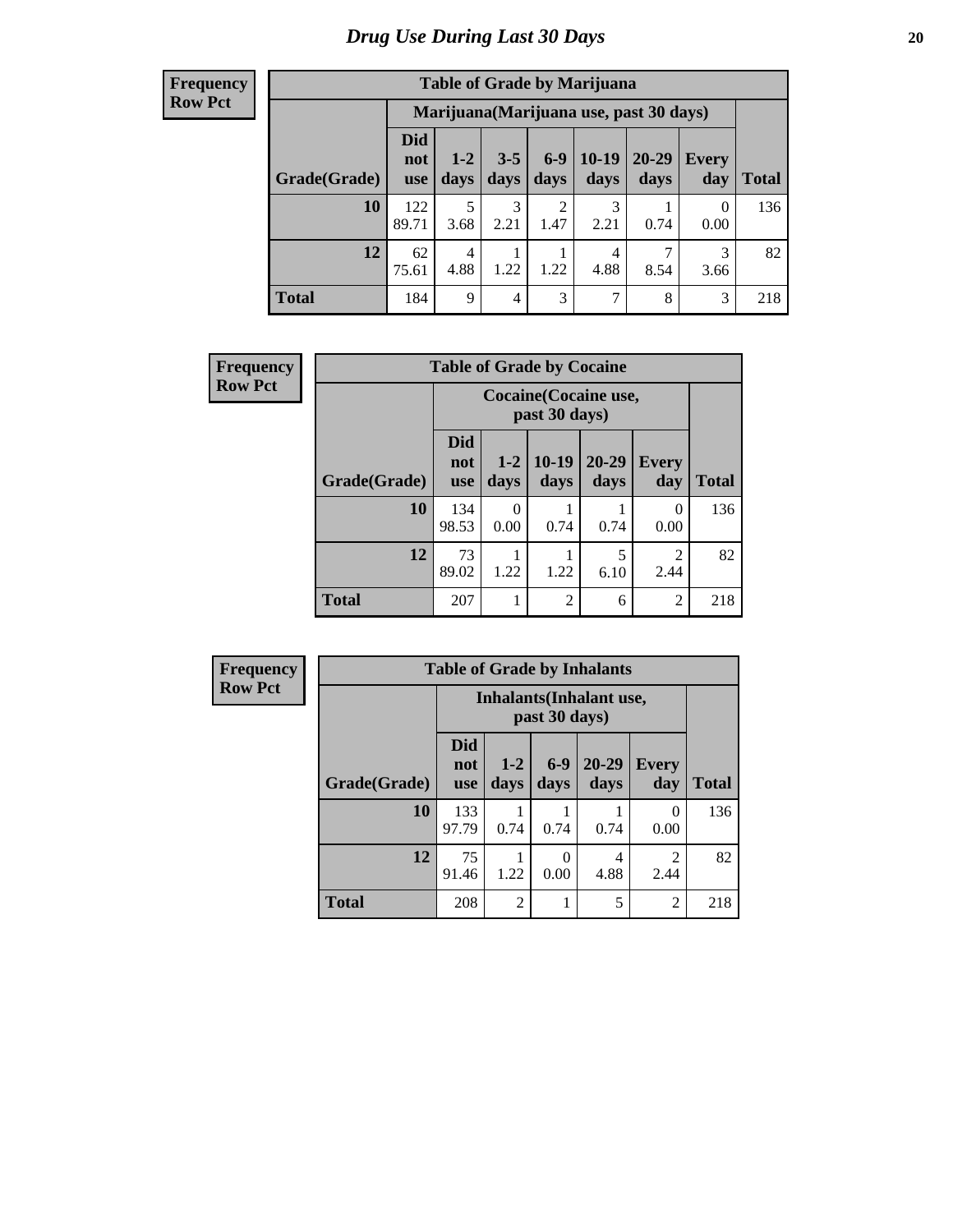#### *Drug Use During Last 30 Days* **21**

#### **Frequency Row Pct Table of Grade by Steroids Grade(Grade) Steroids(Steroid use, past 30 days) Total Did not use 1-2 days 10-19 days 20-29 days Every day 10** 135 99.26 0 0.00 0 0.00 1 0.74 0 0.00 136 **12** 74 90.24 1 1.22 1 1.22 4 4.88 2 2.44 82 **Total** 209 1 1 5 2 218

**Frequency Row Pct**

| <b>Table of Grade by Ecstasy</b> |                                 |                                     |                 |               |                 |                        |              |              |  |
|----------------------------------|---------------------------------|-------------------------------------|-----------------|---------------|-----------------|------------------------|--------------|--------------|--|
|                                  |                                 | Ecstasy (Ecstasy use, past 30 days) |                 |               |                 |                        |              |              |  |
| Grade(Grade)                     | <b>Did</b><br>not<br><b>use</b> | $1-2$<br>days                       | $3 - 5$<br>days | $6-9$<br>days | $10-19$<br>days | $20 - 29$<br>days      | Every<br>day | <b>Total</b> |  |
| 10                               | 133<br>97.79                    | $\Omega$<br>0.00                    | 0<br>0.00       | 0<br>0.00     | 0<br>0.00       | $\mathfrak{D}$<br>1.47 | 0.74         | 136          |  |
| 12                               | 72<br>87.80                     | $\mathcal{D}_{\mathcal{L}}$<br>2.44 | 1.22            | 1.22          | 1.22            | っ<br>2.44              | 3<br>3.66    | 82           |  |
| <b>Total</b>                     | 205                             | 2                                   | 1               | 1             | 1               | 4                      | 4            | 218          |  |

| Frequency      | <b>Table of Grade by Meth</b> |                       |                                                    |                     |              |
|----------------|-------------------------------|-----------------------|----------------------------------------------------|---------------------|--------------|
| <b>Row Pct</b> |                               |                       | <b>Meth</b> (Methamphetamine<br>use, past 30 days) |                     |              |
|                | Grade(Grade)                  | Did not<br><b>use</b> | $20 - 29$<br>days                                  | <b>Every</b><br>day | <b>Total</b> |
|                | 10                            | 135<br>99.26          | 0.74                                               | 0<br>0.00           | 136          |
|                | 12                            | 76<br>92.68           | 3<br>3.66                                          | 3<br>3.66           | 82           |
|                | <b>Total</b>                  | 211                   | 4                                                  | 3                   | 218          |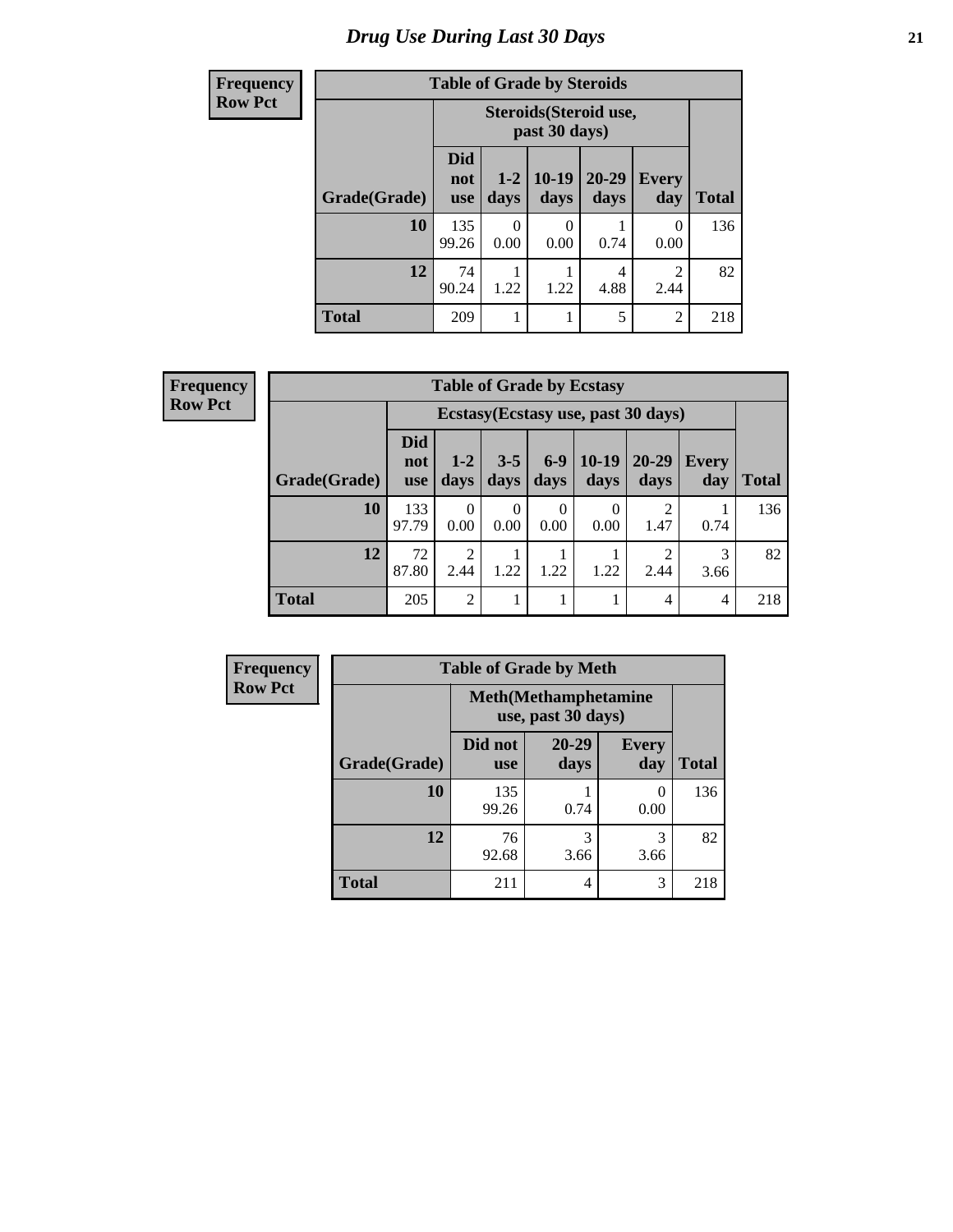### *Drug Use During Last 30 Days* **22**

#### **Frequency Row Pct**

| <b>Table of Grade by Hallucinogens</b> |                                 |                                                   |               |                          |                        |                     |              |  |  |
|----------------------------------------|---------------------------------|---------------------------------------------------|---------------|--------------------------|------------------------|---------------------|--------------|--|--|
|                                        |                                 | Hallucinogens (Hallucinogen use,<br>past 30 days) |               |                          |                        |                     |              |  |  |
| Grade(Grade)                           | <b>Did</b><br>not<br><b>use</b> | $1 - 2$<br>days                                   | $6-9$<br>days | $10-19$<br>days          | 20-29<br>days          | <b>Every</b><br>day | <b>Total</b> |  |  |
| 10                                     | 134<br>98.53                    | 0.00                                              | 0.74          | $\left( \right)$<br>0.00 | 0.74                   | 0<br>0.00           | 136          |  |  |
| 12                                     | 74<br>90.24                     | 1.22                                              | 0<br>0.00     | $\overline{2}$<br>2.44   | $\overline{2}$<br>2.44 | 3<br>3.66           | 82           |  |  |
| <b>Total</b>                           | 208                             |                                                   |               | $\overline{2}$           | 3                      | 3                   | 218          |  |  |

**Frequency Row Pct**

| <b>Table of Grade by Prescription</b> |                                 |                                                                                |                        |                  |                 |               |                       |              |  |
|---------------------------------------|---------------------------------|--------------------------------------------------------------------------------|------------------------|------------------|-----------------|---------------|-----------------------|--------------|--|
|                                       |                                 | <b>Prescription</b> (Prescription drugs not<br>prescribed to me, past 30 days) |                        |                  |                 |               |                       |              |  |
| Grade(Grade)                          | <b>Did</b><br>not<br><b>use</b> | $1-2$<br>days                                                                  | $3 - 5$<br>days        | $6 - 9$<br>days  | $10-19$<br>days | 20-29<br>days | Every<br>day          | <b>Total</b> |  |
| 10                                    | 126<br>92.65                    | $\mathcal{D}$<br>1.47                                                          | $\mathfrak{D}$<br>1.47 | 0.74             | 4<br>2.94       | 0.74          | 0<br>0.00             | 136          |  |
| 12                                    | 71<br>86.59                     | 1.22                                                                           | 4<br>4.88              | $\theta$<br>0.00 | 1.22            | 3<br>3.66     | $\mathcal{D}$<br>2.44 | 82           |  |
| <b>Total</b>                          | 197                             | 3                                                                              | 6                      |                  | 5               | 4             | $\overline{2}$        | 218          |  |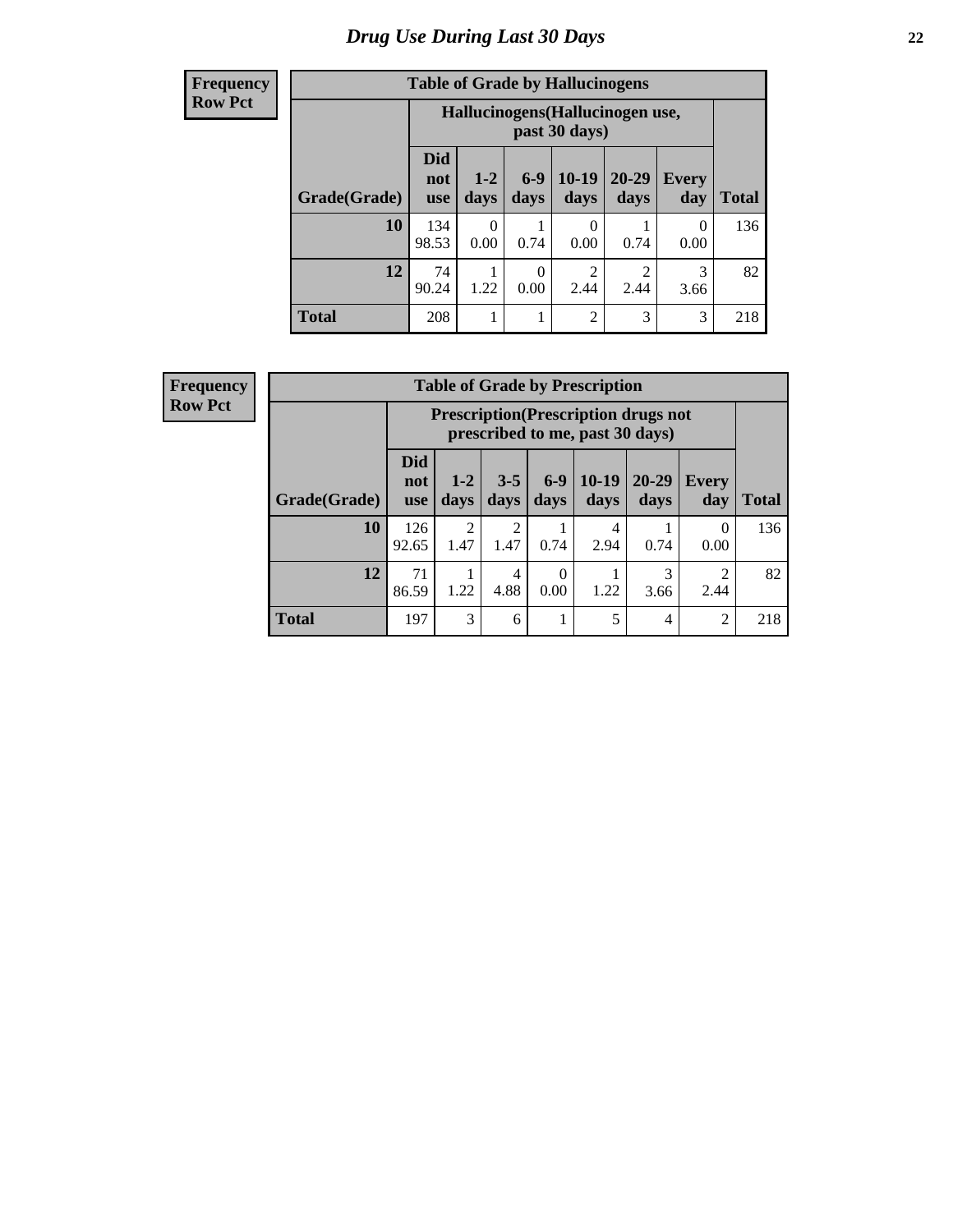| Frequency      | <b>Table of Alcoholease by Grade</b>              |                    |             |              |  |  |
|----------------|---------------------------------------------------|--------------------|-------------|--------------|--|--|
| <b>Col Pct</b> | <b>Alcoholease</b> (It is<br>easy to get alcohol) | Grade(Grade)<br>10 | 12          | <b>Total</b> |  |  |
|                | <b>Strongly Agree</b>                             | 53<br>38.97        | 47<br>57.32 | 100          |  |  |
|                | <b>Somewhat Agree</b>                             | 40<br>29.41        | 17<br>20.73 | 57           |  |  |
|                | <b>Somewhat Disagree</b>                          | 26<br>19.12        | 8.54        | 33           |  |  |
|                | <b>Strongly Disagree</b>                          | 17<br>12.50        | 11<br>13.41 | 28           |  |  |
|                | <b>Total</b>                                      | 136                | 82          | 218          |  |  |

| Frequency      |                                                         | <b>Table of Cigarettesease by Grade</b> |             |              |  |  |
|----------------|---------------------------------------------------------|-----------------------------------------|-------------|--------------|--|--|
| <b>Col Pct</b> | Cigarettesease(It is<br>easy to get smoking<br>tobacco) | Grade(Grade)<br>10                      | 12          | <b>Total</b> |  |  |
|                | <b>Strongly Agree</b>                                   | 61<br>44.85                             | 54<br>65.85 | 115          |  |  |
|                | <b>Somewhat Agree</b>                                   | 31<br>22.79                             | 14<br>17.07 | 45           |  |  |
|                | <b>Somewhat Disagree</b>                                | 19<br>13.97                             | 3<br>3.66   | 22           |  |  |
|                | <b>Strongly Disagree</b>                                | 25<br>18.38                             | 11<br>13.41 | 36           |  |  |
|                | Total                                                   | 136                                     | 82          | 218          |  |  |

| Frequency      | <b>Table of Smokelessease by Grade</b>                         |                    |             |              |  |  |  |
|----------------|----------------------------------------------------------------|--------------------|-------------|--------------|--|--|--|
| <b>Col Pct</b> | <b>Smokelessease</b> (It is<br>easy to get chewing<br>tobacco) | Grade(Grade)<br>10 | 12          | <b>Total</b> |  |  |  |
|                | <b>Strongly Agree</b>                                          | 45<br>33.09        | 42<br>51.22 | 87           |  |  |  |
|                | <b>Somewhat Agree</b>                                          | 39<br>28.68        | 19<br>23.17 | 58           |  |  |  |
|                | <b>Somewhat Disagree</b>                                       | 22<br>16.18        | 6<br>7.32   | 28           |  |  |  |
|                | <b>Strongly Disagree</b>                                       | 30<br>22.06        | 15<br>18.29 | 45           |  |  |  |
|                | <b>Total</b>                                                   | 136                | 82          | 218          |  |  |  |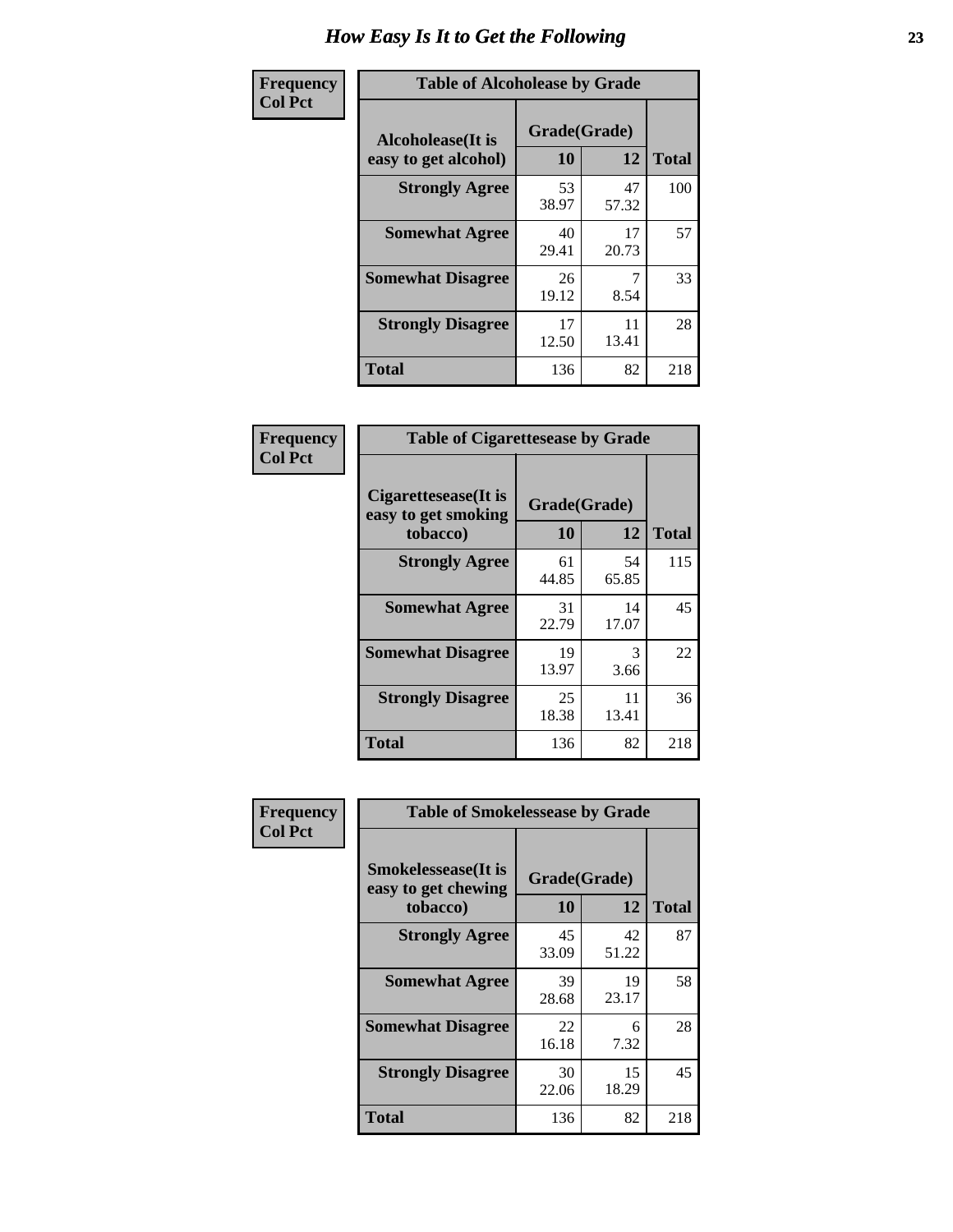| Frequency      | <b>Table of Marijuanaease by Grade</b>           |                           |             |              |  |  |
|----------------|--------------------------------------------------|---------------------------|-------------|--------------|--|--|
| <b>Col Pct</b> | Marijuanaease(It is<br>easy to get<br>marijuana) | Grade(Grade)<br><b>10</b> | 12          | <b>Total</b> |  |  |
|                | <b>Strongly Agree</b>                            | 58<br>42.65               | 48<br>58.54 | 106          |  |  |
|                | <b>Somewhat Agree</b>                            | 25<br>18.38               | 17<br>20.73 | 42           |  |  |
|                | <b>Somewhat Disagree</b>                         | 23<br>16.91               | 8.54        | 30           |  |  |
|                | <b>Strongly Disagree</b>                         | 30<br>22.06               | 10<br>12.20 | 40           |  |  |
|                | <b>Total</b>                                     | 136                       | 82          | 218          |  |  |

| <b>Table of Cocaineease by Grade</b>              |                    |             |              |  |  |  |  |
|---------------------------------------------------|--------------------|-------------|--------------|--|--|--|--|
| <b>Cocaineease</b> (It is<br>easy to get cocaine) | Grade(Grade)<br>10 | 12          | <b>Total</b> |  |  |  |  |
| <b>Strongly Agree</b>                             | 20<br>14.71        | 23<br>28.05 | 43           |  |  |  |  |
| <b>Somewhat Agree</b>                             | 26<br>19.12        | 27<br>32.93 | 53           |  |  |  |  |
| <b>Somewhat Disagree</b>                          | 48<br>35.29        | 15<br>18.29 | 63           |  |  |  |  |
| <b>Strongly Disagree</b>                          | 42<br>30.88        | 17<br>20.73 | 59           |  |  |  |  |
| <b>Total</b>                                      | 136                | 82          | 218          |  |  |  |  |

| Frequency      | <b>Table of Inhalantsease by Grade</b>                   |                    |             |              |
|----------------|----------------------------------------------------------|--------------------|-------------|--------------|
| <b>Col Pct</b> | <b>Inhalantsease</b> (It is<br>easy to get<br>inhalants) | Grade(Grade)<br>10 | 12          | <b>Total</b> |
|                | <b>Strongly Agree</b>                                    | 57<br>41.91        | 36<br>43.90 | 93           |
|                | <b>Somewhat Agree</b>                                    | 22<br>16.18        | 16<br>19.51 | 38           |
|                | <b>Somewhat Disagree</b>                                 | 21<br>15.44        | 12<br>14.63 | 33           |
|                | <b>Strongly Disagree</b>                                 | 36<br>26.47        | 18<br>21.95 | 54           |
|                | <b>Total</b>                                             | 136                | 82          | 218          |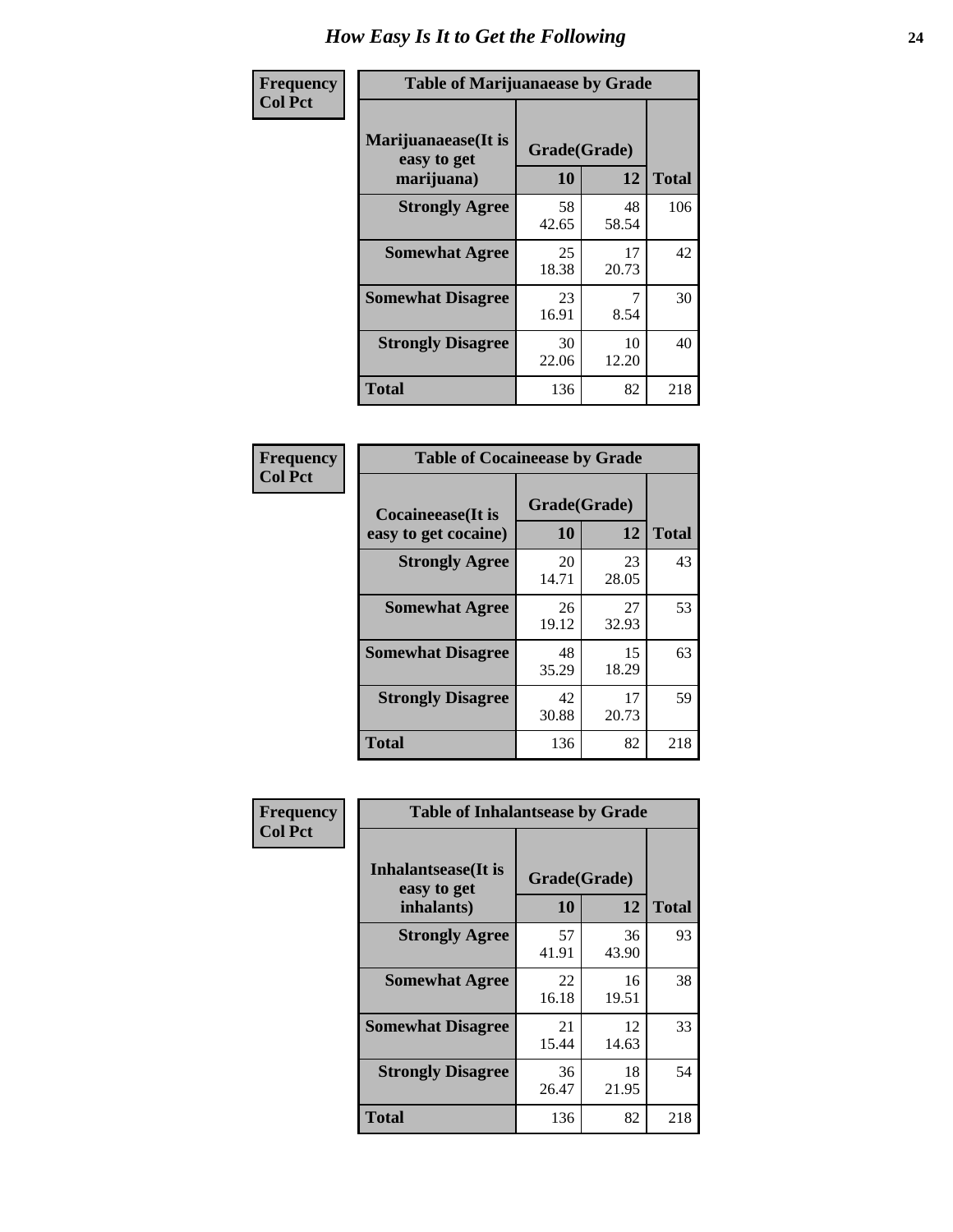| Frequency      | <b>Table of Steroidsease by Grade</b>               |                    |             |              |  |  |
|----------------|-----------------------------------------------------|--------------------|-------------|--------------|--|--|
| <b>Col Pct</b> | <b>Steroidsease</b> (It is<br>easy to get steroids) | Grade(Grade)<br>10 | 12          | <b>Total</b> |  |  |
|                | <b>Strongly Agree</b>                               | 18<br>13.24        | 21<br>25.61 | 39           |  |  |
|                | <b>Somewhat Agree</b>                               | 14<br>10.29        | 20<br>24.39 | 34           |  |  |
|                | <b>Somewhat Disagree</b>                            | 51<br>37.50        | 19<br>23.17 | 70           |  |  |
|                | <b>Strongly Disagree</b>                            | 53<br>38.97        | 22<br>26.83 | 75           |  |  |
|                | <b>Total</b>                                        | 136                | 82          | 218          |  |  |

| Frequency      | <b>Table of Ecstasyease by Grade</b>              |                    |              |     |  |  |  |  |  |  |
|----------------|---------------------------------------------------|--------------------|--------------|-----|--|--|--|--|--|--|
| <b>Col Pct</b> | <b>Ecstasyease</b> (It is<br>easy to get ecstasy) | Grade(Grade)<br>10 | <b>Total</b> |     |  |  |  |  |  |  |
|                | <b>Strongly Agree</b>                             | 19<br>13.97        | 21<br>25.61  | 40  |  |  |  |  |  |  |
|                | <b>Somewhat Agree</b>                             | 33<br>24.26        | 22<br>26.83  | 55  |  |  |  |  |  |  |
|                | <b>Somewhat Disagree</b>                          | 38<br>27.94        | 15<br>18.29  | 53  |  |  |  |  |  |  |
|                | <b>Strongly Disagree</b>                          | 46<br>33.82        | 24<br>29.27  | 70  |  |  |  |  |  |  |
|                | <b>Total</b>                                      | 136                | 82           | 218 |  |  |  |  |  |  |

| Frequency      | <b>Table of Methease by Grade</b>                          |                    |              |     |
|----------------|------------------------------------------------------------|--------------------|--------------|-----|
| <b>Col Pct</b> | <b>Methease</b> (It is easy<br>to get<br>methamphetamines) | Grade(Grade)<br>10 | <b>Total</b> |     |
|                | <b>Strongly Agree</b>                                      | 24<br>17.65        | 19<br>23.17  | 43  |
|                | <b>Somewhat Agree</b>                                      | 17<br>12.50        | 17<br>20.73  | 34  |
|                | <b>Somewhat Disagree</b>                                   | 45<br>33.09        | 20<br>24.39  | 65  |
|                | <b>Strongly Disagree</b>                                   | 50<br>36.76        | 26<br>31.71  | 76  |
|                | <b>Total</b>                                               | 136                | 82           | 218 |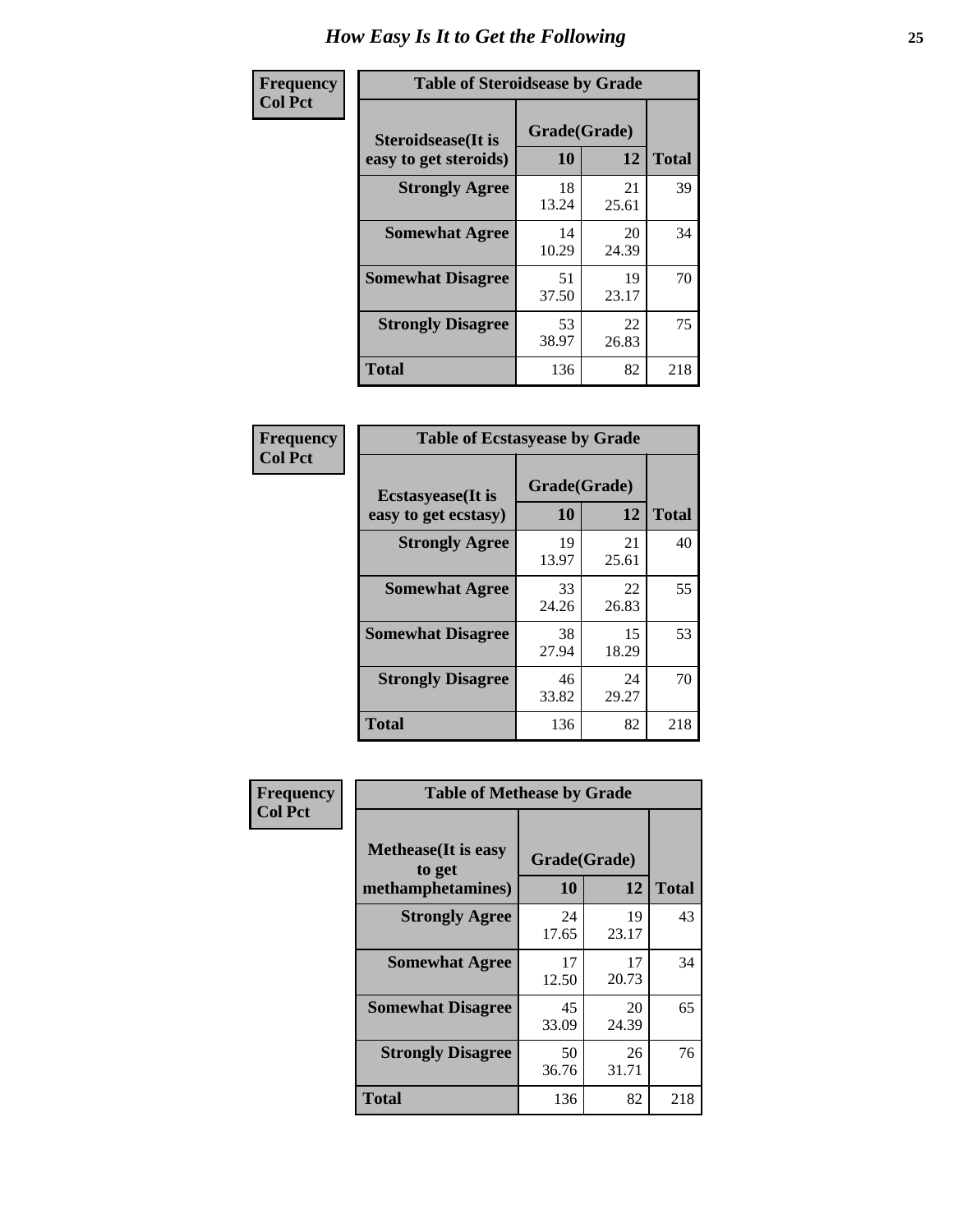| <b>Frequency</b> | <b>Table of Hallucinogensease by Grade</b>               |                    |             |              |  |  |  |  |  |  |
|------------------|----------------------------------------------------------|--------------------|-------------|--------------|--|--|--|--|--|--|
| <b>Col Pct</b>   | Hallucinogensease(It<br>is easy to get<br>hallucinogens) | Grade(Grade)<br>10 | 12          | <b>Total</b> |  |  |  |  |  |  |
|                  | <b>Strongly Agree</b>                                    | 23<br>16.91        | 20<br>24.39 | 43           |  |  |  |  |  |  |
|                  | <b>Somewhat Agree</b>                                    | 23<br>16.91        | 20<br>24.39 | 43           |  |  |  |  |  |  |
|                  | <b>Somewhat Disagree</b>                                 | 40<br>29.41        | 16<br>19.51 | 56           |  |  |  |  |  |  |
|                  | <b>Strongly Disagree</b>                                 | 50<br>36.76        | 26<br>31.71 | 76           |  |  |  |  |  |  |
|                  | <b>Total</b>                                             | 136                | 82          | 218          |  |  |  |  |  |  |

| Frequency<br>Col Pct |
|----------------------|
|                      |

| <b>Table of Prescriptionease by Grade</b>                                                |             |              |              |  |  |  |  |  |  |
|------------------------------------------------------------------------------------------|-------------|--------------|--------------|--|--|--|--|--|--|
| <b>Prescriptionease</b> (It<br>is easy to get<br>prescription drugs<br>not prescribed to |             | Grade(Grade) |              |  |  |  |  |  |  |
| me)                                                                                      | 10          | 12           | <b>Total</b> |  |  |  |  |  |  |
| <b>Strongly Agree</b>                                                                    | 57<br>41.91 | 43<br>52.44  | 100          |  |  |  |  |  |  |
| <b>Somewhat Agree</b>                                                                    | 36<br>26.47 | 16<br>19.51  | 52           |  |  |  |  |  |  |
| <b>Somewhat Disagree</b>                                                                 | 16<br>11.76 | Q<br>10.98   | 25           |  |  |  |  |  |  |
| <b>Strongly Disagree</b>                                                                 | 27<br>19.85 | 14<br>17.07  | 41           |  |  |  |  |  |  |
| Total                                                                                    | 136         | 82           | 218          |  |  |  |  |  |  |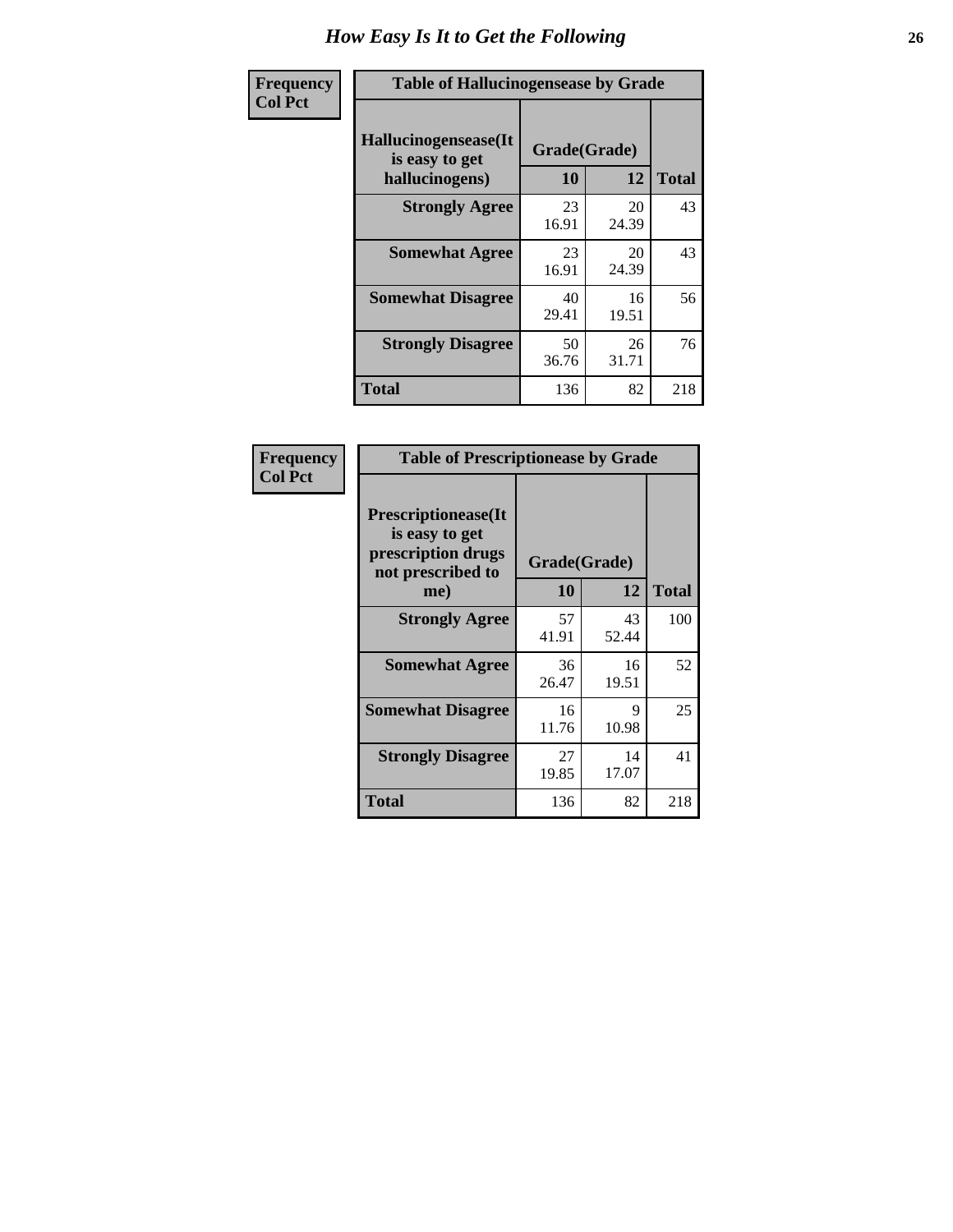#### *Age at Onset of Use* **27** *Results for "Age at Onset of Use" questions exclude students who said they did not use that substance*

| <b>Frequency</b> | <b>Table of Grade by Alcoholinit</b> |                                                  |                  |           |           |            |                           |            |                          |                  |                  |                       |              |
|------------------|--------------------------------------|--------------------------------------------------|------------------|-----------|-----------|------------|---------------------------|------------|--------------------------|------------------|------------------|-----------------------|--------------|
| <b>Row Pct</b>   |                                      | Alcoholinit (I started using alcohol when I was) |                  |           |           |            |                           |            |                          |                  |                  |                       |              |
|                  | Grade(Grade)                         | <b>8 or</b><br>  younger                         | 9                | 10        | 11        | 12         | 13                        | 14         | 15                       | 16 <sup>1</sup>  | 17               | <b>18 or</b><br>older | <b>Total</b> |
|                  | 10                                   | 4<br>10.53                                       | 2.63             | 3<br>7.89 | 7.89      | 6<br>15.79 | 7<br>18.42                | 9<br>23.68 | 13.16                    | $\theta$<br>0.00 | $\theta$<br>0.00 | 0.00                  | 38           |
|                  | 12                                   | 2.04                                             | $\Omega$<br>0.00 | 2.04      | 3<br>6.12 | 3<br>6.12  | 6<br>12.24                | 7<br>14.29 | 10 <sup>1</sup><br>20.41 | 13<br>26.53      | 3<br>6.12        | 2<br>4.08             | 49           |
|                  | <b>Total</b>                         | 5                                                | 1                | 4         | 6         | 9          | 13                        | 16         | 15                       | 13               | 3                | 2                     | 87           |
|                  |                                      |                                                  |                  |           |           |            | Frequency Missing $= 131$ |            |                          |                  |                  |                       |              |

| <b>Frequency</b> |
|------------------|
| <b>Row Pct</b>   |

| <b>Table of Grade by Cigarettesinit</b> |                                                      |                  |                        |                  |           |                           |            |            |                 |                       |              |  |
|-----------------------------------------|------------------------------------------------------|------------------|------------------------|------------------|-----------|---------------------------|------------|------------|-----------------|-----------------------|--------------|--|
|                                         | Cigarettesinit(I started smoking tobacco when I was) |                  |                        |                  |           |                           |            |            |                 |                       |              |  |
| Grade(Grade)   younger                  | 8 or                                                 | 9                | <b>10</b>              | 11               | <b>12</b> | 13                        | 14         | 15         | 16 <sup>1</sup> | <b>18 or</b><br>older | <b>Total</b> |  |
| 10                                      | 3<br>15.79                                           | $\Omega$<br>0.00 | 2<br>10.53             | $\Omega$<br>0.00 | 5.26      | 3<br>15.79                | 8<br>42.11 | 2<br>10.53 | 0<br>0.00       | 0.00                  | 19           |  |
| 12                                      | 2<br>7.69                                            | 2<br>7.69        | $\overline{0}$<br>0.00 | 2<br>7.69        | 3.85      | 4<br>15.38                | 19.23      | 4<br>15.38 | 4<br>15.38      | 7.69                  | 26           |  |
| <b>Total</b>                            | 5                                                    | 2                | $\overline{2}$         | $\overline{2}$   | 2         | 7                         | 13         | 6          | 4               | ി                     | 45           |  |
|                                         |                                                      |                  |                        |                  |           | Frequency Missing $= 173$ |            |            |                 |                       |              |  |

| <b>Frequency</b><br><b>Row Pct</b> |  |
|------------------------------------|--|
|                                    |  |
|                                    |  |
|                                    |  |
|                                    |  |
|                                    |  |

| <b>Table of Grade by Smokelessinit</b> |                                                      |                  |                  |                                |                        |                |            |                         |              |  |  |
|----------------------------------------|------------------------------------------------------|------------------|------------------|--------------------------------|------------------------|----------------|------------|-------------------------|--------------|--|--|
|                                        | Smokelessinit (I started chewing tobacco when I was) |                  |                  |                                |                        |                |            |                         |              |  |  |
| Grade(Grade)                           | 8 or<br>younger                                      | <b>10</b>        | 12               | 14                             | 15                     | 16             | 17         | <b>18 or</b><br>older   | <b>Total</b> |  |  |
| 10                                     | 3<br>30.00                                           | 10.00            | 10.00            | $\mathfrak{D}$<br>20.00        | $\mathcal{D}$<br>20.00 | 10.00          | 0<br>0.00  | $\theta$<br>0.00        | 10           |  |  |
| 12                                     | 3<br>27.27                                           | $\Omega$<br>0.00 | $\Omega$<br>0.00 | 9.09                           | 9.09                   | 9.09           | 3<br>27.27 | $\overline{c}$<br>18.18 | 11           |  |  |
| <b>Total</b>                           | 6                                                    |                  |                  | 3                              | 3                      | $\overline{2}$ | 3          | $\overline{2}$          | 21           |  |  |
|                                        |                                                      |                  |                  | <b>Frequency Missing = 197</b> |                        |                |            |                         |              |  |  |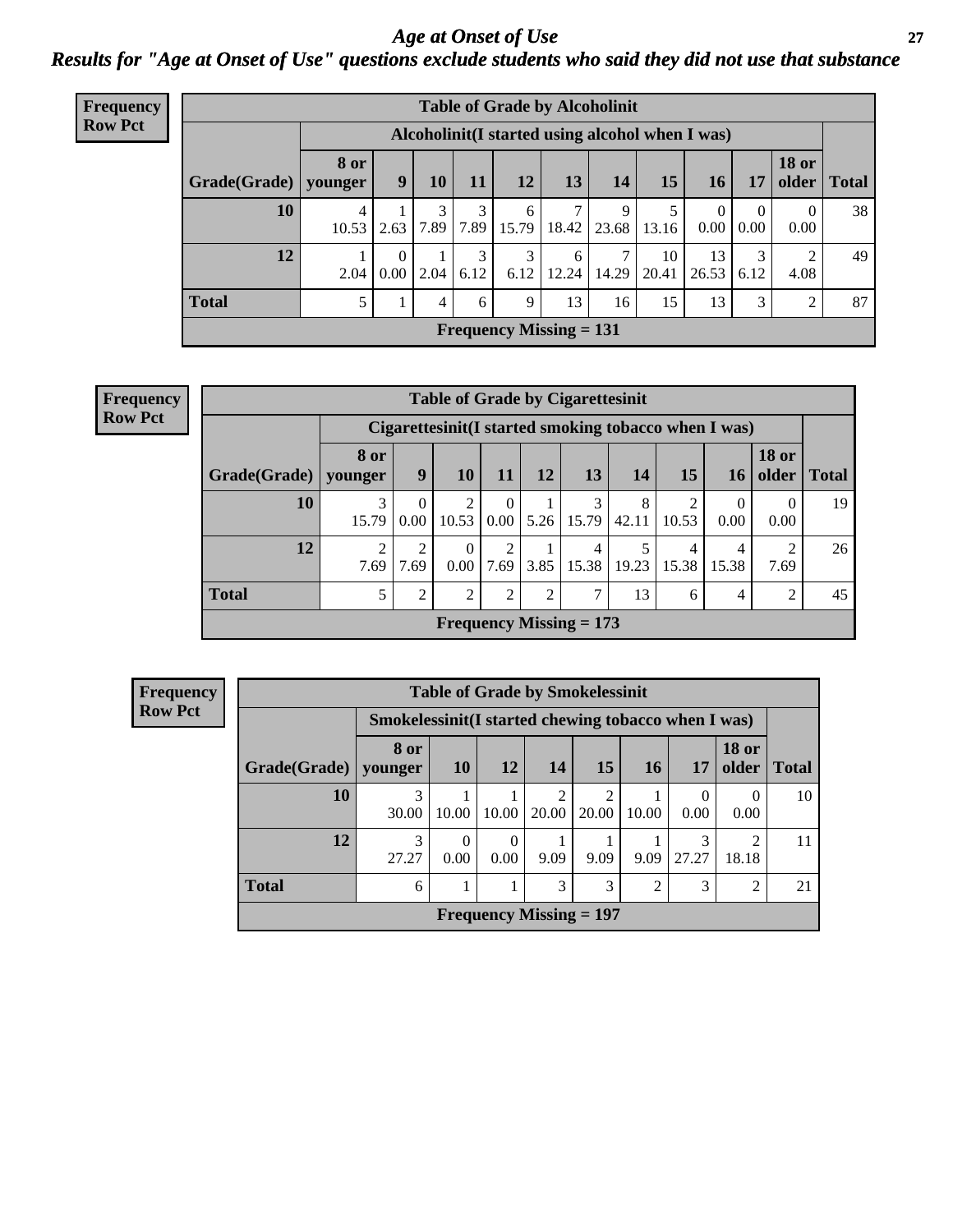#### *Age at Onset of Use* **28**

*Results for "Age at Onset of Use" questions exclude students who said they did not use that substance*

| <b>Frequency</b> |                                                      | <b>Table of Grade by Marijuanainit</b> |      |         |               |                           |           |            |            |            |                        |               |  |  |
|------------------|------------------------------------------------------|----------------------------------------|------|---------|---------------|---------------------------|-----------|------------|------------|------------|------------------------|---------------|--|--|
| <b>Row Pct</b>   | Marijuanainit (I started using marijuana when I was) |                                        |      |         |               |                           |           |            |            |            |                        |               |  |  |
|                  | Grade(Grade)                                         | <b>8 or</b><br>younger                 | 9    | 10      | 11            | <b>12</b>                 | 13        | 14         | 15         | 16         | <b>18 or</b>           | older   Total |  |  |
|                  | 10                                                   | 13.64                                  | 0.00 | 4.55    | 4.55          | $\overline{0}$<br>0.00    | 22.73     | 31.82      | 18.18      | 4.55       | $\Omega$<br>0.00       | 22            |  |  |
|                  | 12                                                   | 0.00                                   | 3.23 |         | $3.23$   3.23 | 4<br>12.90                | 3<br>9.68 | 4<br>12.90 | 6<br>19.35 | 9<br>29.03 | $\mathfrak{D}$<br>6.45 | 31            |  |  |
|                  | <b>Total</b>                                         | 3                                      |      | $2^{1}$ | 2             | $\overline{4}$            | 8         | 11         | 10         | 10         | 2                      | 53            |  |  |
|                  |                                                      |                                        |      |         |               | Frequency Missing $= 165$ |           |            |            |            |                        |               |  |  |

| <b>Frequency</b> |                        |                                                  | <b>Table of Grade by Cocaineinit</b> |                         |                  |                 |       |                         |              |
|------------------|------------------------|--------------------------------------------------|--------------------------------------|-------------------------|------------------|-----------------|-------|-------------------------|--------------|
| <b>Row Pct</b>   |                        | Cocaineinit (I started using cocaine when I was) |                                      |                         |                  |                 |       |                         |              |
|                  | Grade(Grade)   younger | 8 or                                             | <b>10</b>                            | 14                      | 15               | 16 <sup>1</sup> | 17    | <b>18 or</b><br>older   | <b>Total</b> |
|                  | 10                     | 50.00                                            | $\boldsymbol{0}$<br>0.00             | 0<br>0.00               | 25.00            | 25.00           | 0.00  | 0.00                    | 4            |
|                  | 12                     | $\overline{2}$<br>20.00                          | 10.00                                | $\overline{c}$<br>20.00 | $\Omega$<br>0.00 | 20.00           | 10.00 | $\mathfrak{D}$<br>20.00 | 10           |
|                  | <b>Total</b>           | $\overline{4}$                                   |                                      | $\overline{c}$          |                  | 3               |       | $\overline{2}$          | 14           |
|                  |                        |                                                  | Frequency Missing $= 204$            |                         |                  |                 |       |                         |              |

| <b>Frequency</b> | <b>Table of Grade by Inhalantsinit</b> |                                                 |                  |                  |                           |                |                  |                       |                |  |
|------------------|----------------------------------------|-------------------------------------------------|------------------|------------------|---------------------------|----------------|------------------|-----------------------|----------------|--|
| <b>Row Pct</b>   |                                        | Inhalantsinit (I started using inhalants when I |                  |                  | was)                      |                |                  |                       |                |  |
|                  | Grade(Grade)                           | 8 or<br>younger                                 | 9                | <b>12</b>        | 14                        | <b>15</b>      | <b>16</b>        | <b>18 or</b><br>older | <b>Total</b>   |  |
|                  | 10                                     | $\mathfrak{D}$<br>50.00                         | $\Omega$<br>0.00 | $\Omega$<br>0.00 | 0<br>0.00                 | 25.00          | 25.00            | $\theta$<br>0.00      | $\overline{4}$ |  |
|                  | 12                                     | 14.29                                           | 14.29            | 14.29            | 14.29                     | 14.29          | $\Omega$<br>0.00 | っ<br>28.57            |                |  |
|                  | <b>Total</b>                           | 3                                               | 1                |                  |                           | $\overline{c}$ |                  | $\overline{c}$        | 11             |  |
|                  |                                        |                                                 |                  |                  | Frequency Missing $= 207$ |                |                  |                       |                |  |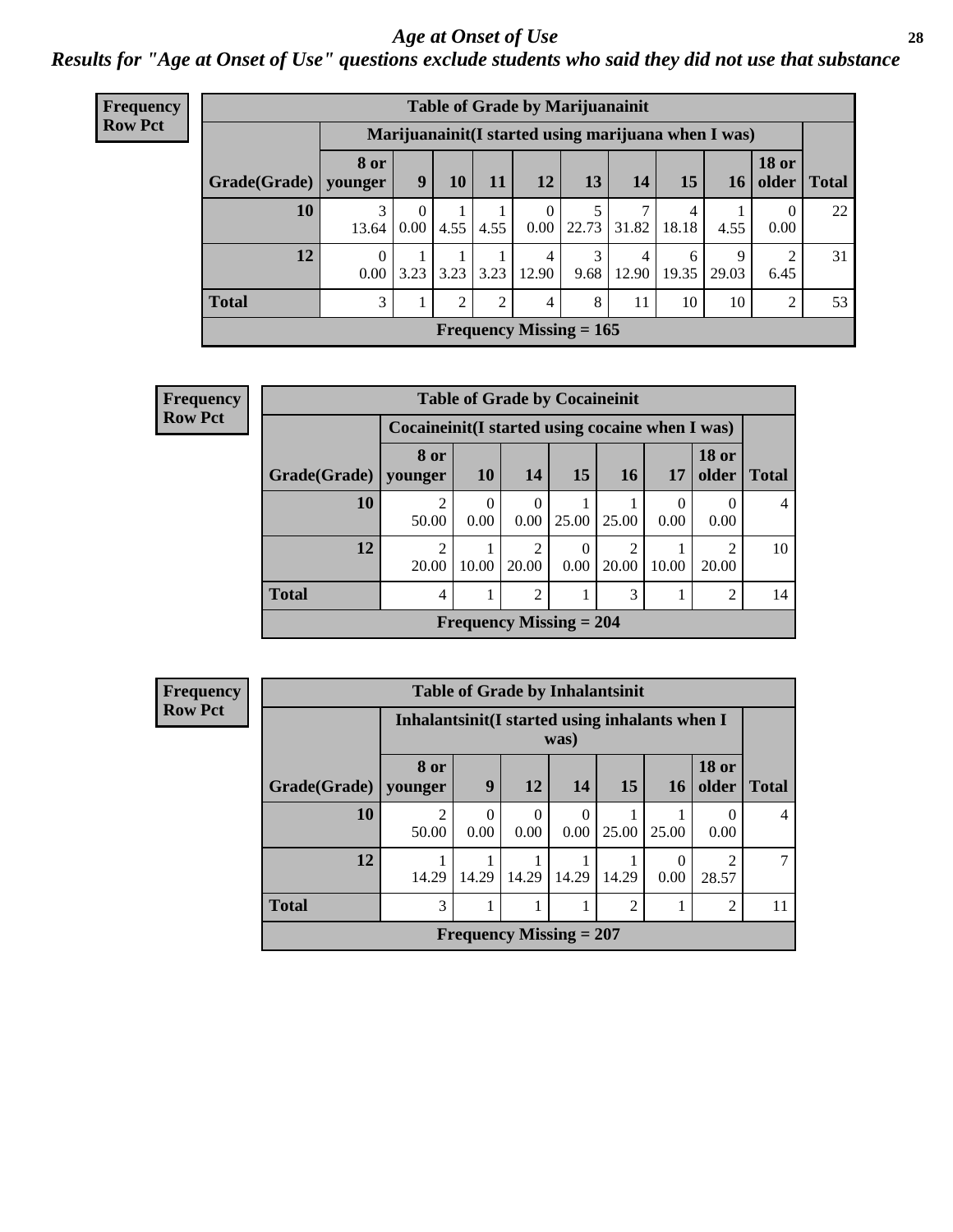#### *Age at Onset of Use* **29**

### *Results for "Age at Onset of Use" questions exclude students who said they did not use that substance*

| Frequency      |              | <b>Table of Grade by Steroidsinit</b> |                |                                                              |                  |                         |              |
|----------------|--------------|---------------------------------------|----------------|--------------------------------------------------------------|------------------|-------------------------|--------------|
| <b>Row Pct</b> |              |                                       |                | <b>Steroidsinit (I started using</b><br>steroids when I was) |                  |                         |              |
|                | Grade(Grade) | 8 or<br>younger                       | <b>14</b>      | <b>15</b>                                                    | <b>16</b>        | <b>18 or</b><br>older   | <b>Total</b> |
|                | 10           | $\mathfrak{D}$<br>50.00               | 25.00          | 25.00                                                        | $\Omega$<br>0.00 | $\theta$<br>0.00        | 4            |
|                | 12           | $\mathfrak{D}$<br>28.57               | 14.29          | 14.29                                                        | 14.29            | $\mathfrak{D}$<br>28.57 |              |
|                | <b>Total</b> | 4                                     | $\mathfrak{D}$ | $\overline{c}$                                               |                  | $\overline{2}$          | 11           |
|                |              | <b>Frequency Missing = 207</b>        |                |                                                              |                  |                         |              |

| <b>Frequency</b> | <b>Table of Grade by Ecstasyinit</b> |                          |                  |                                |                  |            |               |                                                  |                       |              |
|------------------|--------------------------------------|--------------------------|------------------|--------------------------------|------------------|------------|---------------|--------------------------------------------------|-----------------------|--------------|
| <b>Row Pct</b>   |                                      |                          |                  |                                |                  |            |               | Ecstasyinit (I started using ecstasy when I was) |                       |              |
|                  | Grade(Grade)   younger               | <b>8 or</b>              | <b>10</b>        | <b>11</b>                      | <b>14</b>        | 15         | <b>16</b>     | 17                                               | <b>18 or</b><br>older | <b>Total</b> |
|                  | 10                                   | 28.57                    | $\Omega$<br>0.00 | $\theta$<br>0.00               | $\Omega$<br>0.00 | 4<br>57.14 | 14.29         | 0<br>0.00                                        | 0.00                  |              |
|                  | 12                                   | $\boldsymbol{0}$<br>0.00 | 10.00            | 10.00                          | 10.00            | 10.00      | 20.00         | $\mathfrak{D}$<br>20.00                          | ി<br>20.00            | 10           |
|                  | <b>Total</b>                         | $\mathfrak{D}$           |                  |                                |                  | 5          | $\mathcal{F}$ | $\overline{2}$                                   | $\overline{c}$        | 17           |
|                  |                                      |                          |                  | <b>Frequency Missing = 201</b> |                  |            |               |                                                  |                       |              |

| <b>Frequency</b> | <b>Table of Grade by Methinit</b> |                                       |                 |           |                                  |                         |                |
|------------------|-----------------------------------|---------------------------------------|-----------------|-----------|----------------------------------|-------------------------|----------------|
| <b>Row Pct</b>   |                                   | methamphetamines when I was)          |                 |           | <b>Methinit</b> (I started using |                         |                |
|                  | Grade(Grade)   younger            | 8 or                                  | 12 <sub>l</sub> | 13        | 14                               | <b>18 or</b><br>older   | <b>Total</b>   |
|                  | 10                                | $\mathcal{D}_{\mathcal{L}}$<br>100.00 | 0<br>0.00       | 0<br>0.00 | $\Omega$<br>0.00                 | 0<br>0.00               | $\mathfrak{D}$ |
|                  | 12                                | 0<br>0.00                             | 20.00           | 20.00     | 20.00                            | $\mathfrak{D}$<br>40.00 | 5              |
|                  | <b>Total</b>                      | $\overline{c}$                        |                 |           |                                  | $\overline{2}$          |                |
|                  |                                   | <b>Frequency Missing = 211</b>        |                 |           |                                  |                         |                |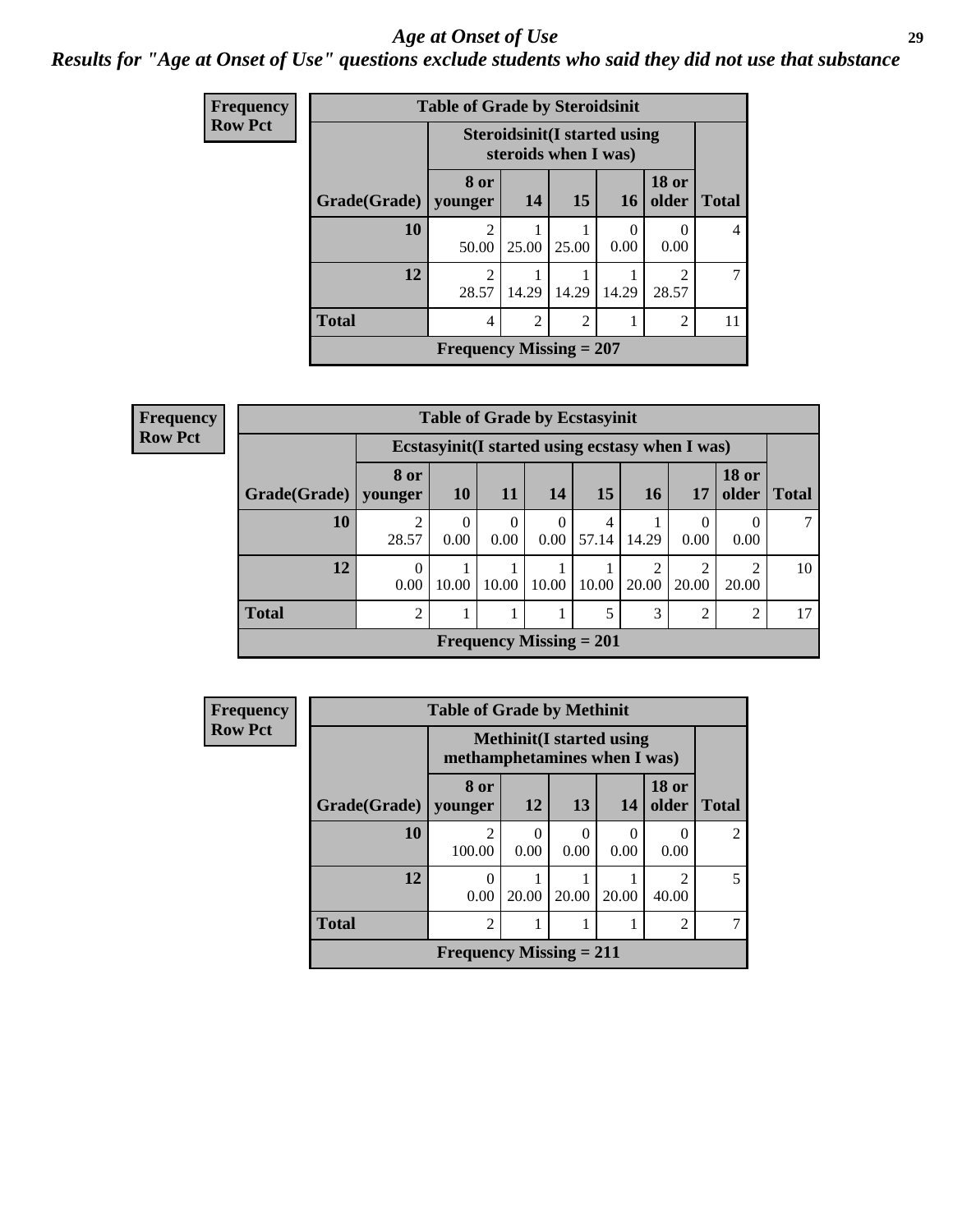#### Age at Onset of Use **30**

### *Results for "Age at Onset of Use" questions exclude students who said they did not use that substance*

| Frequency      |                     | <b>Table of Grade by Hallucinogensinit</b> |           |           |                           |                                                                                                                                                                          |              |
|----------------|---------------------|--------------------------------------------|-----------|-----------|---------------------------|--------------------------------------------------------------------------------------------------------------------------------------------------------------------------|--------------|
| <b>Row Pct</b> |                     | Hallucinogensinit (I started using         |           |           | hallucinogens when I was) |                                                                                                                                                                          |              |
|                | <b>Grade(Grade)</b> | 8 or<br>vounger                            | 11        | 14        | 15                        | <b>18 or</b><br>older                                                                                                                                                    | <b>Total</b> |
|                | 10                  | 2<br>66.67                                 | 0<br>0.00 | 0<br>0.00 | 33.33                     | 0<br>0.00                                                                                                                                                                | 3            |
|                | 12                  | 0<br>0.00                                  | 14.29     | 14.29     | 3<br>42.86                | $\mathcal{D}_{\mathcal{A}}^{\mathcal{A}}(\mathcal{A})=\mathcal{D}_{\mathcal{A}}^{\mathcal{A}}(\mathcal{A})\mathcal{D}_{\mathcal{A}}^{\mathcal{A}}(\mathcal{A})$<br>28.57 | $\tau$       |
|                | <b>Total</b>        | $\overline{c}$                             |           |           | $\overline{4}$            | 2                                                                                                                                                                        | 10           |
|                |                     | Frequency Missing $= 208$                  |           |           |                           |                                                                                                                                                                          |              |

| <b>Frequency</b> |              |                 |                                                                                            |                 |                | <b>Table of Grade by Prescriptioninit</b> |                        |                 |                |                         |              |
|------------------|--------------|-----------------|--------------------------------------------------------------------------------------------|-----------------|----------------|-------------------------------------------|------------------------|-----------------|----------------|-------------------------|--------------|
| <b>Row Pct</b>   |              |                 | Prescription in it (I started using prescription drugs not<br>prescribed to me when I was) |                 |                |                                           |                        |                 |                |                         |              |
|                  | Grade(Grade) | 8 or<br>younger | <b>10</b>                                                                                  | 12 <sup>1</sup> | 13             | 14                                        | <b>15</b>              | 16 <sup>1</sup> | 17             | <b>18 or</b><br>older   | <b>Total</b> |
|                  | <b>10</b>    | 3<br>21.43      | $\Omega$<br>0.00                                                                           | 0.00            | 14.29          | 28.57                                     | 4<br>28.57             | 7.14            | 0.00           | $\Omega$<br>0.00        | 14           |
|                  | 12           | 0.00            | 7.14                                                                                       |                 | $7.14$   21.43 | 14.29                                     | $\overline{0}$<br>0.00 | 21.43           | 14.29          | $\mathfrak{D}$<br>14.29 | 14           |
|                  | <b>Total</b> | 3               |                                                                                            |                 |                | 6                                         | 4                      | 4               | $\mathfrak{D}$ | $\overline{2}$          | 28           |
|                  |              |                 |                                                                                            |                 |                | Frequency Missing $= 190$                 |                        |                 |                |                         |              |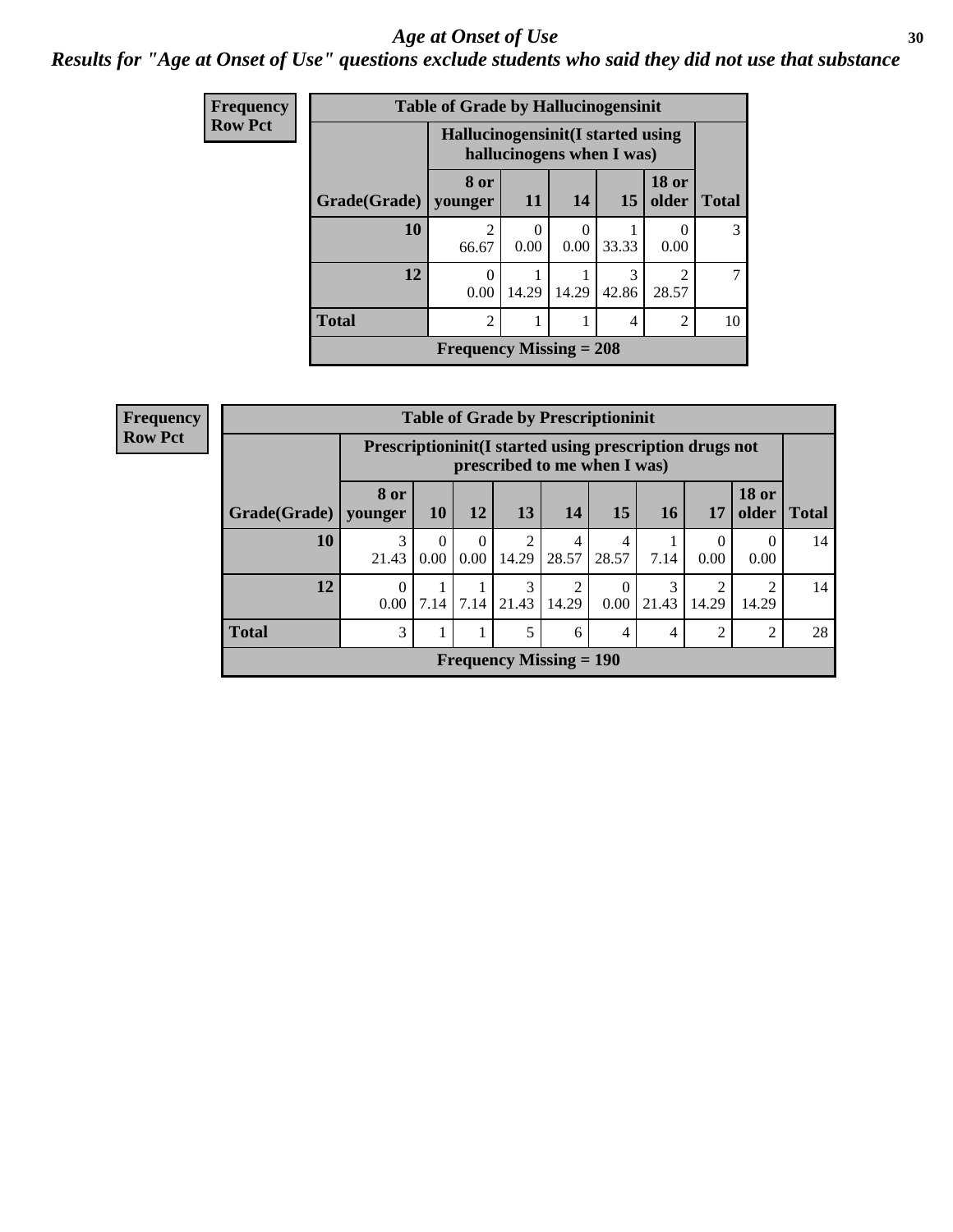| Frequency      | <b>Table of Alcoholharm by Grade</b>          |                    |             |              |  |  |  |
|----------------|-----------------------------------------------|--------------------|-------------|--------------|--|--|--|
| <b>Col Pct</b> | Alcoholharm(I<br>think alcohol is<br>harmful) | Grade(Grade)<br>10 | 12          | <b>Total</b> |  |  |  |
|                | <b>Strongly Agree</b>                         | 66<br>48.53        | 39<br>47.56 | 105          |  |  |  |
|                | <b>Somewhat Agree</b>                         | 39<br>28.68        | 18<br>21.95 | 57           |  |  |  |
|                | <b>Somewhat Disagree</b>                      | 24<br>17.65        | 14<br>17.07 | 38           |  |  |  |
|                | <b>Strongly Disagree</b>                      | 5.15               | 11<br>13.41 | 18           |  |  |  |
|                | <b>Total</b>                                  | 136                | 82          | 218          |  |  |  |

| <b>Table of Cigarettesharm by Grade</b>                  |                    |             |              |  |  |  |  |  |
|----------------------------------------------------------|--------------------|-------------|--------------|--|--|--|--|--|
| Cigarettesharm(I<br>think smoking<br>tobacco is harmful) | Grade(Grade)<br>10 | 12          | <b>Total</b> |  |  |  |  |  |
| <b>Strongly Agree</b>                                    | 119<br>87.50       | 63<br>76.83 | 182          |  |  |  |  |  |
| <b>Somewhat Agree</b>                                    | 8<br>5.88          | 8<br>9.76   | 16           |  |  |  |  |  |
| <b>Somewhat Disagree</b>                                 | 1<br>0.74          | 3<br>3.66   | 4            |  |  |  |  |  |
| <b>Strongly Disagree</b>                                 | 8<br>5.88          | 8<br>9.76   | 16           |  |  |  |  |  |
| <b>Total</b>                                             | 136                | 82          | 218          |  |  |  |  |  |

| Frequency      | <b>Table of Smokelessharm by Grade</b>                  |                           |             |              |
|----------------|---------------------------------------------------------|---------------------------|-------------|--------------|
| <b>Col Pct</b> | Smokelessharm(I<br>think chewing<br>tobacco is harmful) | Grade(Grade)<br><b>10</b> | 12          | <b>Total</b> |
|                | <b>Strongly Agree</b>                                   | 115<br>84.56              | 59<br>71.95 | 174          |
|                | <b>Somewhat Agree</b>                                   | 13<br>9.56                | 12<br>14.63 | 25           |
|                | <b>Somewhat Disagree</b>                                | 0.74                      | 5<br>6.10   | 6            |
|                | <b>Strongly Disagree</b>                                | 5.15                      | 6<br>7.32   | 13           |
|                | Total                                                   | 136                       | 82          | 218          |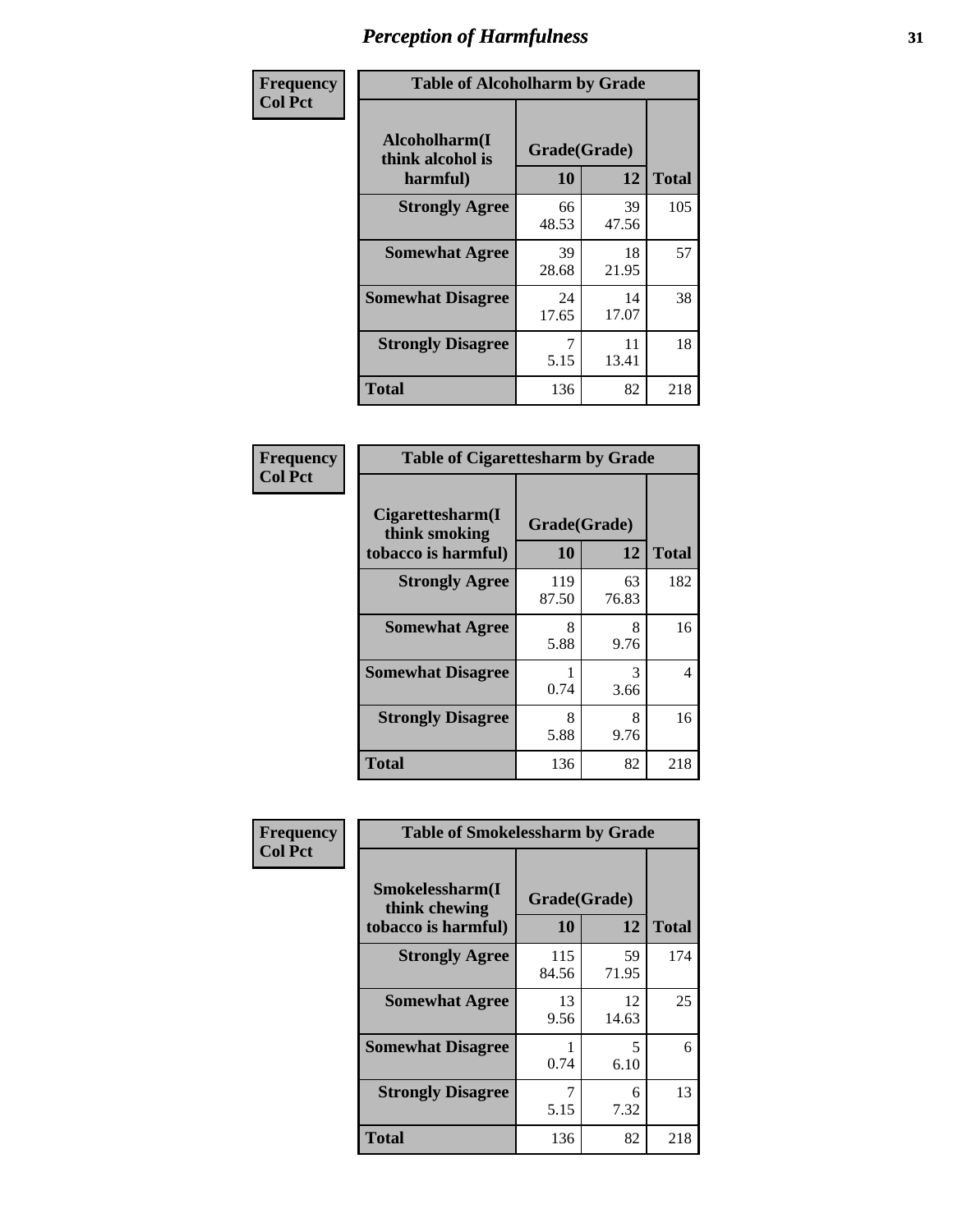| Frequency      | <b>Table of Marijuanaharm by Grade</b>            |                    |             |              |  |  |  |
|----------------|---------------------------------------------------|--------------------|-------------|--------------|--|--|--|
| <b>Col Pct</b> | Marijuanaharm(I<br>think marijuana is<br>harmful) | Grade(Grade)<br>10 | 12          | <b>Total</b> |  |  |  |
|                | <b>Strongly Agree</b>                             | 98<br>72.06        | 46<br>56.10 | 144          |  |  |  |
|                | <b>Somewhat Agree</b>                             | 17<br>12.50        | 8<br>9.76   | 25           |  |  |  |
|                | <b>Somewhat Disagree</b>                          | 9<br>6.62          | 8<br>9.76   | 17           |  |  |  |
|                | <b>Strongly Disagree</b>                          | 12<br>8.82         | 20<br>24.39 | 32           |  |  |  |
|                | <b>Total</b>                                      | 136                | 82          | 218          |  |  |  |

| <b>Table of Cocaineharm by Grade</b>          |              |                        |     |  |  |  |  |  |
|-----------------------------------------------|--------------|------------------------|-----|--|--|--|--|--|
| Cocaineharm(I<br>think cocaine is<br>harmful) | 10           | Grade(Grade)<br>12     |     |  |  |  |  |  |
| <b>Strongly Agree</b>                         | 123<br>90.44 | 66<br>80.49            | 189 |  |  |  |  |  |
| <b>Somewhat Agree</b>                         | 6<br>4.41    | 6<br>7.32              | 12  |  |  |  |  |  |
| <b>Somewhat Disagree</b>                      | 0<br>0.00    | $\mathfrak{D}$<br>2.44 | 2   |  |  |  |  |  |
| <b>Strongly Disagree</b>                      | 7<br>5.15    | 8<br>9.76              | 15  |  |  |  |  |  |
| <b>Total</b>                                  | 136          | 82                     | 218 |  |  |  |  |  |

| Frequency      | <b>Table of Inhalantsharm by Grade</b>             |                           |             |              |  |  |  |  |
|----------------|----------------------------------------------------|---------------------------|-------------|--------------|--|--|--|--|
| <b>Col Pct</b> | Inhalantsharm(I<br>think inhalants are<br>harmful) | Grade(Grade)<br><b>10</b> | 12          | <b>Total</b> |  |  |  |  |
|                | <b>Strongly Agree</b>                              | 120<br>88.24              | 67<br>81.71 | 187          |  |  |  |  |
|                | <b>Somewhat Agree</b>                              | 9<br>6.62                 | 6<br>7.32   | 15           |  |  |  |  |
|                | <b>Somewhat Disagree</b>                           | 0<br>0.00                 | 1.22        |              |  |  |  |  |
|                | <b>Strongly Disagree</b>                           | 7<br>5.15                 | 8<br>9.76   | 15           |  |  |  |  |
|                | <b>Total</b>                                       | 136                       | 82          | 218          |  |  |  |  |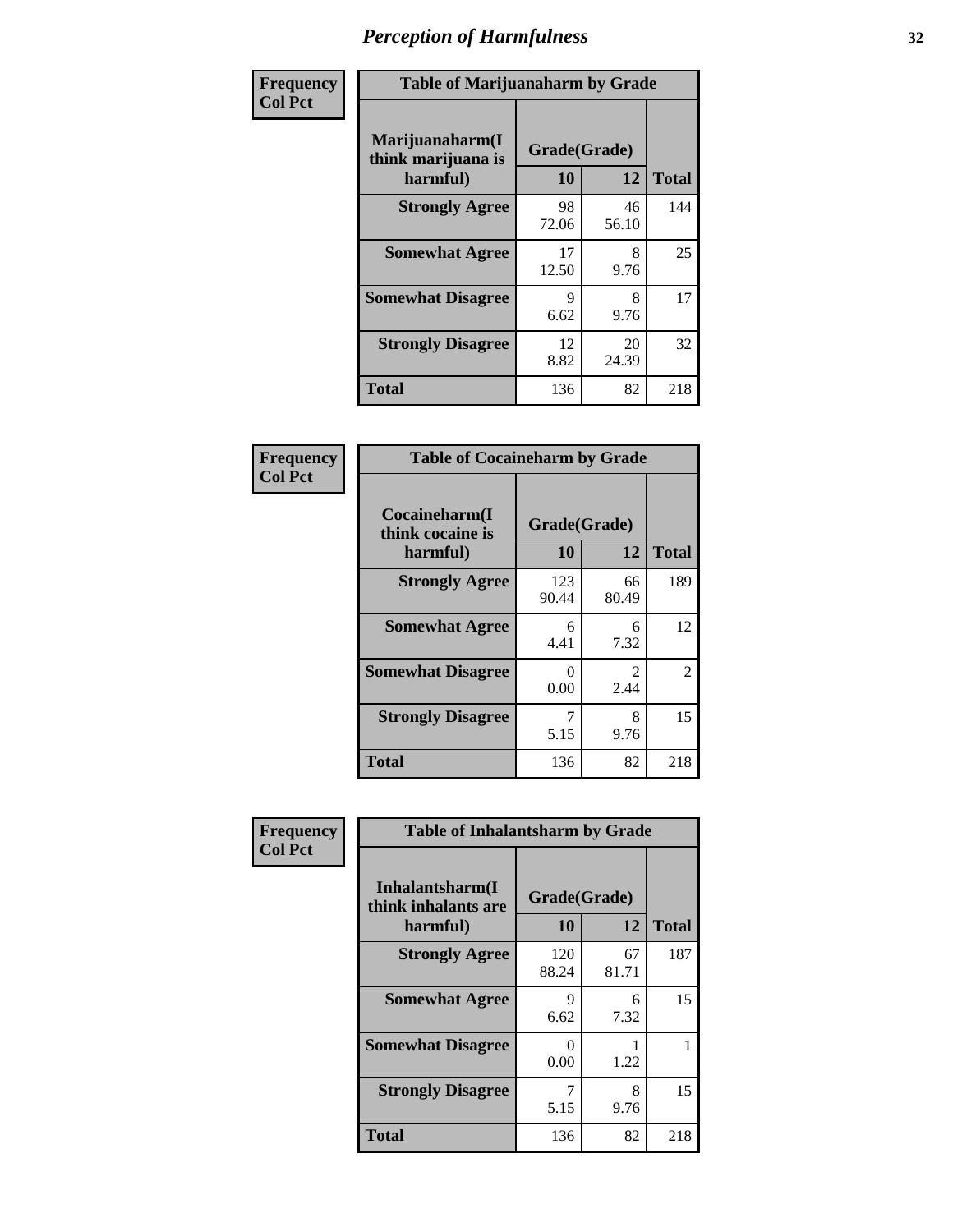| Frequency      | <b>Table of Steroidsharm by Grade</b>            |                    |             |              |
|----------------|--------------------------------------------------|--------------------|-------------|--------------|
| <b>Col Pct</b> | Steroidsharm(I<br>think steroids are<br>harmful) | Grade(Grade)<br>10 | 12          | <b>Total</b> |
|                | <b>Strongly Agree</b>                            | 109<br>80.15       | 60<br>73.17 | 169          |
|                | <b>Somewhat Agree</b>                            | 18<br>13.24        | 9<br>10.98  | 27           |
|                | <b>Somewhat Disagree</b>                         | 3<br>2.21          | 5<br>6.10   | 8            |
|                | <b>Strongly Disagree</b>                         | 6<br>4.41          | 8<br>9.76   | 14           |
|                | <b>Total</b>                                     | 136                | 82          | 218          |

| <b>Table of Ecstasyharm by Grade</b>                |                    |              |     |  |  |
|-----------------------------------------------------|--------------------|--------------|-----|--|--|
| $E$ cstasyharm $(I$<br>think ecstasy is<br>harmful) | Grade(Grade)<br>10 | <b>Total</b> |     |  |  |
| <b>Strongly Agree</b>                               | 115<br>84.56       | 64<br>78.05  | 179 |  |  |
| <b>Somewhat Agree</b>                               | 10<br>7.35         | 7<br>8.54    | 17  |  |  |
| <b>Somewhat Disagree</b>                            | 3<br>2.21          | 3<br>3.66    | 6   |  |  |
| <b>Strongly Disagree</b>                            | 8<br>5.88          | 8<br>9.76    | 16  |  |  |
| Total                                               | 136                | 82           | 218 |  |  |

| Frequency      | <b>Table of Methharm by Grade</b>                            |                           |             |              |
|----------------|--------------------------------------------------------------|---------------------------|-------------|--------------|
| <b>Col Pct</b> | <b>Methharm</b> (I think<br>methamphetamines<br>are harmful) | Grade(Grade)<br><b>10</b> | 12          | <b>Total</b> |
|                | <b>Strongly Agree</b>                                        | 125<br>91.91              | 69<br>84.15 | 194          |
|                | <b>Somewhat Agree</b>                                        | 4<br>2.94                 | 4<br>4.88   | 8            |
|                | <b>Somewhat Disagree</b>                                     | 0<br>0.00                 | 1.22        |              |
|                | <b>Strongly Disagree</b>                                     | 5.15                      | 8<br>9.76   | 15           |
|                | <b>Total</b>                                                 | 136                       | 82          | 218          |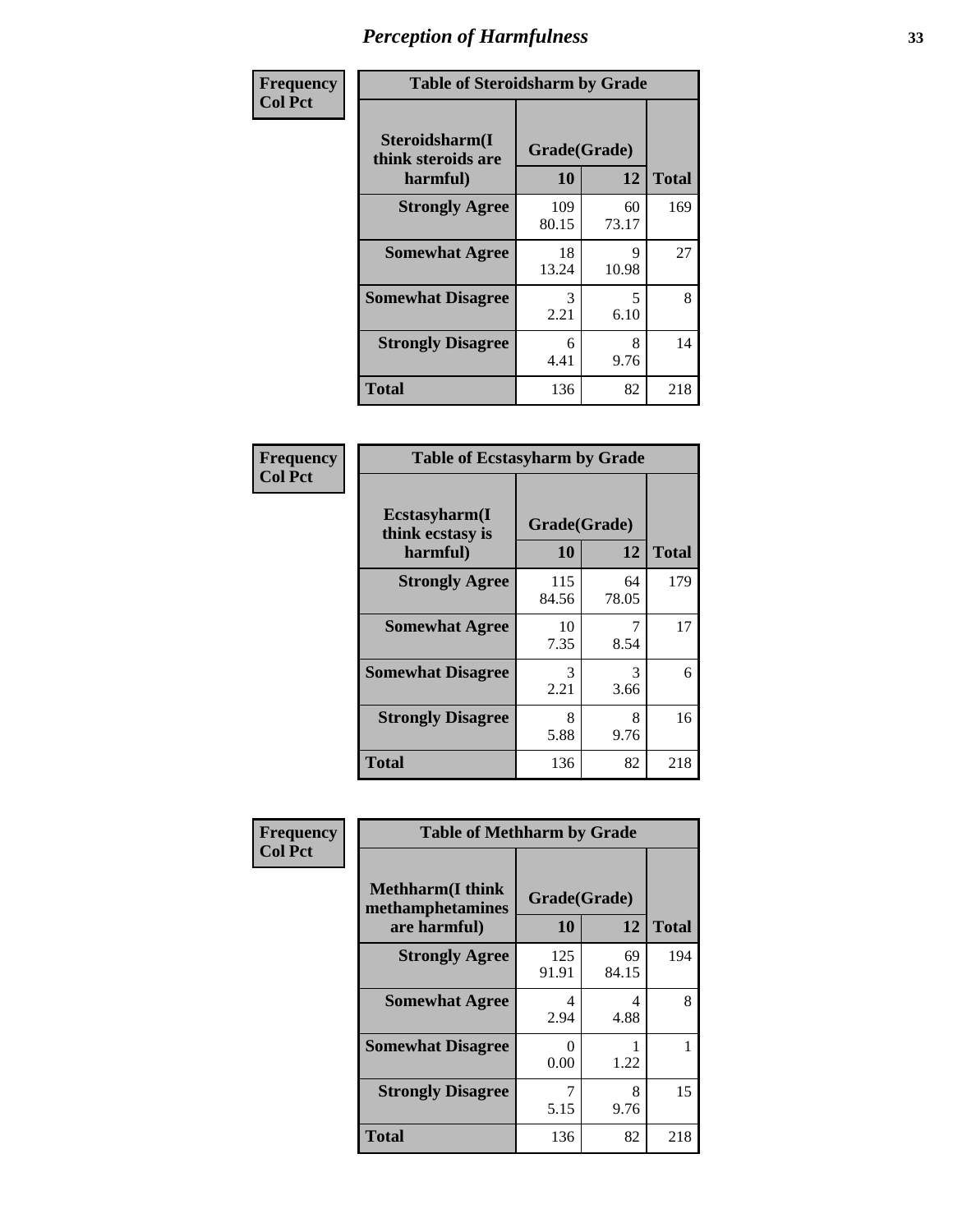| Frequency      | <b>Table of Hallucinogensharm by Grade</b>                 |                    |             |              |
|----------------|------------------------------------------------------------|--------------------|-------------|--------------|
| <b>Col Pct</b> | Hallucinogensharm(I<br>think hallucinogens<br>are harmful) | Grade(Grade)<br>10 | 12          | <b>Total</b> |
|                | <b>Strongly Agree</b>                                      | 120<br>88.24       | 65<br>79.27 | 185          |
|                | <b>Somewhat Agree</b>                                      | 6<br>4.41          | 6<br>7.32   | 12           |
|                | <b>Somewhat Disagree</b>                                   | 3<br>2.21          | 4<br>4.88   | 7            |
|                | <b>Strongly Disagree</b>                                   | 5.15               | 7<br>8.54   | 14           |
|                | <b>Total</b>                                               | 136                | 82          | 218          |

| <b>Table of Prescriptionharm by Grade</b>                                         |              |             |              |  |
|-----------------------------------------------------------------------------------|--------------|-------------|--------------|--|
| <b>Prescriptionharm</b> (I<br>think prescription<br>drugs not<br>prescribed to me | Grade(Grade) |             |              |  |
| are harmful)                                                                      | 10           | 12          | <b>Total</b> |  |
| <b>Strongly Agree</b>                                                             | 98<br>72.06  | 56<br>68.29 | 154          |  |
| <b>Somewhat Agree</b>                                                             | 19<br>13.97  | 9<br>10.98  | 28           |  |
| <b>Somewhat Disagree</b>                                                          | 10<br>7.35   | 8<br>9.76   | 18           |  |
| <b>Strongly Disagree</b>                                                          | 9<br>6.62    | Q<br>10.98  | 18           |  |
| Total                                                                             | 136          | 82          | 218          |  |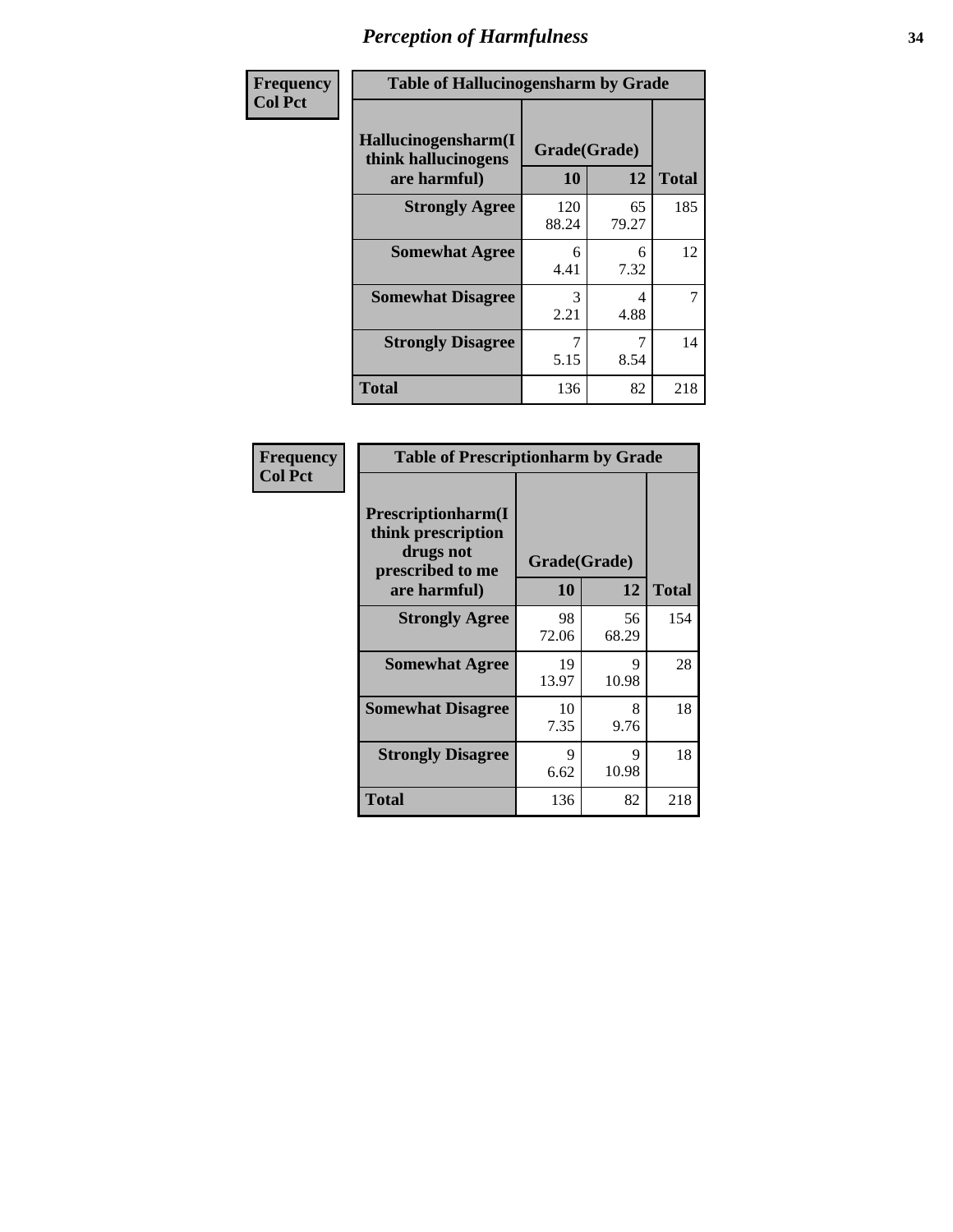### *Disapproval by Adults* **35**

| Frequency      | <b>Table of Alcoholadult by Grade</b>                                 |             |                    |              |
|----------------|-----------------------------------------------------------------------|-------------|--------------------|--------------|
| <b>Col Pct</b> | <b>Alcoholadult</b> (Adults<br>would disapprove if<br>I used alcohol) | 10          | Grade(Grade)<br>12 | <b>Total</b> |
|                | <b>Strongly Agree</b>                                                 | 92<br>67.65 | 42<br>51.22        | 134          |
|                | <b>Somewhat Agree</b>                                                 | 23<br>16.91 | 17<br>20.73        | 40           |
|                | <b>Somewhat Disagree</b>                                              | 14<br>10.29 | 15<br>18.29        | 29           |
|                | <b>Strongly Disagree</b>                                              | 7<br>5.15   | 8<br>9.76          | 15           |
|                | <b>Total</b>                                                          | 136         | 82                 | 218          |

| <b>Table of Tobaccoadult by Grade</b>                                |              |             |     |  |  |
|----------------------------------------------------------------------|--------------|-------------|-----|--|--|
| <b>Tobaccoadult(Adults</b><br>would disapprove if<br>I used tobacco) | <b>Total</b> |             |     |  |  |
| <b>Strongly Agree</b>                                                | 111<br>81.62 | 49<br>59.76 | 160 |  |  |
| <b>Somewhat Agree</b>                                                | 13<br>9.56   | 11<br>13.41 | 24  |  |  |
| <b>Somewhat Disagree</b>                                             | 5<br>3.68    | 12<br>14.63 | 17  |  |  |
| <b>Strongly Disagree</b>                                             | 7<br>5.15    | 10<br>12.20 | 17  |  |  |
| <b>Total</b>                                                         | 136          | 82          | 218 |  |  |

| Frequency      | <b>Table of Marijuanaadult by Grade</b>                           |                    |             |              |
|----------------|-------------------------------------------------------------------|--------------------|-------------|--------------|
| <b>Col Pct</b> | Marijuanaadult(Adults<br>would disapprove if I<br>used marijuana) | Grade(Grade)<br>10 | 12          | <b>Total</b> |
|                | <b>Strongly Agree</b>                                             | 117<br>86.03       | 59<br>71.95 | 176          |
|                | <b>Somewhat Agree</b>                                             | 9<br>6.62          | 1<br>1.22   | 10           |
|                | <b>Somewhat Disagree</b>                                          | 4<br>2.94          | 11<br>13.41 | 15           |
|                | <b>Strongly Disagree</b>                                          | 6<br>4.41          | 11<br>13.41 | 17           |
|                | <b>Total</b>                                                      | 136                | 82          | 218          |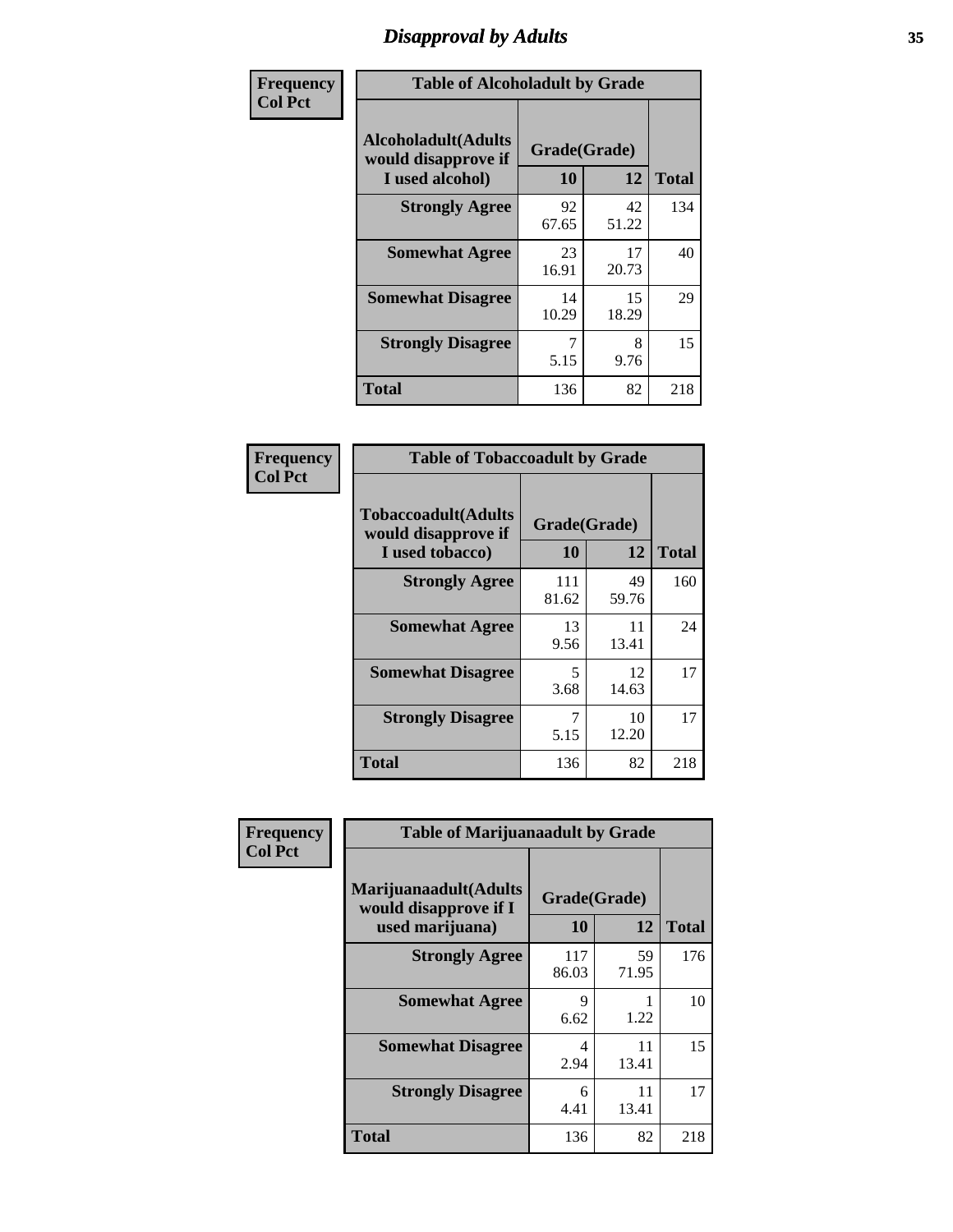### *Disapproval by Adults* **36**

| <b>Frequency</b> | <b>Table of Otherdrugadult by Grade</b>                                     |                        |             |              |
|------------------|-----------------------------------------------------------------------------|------------------------|-------------|--------------|
| <b>Col Pct</b>   | <b>Otherdrugadult</b> (Adults<br>would disapprove if I<br>used other drugs) | Grade(Grade)<br>10     | 12          | <b>Total</b> |
|                  | <b>Strongly Agree</b>                                                       | 127<br>93.38           | 65<br>79.27 | 192          |
|                  | <b>Somewhat Agree</b>                                                       | 3<br>2.21              | 1.22        | 4            |
|                  | <b>Somewhat Disagree</b>                                                    | $\mathfrak{D}$<br>1.47 | 4<br>4.88   | 6            |
|                  | <b>Strongly Disagree</b>                                                    | 4<br>2.94              | 12<br>14.63 | 16           |
|                  | <b>Total</b>                                                                | 136                    | 82          | 218          |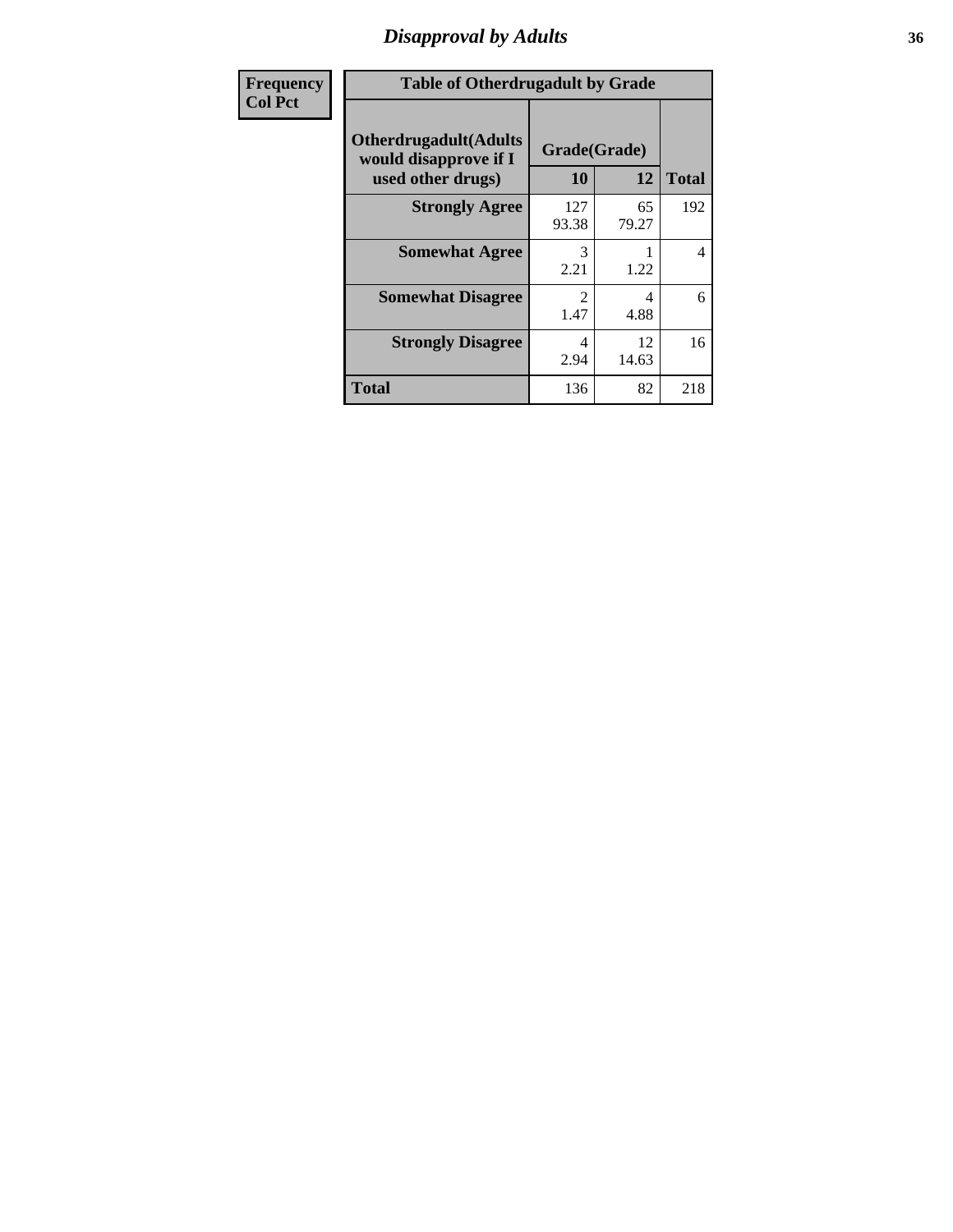# *Disapproval by Peers* **37**

| Frequency      | <b>Table of Alcoholpeer by Grade</b>                    |              |             |              |  |
|----------------|---------------------------------------------------------|--------------|-------------|--------------|--|
| <b>Col Pct</b> | Alcoholpeer(My<br>friends would<br>disapprove if I used | Grade(Grade) |             |              |  |
|                | alcohol)                                                | 10           | 12          | <b>Total</b> |  |
|                | <b>Strongly Agree</b>                                   | 48<br>35.29  | 13<br>15.85 | 61           |  |
|                | <b>Somewhat Agree</b>                                   | 32<br>23.53  | 14<br>17.07 | 46           |  |
|                | <b>Somewhat Disagree</b>                                | 32<br>23.53  | 23<br>28.05 | 55           |  |
|                | <b>Strongly Disagree</b>                                | 24<br>17.65  | 32<br>39.02 | 56           |  |
|                | Total                                                   | 136          | 82          | 218          |  |

| Frequency      | <b>Table of Tobaccopeer by Grade</b>                                |                    |             |              |
|----------------|---------------------------------------------------------------------|--------------------|-------------|--------------|
| <b>Col Pct</b> | Tobaccopeer(My<br>friends would<br>disapprove if I used<br>tobacco) | Grade(Grade)<br>10 | 12          | <b>Total</b> |
|                | <b>Strongly Agree</b>                                               | 73<br>53.68        | 30<br>36.59 | 103          |
|                | <b>Somewhat Agree</b>                                               | 26<br>19.12        | 11<br>13.41 | 37           |
|                | <b>Somewhat Disagree</b>                                            | 21<br>15.44        | 15<br>18.29 | 36           |
|                | <b>Strongly Disagree</b>                                            | 16<br>11.76        | 26<br>31.71 | 42           |
|                | <b>Total</b>                                                        | 136                | 82          | 218          |

| Frequency<br><b>Col Pct</b> | <b>Table of Marijuanapeer by Grade</b>                    |              |             |              |
|-----------------------------|-----------------------------------------------------------|--------------|-------------|--------------|
|                             | Marijuanapeer(My<br>friends would<br>disapprove if I used | Grade(Grade) |             |              |
|                             | marijuana)                                                | 10           | 12          | <b>Total</b> |
|                             | <b>Strongly Agree</b>                                     | 71<br>52.21  | 27<br>32.93 | 98           |
|                             | <b>Somewhat Agree</b>                                     | 23<br>16.91  | Q<br>10.98  | 32           |
|                             | <b>Somewhat Disagree</b>                                  | 25<br>18.38  | 21<br>25.61 | 46           |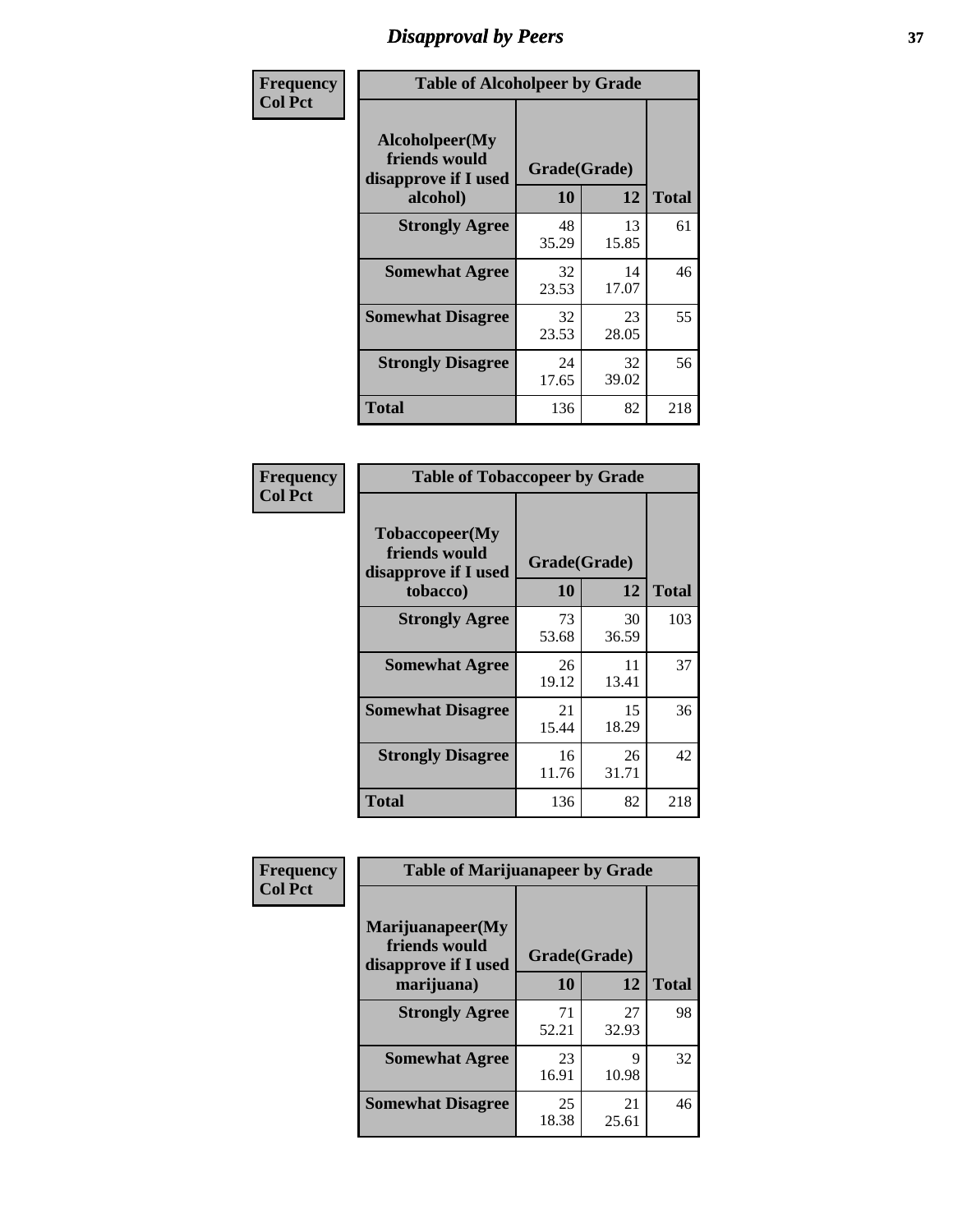# *Disapproval by Peers* **38**

| <b>Frequency</b> | <b>Table of Marijuanapeer by Grade</b>                                  |                           |             |              |  |
|------------------|-------------------------------------------------------------------------|---------------------------|-------------|--------------|--|
| <b>Col Pct</b>   | Marijuanapeer(My<br>friends would<br>disapprove if I used<br>marijuana) | Grade(Grade)<br><b>10</b> | 12          | <b>Total</b> |  |
|                  | <b>Strongly Disagree</b>                                                | 17<br>12.50               | 25<br>30.49 | 42           |  |
|                  | <b>Total</b>                                                            | 136                       | 82          | 218          |  |

| <b>Frequency</b> | <b>Table of Otherdrugpeer by Grade</b>                                    |                           |             |              |
|------------------|---------------------------------------------------------------------------|---------------------------|-------------|--------------|
| <b>Col Pct</b>   | Otherdrugpeer(My<br>friends would<br>disapprove if I used<br>other drugs) | Grade(Grade)<br><b>10</b> | 12          | <b>Total</b> |
|                  |                                                                           |                           |             |              |
|                  | <b>Strongly Agree</b>                                                     | 82<br>60.29               | 44<br>53.66 | 126          |
|                  | <b>Somewhat Agree</b>                                                     | 23<br>16.91               | 11<br>13.41 | 34           |
|                  | <b>Somewhat Disagree</b>                                                  | 16<br>11.76               | 11<br>13.41 | 27           |
|                  | <b>Strongly Disagree</b>                                                  | 15<br>11.03               | 16<br>19.51 | 31           |
|                  | <b>Total</b>                                                              | 136                       | 82          | 218          |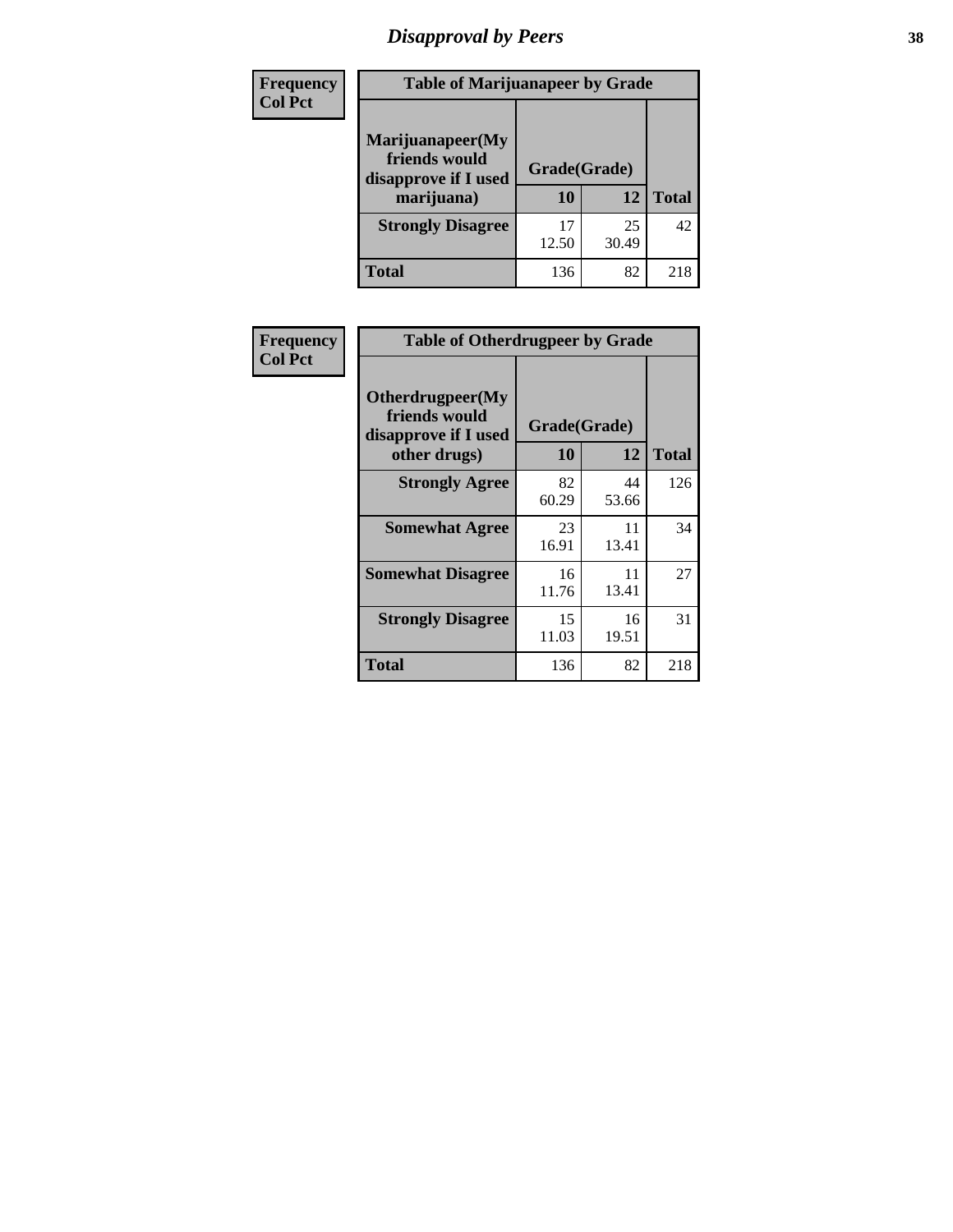| Frequency<br><b>Col Pct</b> | <b>Table of Alcohollocation1 by Grade</b>      |             |             |              |  |
|-----------------------------|------------------------------------------------|-------------|-------------|--------------|--|
|                             | Grade(Grade)<br><b>Alcohollocation1(Places</b> |             |             |              |  |
|                             | <b>Friends Use Alcohol)</b>                    | 10          | 12          | <b>Total</b> |  |
|                             |                                                | 66<br>48.53 | 64<br>78.05 | 130          |  |
|                             | Do Not Use                                     | 70<br>51.47 | 18<br>21.95 | 88           |  |
|                             | <b>Total</b>                                   | 136         | 82          | 218          |  |

| Frequency      | <b>Table of Alcohollocation2 by Grade</b>                     |                           |             |              |
|----------------|---------------------------------------------------------------|---------------------------|-------------|--------------|
| <b>Col Pct</b> | <b>Alcohollocation2(Places</b><br><b>Friends Use Alcohol)</b> | Grade(Grade)<br><b>10</b> | <b>12</b>   | <b>Total</b> |
|                |                                                               | 89<br>65.44               | 40<br>48.78 | 129          |
|                | Home                                                          | 47<br>34.56               | 42<br>51.22 | 89           |
|                | Total                                                         | 136                       | 82          | 218          |

| Frequency<br><b>Col Pct</b> | <b>Table of Alcohollocation 3 by Grade</b>                    |                    |             |              |
|-----------------------------|---------------------------------------------------------------|--------------------|-------------|--------------|
|                             | <b>Alcohollocation3(Places</b><br><b>Friends Use Alcohol)</b> | Grade(Grade)<br>10 | 12          | <b>Total</b> |
|                             |                                                               | 119<br>87.50       | 71<br>86.59 | 190          |
|                             | <b>School</b>                                                 | 17<br>12.50        | 11<br>13.41 | 28           |
|                             | <b>Total</b>                                                  | 136                | 82          | 218          |

| <b>Frequency</b> | <b>Table of Alcohollocation4 by Grade</b> |              |             |              |  |
|------------------|-------------------------------------------|--------------|-------------|--------------|--|
| <b>Col Pct</b>   | <b>Alcohollocation4(Places</b>            | Grade(Grade) |             |              |  |
|                  | <b>Friends Use Alcohol)</b>               | 10           | 12          | <b>Total</b> |  |
|                  |                                           | 118<br>86.76 | 62<br>75.61 | 180          |  |
|                  | Car                                       | 18<br>13.24  | 20<br>24.39 | 38           |  |
|                  | <b>Total</b>                              | 136          | 82          | 218          |  |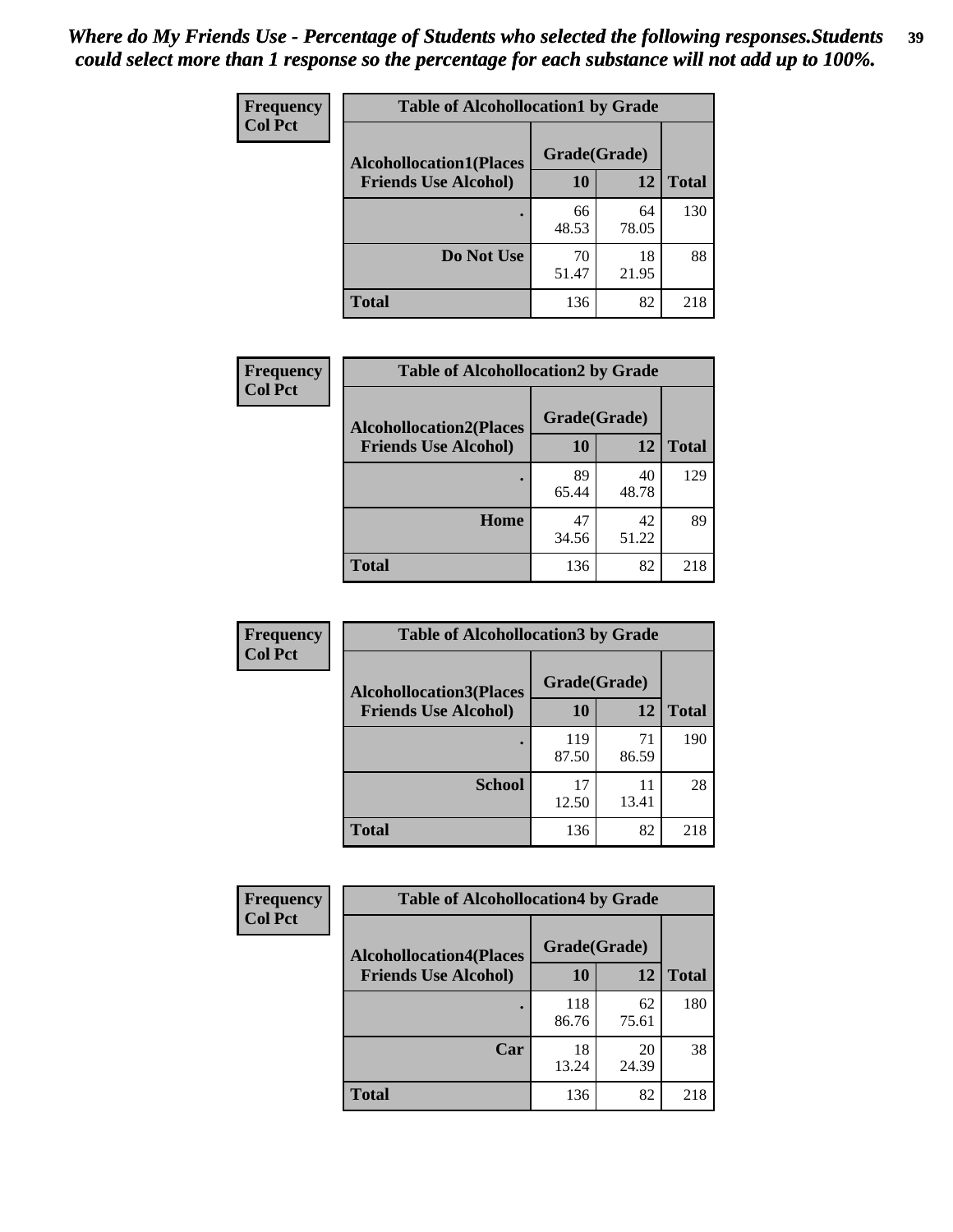| Frequency<br><b>Col Pct</b> | <b>Table of Alcohollocation5 by Grade</b>      |             |             |              |  |
|-----------------------------|------------------------------------------------|-------------|-------------|--------------|--|
|                             | Grade(Grade)<br><b>Alcohollocation5(Places</b> |             |             |              |  |
|                             | <b>Friends Use Alcohol)</b>                    | 10          | 12          | <b>Total</b> |  |
|                             |                                                | 74<br>54.41 | 30<br>36.59 | 104          |  |
|                             | <b>Friend's House</b>                          | 62<br>45.59 | 52<br>63.41 | 114          |  |
|                             | <b>Total</b>                                   | 136         | 82          | 218          |  |

| <b>Frequency</b> | <b>Table of Alcohollocation6 by Grade</b> |              |             |              |
|------------------|-------------------------------------------|--------------|-------------|--------------|
| <b>Col Pct</b>   | <b>Alcohollocation6(Places</b>            | Grade(Grade) |             |              |
|                  | <b>Friends Use Alcohol)</b>               | 10           | 12          | <b>Total</b> |
|                  |                                           | 94<br>69.12  | 50<br>60.98 | 144          |
|                  | <b>Other</b>                              | 42<br>30.88  | 32<br>39.02 | 74           |
|                  | <b>Total</b>                              | 136          | 82          | 218          |

| Frequency      | <b>Table of Tobaccolocation1 by Grade</b> |              |             |              |
|----------------|-------------------------------------------|--------------|-------------|--------------|
| <b>Col Pct</b> | <b>Tobaccolocation1(Places</b>            | Grade(Grade) |             |              |
|                | <b>Friends Use Tobacco)</b>               | 10           | 12          | <b>Total</b> |
|                |                                           | 56<br>41.18  | 50<br>60.98 | 106          |
|                | Do Not Use                                | 80<br>58.82  | 32<br>39.02 | 112          |
|                | <b>Total</b>                              | 136          | 82          | 218          |

| <b>Frequency</b> | <b>Table of Tobaccolocation2 by Grade</b> |              |             |              |  |
|------------------|-------------------------------------------|--------------|-------------|--------------|--|
| <b>Col Pct</b>   | <b>Tobaccolocation2(Places</b>            | Grade(Grade) |             |              |  |
|                  | <b>Friends Use Tobacco)</b>               | 10           | 12          | <b>Total</b> |  |
|                  |                                           | 100<br>73.53 | 50<br>60.98 | 150          |  |
|                  | Home                                      | 36<br>26.47  | 32<br>39.02 | 68           |  |
|                  | <b>Total</b>                              | 136          | 82          | 218          |  |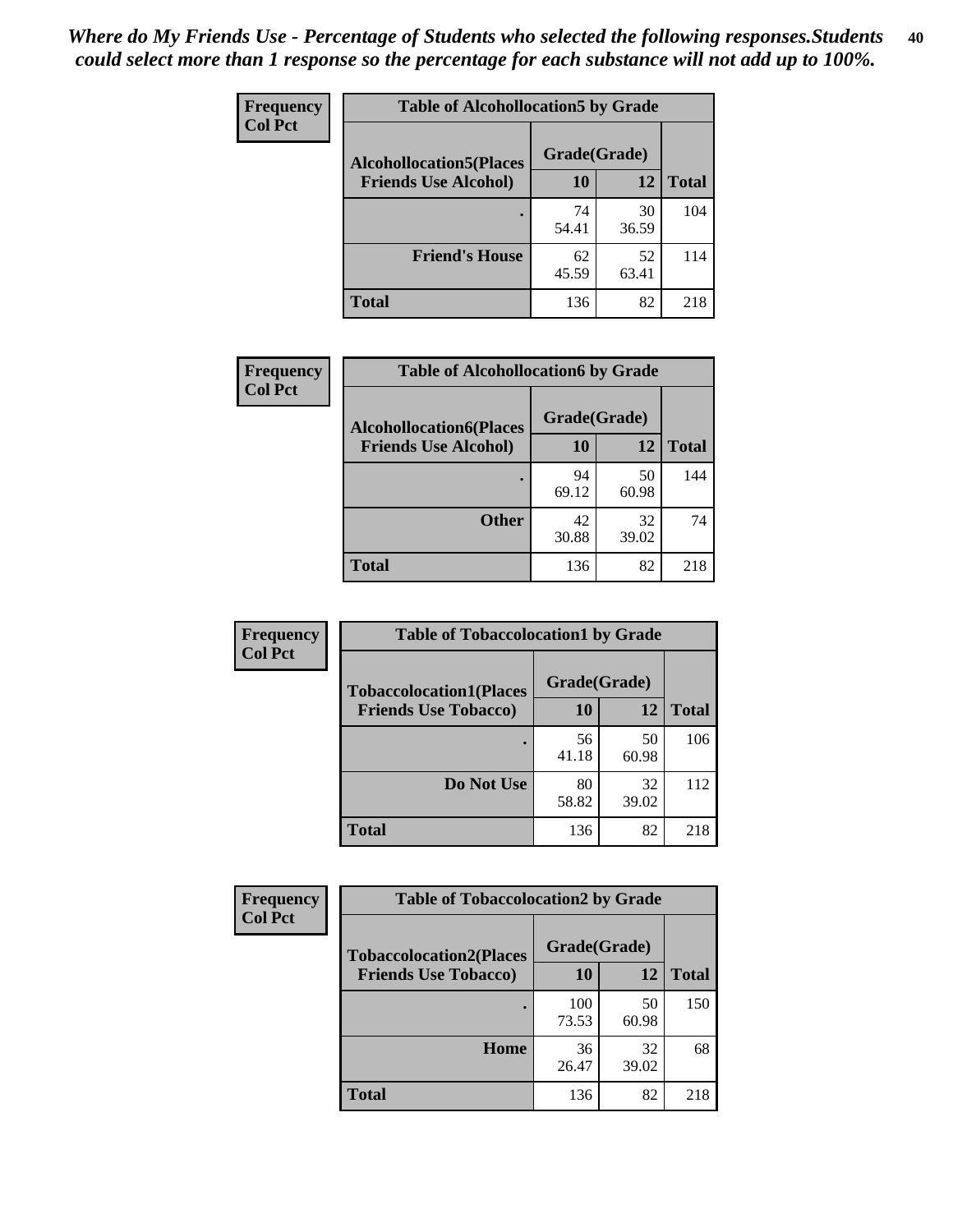| Frequency      | <b>Table of Tobaccolocation 3 by Grade</b> |              |             |              |
|----------------|--------------------------------------------|--------------|-------------|--------------|
| <b>Col Pct</b> | <b>Tobaccolocation3(Places</b>             | Grade(Grade) |             |              |
|                | <b>Friends Use Tobacco)</b>                | 10           | 12          | <b>Total</b> |
|                |                                            | 110<br>80.88 | 65<br>79.27 | 175          |
|                | <b>School</b>                              | 26<br>19.12  | 17<br>20.73 | 43           |
|                | <b>Total</b>                               | 136          | 82          | 218          |

| Frequency<br><b>Col Pct</b> | <b>Table of Tobaccolocation4 by Grade</b> |              |             |              |
|-----------------------------|-------------------------------------------|--------------|-------------|--------------|
|                             | <b>Tobaccolocation4(Places</b>            | Grade(Grade) |             |              |
|                             | <b>Friends Use Tobacco)</b>               | 10           | 12          | <b>Total</b> |
|                             |                                           | 103<br>75.74 | 45<br>54.88 | 148          |
|                             | Car                                       | 33<br>24.26  | 37<br>45.12 | 70           |
|                             | <b>Total</b>                              | 136          | 82          | 218          |

| Frequency<br><b>Col Pct</b> | <b>Table of Tobaccolocation5 by Grade</b> |              |             |              |
|-----------------------------|-------------------------------------------|--------------|-------------|--------------|
|                             | <b>Tobaccolocation5(Places</b>            | Grade(Grade) |             |              |
|                             | <b>Friends Use Tobacco)</b>               | 10           | <b>12</b>   | <b>Total</b> |
|                             |                                           | 100<br>73.53 | 43<br>52.44 | 143          |
|                             | <b>Friend's House</b>                     | 36<br>26.47  | 39<br>47.56 | 75           |
|                             | <b>Total</b>                              | 136          | 82          | 218          |

| <b>Frequency</b> | <b>Table of Tobaccolocation6 by Grade</b> |              |             |              |  |
|------------------|-------------------------------------------|--------------|-------------|--------------|--|
| <b>Col Pct</b>   | <b>Tobaccolocation6(Places</b>            | Grade(Grade) |             |              |  |
|                  | <b>Friends Use Tobacco)</b>               | 10           | 12          | <b>Total</b> |  |
|                  |                                           | 94<br>69.12  | 50<br>60.98 | 144          |  |
|                  | <b>Other</b>                              | 42<br>30.88  | 32<br>39.02 | 74           |  |
|                  | <b>Total</b>                              | 136          | 82          | 218          |  |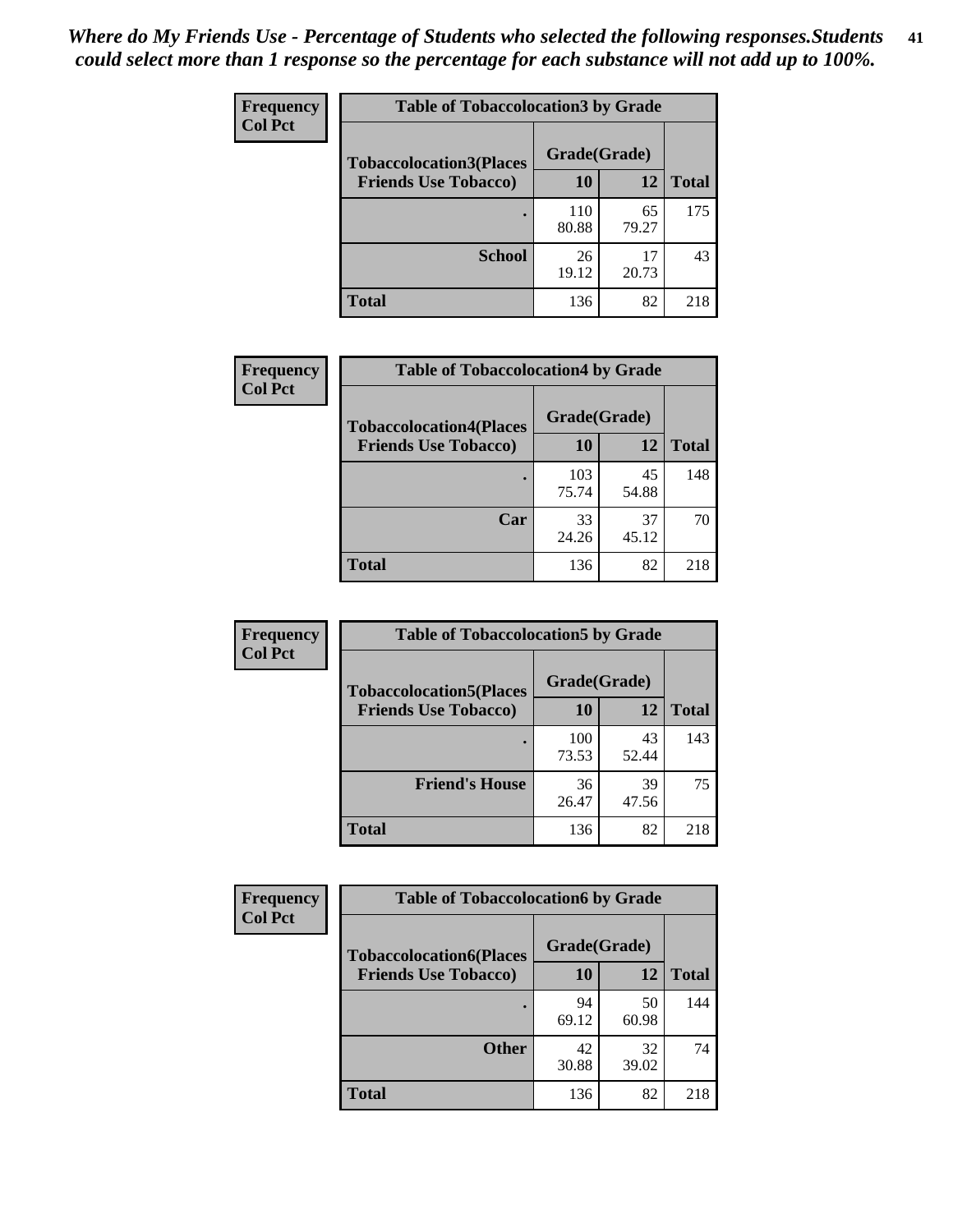| <b>Frequency</b> | <b>Table of Marijuanalocation1 by Grade</b> |              |             |              |
|------------------|---------------------------------------------|--------------|-------------|--------------|
| <b>Col Pct</b>   | <b>Marijuanalocation1(Places</b>            | Grade(Grade) |             |              |
|                  | <b>Friends Use Marijuana</b> )              | 10           | 12          | <b>Total</b> |
|                  |                                             | 58<br>42.65  | 53<br>64.63 | 111          |
|                  | Do Not Use                                  | 78<br>57.35  | 29<br>35.37 | 107          |
|                  | <b>Total</b>                                | 136          | 82          | 218          |

| <b>Frequency</b> | <b>Table of Marijuanalocation2 by Grade</b>                        |                    |             |              |
|------------------|--------------------------------------------------------------------|--------------------|-------------|--------------|
| <b>Col Pct</b>   | <b>Marijuanalocation2(Places</b><br><b>Friends Use Marijuana</b> ) | Grade(Grade)<br>10 | 12          | <b>Total</b> |
|                  |                                                                    | 95<br>69.85        | 47<br>57.32 | 142          |
|                  | Home                                                               | 41<br>30.15        | 35<br>42.68 | 76           |
|                  | <b>Total</b>                                                       | 136                | 82          | 218          |

| Frequency<br><b>Col Pct</b> | <b>Table of Marijuanalocation3 by Grade</b> |              |             |              |
|-----------------------------|---------------------------------------------|--------------|-------------|--------------|
|                             | <b>Marijuanalocation3</b> (Places           | Grade(Grade) |             |              |
|                             | <b>Friends Use Marijuana</b> )              | 10           | 12          | <b>Total</b> |
|                             |                                             | 117<br>86.03 | 67<br>81.71 | 184          |
|                             | <b>School</b>                               | 19<br>13.97  | 15<br>18.29 | 34           |
|                             | <b>Total</b>                                | 136          | 82          | 218          |

| <b>Frequency</b> | <b>Table of Marijuanalocation4 by Grade</b> |              |             |              |  |
|------------------|---------------------------------------------|--------------|-------------|--------------|--|
| <b>Col Pct</b>   | <b>Marijuanalocation4(Places</b>            | Grade(Grade) |             |              |  |
|                  | <b>Friends Use Marijuana</b> )              | <b>10</b>    | 12          | <b>Total</b> |  |
|                  |                                             | 105<br>77.21 | 49<br>59.76 | 154          |  |
|                  | Car                                         | 31<br>22.79  | 33<br>40.24 | 64           |  |
|                  | <b>Total</b>                                | 136          | 82          | 218          |  |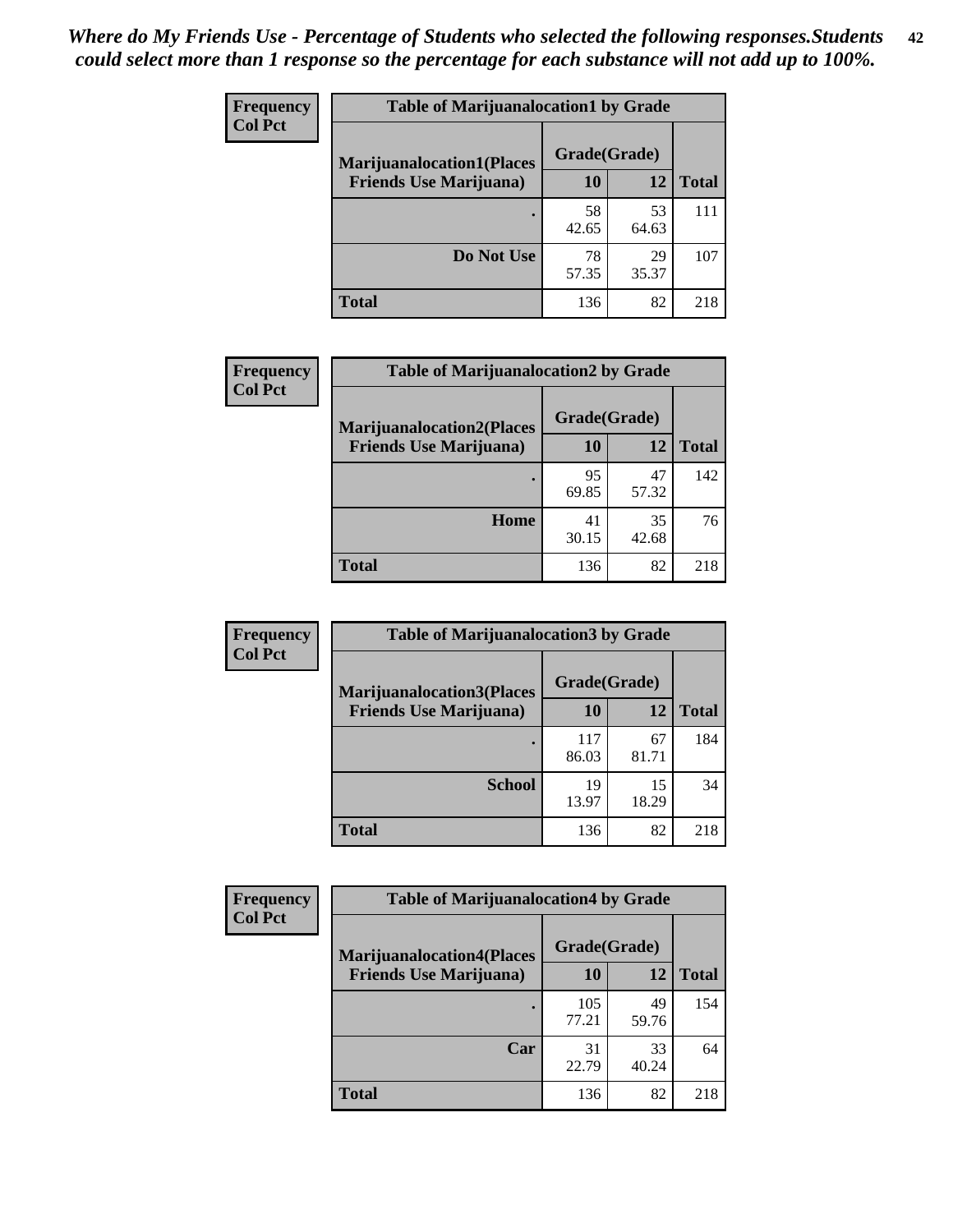| <b>Frequency</b> | <b>Table of Marijuanalocation5 by Grade</b> |              |             |              |
|------------------|---------------------------------------------|--------------|-------------|--------------|
| <b>Col Pct</b>   | <b>Marijuanalocation5</b> (Places           | Grade(Grade) |             |              |
|                  | <b>Friends Use Marijuana</b> )              | 10           | 12          | <b>Total</b> |
|                  |                                             | 85<br>62.50  | 36<br>43.90 | 121          |
|                  | <b>Friend's House</b>                       | 51<br>37.50  | 46<br>56.10 | 97           |
|                  | <b>Total</b>                                | 136          | 82          | 218          |

| <b>Frequency</b> | <b>Table of Marijuanalocation6 by Grade</b>                        |                    |             |              |
|------------------|--------------------------------------------------------------------|--------------------|-------------|--------------|
| <b>Col Pct</b>   | <b>Marijuanalocation6(Places</b><br><b>Friends Use Marijuana</b> ) | Grade(Grade)<br>10 | 12          | <b>Total</b> |
|                  |                                                                    | 96<br>70.59        | 51<br>62.20 | 147          |
|                  | <b>Other</b>                                                       | 40<br>29.41        | 31<br>37.80 | 71           |
|                  | <b>Total</b>                                                       | 136                | 82          | 218          |

| Frequency      | <b>Table of Otherdruglocation1 by Grade</b>                          |              |             |              |
|----------------|----------------------------------------------------------------------|--------------|-------------|--------------|
| <b>Col Pct</b> | <b>Otherdruglocation1(Places</b><br><b>Friends Use Other Illegal</b> | Grade(Grade) |             |              |
|                | Drugs)                                                               | 10           | 12          | <b>Total</b> |
|                |                                                                      | 37<br>27.21  | 37<br>45.12 | 74           |
|                | Do Not Use                                                           | 99<br>72.79  | 45<br>54.88 | 144          |
|                | <b>Total</b>                                                         | 136          | 82          | 218          |

| Frequency      | <b>Table of Otherdruglocation2 by Grade</b>                          |              |             |              |
|----------------|----------------------------------------------------------------------|--------------|-------------|--------------|
| <b>Col Pct</b> | <b>Otherdruglocation2(Places</b><br><b>Friends Use Other Illegal</b> | Grade(Grade) |             |              |
|                | Drugs)                                                               | 10           | 12          | <b>Total</b> |
|                |                                                                      | 113<br>83.09 | 60<br>73.17 | 173          |
|                | Home                                                                 | 23<br>16.91  | 22<br>26.83 | 45           |
|                | <b>Total</b>                                                         | 136          | 82          | 218          |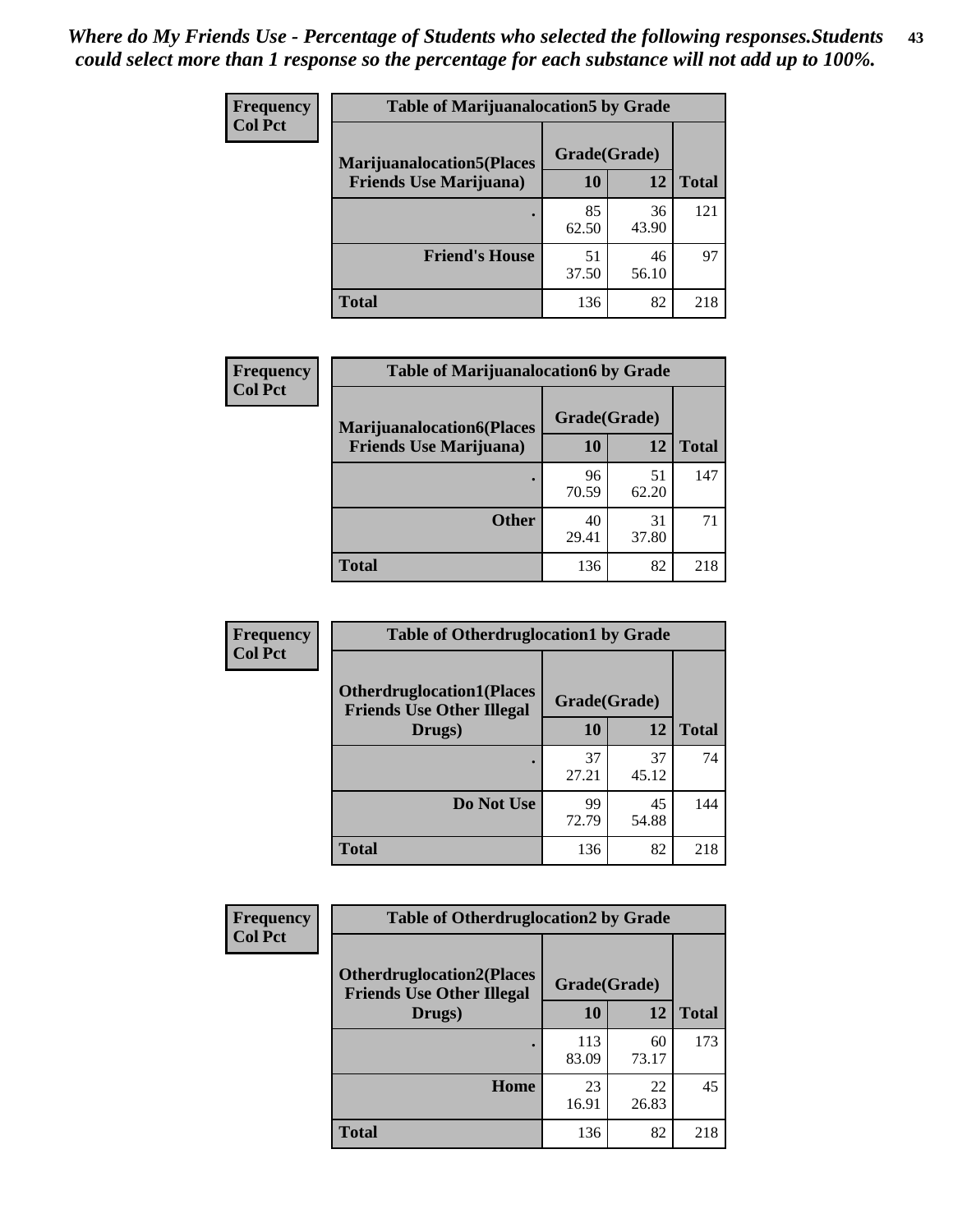| <b>Frequency</b> | <b>Table of Otherdruglocation 3 by Grade</b>                         |              |             |              |
|------------------|----------------------------------------------------------------------|--------------|-------------|--------------|
| <b>Col Pct</b>   | <b>Otherdruglocation3(Places</b><br><b>Friends Use Other Illegal</b> | Grade(Grade) |             |              |
|                  | Drugs)                                                               | 10           | 12          | <b>Total</b> |
|                  |                                                                      | 119<br>87.50 | 68<br>82.93 | 187          |
|                  | <b>School</b>                                                        | 17<br>12.50  | 14<br>17.07 | 31           |
|                  | <b>Total</b>                                                         | 136          | 82          | 218          |

| Frequency      | <b>Table of Otherdruglocation4 by Grade</b>                          |              |             |              |
|----------------|----------------------------------------------------------------------|--------------|-------------|--------------|
| <b>Col Pct</b> | <b>Otherdruglocation4(Places</b><br><b>Friends Use Other Illegal</b> | Grade(Grade) |             |              |
|                | Drugs)                                                               | 10           | 12          | <b>Total</b> |
|                |                                                                      | 117<br>86.03 | 62<br>75.61 | 179          |
|                | Car                                                                  | 19<br>13.97  | 20<br>24.39 | 39           |
|                | <b>Total</b>                                                         | 136          | 82          | 218          |

| <b>Frequency</b> | <b>Table of Otherdruglocation5 by Grade</b>                          |              |             |              |
|------------------|----------------------------------------------------------------------|--------------|-------------|--------------|
| <b>Col Pct</b>   | <b>Otherdruglocation5(Places</b><br><b>Friends Use Other Illegal</b> | Grade(Grade) |             |              |
|                  | Drugs)                                                               | 10           | 12          | <b>Total</b> |
|                  |                                                                      | 110<br>80.88 | 58<br>70.73 | 168          |
|                  | <b>Friend's House</b>                                                | 26<br>19.12  | 24<br>29.27 | 50           |
|                  | <b>Total</b>                                                         | 136          | 82          | 218          |

| <b>Frequency</b> | <b>Table of Otherdruglocation6 by Grade</b>                           |              |             |              |
|------------------|-----------------------------------------------------------------------|--------------|-------------|--------------|
| <b>Col Pct</b>   | <b>Otherdruglocation6(Places)</b><br><b>Friends Use Other Illegal</b> | Grade(Grade) |             |              |
|                  | Drugs)                                                                | 10           | 12          | <b>Total</b> |
|                  |                                                                       | 107<br>78.68 | 58<br>70.73 | 165          |
|                  | <b>Other</b>                                                          | 29<br>21.32  | 24<br>29.27 | 53           |
|                  | <b>Total</b>                                                          | 136          | 82          | 218          |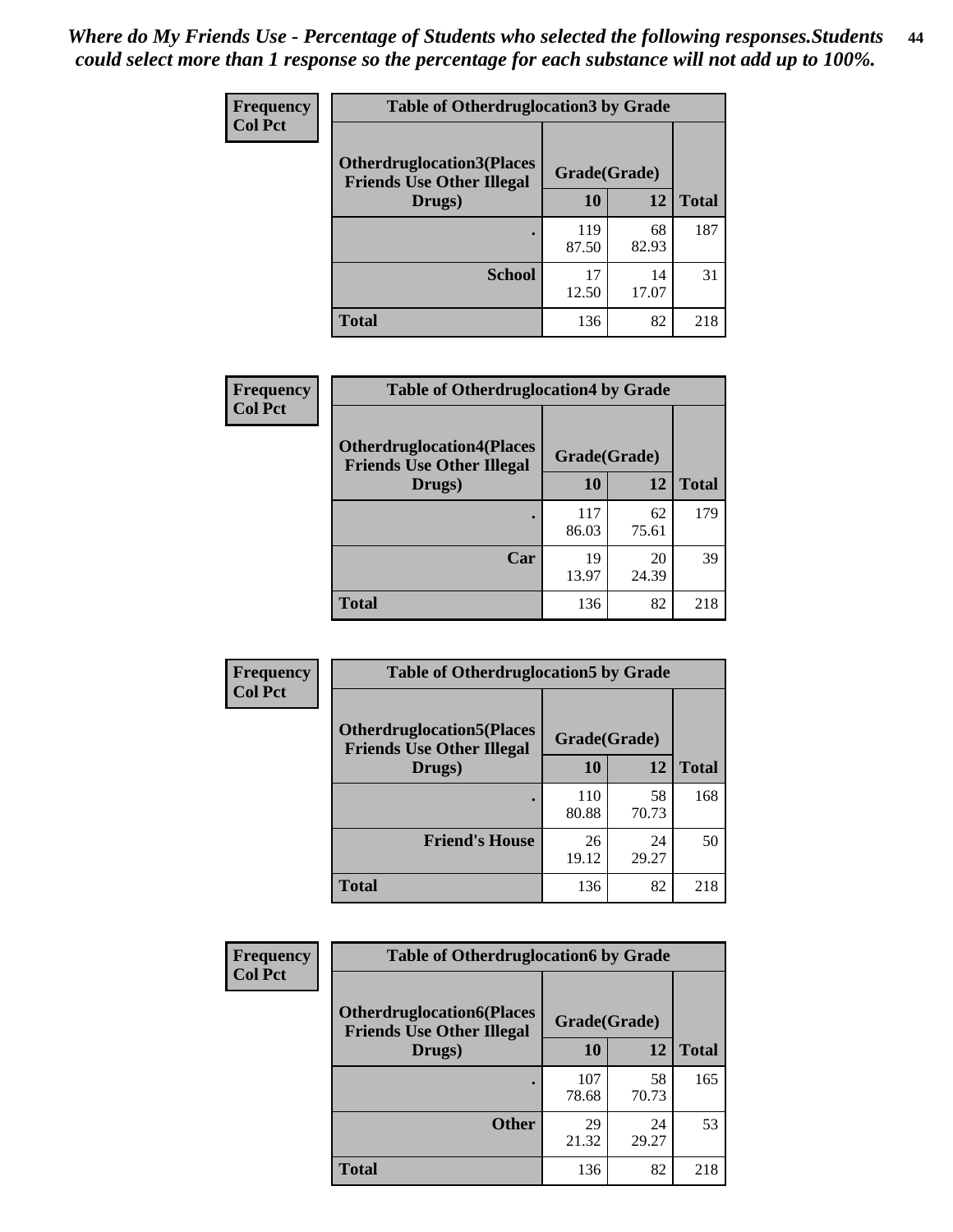| Frequency      | <b>Table of Alcoholtime1 by Grade</b>           |              |             |              |
|----------------|-------------------------------------------------|--------------|-------------|--------------|
| <b>Col Pct</b> | <b>Alcoholtime1(Times</b><br><b>Friends Use</b> | Grade(Grade) |             |              |
|                | Alcohol)                                        | 10           | 12          | <b>Total</b> |
|                |                                                 | 66<br>48.53  | 68<br>82.93 | 134          |
|                | Do Not Use                                      | 70<br>51.47  | 14<br>17.07 | 84           |
|                | <b>Total</b>                                    | 136          | 82          | 218          |

| Frequency      | <b>Table of Alcoholtime2 by Grade</b>           |              |             |              |
|----------------|-------------------------------------------------|--------------|-------------|--------------|
| <b>Col Pct</b> | <b>Alcoholtime2(Times</b><br><b>Friends Use</b> | Grade(Grade) |             |              |
|                | Alcohol)                                        | 10           | 12          | <b>Total</b> |
|                |                                                 | 126<br>92.65 | 67<br>81.71 | 193          |
|                | <b>On Way to School</b>                         | 10<br>7.35   | 15<br>18.29 | 25           |
|                | <b>Total</b>                                    | 136          | 82          | 218          |

| Frequency      | <b>Table of Alcoholtime3 by Grade</b>           |              |             |              |
|----------------|-------------------------------------------------|--------------|-------------|--------------|
| <b>Col Pct</b> | <b>Alcoholtime3(Times</b><br><b>Friends Use</b> | Grade(Grade) |             |              |
|                | Alcohol)                                        | 10           | 12          | <b>Total</b> |
|                |                                                 | 125<br>91.91 | 71<br>86.59 | 196          |
|                | <b>During School</b>                            | 11<br>8.09   | 11<br>13.41 | 22           |
|                | <b>Total</b>                                    | 136          | 82          | 218          |

| <b>Frequency</b> | <b>Table of Alcoholtime4 by Grade</b> |              |             |              |
|------------------|---------------------------------------|--------------|-------------|--------------|
| <b>Col Pct</b>   | <b>Alcoholtime4(Times</b>             | Grade(Grade) |             |              |
|                  | <b>Friends Use Alcohol)</b>           | 10           | 12          | <b>Total</b> |
|                  |                                       | 124<br>91.18 | 68<br>82.93 | 192          |
|                  | <b>On Way Home From School</b>        | 12<br>8.82   | 14<br>17.07 | 26           |
|                  | <b>Total</b>                          | 136          | 82          | 218          |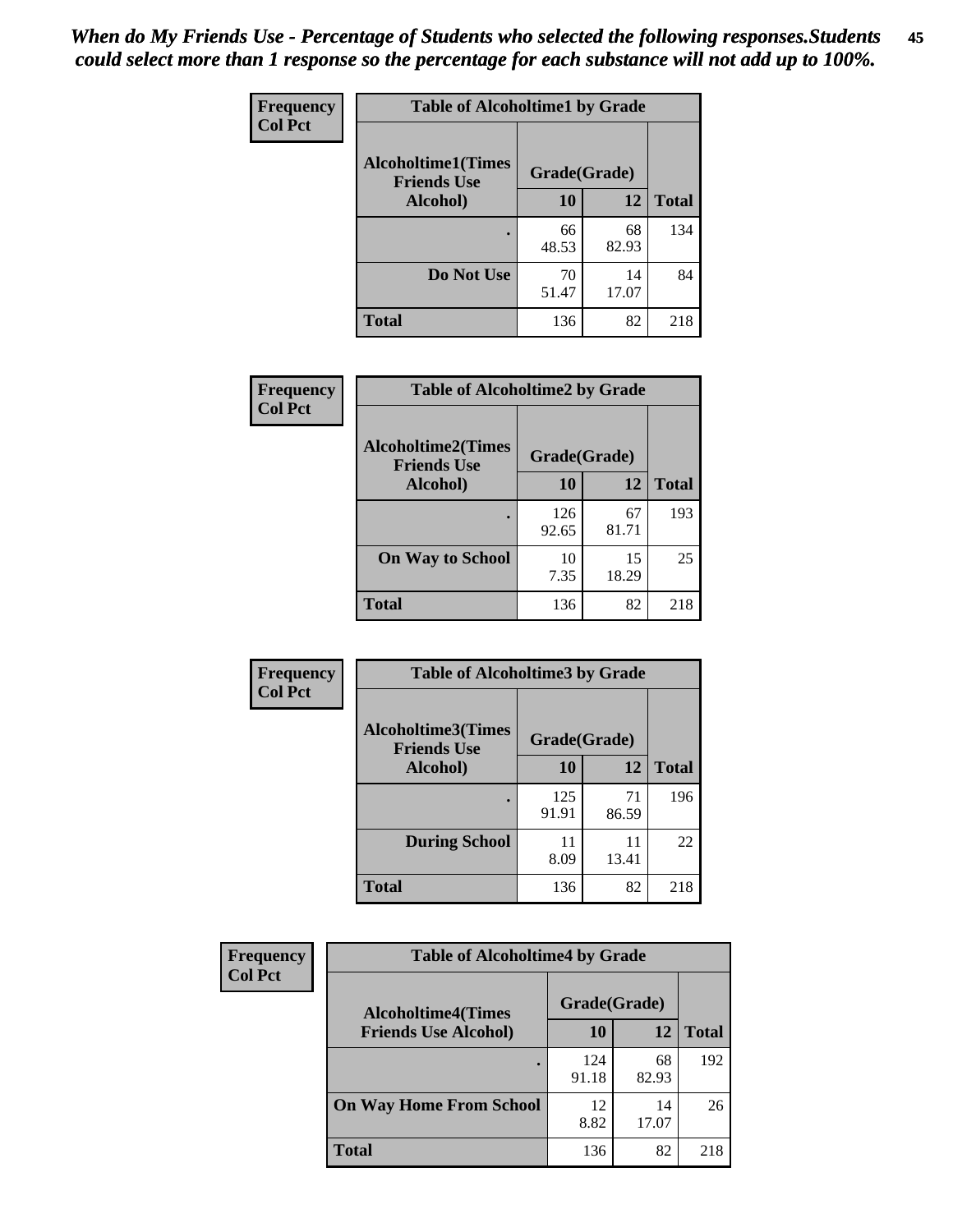*When do My Friends Use - Percentage of Students who selected the following responses.Students could select more than 1 response so the percentage for each substance will not add up to 100%.* **46**

| Frequency      | <b>Table of Alcoholtime5 by Grade</b>           |              |             |              |
|----------------|-------------------------------------------------|--------------|-------------|--------------|
| <b>Col Pct</b> | <b>Alcoholtime5(Times</b><br><b>Friends Use</b> | Grade(Grade) |             |              |
|                | Alcohol)                                        | 10           | 12          | <b>Total</b> |
|                |                                                 | 106<br>77.94 | 56<br>68.29 | 162          |
|                | Weeknights                                      | 30<br>22.06  | 26<br>31.71 | 56           |
|                | <b>Total</b>                                    | 136          | 82          | 218          |

| <b>Frequency</b> |                                                 | <b>Table of Alcoholtime6 by Grade</b> |             |              |  |
|------------------|-------------------------------------------------|---------------------------------------|-------------|--------------|--|
| <b>Col Pct</b>   | <b>Alcoholtime6(Times</b><br><b>Friends Use</b> | Grade(Grade)                          |             |              |  |
|                  | Alcohol)                                        | 10                                    | 12          | <b>Total</b> |  |
|                  |                                                 | 61<br>44.85                           | 17<br>20.73 | 78           |  |
|                  | Weekends                                        | 75<br>55.15                           | 65<br>79.27 | 140          |  |
|                  | <b>Total</b>                                    | 136                                   | 82          | 218          |  |

| Frequency      | <b>Table of Tobaccotime1 by Grade</b>           |              |             |              |
|----------------|-------------------------------------------------|--------------|-------------|--------------|
| <b>Col Pct</b> | <b>Tobaccotime1(Times</b><br><b>Friends Use</b> | Grade(Grade) |             |              |
|                | <b>Tobacco</b> )                                | 10           | 12          | <b>Total</b> |
|                | ٠                                               | 56<br>41.18  | 50<br>60.98 | 106          |
|                | Do Not Use                                      | 80<br>58.82  | 32<br>39.02 | 112          |
|                | <b>Total</b>                                    | 136          | 82          | 218          |

| <b>Frequency</b> | <b>Table of Tobaccotime2 by Grade</b>           |              |             |              |  |
|------------------|-------------------------------------------------|--------------|-------------|--------------|--|
| <b>Col Pct</b>   | <b>Tobaccotime2(Times</b><br><b>Friends Use</b> | Grade(Grade) |             |              |  |
|                  | <b>Tobacco</b> )                                | <b>10</b>    | 12          | <b>Total</b> |  |
|                  |                                                 | 99<br>72.79  | 51<br>62.20 | 150          |  |
|                  | <b>On Way to School</b>                         | 37<br>27.21  | 31<br>37.80 | 68           |  |
|                  | <b>Total</b>                                    | 136          | 82          | 218          |  |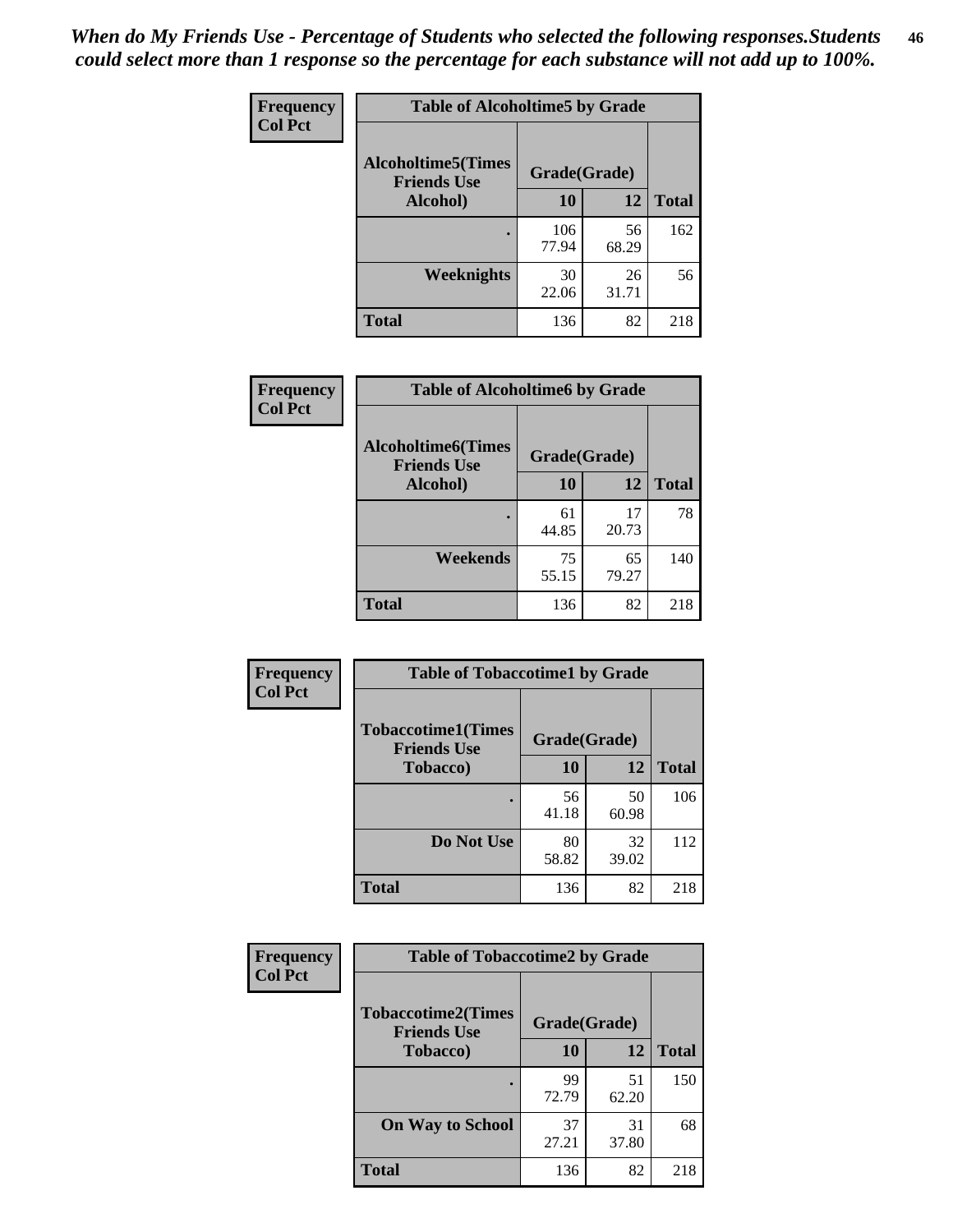*When do My Friends Use - Percentage of Students who selected the following responses.Students could select more than 1 response so the percentage for each substance will not add up to 100%.* **47**

| <b>Frequency</b> | <b>Table of Tobaccotime3 by Grade</b>           |              |              |              |  |
|------------------|-------------------------------------------------|--------------|--------------|--------------|--|
| <b>Col Pct</b>   | <b>Tobaccotime3(Times</b><br><b>Friends Use</b> |              | Grade(Grade) |              |  |
|                  | <b>Tobacco</b> )                                | 10           | 12           | <b>Total</b> |  |
|                  |                                                 | 115<br>84.56 | 65<br>79.27  | 180          |  |
|                  | <b>During School</b>                            | 21<br>15.44  | 17<br>20.73  | 38           |  |
|                  | <b>Total</b>                                    | 136          | 82           | 218          |  |

| Frequency<br><b>Col Pct</b> | <b>Table of Tobaccotime4 by Grade</b> |              |             |              |
|-----------------------------|---------------------------------------|--------------|-------------|--------------|
|                             | <b>Tobaccotime4(Times</b>             | Grade(Grade) |             |              |
|                             | <b>Friends Use Tobacco)</b>           | 10           | 12          | <b>Total</b> |
|                             |                                       | 124<br>91.18 | 68<br>82.93 | 192          |
|                             | <b>On Way Home From School</b>        | 12<br>8.82   | 14<br>17.07 | 26           |
|                             | Total                                 | 136          | 82          | 218          |

| Frequency      | <b>Table of Tobaccotime5 by Grade</b>           |              |             |              |
|----------------|-------------------------------------------------|--------------|-------------|--------------|
| <b>Col Pct</b> | <b>Tobaccotime5(Times</b><br><b>Friends Use</b> | Grade(Grade) |             |              |
|                | <b>Tobacco</b> )                                | 10           | 12          | <b>Total</b> |
|                | ٠                                               | 88<br>64.71  | 44<br>53.66 | 132          |
|                | Weeknights                                      | 48<br>35.29  | 38<br>46.34 | 86           |
|                | <b>Total</b>                                    | 136          | 82          | 218          |

| Frequency      | <b>Table of Tobaccotime6 by Grade</b>           |              |             |              |  |
|----------------|-------------------------------------------------|--------------|-------------|--------------|--|
| <b>Col Pct</b> | <b>Tobaccotime6(Times</b><br><b>Friends Use</b> | Grade(Grade) |             |              |  |
|                | <b>Tobacco</b> )                                | 10           | 12          | <b>Total</b> |  |
|                |                                                 | 78<br>57.35  | 39<br>47.56 | 117          |  |
|                | Weekends                                        | 58<br>42.65  | 43<br>52.44 | 101          |  |
|                | Total                                           | 136          | 82          | 218          |  |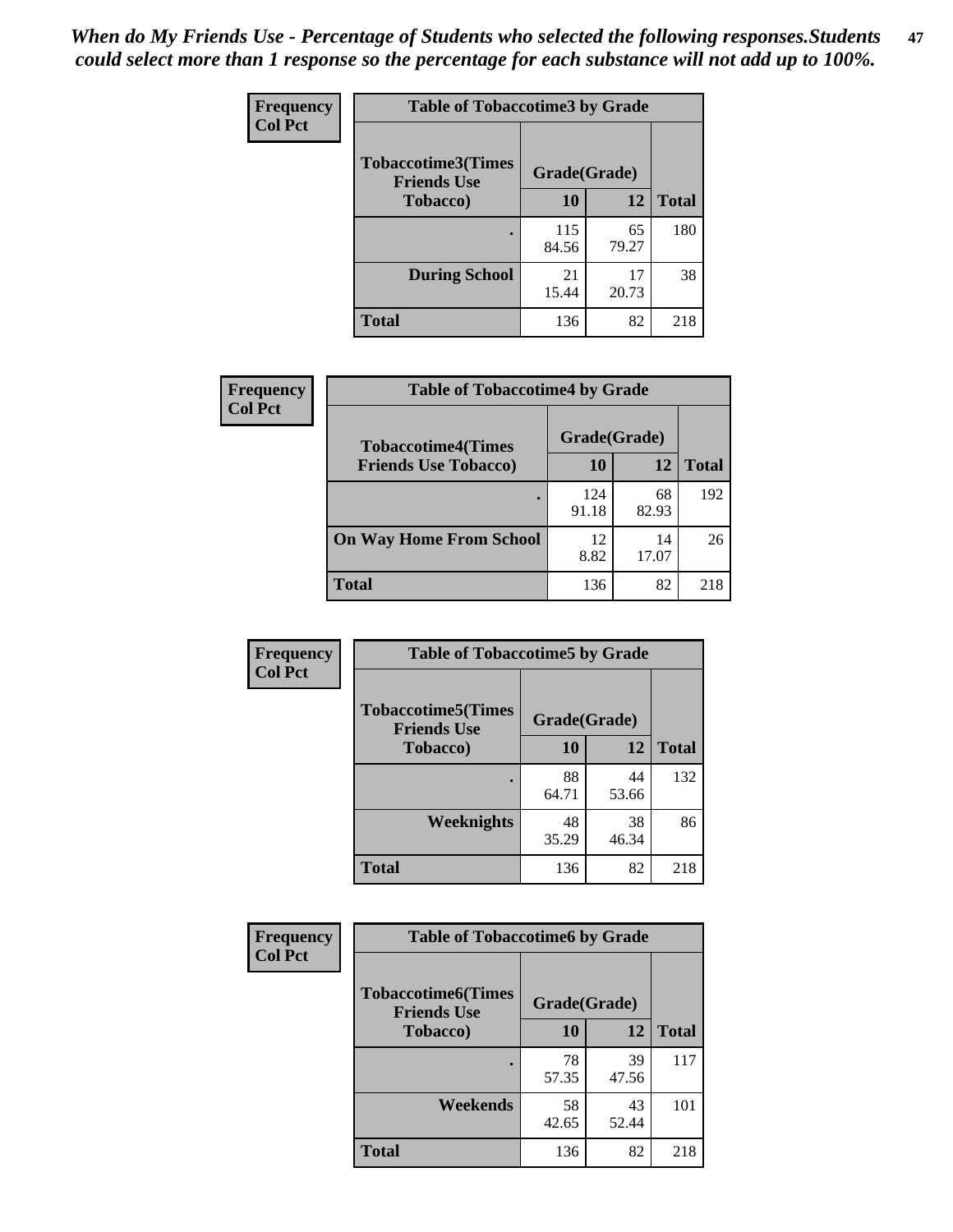| Frequency      | <b>Table of Marijuanatime1 by Grade</b>           |              |             |              |  |
|----------------|---------------------------------------------------|--------------|-------------|--------------|--|
| <b>Col Pct</b> | <b>Marijuanatime1(Times</b><br><b>Friends Use</b> | Grade(Grade) |             |              |  |
|                | Marijuana)                                        | 10           | 12          | <b>Total</b> |  |
|                |                                                   | 57<br>41.91  | 51<br>62.20 | 108          |  |
|                | Do Not Use                                        | 79<br>58.09  | 31<br>37.80 | 110          |  |
|                | <b>Total</b>                                      | 136          | 82          | 218          |  |

| <b>Frequency</b> | <b>Table of Marijuanatime2 by Grade</b>           |              |             |              |
|------------------|---------------------------------------------------|--------------|-------------|--------------|
| <b>Col Pct</b>   | <b>Marijuanatime2(Times</b><br><b>Friends Use</b> | Grade(Grade) |             |              |
|                  | Marijuana)                                        | 10           | 12          | <b>Total</b> |
|                  | ٠                                                 | 112<br>82.35 | 54<br>65.85 | 166          |
|                  | <b>On Way to School</b>                           | 24<br>17.65  | 28<br>34.15 | 52           |
|                  | <b>Total</b>                                      | 136          | 82          | 218          |

| Frequency      | <b>Table of Marijuanatime3 by Grade</b>    |              |             |              |
|----------------|--------------------------------------------|--------------|-------------|--------------|
| <b>Col Pct</b> | Marijuanatime3(Times<br><b>Friends Use</b> | Grade(Grade) |             |              |
|                | Marijuana)                                 | 10           | 12          | <b>Total</b> |
|                |                                            | 117<br>86.03 | 63<br>76.83 | 180          |
|                | <b>During School</b>                       | 19<br>13.97  | 19<br>23.17 | 38           |
|                | <b>Total</b>                               | 136          | 82          | 218          |

| Frequency      | <b>Table of Marijuanatime4 by Grade</b> |              |             |              |
|----------------|-----------------------------------------|--------------|-------------|--------------|
| <b>Col Pct</b> | <b>Marijuanatime4(Times</b>             | Grade(Grade) |             |              |
|                | <b>Friends Use Marijuana</b> )          | 10           | 12          | <b>Total</b> |
|                |                                         | 111<br>81.62 | 53<br>64.63 | 164          |
|                | <b>On Way Home From School</b>          | 25<br>18.38  | 29<br>35.37 | 54           |
|                | <b>Total</b>                            | 136          | 82          | 218          |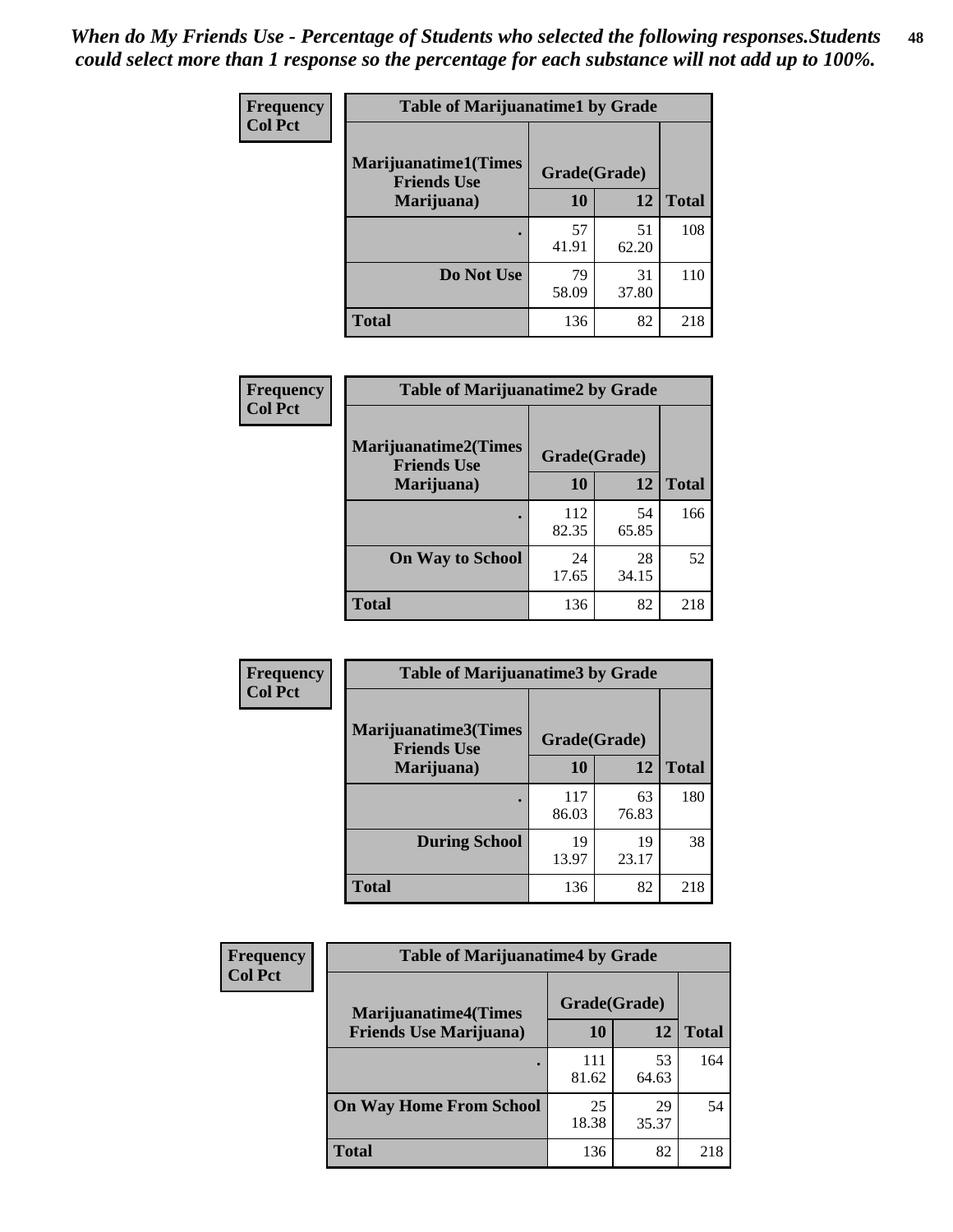| Frequency      | <b>Table of Marijuanatime5 by Grade</b>            |              |             |              |
|----------------|----------------------------------------------------|--------------|-------------|--------------|
| <b>Col Pct</b> | <b>Marijuanatime5</b> (Times<br><b>Friends Use</b> | Grade(Grade) |             |              |
|                | Marijuana)                                         | 10           | 12          | <b>Total</b> |
|                |                                                    | 98<br>72.06  | 47<br>57.32 | 145          |
|                | Weeknights                                         | 38<br>27.94  | 35<br>42.68 | 73           |
|                | <b>Total</b>                                       | 136          | 82          | 218          |

| <b>Frequency</b> | <b>Table of Marijuanatime6 by Grade</b>            |              |             |              |
|------------------|----------------------------------------------------|--------------|-------------|--------------|
| <b>Col Pct</b>   | <b>Marijuanatime6</b> (Times<br><b>Friends Use</b> | Grade(Grade) |             |              |
|                  | Marijuana)                                         | 10           | 12          | <b>Total</b> |
|                  |                                                    | 74<br>54.41  | 36<br>43.90 | 110          |
|                  | Weekends                                           | 62<br>45.59  | 46<br>56.10 | 108          |
|                  | <b>Total</b>                                       | 136          | 82          | 218          |

| <b>Frequency</b> | <b>Table of Otherdrugtime1 by Grade</b>                  |              |             |              |  |
|------------------|----------------------------------------------------------|--------------|-------------|--------------|--|
| <b>Col Pct</b>   | <b>Otherdrugtime1</b> (Times<br><b>Friends Use Other</b> | Grade(Grade) |             |              |  |
|                  | <b>Illegal Drugs</b> )                                   | 10           | 12          | <b>Total</b> |  |
|                  |                                                          | 31<br>22.79  | 28<br>34.15 | 59           |  |
|                  | Do Not Use                                               | 105<br>77.21 | 54<br>65.85 | 159          |  |
|                  | <b>Total</b>                                             | 136          | 82          | 218          |  |

| <b>Frequency</b> | <b>Table of Otherdrugtime2 by Grade</b>                 |              |             |              |  |  |
|------------------|---------------------------------------------------------|--------------|-------------|--------------|--|--|
| <b>Col Pct</b>   | <b>Otherdrugtime2(Times</b><br><b>Friends Use Other</b> | Grade(Grade) |             |              |  |  |
|                  | <b>Illegal Drugs</b> )                                  | 10           | 12          | <b>Total</b> |  |  |
|                  |                                                         | 124<br>91.18 | 69<br>84.15 | 193          |  |  |
|                  | <b>On Way to School</b>                                 | 12<br>8.82   | 13<br>15.85 | 25           |  |  |
|                  | Total                                                   | 136          | 82          | 218          |  |  |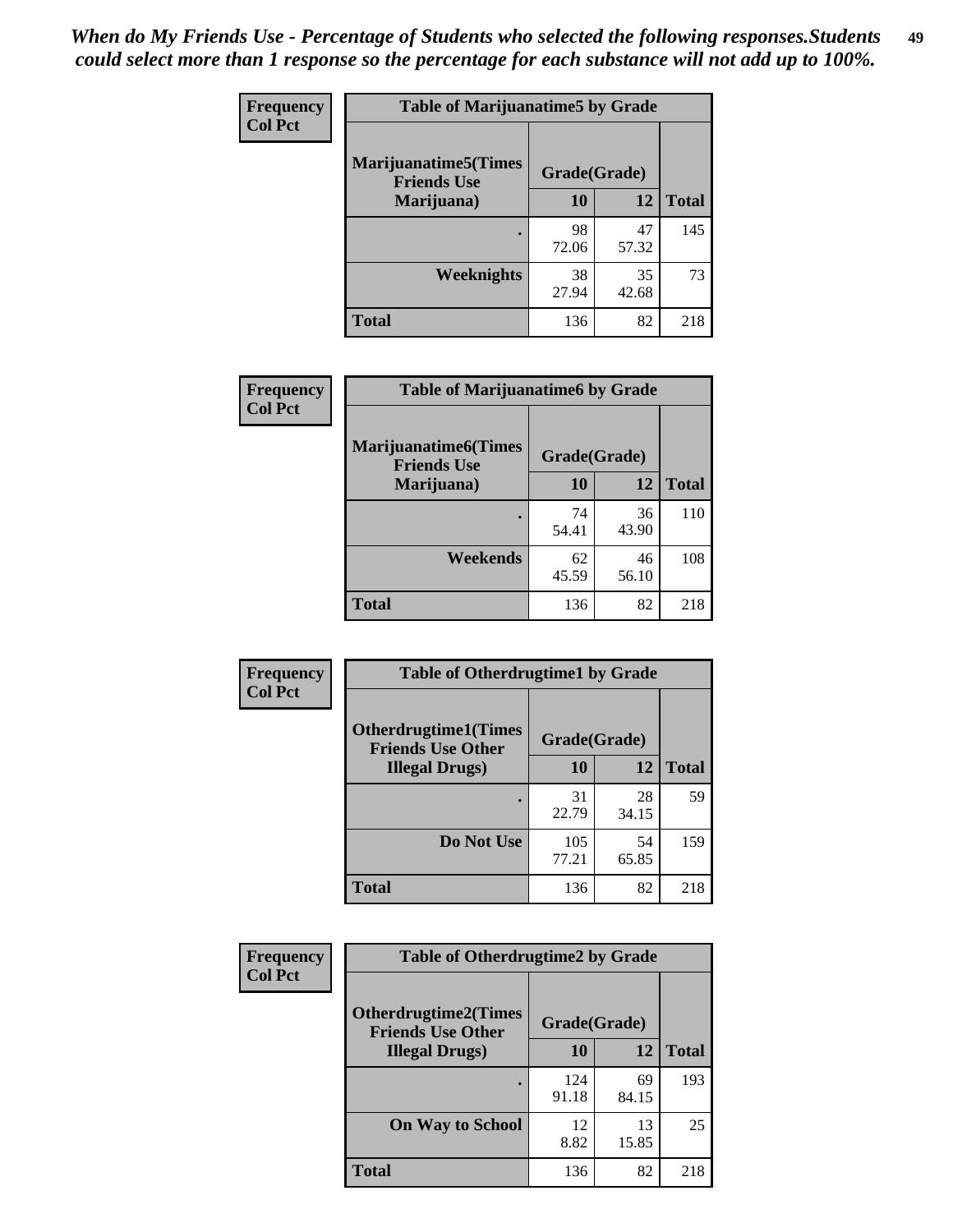| <b>Frequency</b><br><b>Col Pct</b> | <b>Table of Otherdrugtime3 by Grade</b>          |              |             |              |  |  |
|------------------------------------|--------------------------------------------------|--------------|-------------|--------------|--|--|
|                                    | Otherdrugtime3(Times<br><b>Friends Use Other</b> | Grade(Grade) |             |              |  |  |
|                                    | <b>Illegal Drugs</b> )                           | 10           | 12          | <b>Total</b> |  |  |
|                                    |                                                  | 121<br>88.97 | 72<br>87.80 | 193          |  |  |
|                                    | <b>During School</b>                             | 15<br>11.03  | 10<br>12.20 | 25           |  |  |
|                                    | Total                                            | 136          | 82          | 218          |  |  |

| <b>Frequency</b> | <b>Table of Otherdrugtime4 by Grade</b>                         |              |             |              |  |  |
|------------------|-----------------------------------------------------------------|--------------|-------------|--------------|--|--|
| <b>Col Pct</b>   | <b>Otherdrugtime4(Times</b><br><b>Friends Use Other Illegal</b> | Grade(Grade) |             |              |  |  |
|                  | Drugs)                                                          | 10           | 12          | <b>Total</b> |  |  |
|                  |                                                                 | 122<br>89.71 | 69<br>84.15 | 191          |  |  |
|                  | <b>On Way Home From School</b>                                  | 14<br>10.29  | 13<br>15.85 | 27           |  |  |
|                  | <b>Total</b>                                                    | 136          | 82          | 218          |  |  |

| Frequency      | <b>Table of Otherdrugtime5 by Grade</b>                  |              |             |              |  |  |
|----------------|----------------------------------------------------------|--------------|-------------|--------------|--|--|
| <b>Col Pct</b> | <b>Otherdrugtime5</b> (Times<br><b>Friends Use Other</b> | Grade(Grade) |             |              |  |  |
|                | <b>Illegal Drugs</b> )                                   | 10           | 12          | <b>Total</b> |  |  |
|                |                                                          | 115<br>84.56 | 63<br>76.83 | 178          |  |  |
|                | Weeknights                                               | 21<br>15.44  | 19<br>23.17 | 40           |  |  |
|                | Total                                                    | 136          | 82          | 218          |  |  |

| <b>Frequency</b> | <b>Table of Otherdrugtime6 by Grade</b>                 |              |             |              |  |  |
|------------------|---------------------------------------------------------|--------------|-------------|--------------|--|--|
| <b>Col Pct</b>   | <b>Otherdrugtime6(Times</b><br><b>Friends Use Other</b> | Grade(Grade) |             |              |  |  |
|                  | <b>Illegal Drugs</b> )                                  | 10           | 12          | <b>Total</b> |  |  |
|                  |                                                         | 101<br>74.26 | 57<br>69.51 | 158          |  |  |
|                  | Weekends                                                | 35<br>25.74  | 25<br>30.49 | 60           |  |  |
|                  | Total                                                   | 136          | 82          | 218          |  |  |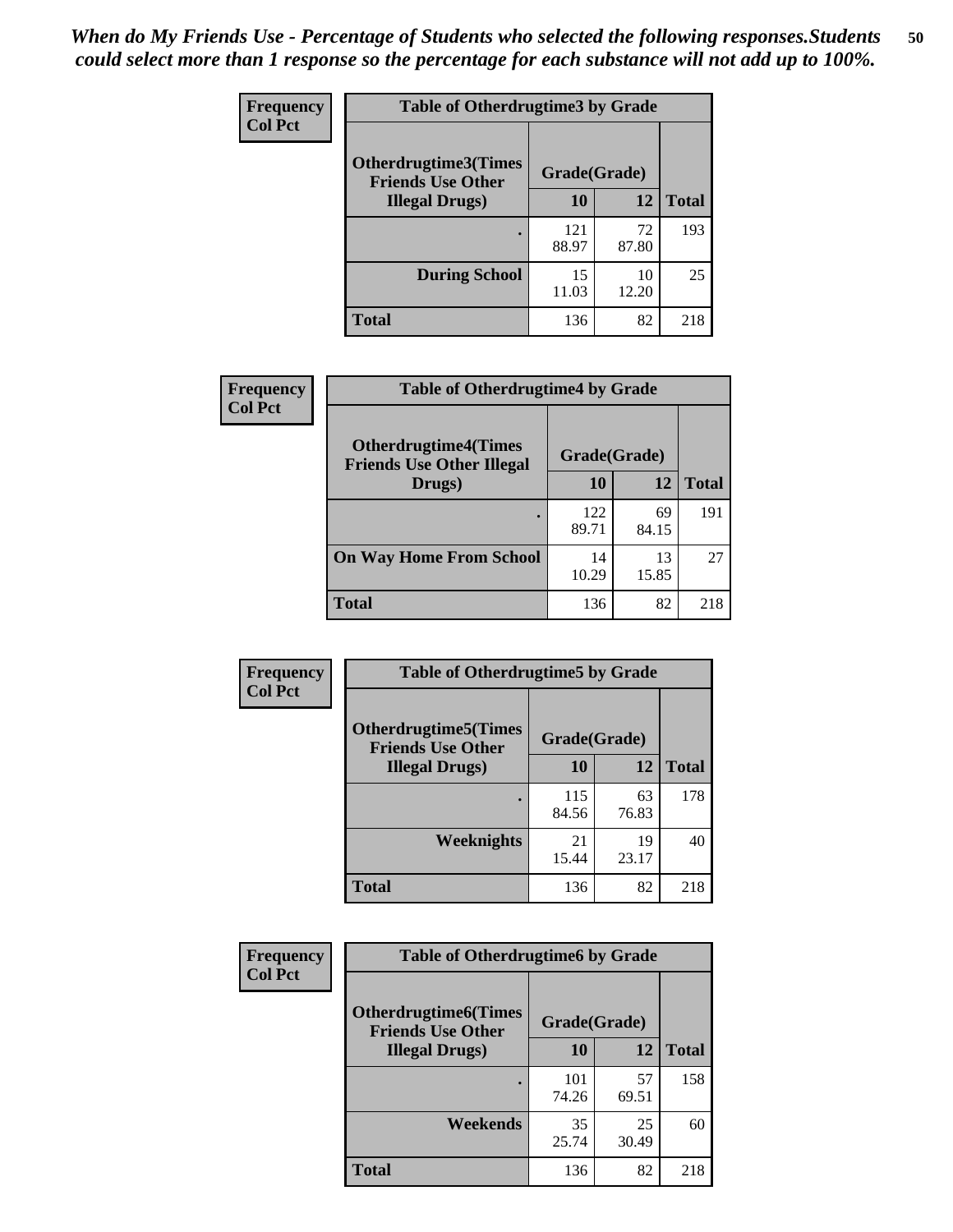| Frequency      | <b>Table of Educationalcohol by Grade</b>                                                                  |              |             |              |  |
|----------------|------------------------------------------------------------------------------------------------------------|--------------|-------------|--------------|--|
| <b>Col Pct</b> | Educationalcohol(I<br>have been taught<br>about alcohol,<br>tobacco,<br>and other drugs<br>within the last | Grade(Grade) |             |              |  |
|                | year at school)                                                                                            | 10           | 12          | <b>Total</b> |  |
|                | <b>Yes</b>                                                                                                 | 117<br>86.03 | 31<br>37.80 | 148          |  |
|                | N <sub>0</sub>                                                                                             | 19<br>13.97  | 51<br>62.20 | 70           |  |
|                | <b>Total</b>                                                                                               | 136          | 82          | 218          |  |

| Frequency      | <b>Table of Eversmoked by Grade</b> |              |             |              |  |  |  |
|----------------|-------------------------------------|--------------|-------------|--------------|--|--|--|
| <b>Col Pct</b> | Eversmoked(I<br>have smoked         | Grade(Grade) |             |              |  |  |  |
|                | a cigarette)                        | 10           | 12          | <b>Total</b> |  |  |  |
|                | Yes                                 | 35<br>25.74  | 37<br>45.12 | 72           |  |  |  |
|                | N <sub>0</sub>                      | 101<br>74.26 | 45<br>54.88 | 146          |  |  |  |
|                | <b>Total</b>                        | 136          | 82          | 218          |  |  |  |

| Frequency<br><b>Col Pct</b> | <b>Table of Drovedrinking by Grade</b>                                                                              |                    |              |     |  |
|-----------------------------|---------------------------------------------------------------------------------------------------------------------|--------------------|--------------|-----|--|
|                             | Drovedrinking(In<br>the past 30 days I<br>have driven a car<br>or other vehicle<br>while I was<br>drinking alcohol) | Grade(Grade)<br>10 | <b>Total</b> |     |  |
|                             |                                                                                                                     |                    | 12           |     |  |
|                             | <b>Yes</b>                                                                                                          | 6<br>4.41          | 10<br>12.20  | 16  |  |
|                             | N <sub>0</sub>                                                                                                      | 130<br>95.59       | 72<br>87.80  | 202 |  |
|                             | <b>Total</b>                                                                                                        | 136                | 82           | 218 |  |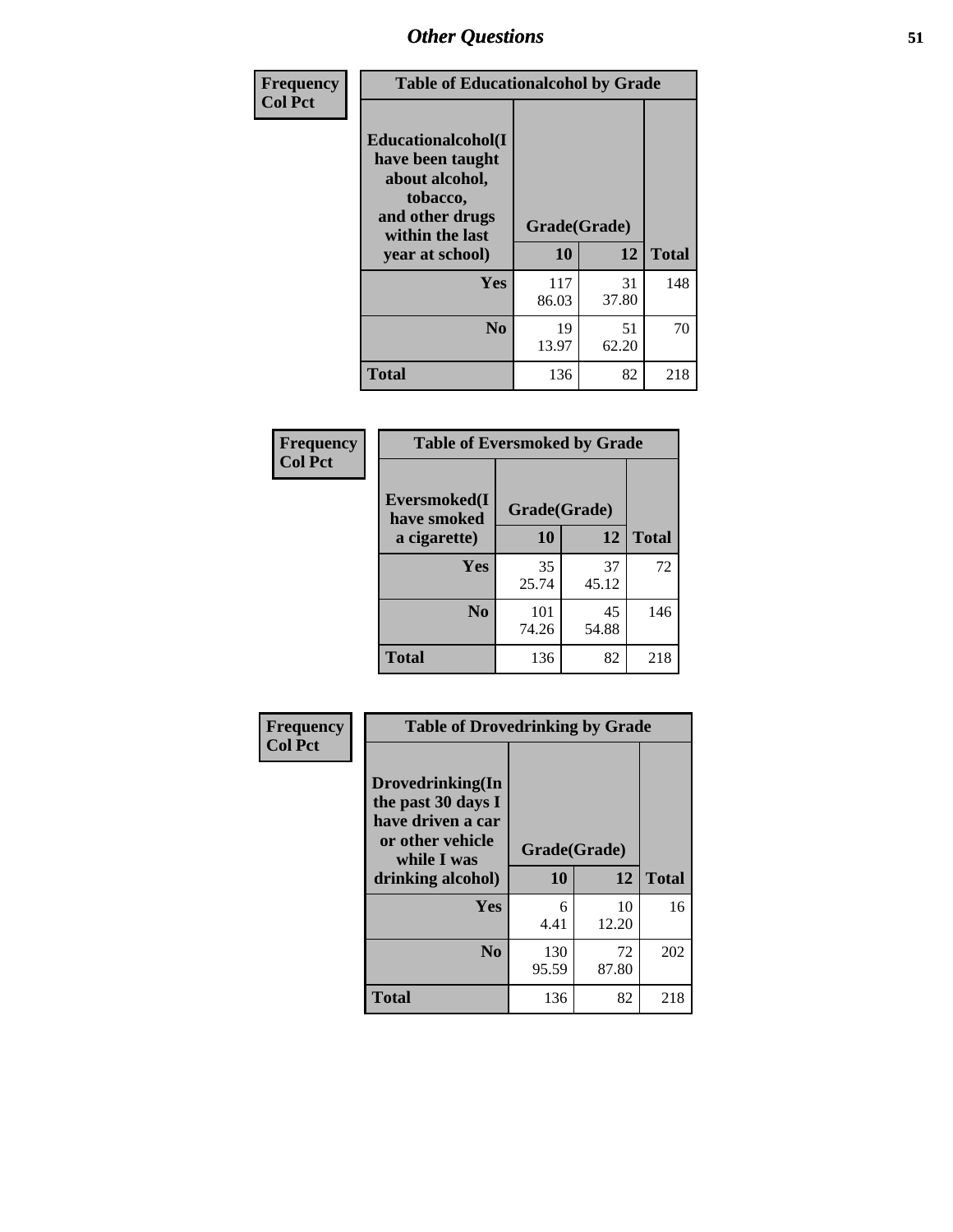| Frequency      | <b>Table of Rodedrinking by Grade</b>                                                                                  |                          |             |              |  |  |
|----------------|------------------------------------------------------------------------------------------------------------------------|--------------------------|-------------|--------------|--|--|
| <b>Col Pct</b> | Rodedrinking(In<br>the past 30 days<br>I have ridden in<br>a car with a<br>driver who had<br>been drinking<br>alcohol) | Grade(Grade)<br>10<br>12 |             | <b>Total</b> |  |  |
|                |                                                                                                                        |                          |             |              |  |  |
|                | <b>Yes</b>                                                                                                             | 27<br>19.85              | 20<br>24.39 | 47           |  |  |
|                | N <sub>0</sub>                                                                                                         | 109<br>80.15             | 62<br>75.61 | 171          |  |  |
|                | <b>Total</b>                                                                                                           | 136                      | 82          | 218          |  |  |

### **Frequency Col Pct**

| <b>Table of Drugsschool by Grade</b>                                                                                      |              |             |              |  |  |  |
|---------------------------------------------------------------------------------------------------------------------------|--------------|-------------|--------------|--|--|--|
| <b>Drugsschool</b> (During<br>the past 12 months,<br>I have been offered,<br>sold,<br>or given illegal<br>drugs on school | Grade(Grade) |             |              |  |  |  |
| property)                                                                                                                 | 10           | 12          | <b>Total</b> |  |  |  |
| Yes                                                                                                                       | 36<br>26.47  | 26<br>31.71 | 62           |  |  |  |
| N <sub>0</sub>                                                                                                            | 100<br>73.53 | 56<br>68.29 | 156          |  |  |  |
| <b>Total</b>                                                                                                              | 136          | 82          | 218          |  |  |  |

| Frequency      | <b>Table of Helpbullied by Grade</b>                 |              |             |              |  |  |  |
|----------------|------------------------------------------------------|--------------|-------------|--------------|--|--|--|
| <b>Col Pct</b> | $Helpb$ ullied $(I$<br>would help<br>someone who was | Grade(Grade) |             |              |  |  |  |
|                | being bullied)                                       | <b>10</b>    | 12          | <b>Total</b> |  |  |  |
|                | <b>Strongly Agree</b>                                | 58<br>42.65  | 29<br>35.37 | 87           |  |  |  |
|                | <b>Somewhat Agree</b>                                | 56<br>41.18  | 35<br>42.68 | 91           |  |  |  |
|                | <b>Somewhat Disagree</b>                             | 14<br>10.29  | 10<br>12.20 | 24           |  |  |  |
|                | <b>Strongly Disagree</b>                             | 8<br>5.88    | 8<br>9.76   | 16           |  |  |  |
|                | Total                                                | 136          | 82          | 218          |  |  |  |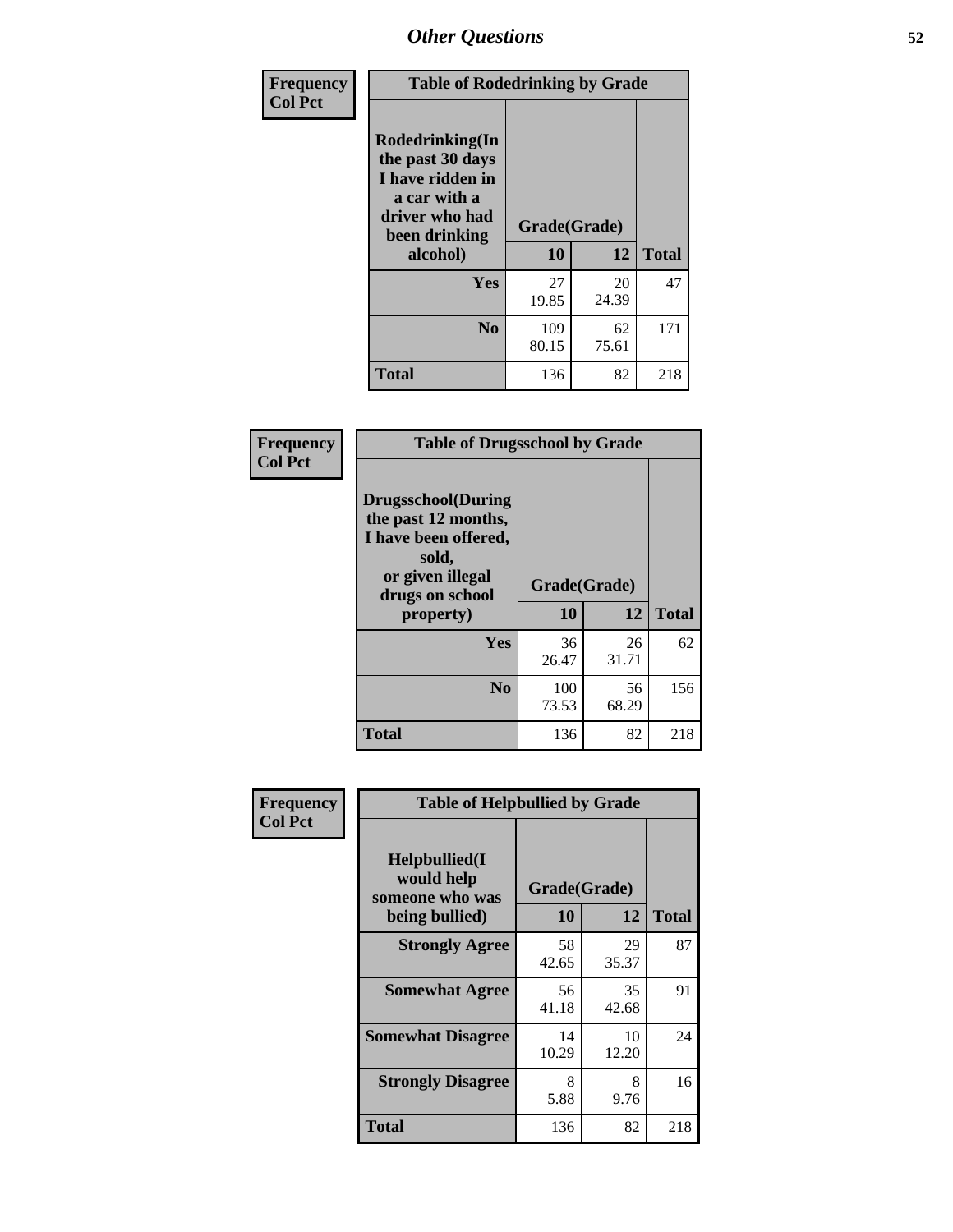| <b>Frequency</b> |                                                                                                         | <b>Table of Grade by Bingedrinking</b> |                                  |                         |                             |                        |                               |                       |              |
|------------------|---------------------------------------------------------------------------------------------------------|----------------------------------------|----------------------------------|-------------------------|-----------------------------|------------------------|-------------------------------|-----------------------|--------------|
| <b>Row Pct</b>   | Bingedrinking(I have drunk five or more<br>drinks of alcohol at one sitting during the<br>last 30 days) |                                        |                                  |                         |                             |                        |                               |                       |              |
|                  | Grade(Grade)   Days                                                                                     | $\bf{0}$                               | $1$ or<br>$\overline{2}$<br>days | 3 <sub>to</sub><br>days | $6 \text{ to}$<br>9<br>days | 10<br>to<br>19<br>days | <b>20</b><br>to<br>29<br>days | All<br>30<br>days     | <b>Total</b> |
|                  | 10                                                                                                      | 118<br>86.76                           | 6<br>4.41                        | 2<br>1.47               | 0.74                        | 4<br>2.94              | 0.74                          | 4<br>2.94             | 136          |
|                  | 12                                                                                                      | 60<br>73.17                            | 6<br>7.32                        | 1.22                    | 1.22                        | 4<br>4.88              | 8.54                          | $\mathcal{R}$<br>3.66 | 82           |
|                  | <b>Total</b>                                                                                            | 178                                    | 12                               | 3                       | $\mathcal{D}$               | 8                      | 8                             | 7                     | 218          |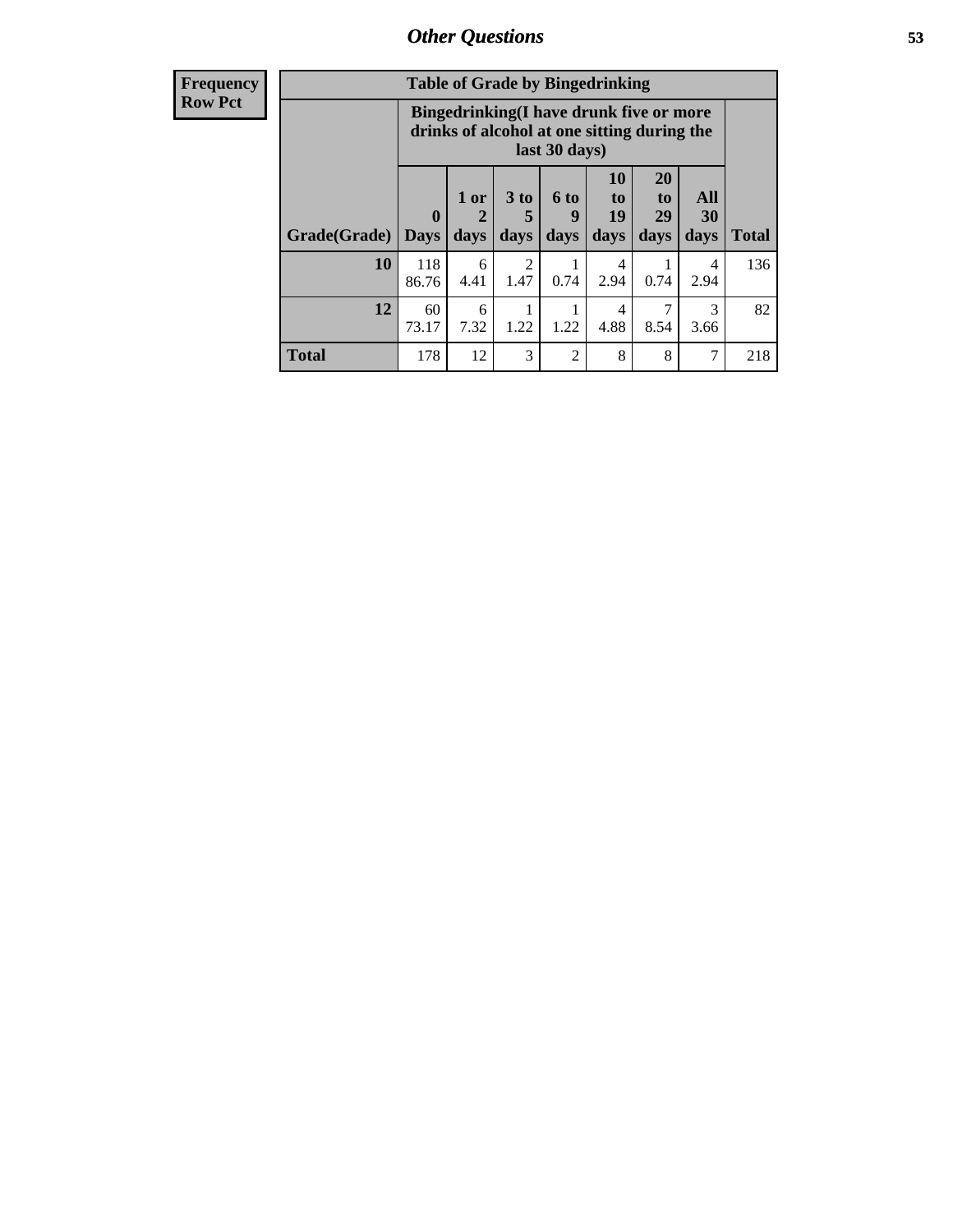## *Nutrition* **54**

| <b>Frequency</b> |
|------------------|
| <b>Row Pct</b>   |

| <b>Table of Grade by Dairy</b> |                                                                                                                                    |                                                                 |             |             |     |  |  |  |
|--------------------------------|------------------------------------------------------------------------------------------------------------------------------------|-----------------------------------------------------------------|-------------|-------------|-----|--|--|--|
|                                |                                                                                                                                    | Dairy (I eat at least 3 servings of dairy<br>products each day) |             |             |     |  |  |  |
| Grade(Grade)                   | Somewhat<br><b>Somewhat</b><br><b>Strongly</b><br><b>Strongly</b><br><b>Disagree</b><br>Disagree<br><b>Total</b><br>Agree<br>Agree |                                                                 |             |             |     |  |  |  |
| 10                             | 56<br>41.18                                                                                                                        | 47<br>34.56                                                     | 21<br>15.44 | 12<br>8.82  | 136 |  |  |  |
| 12                             | 22<br>26.83                                                                                                                        | 26<br>31.71                                                     | 15<br>18.29 | 19<br>23.17 | 82  |  |  |  |
| <b>Total</b>                   | 78                                                                                                                                 | 73                                                              | 36          | 31          | 218 |  |  |  |

| <b>Frequency</b> |  |
|------------------|--|
| <b>Row Pct</b>   |  |

| <b>Table of Grade by Fruitveg</b> |                          |                                                                          |                                        |                                    |              |  |  |
|-----------------------------------|--------------------------|--------------------------------------------------------------------------|----------------------------------------|------------------------------------|--------------|--|--|
|                                   |                          | Fruitveg(I eat at least 5 servings of fruits<br>and vegetables each day) |                                        |                                    |              |  |  |
| Grade(Grade)                      | <b>Strongly</b><br>Agree | Agree                                                                    | <b>Somewhat   Somewhat</b><br>Disagree | <b>Strongly</b><br><b>Disagree</b> | <b>Total</b> |  |  |
| 10                                | 26<br>19.12              | 48<br>35.29                                                              | 41<br>30.15                            | 21<br>15.44                        | 136          |  |  |
| 12                                | 13<br>15.85              | 25<br>30.49                                                              | 25<br>30.49                            | 19<br>23.17                        | 82           |  |  |
| <b>Total</b>                      | 39                       | 73                                                                       | 66                                     | 40                                 | 218          |  |  |

| <b>Frequency</b> | <b>Table of Grade by Cafeteriahealthy</b> |                                                                       |                     |                             |                                    |              |  |
|------------------|-------------------------------------------|-----------------------------------------------------------------------|---------------------|-----------------------------|------------------------------------|--------------|--|
| <b>Row Pct</b>   |                                           | Cafeteriahealthy (School meals in my<br>school cafeteria are healthy) |                     |                             |                                    |              |  |
|                  | Grade(Grade)                              | <b>Strongly</b><br>Agree                                              | Somewhat  <br>Agree | Somewhat<br><b>Disagree</b> | <b>Strongly</b><br><b>Disagree</b> | <b>Total</b> |  |
|                  | 10                                        | 11<br>8.09                                                            | 35<br>25.74         | 29<br>21.32                 | 61<br>44.85                        | 136          |  |
|                  | 12                                        | 8<br>9.76                                                             | 22<br>26.83         | 20<br>24.39                 | 32<br>39.02                        | 82           |  |
|                  | Total                                     | 19                                                                    | 57                  | 49                          | 93                                 | 218          |  |

| <b>Frequency</b> |
|------------------|
| <b>Row Pct</b>   |

| <b>Table of Grade by Cafeterianutrition</b> |                          |                                                                                           |                                 |                                    |              |  |  |
|---------------------------------------------|--------------------------|-------------------------------------------------------------------------------------------|---------------------------------|------------------------------------|--------------|--|--|
|                                             |                          | <b>Cafeterianutrition</b> (Facts about nutrition<br>are available in my school cafeteria) |                                 |                                    |              |  |  |
| Grade(Grade)                                | <b>Strongly</b><br>Agree | Agree                                                                                     | Somewhat   Somewhat<br>Disagree | <b>Strongly</b><br><b>Disagree</b> | <b>Total</b> |  |  |
| 10                                          | 29<br>21.32              | 43<br>31.62                                                                               | 26<br>19.12                     | 38<br>27.94                        | 136          |  |  |
| 12                                          | 19<br>23.17              | 32<br>39.02                                                                               | 11<br>13.41                     | 20<br>24.39                        | 82           |  |  |
| <b>Total</b>                                | 48                       | 75                                                                                        | 37                              | 58                                 | 218          |  |  |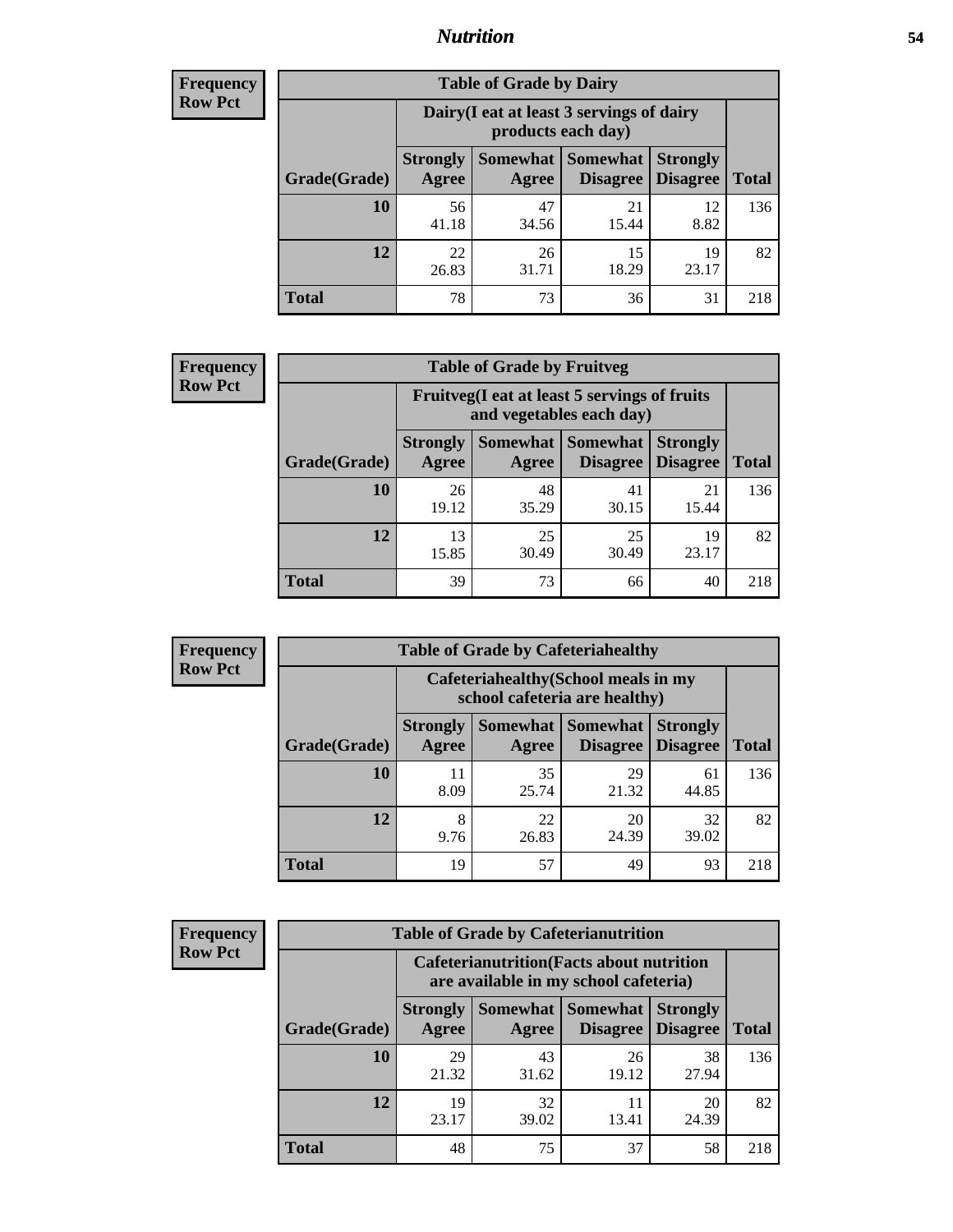## *Nutrition* **55**

| <b>Frequency</b> |
|------------------|
| Row Pct          |

| <b>Table of Grade by Schoollunch</b> |                          |                                                                                              |           |             |     |  |  |  |
|--------------------------------------|--------------------------|----------------------------------------------------------------------------------------------|-----------|-------------|-----|--|--|--|
|                                      |                          | Schoollunch(I eat school lunch three or<br>more times per week)                              |           |             |     |  |  |  |
| Grade(Grade)                         | <b>Strongly</b><br>Agree | Somewhat Somewhat<br><b>Strongly</b><br><b>Disagree</b><br>Disagree<br><b>Total</b><br>Agree |           |             |     |  |  |  |
| 10                                   | 55<br>40.44              | 13<br>9.56                                                                                   | 8<br>5.88 | 60<br>44.12 | 136 |  |  |  |
| 12                                   | 27<br>32.93              | 13<br>15.85                                                                                  | 5<br>6.10 | 37<br>45.12 | 82  |  |  |  |
| <b>Total</b>                         | 82                       | 26                                                                                           | 13        | 97          | 218 |  |  |  |

| <b>Frequency</b> |  |
|------------------|--|
| <b>Row Pct</b>   |  |

| <b>Table of Grade by Foodchoices</b> |                          |                                                                            |                                        |                                    |              |  |  |
|--------------------------------------|--------------------------|----------------------------------------------------------------------------|----------------------------------------|------------------------------------|--------------|--|--|
|                                      |                          | <b>Foodchoices</b> (I make healthy food choices in<br>my school cafeteria) |                                        |                                    |              |  |  |
| Grade(Grade)                         | <b>Strongly</b><br>Agree | Agree                                                                      | Somewhat   Somewhat<br><b>Disagree</b> | <b>Strongly</b><br><b>Disagree</b> | <b>Total</b> |  |  |
| 10                                   | 27<br>19.85              | 50<br>36.76                                                                | 25<br>18.38                            | 34<br>25.00                        | 136          |  |  |
| 12                                   | 11<br>13.41              | 32<br>39.02                                                                | 10<br>12.20                            | 29<br>35.37                        | 82           |  |  |
| <b>Total</b>                         | 38                       | 82                                                                         | 35                                     | 63                                 | 218          |  |  |

| <b>Frequency</b> | <b>Table of Grade by Wholewheat</b> |                                                                                                             |             |                                        |                                    |              |  |  |  |
|------------------|-------------------------------------|-------------------------------------------------------------------------------------------------------------|-------------|----------------------------------------|------------------------------------|--------------|--|--|--|
| <b>Row Pct</b>   |                                     | Wholewheat (There are whole wheat and<br>multigrain breads and cereals available in<br>my school cafeteria) |             |                                        |                                    |              |  |  |  |
|                  | Grade(Grade)                        | <b>Strongly</b><br>Agree                                                                                    | Agree       | Somewhat   Somewhat<br><b>Disagree</b> | <b>Strongly</b><br><b>Disagree</b> | <b>Total</b> |  |  |  |
|                  | 10                                  | 45<br>33.09                                                                                                 | 53<br>38.97 | 18<br>13.24                            | 20<br>14.71                        | 136          |  |  |  |
|                  | 12                                  | 28<br>34.15                                                                                                 | 25<br>30.49 | 13<br>15.85                            | 16<br>19.51                        | 82           |  |  |  |
|                  | <b>Total</b>                        | 73                                                                                                          | 78          | 31                                     | 36                                 | 218          |  |  |  |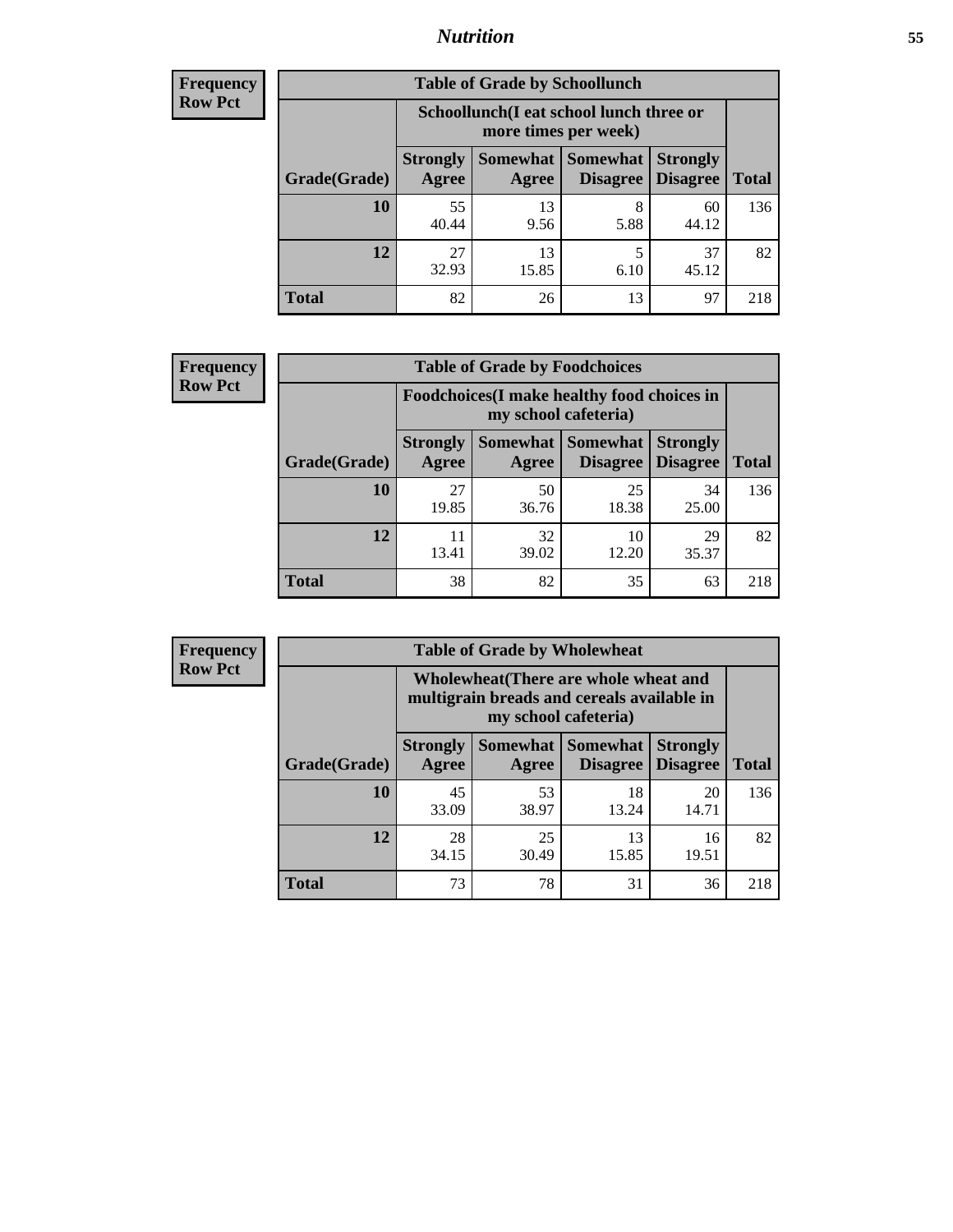## *Nutrition* **56**

**Frequency Row Pct**

| <b>Table of Grade by Healthyvending</b> |                                                                                                                                               |                          |                                    |                                    |              |  |
|-----------------------------------------|-----------------------------------------------------------------------------------------------------------------------------------------------|--------------------------|------------------------------------|------------------------------------|--------------|--|
|                                         | Healthyvending (If only healthy snacks and<br>beverages were available in the vending<br>machines during the school day,<br>I would buy them) |                          |                                    |                                    |              |  |
| Grade(Grade)                            | <b>Strongly</b><br>Agree                                                                                                                      | <b>Somewhat</b><br>Agree | <b>Somewhat</b><br><b>Disagree</b> | <b>Strongly</b><br><b>Disagree</b> | <b>Total</b> |  |
| 10                                      | 39<br>28.68                                                                                                                                   | 42<br>30.88              | 24<br>17.65                        | 31<br>22.79                        | 136          |  |
| 12                                      | 21<br>25.61                                                                                                                                   | 24<br>29.27              | 11<br>13.41                        | 26<br>31.71                        | 82           |  |
| <b>Total</b>                            | 60                                                                                                                                            | 66                       | 35                                 | 57                                 | 218          |  |

**Frequency Row Pct**

| <b>Table of Grade by Schoolbreakfast</b> |                                                                                                                                        |             |                               |                                    |              |  |
|------------------------------------------|----------------------------------------------------------------------------------------------------------------------------------------|-------------|-------------------------------|------------------------------------|--------------|--|
|                                          | Schoolbreakfast(If breakfast were<br>available at school,<br>but outside the cafeteria,<br>I would eat breakfast at school more often) |             |                               |                                    |              |  |
| Grade(Grade)                             | <b>Strongly</b><br>Agree                                                                                                               | Agree       | Somewhat Somewhat<br>Disagree | <b>Strongly</b><br><b>Disagree</b> | <b>Total</b> |  |
| 10                                       | 34<br>25.00                                                                                                                            | 41<br>30.15 | 17<br>12.50                   | 44<br>32.35                        | 136          |  |
| 12                                       | 26<br>31.71                                                                                                                            | 25<br>30.49 | 12<br>14.63                   | 19<br>23.17                        | 82           |  |
| <b>Total</b>                             | 60                                                                                                                                     | 66          | 29                            | 63                                 | 218          |  |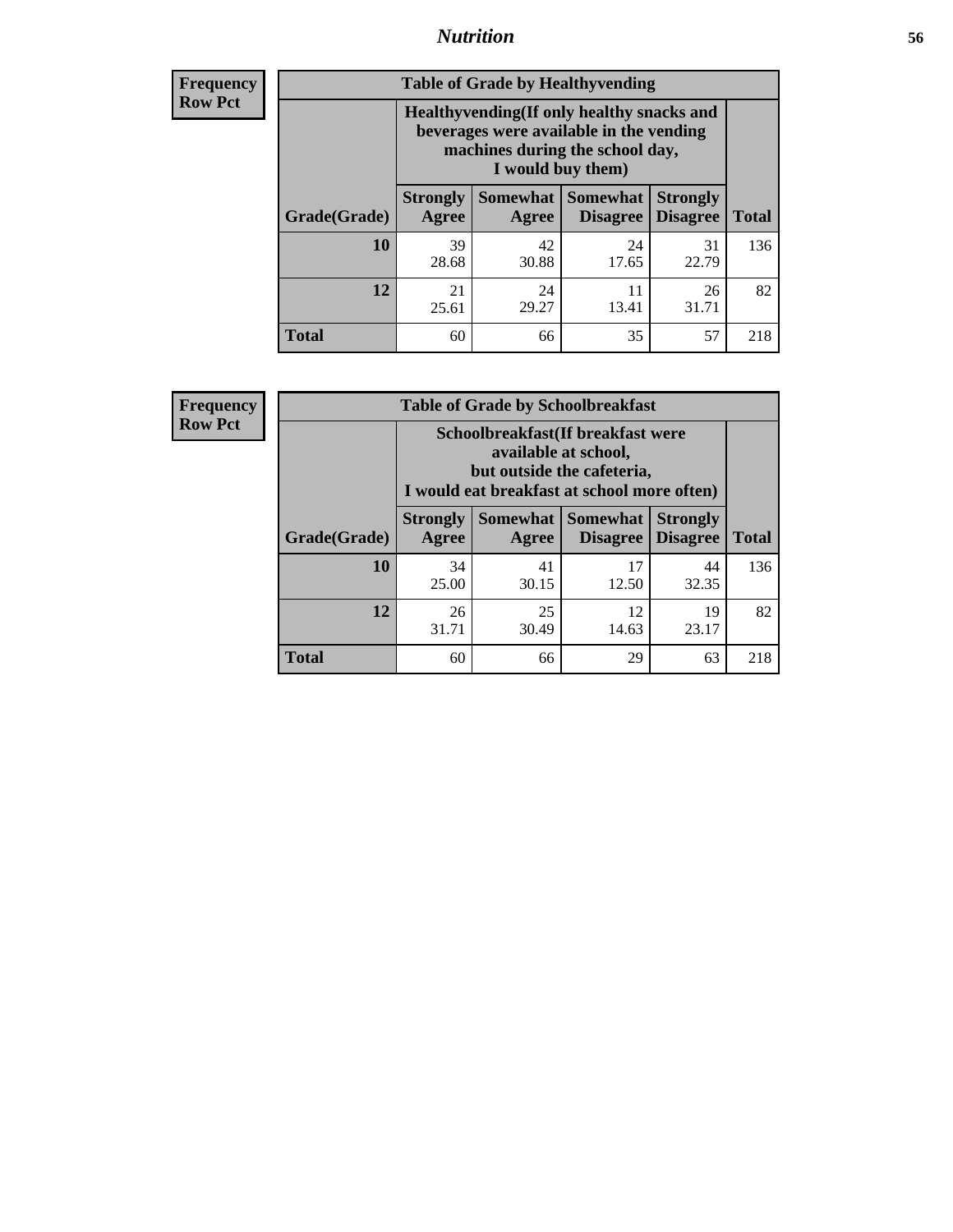| Frequency<br><b>Col Pct</b> | <b>Table of Educationaids by Grade</b>                                                                    |                    |             |              |
|-----------------------------|-----------------------------------------------------------------------------------------------------------|--------------------|-------------|--------------|
|                             | <b>Educationaids</b> (I<br>have been<br>taught about<br><b>HIV/AIDS</b> at<br>school in the<br>past year) | Grade(Grade)<br>10 | 12          | <b>Total</b> |
|                             | Yes                                                                                                       | 121<br>88.97       | 33<br>40.24 | 154          |
|                             | N <sub>0</sub>                                                                                            | 15<br>11.03        | 49<br>59.76 | 64           |
|                             | <b>Total</b>                                                                                              | 136                | 82          | 218          |

| Frequency      | <b>Table of Educationcharacter by Grade</b>      |              |             |              |
|----------------|--------------------------------------------------|--------------|-------------|--------------|
| <b>Col Pct</b> | <b>Educationcharacter(I)</b><br>have been taught |              |             |              |
|                | about character<br>education in the past         | Grade(Grade) |             |              |
|                | year at school)                                  | 10           | 12          | <b>Total</b> |
|                | Yes                                              | 95<br>69.85  | 39<br>47.56 | 134          |
|                | N <sub>0</sub>                                   | 41<br>30.15  | 43<br>52.44 | 84           |
|                | <b>Total</b>                                     | 136          | 82          | 218          |

| Frequency      | <b>Table of Gradcoach1 by Grade</b>              |              |             |              |
|----------------|--------------------------------------------------|--------------|-------------|--------------|
| <b>Col Pct</b> | Gradcoach1(I<br>know who my<br><b>Graduation</b> | Grade(Grade) |             |              |
|                | Coach is)                                        | 10           | 12          | <b>Total</b> |
|                | Yes                                              | 42<br>30.88  | 50<br>60.98 | 92           |
|                | N <sub>0</sub>                                   | 94<br>69.12  | 32<br>39.02 | 126          |
|                | <b>Total</b>                                     | 136          | 82          | 218          |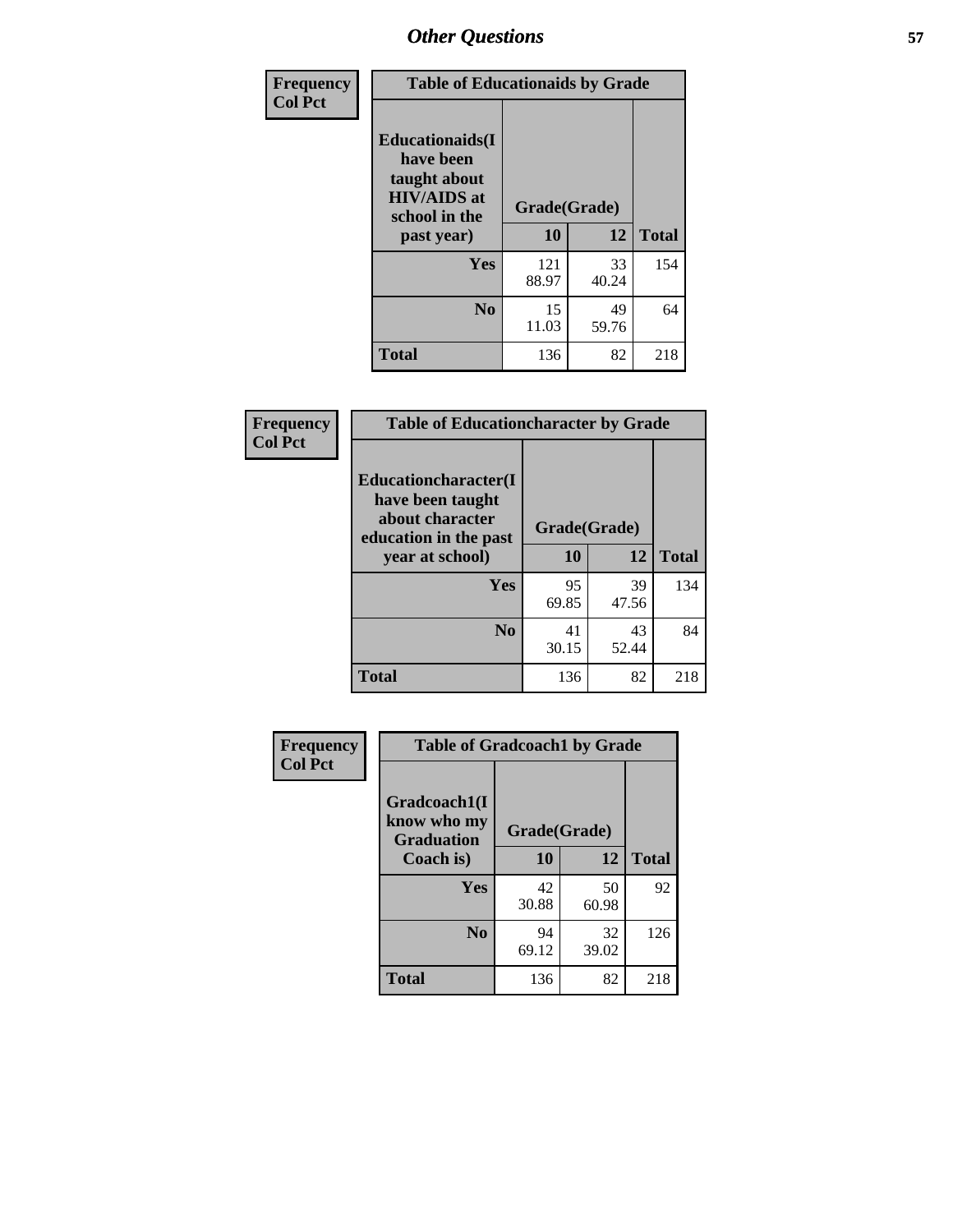| Frequency      | <b>Table of Gradcoach2 by Grade</b> |              |             |              |
|----------------|-------------------------------------|--------------|-------------|--------------|
| <b>Col Pct</b> |                                     |              |             |              |
|                | Gradcoach2(I<br>have                |              |             |              |
|                | contacted my<br><b>Graduation</b>   | Grade(Grade) |             |              |
|                | Coach)                              | 10           | 12          | <b>Total</b> |
|                | Yes                                 | 13<br>9.56   | 23<br>28.05 | 36           |
|                |                                     |              |             |              |
|                | N <sub>0</sub>                      | 123<br>90.44 | 59<br>71.95 | 182          |
|                | <b>Total</b>                        | 136          | 82          | 218          |

| Frequency<br><b>Col Pct</b> | <b>Table of Gradcoach3 by Grade</b>                                         |              |             |              |
|-----------------------------|-----------------------------------------------------------------------------|--------------|-------------|--------------|
|                             | Gradcoach3(I<br>have received<br>assistance<br>from my<br><b>Graduation</b> | Grade(Grade) |             |              |
|                             | Coach)                                                                      | 10           | 12          | <b>Total</b> |
|                             | Yes                                                                         | 9<br>6.62    | 17<br>20.73 | 26           |
|                             | N <sub>0</sub>                                                              | 35<br>25.74  | 32<br>39.02 | 67           |
|                             | Don't know                                                                  | 92<br>67.65  | 33<br>40.24 | 125          |
|                             | <b>Total</b>                                                                | 136          | 82          | 218          |

| <b>Selfharm</b> (During<br>the past 12<br>months,<br>I harmed myself<br>on purpose<br><b>Suicideconsider</b><br>During the past<br>12 months,<br>I seriously<br>considered |              |             |                                                         |
|----------------------------------------------------------------------------------------------------------------------------------------------------------------------------|--------------|-------------|---------------------------------------------------------|
|                                                                                                                                                                            |              |             | <b>Total</b>                                            |
| Yes                                                                                                                                                                        | 17<br>12.50  | 7<br>8.54   | 24                                                      |
| N <sub>0</sub>                                                                                                                                                             | 119<br>87.50 | 75<br>91.46 | 194                                                     |
| Total                                                                                                                                                                      | 136          | 82          | 218                                                     |
|                                                                                                                                                                            | suicide)     | 10          | <b>Table of Selfharm by Grade</b><br>Grade(Grade)<br>12 |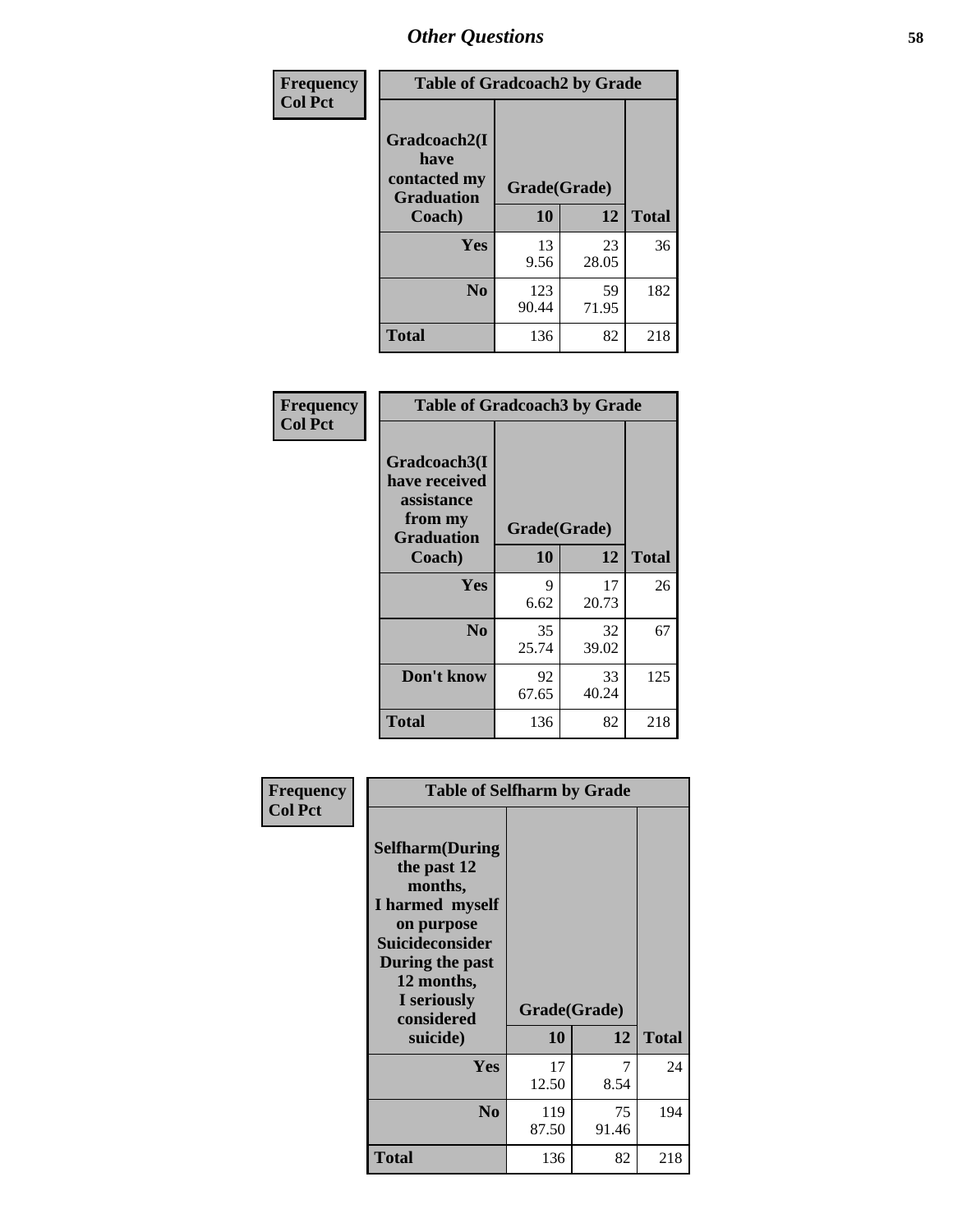| <b>Frequency</b> | <b>Table of Suicideconsider by Grade</b> |              |             |              |  |
|------------------|------------------------------------------|--------------|-------------|--------------|--|
| <b>Col Pct</b>   |                                          | Grade(Grade) |             |              |  |
|                  | Suicideconsider                          | <b>10</b>    | 12          | <b>Total</b> |  |
|                  | Yes                                      | 15<br>11.03  | 10<br>12.20 | 25           |  |
|                  | N <sub>0</sub>                           | 121<br>88.97 | 72<br>87.80 | 193          |  |
|                  | <b>Total</b>                             | 136          | 82          | 218          |  |

| Frequency      | <b>Table of Suicideattempt by Grade</b>              |              |             |              |
|----------------|------------------------------------------------------|--------------|-------------|--------------|
| <b>Col Pct</b> | Suicideattempt(I<br>have attempted<br>suicide in the | Grade(Grade) |             |              |
|                | last year)                                           | 10           | 12          | <b>Total</b> |
|                | Yes                                                  | 3<br>2.21    | 8<br>9.76   | 11           |
|                | N <sub>0</sub>                                       | 133<br>97.79 | 74<br>90.24 | 207          |
|                | <b>Total</b>                                         | 136          | 82          | 218          |

| Frequency      | <b>Table of Instantmessaged by Grade</b>               |              |             |              |
|----------------|--------------------------------------------------------|--------------|-------------|--------------|
| <b>Col Pct</b> | Instantmessaged(I<br>have instant<br>messaged people I | Grade(Grade) |             |              |
|                | do not even know)                                      | 10           | 12          | <b>Total</b> |
|                | Yes                                                    | 43<br>31.62  | 34<br>41.46 | 77           |
|                | N <sub>0</sub>                                         | 93<br>68.38  | 48<br>58.54 | 141          |
|                | <b>Total</b>                                           | 136          | 82          | 218          |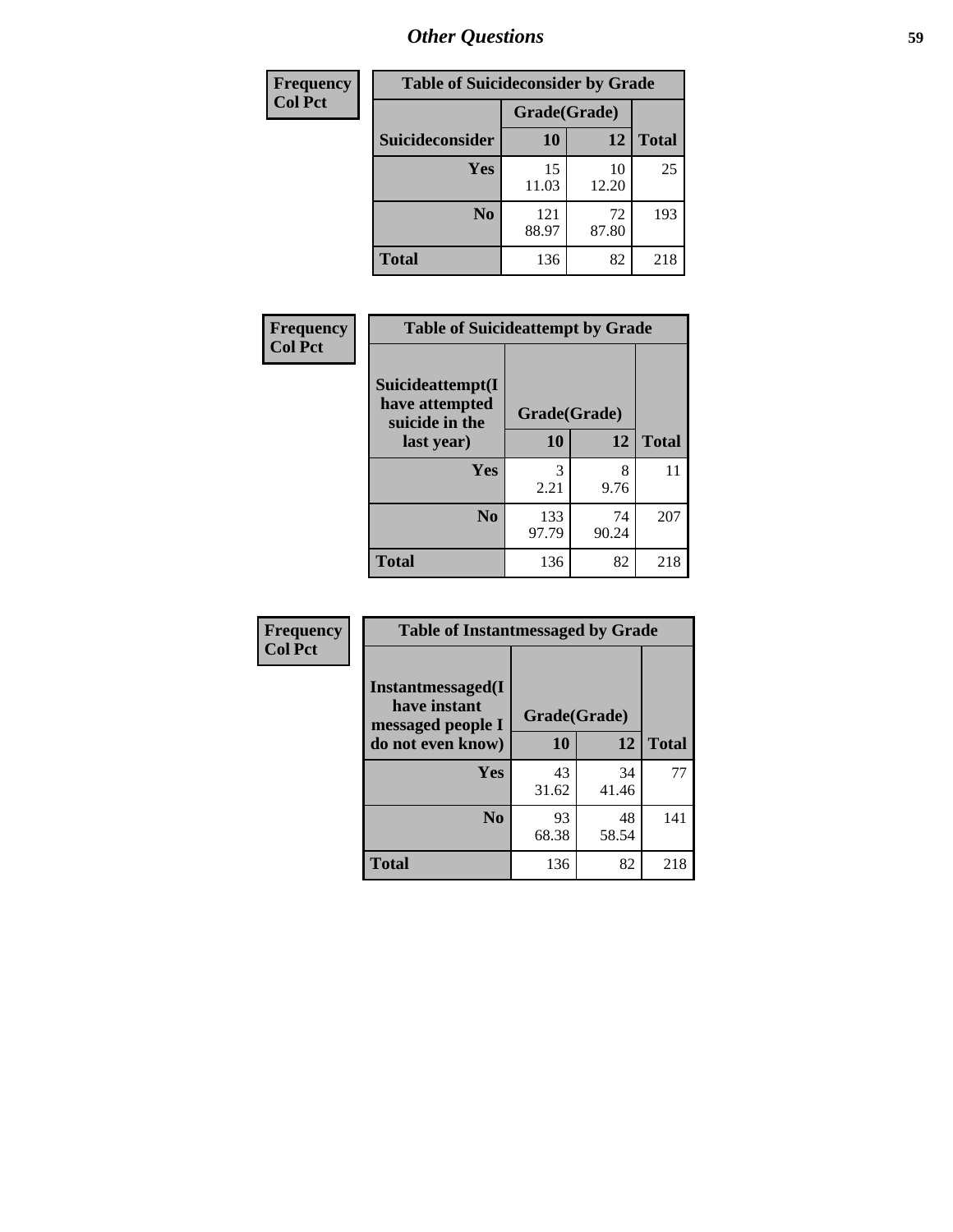| Frequency      | <b>Table of Getsalong by Grade</b>                          |                       |             |              |
|----------------|-------------------------------------------------------------|-----------------------|-------------|--------------|
| <b>Col Pct</b> | <b>Getsalong</b> (I get<br>along with other<br>students and | Grade(Grade)          |             |              |
|                | adults)                                                     | 10                    | 12          | <b>Total</b> |
|                | <b>Strongly Agree</b>                                       | 71<br>52.21           | 46<br>56.10 | 117          |
|                | <b>Somewhat Agree</b>                                       | 57<br>41.91           | 27<br>32.93 | 84           |
|                | <b>Somewhat Disagree</b>                                    | 6<br>4.41             | 5<br>6.10   | 11           |
|                | <b>Strongly Disagree</b>                                    | $\mathcal{L}$<br>1.47 | 4<br>4.88   | 6            |
|                | <b>Total</b>                                                | 136                   | 82          | 218          |

| Frequency      | <b>Table of Safehome by Grade</b> |                    |             |              |
|----------------|-----------------------------------|--------------------|-------------|--------------|
| <b>Col Pct</b> | Safehome(I feel<br>safe at home)  | Grade(Grade)<br>10 | 12          | <b>Total</b> |
|                | <b>Strongly Agree</b>             | 109<br>80.15       | 50<br>60.98 | 159          |
|                | <b>Somewhat Agree</b>             | 21<br>15.44        | 26<br>31.71 | 47           |
|                | <b>Somewhat Disagree</b>          | 5<br>3.68          | 2.44        | 7            |
|                | <b>Strongly Disagree</b>          | 0.74               | 4<br>4.88   | 5            |
|                | <b>Total</b>                      | 136                | 82          | 218          |

| Frequency      |                                                                                                   | <b>Table of Adulttalk by Grade</b> |             |              |
|----------------|---------------------------------------------------------------------------------------------------|------------------------------------|-------------|--------------|
| <b>Col Pct</b> | <b>Adulttalk(I</b><br>know an<br>adult at<br>school that<br>I can talk<br>with if I<br>need help) | Grade(Grade)<br>10                 | 12          | <b>Total</b> |
|                | <b>Yes</b>                                                                                        | 89<br>65.44                        | 60<br>73.17 | 149          |
|                | N <sub>0</sub>                                                                                    | 47<br>34.56                        | 22<br>26.83 | 69           |
|                | <b>Total</b>                                                                                      | 136                                | 82          | 218          |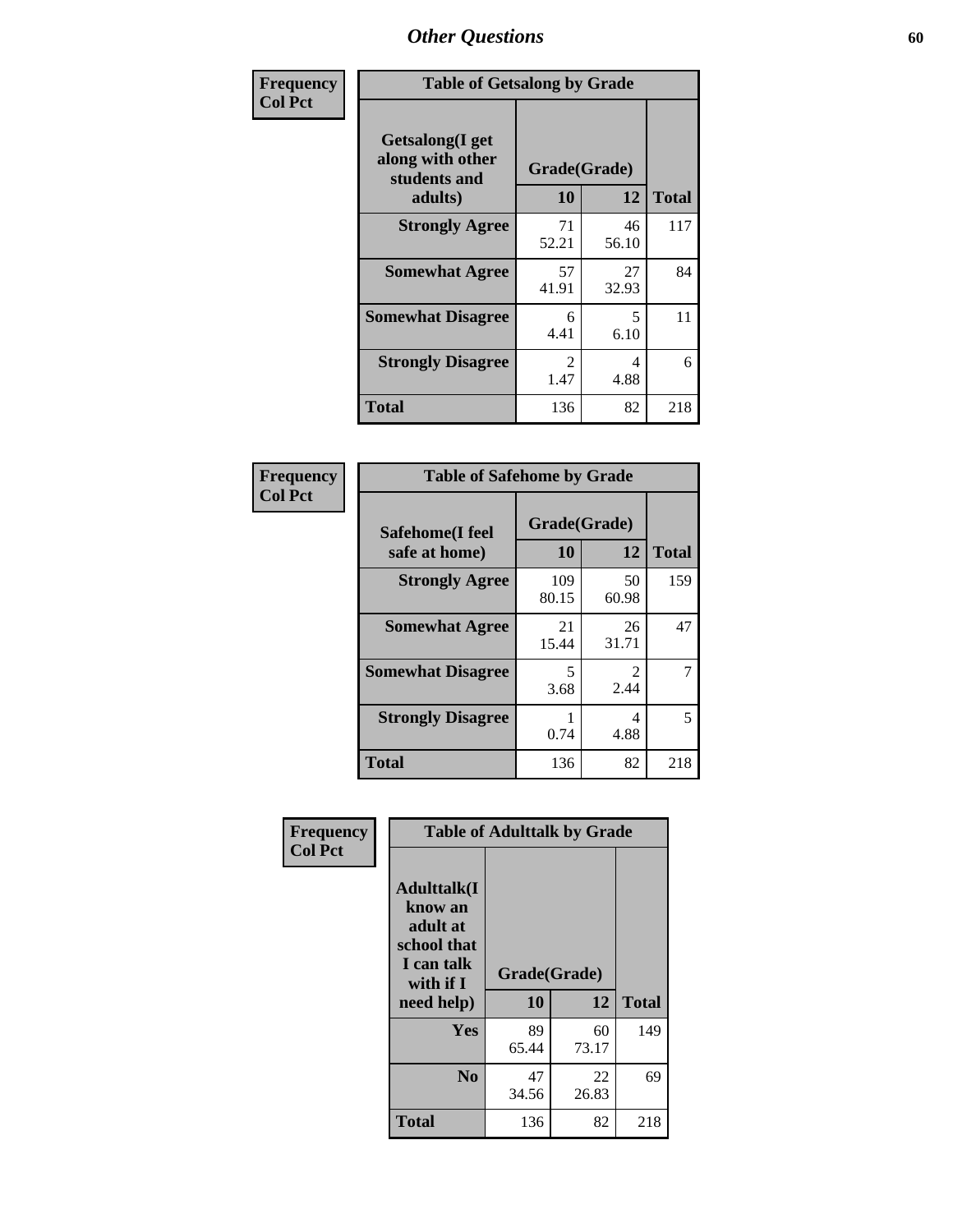**Frequency Row Pct**

| <b>Table of Grade by Tytime</b> |             |                                                                                                                                                                                                                       |             |             |           |             |     |  |  |
|---------------------------------|-------------|-----------------------------------------------------------------------------------------------------------------------------------------------------------------------------------------------------------------------|-------------|-------------|-----------|-------------|-----|--|--|
|                                 |             | Tvtime(On an average school day,<br>how much unsupervised time do I spend watching TV)<br><b>Less that</b><br>$2 - 3$<br>$4 - 5$<br>$6+$<br>$hour/day$   hour/day   hours/day   hours/day   hours/day<br><b>Total</b> |             |             |           |             |     |  |  |
| Grade(Grade)   None             |             |                                                                                                                                                                                                                       |             |             |           |             |     |  |  |
| 10                              | 30<br>22.06 | 22<br>16.18                                                                                                                                                                                                           | 35<br>25.74 | 26<br>19.12 | 5.88      | 15<br>11.03 | 136 |  |  |
| 12                              | 13<br>15.85 | 10<br>12.20                                                                                                                                                                                                           | 19<br>23.17 | 23<br>28.05 | 6<br>7.32 | 13.41       | 82  |  |  |
| <b>Total</b>                    | 43          | 32                                                                                                                                                                                                                    | 54          | 49          | 14        | 26          | 218 |  |  |

**Frequency Row Pct**

| <b>Table of Grade by Computertime</b> |             |                                                                                                   |             |                      |                      |                   |              |  |  |
|---------------------------------------|-------------|---------------------------------------------------------------------------------------------------|-------------|----------------------|----------------------|-------------------|--------------|--|--|
|                                       |             | Computertime (On an average school day,<br>how much unsupervised time do I spend on the computer) |             |                      |                      |                   |              |  |  |
| Grade(Grade)                          | None $ $    | <b>Less that</b><br>hour/day                                                                      | hour/day    | $2 - 3$<br>hours/day | $4 - 5$<br>hours/day | $6+$<br>hours/day | <b>Total</b> |  |  |
| 10                                    | 25<br>18.38 | 33<br>24.26                                                                                       | 30<br>22.06 | 36<br>26.47          | 3.68                 | 5.15              | 136          |  |  |
| 12                                    | Q<br>10.98  | 13<br>26<br>16<br>11<br>13.41<br>15.85<br>31.71<br>8.54<br>19.51                                  |             |                      |                      |                   |              |  |  |
| <b>Total</b>                          | 34          | 46                                                                                                | 46          | 62                   | 16                   | 14                | 218          |  |  |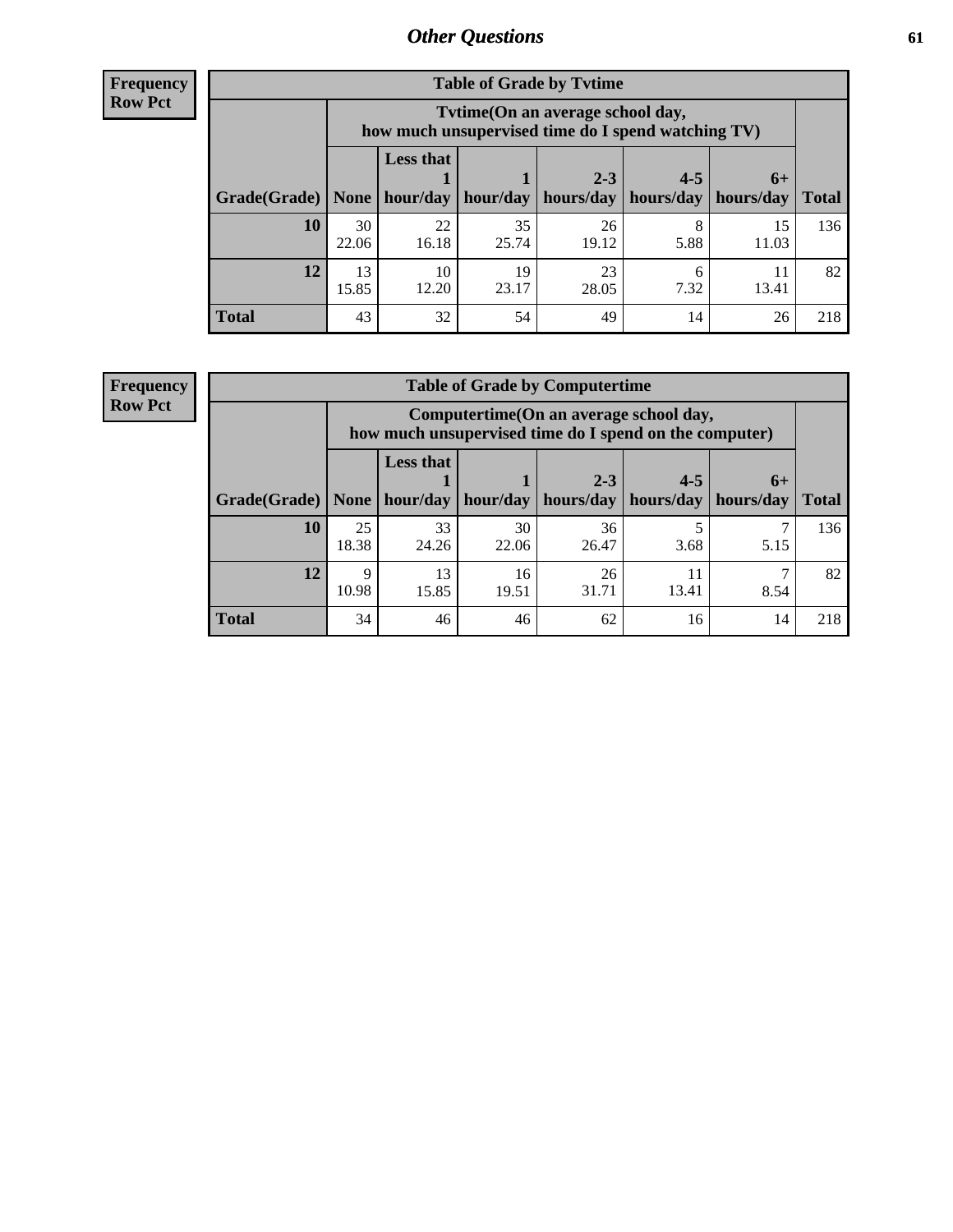## *Questions about Driving Laws* **62** *Driving Questions were asked only of high school students.*

| <b>Frequency</b> |
|------------------|
| <b>Row Pct</b>   |

| <b>Table of Grade by License1</b> |                                                                   |                                                                                                                                           |         |           |                      |              |  |  |  |
|-----------------------------------|-------------------------------------------------------------------|-------------------------------------------------------------------------------------------------------------------------------------------|---------|-----------|----------------------|--------------|--|--|--|
|                                   |                                                                   | License1(During the first 6 months of driving<br>with a provisional license,<br>the only passengers who can ride with the<br>driver are:) |         |           |                      |              |  |  |  |
| <b>Grade</b> (Grade)              | <b>Parent or</b><br><b>Guardian</b>                               | Family<br>Members                                                                                                                         | Friends | Anyone    | Don't<br><b>Know</b> | <b>Total</b> |  |  |  |
| 10                                | 29<br>21.32                                                       | 92<br>67.65                                                                                                                               | 0.74    | 3<br>2.21 | 11<br>8.09           | 136          |  |  |  |
| 12                                | 50<br>2<br>21<br>5<br>4<br>2.44<br>4.88<br>25.61<br>60.98<br>6.10 |                                                                                                                                           |         |           |                      |              |  |  |  |
| <b>Total</b>                      | 50                                                                | 142                                                                                                                                       | 3       | 7         | 16                   | 218          |  |  |  |

| Frequency      |              | <b>Table of Grade by License2</b>                                                                        |                  |                  |                                                      |                      |              |  |  |
|----------------|--------------|----------------------------------------------------------------------------------------------------------|------------------|------------------|------------------------------------------------------|----------------------|--------------|--|--|
| <b>Row Pct</b> |              | License2(17 yr old drivers with a<br>provisional driver's license cannot<br>drive between the hours of:) |                  |                  |                                                      |                      |              |  |  |
|                | Grade(Grade) | <b>Midnight</b><br>to 6am                                                                                | 1am<br>to<br>5am | 1am<br>to<br>6am | N <sub>0</sub><br>curfew<br>for $17$<br>year<br>olds | Don't<br><b>Know</b> | <b>Total</b> |  |  |
|                | 10           | 73<br>53.68                                                                                              | 12<br>8.82       | 9<br>6.62        | 11<br>8.09                                           | 31<br>22.79          | 136          |  |  |
|                | 12           | 55<br>67.07                                                                                              | 5<br>6.10        | 14<br>17.07      | 3<br>3.66                                            | 5<br>6.10            | 82           |  |  |
|                | <b>Total</b> | 128                                                                                                      | 17               | 23               | 14                                                   | 36                   | 218          |  |  |

| <b>Frequency</b> | <b>Table of Grade by License3</b> |                                       |                                     |                 |            |           |               |              |
|------------------|-----------------------------------|---------------------------------------|-------------------------------------|-----------------|------------|-----------|---------------|--------------|
| <b>Row Pct</b>   |                                   | License3(For drivers under the age of | what level of alcohol is considered | 21,<br>$DUI$ ?) |            |           |               |              |
|                  | Grade(Grade)                      | Any<br><b>Amount</b>                  | $\vert 0.02 \vert$                  | 0.04            | 0.06       | 0.08      | Don't<br>know | <b>Total</b> |
|                  | 10                                | 36<br>26.47                           | 57<br>41.91                         | 5.15            | Q<br>6.62  | 4<br>2.94 | 23<br>16.91   | 136          |
|                  | 12                                | 8<br>9.76                             | 41<br>50.00                         | 6<br>7.32       | 9<br>10.98 | 2<br>2.44 | 16<br>19.51   | 82           |
|                  | <b>Total</b>                      | 44                                    | 98                                  | 13              | 18         | 6         | 39            | 218          |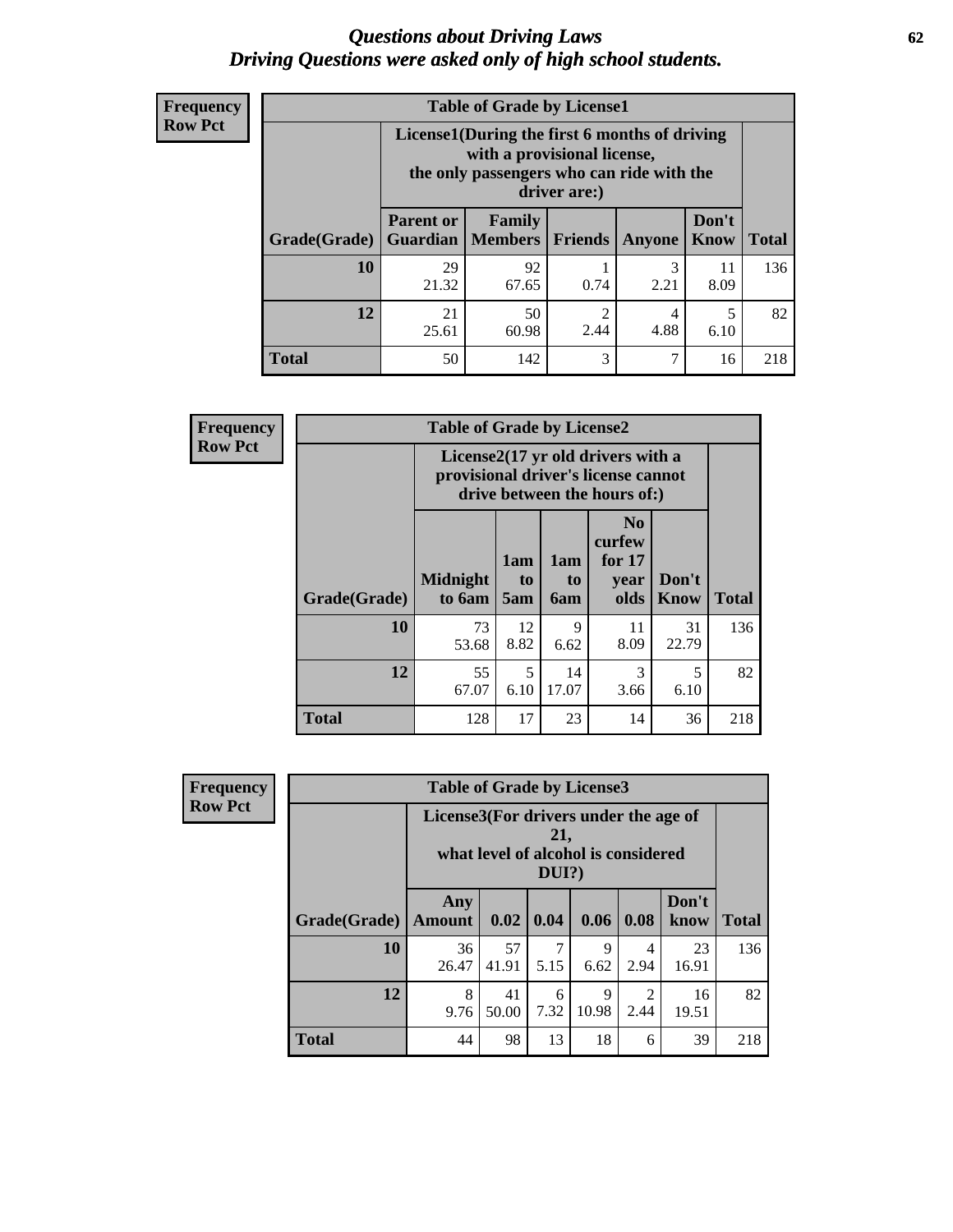## *Questions about Driving Laws* **63** *Driving Questions were asked only of high school students.*

**Frequency Row Pct**

| <b>Table of Grade by License4</b> |             |                                                                                                                                                                                                                                                                                       |            |            |           |             |     |  |  |
|-----------------------------------|-------------|---------------------------------------------------------------------------------------------------------------------------------------------------------------------------------------------------------------------------------------------------------------------------------------|------------|------------|-----------|-------------|-----|--|--|
|                                   |             | License4(A driver under 21 automatically<br>loses his/her license if caught exceeding the<br>posted speet limit by:)<br>Can't<br>lose<br><b>Depends</b><br>license<br>$15+$<br>$25+$<br>$35+$<br>Don't<br>for<br><b>on</b><br>mph<br>speeding<br><b>Total</b><br>know<br>mph<br>judge |            |            |           |             |     |  |  |
| <b>Grade(Grade)</b>               | mph         |                                                                                                                                                                                                                                                                                       |            |            |           |             |     |  |  |
| 10                                | 32<br>23.53 | 35<br>25.74                                                                                                                                                                                                                                                                           | 12<br>8.82 | 11<br>8.09 | 5<br>3.68 | 41<br>30.15 | 136 |  |  |
| 12                                | 17<br>20.73 | 33<br>13<br>$\mathfrak{D}$<br>13<br>4<br>40.24<br>15.85<br>4.88<br>2.44<br>15.85                                                                                                                                                                                                      |            |            |           |             |     |  |  |
| <b>Total</b>                      | 49          | 68                                                                                                                                                                                                                                                                                    | 25         | 13         | 9         | 54          | 218 |  |  |

| Frequency<br><b>Row Pct</b> | <b>Table of Grade by License5</b> |             | License5(A<br>Georgia teenager<br>with family                                                             |               |       |  |  |  |
|-----------------------------|-----------------------------------|-------------|-----------------------------------------------------------------------------------------------------------|---------------|-------|--|--|--|
|                             |                                   |             | connections or a<br>good lawyer can<br>break a teen<br>driving law and<br>keep their driver's<br>license) |               |       |  |  |  |
|                             | Grade(Grade)                      | <b>Yes</b>  | N <sub>0</sub>                                                                                            | Don't<br>know | Total |  |  |  |
|                             | 10                                | 26<br>19.12 | 68<br>50.00                                                                                               | 42<br>30.88   | 136   |  |  |  |
|                             | 12                                | 29<br>35.37 | 39<br>47.56                                                                                               | 14<br>17.07   | 82    |  |  |  |
|                             | Total                             | 55          | 107                                                                                                       | 56            | 218   |  |  |  |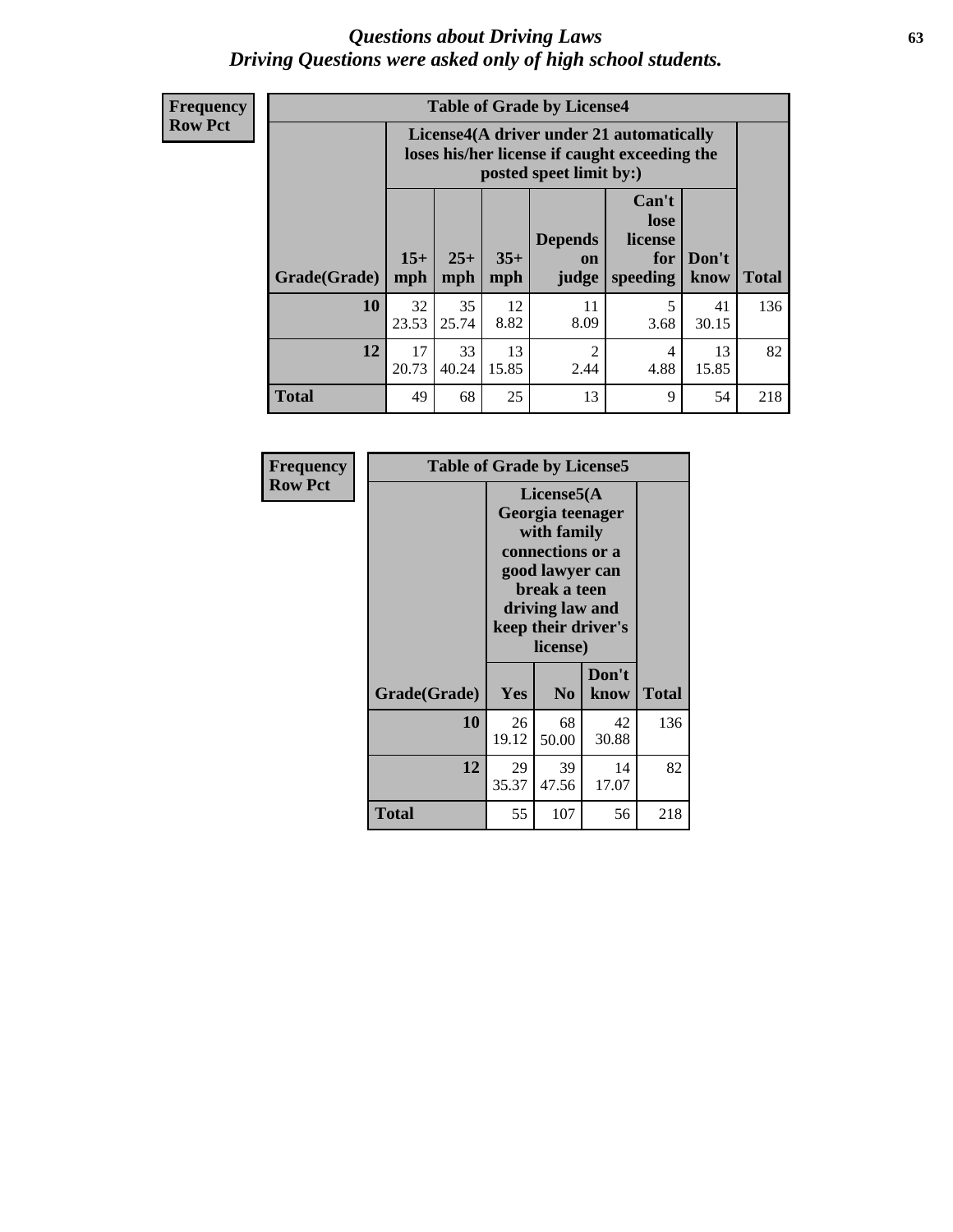## *Questions about Driving Laws* **64** *Driving Questions were asked only of high school students.*

| <b>Frequency</b> | <b>Table of Grade by License6</b> |             |                                                                                                                           |                    |              |  |
|------------------|-----------------------------------|-------------|---------------------------------------------------------------------------------------------------------------------------|--------------------|--------------|--|
| <b>Row Pct</b>   |                                   |             | License <sub>6</sub> (I know a<br>friend or<br>classmate that<br>broke a teen<br>driving law,<br>keep his/her<br>license) | but was allowed to |              |  |
|                  | Grade(Grade)                      | Yes         | N <sub>0</sub>                                                                                                            | Don't<br>know      | <b>Total</b> |  |
|                  | 10                                | 39<br>28.68 | 64<br>47.06                                                                                                               | 33<br>24.26        | 136          |  |
|                  | 12                                | 44<br>53.66 | 25<br>30.49                                                                                                               | 13<br>15.85        | 82           |  |
|                  | <b>Total</b>                      | 83          | 89                                                                                                                        | 46                 | 218          |  |

| <b>Frequency</b> | <b>Table of Grade by License7</b> |                                                                             |                                     |                                                                                               |                        |              |  |  |
|------------------|-----------------------------------|-----------------------------------------------------------------------------|-------------------------------------|-----------------------------------------------------------------------------------------------|------------------------|--------------|--|--|
| <b>Row Pct</b>   |                                   |                                                                             |                                     | License7(A student under the age of 18 cam loser<br>his/her driving privileges if he or she:) |                        |              |  |  |
|                  | Grade(Grade)                      | <b>Have</b><br>more than<br>10<br>unexcused<br>absences<br>per school<br>yr | Drop out<br>without  <br>graduating | <b>Bring</b><br>alcohol/drugs/weapon<br>to school                                             | All of<br>the<br>above | <b>Total</b> |  |  |
|                  | 10                                | 22<br>16.18                                                                 | 0.74                                | ာ<br>1.47                                                                                     | 111<br>81.62           | 136          |  |  |
|                  | 12                                | 18<br>21.95                                                                 | 3<br>3.66                           | 3<br>3.66                                                                                     | 58<br>70.73            | 82           |  |  |
|                  | <b>Total</b>                      | 40                                                                          | 4                                   | 5                                                                                             | 169                    | 218          |  |  |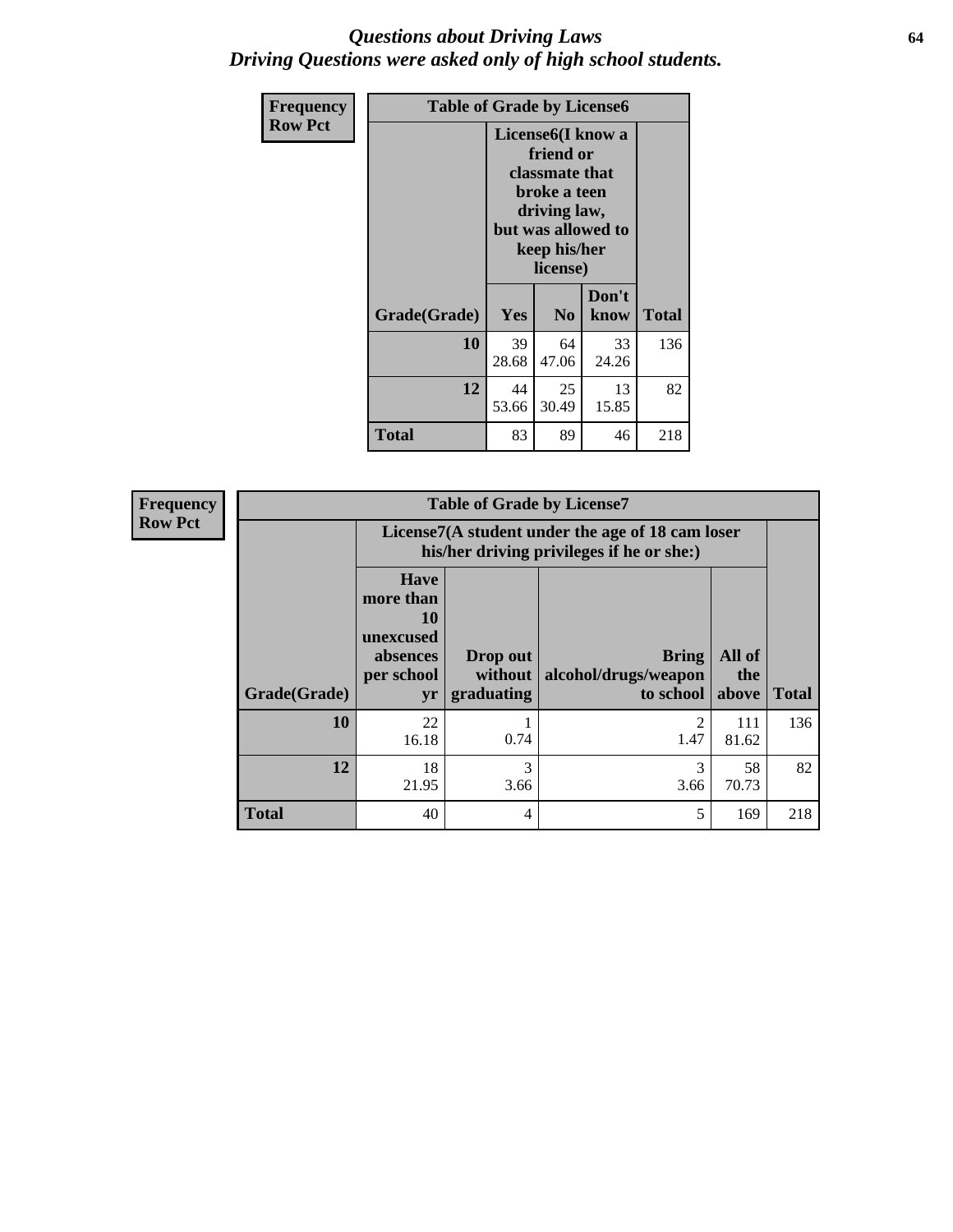# *Select Results by Gender* **65**

| Frequency      | <b>Table of SchoolClimate2 by Gender</b>          |               |                                     |              |
|----------------|---------------------------------------------------|---------------|-------------------------------------|--------------|
| <b>Col Pct</b> | SchoolClimate2(I<br>feel successful at<br>school) | <b>Female</b> | Gender(Gender)<br><b>Male</b>       | <b>Total</b> |
|                | <b>Strongly Agree</b>                             | 33<br>27.05   | 39<br>40.63                         | 72           |
|                | <b>Somewhat Agree</b>                             | 78<br>63.93   | 43<br>44.79                         | 121          |
|                | <b>Somewhat Disagree</b>                          | 10<br>8.20    | 12<br>12.50                         | 22           |
|                | <b>Strongly Disagree</b>                          | 0.82          | $\mathcal{D}_{\mathcal{L}}$<br>2.08 | 3            |
|                | <b>Total</b>                                      | 122           | 96                                  | 218          |

| Frequency      | <b>Table of SchoolClimate6 by Gender</b>                 |               |                               |              |  |
|----------------|----------------------------------------------------------|---------------|-------------------------------|--------------|--|
| <b>Col Pct</b> | <b>SchoolClimate6(Teachers</b><br>treat me with respect) | <b>Female</b> | Gender(Gender)<br><b>Male</b> | <b>Total</b> |  |
|                | <b>Strongly Agree</b>                                    | 36<br>29.51   | 25<br>26.04                   | 61           |  |
|                | <b>Somewhat Agree</b>                                    | 61<br>50.00   | 42<br>43.75                   | 103          |  |
|                | <b>Somewhat Disagree</b>                                 | 16<br>13.11   | 18<br>18.75                   | 34           |  |
|                | <b>Strongly Disagree</b>                                 | 9<br>7.38     | 11<br>11.46                   | 20           |  |
|                | <b>Total</b>                                             | 122           | 96                            | 218          |  |

| <b>Frequency</b> | <b>Table of SchoolClimate8 by Gender</b>                                             |               |                               |              |
|------------------|--------------------------------------------------------------------------------------|---------------|-------------------------------|--------------|
| <b>Col Pct</b>   | <b>SchoolClimate8(Students</b><br>are frequently<br>recognized for good<br>behavior) | <b>Female</b> | Gender(Gender)<br><b>Male</b> | <b>Total</b> |
|                  | <b>Strongly Agree</b>                                                                | 18            | 8                             | 26           |
|                  |                                                                                      | 14.75         | 8.33                          |              |
|                  | <b>Somewhat Agree</b>                                                                | 33<br>27.05   | 39<br>40.63                   | 72           |
|                  | <b>Somewhat Disagree</b>                                                             | 50<br>40.98   | 27<br>28.13                   | 77           |
|                  | <b>Strongly Disagree</b>                                                             | 21<br>17.21   | 22<br>22.92                   | 43           |
|                  | Total                                                                                | 122           | 96                            | 218          |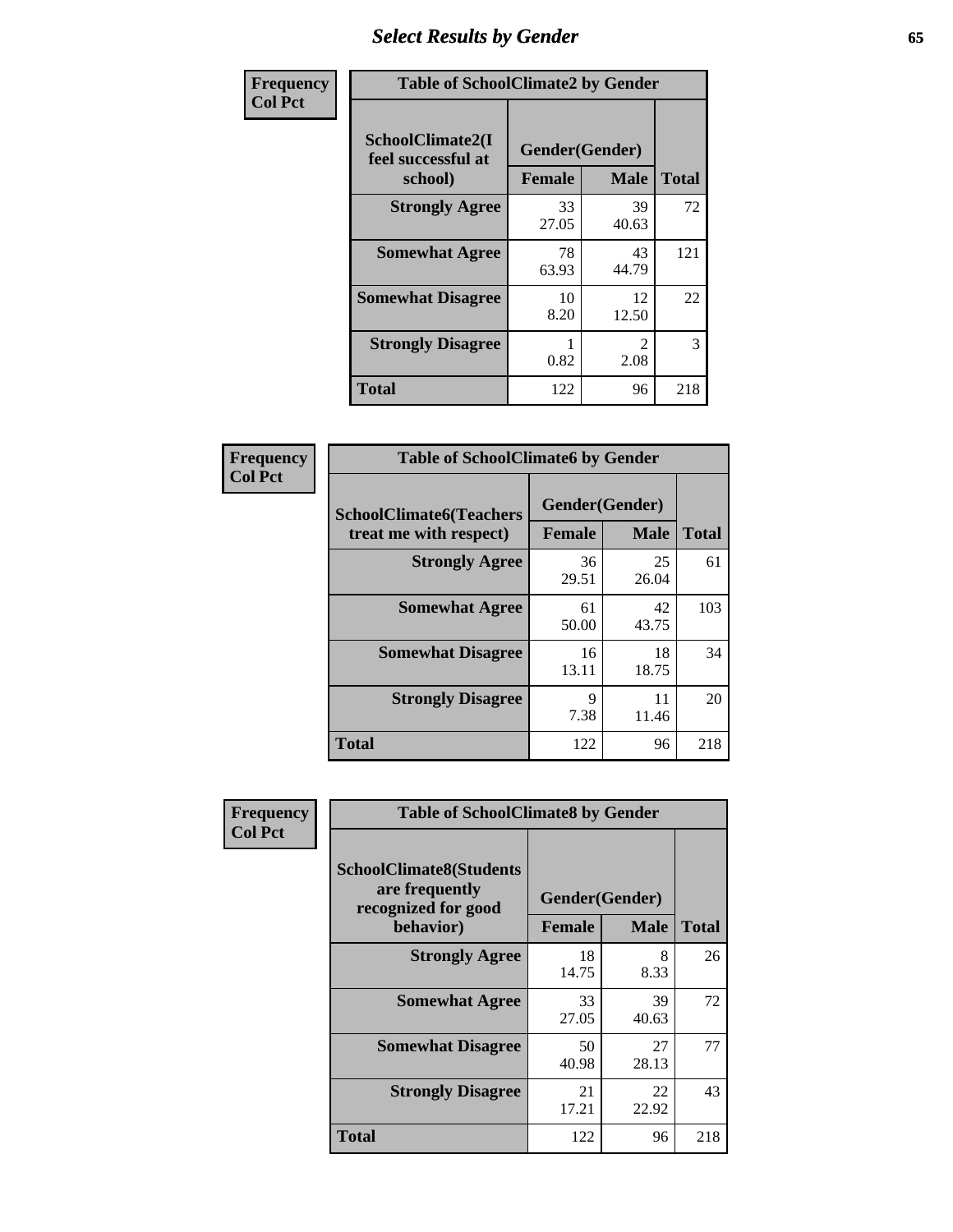# *Select Results by Gender* **66**

| Frequency      | <b>Table of Gender by Dropout</b> |                                                                        |                |              |
|----------------|-----------------------------------|------------------------------------------------------------------------|----------------|--------------|
| <b>Row Pct</b> |                                   | Dropout(I<br>have<br>thought<br>about<br>dropping<br>out of<br>school) |                |              |
|                | Gender(Gender)                    | Yes                                                                    | N <sub>0</sub> | <b>Total</b> |
|                | <b>Female</b>                     | 25<br>20.49                                                            | 97<br>79.51    | 122          |
|                | <b>Male</b>                       | 26<br>27.08                                                            | 70<br>72.92    | 96           |
|                | <b>Total</b>                      | 51                                                                     | 167            | 218          |

| <b>Frequency</b> |                       | <b>Table of Gender by Dropoutreason</b>                             |              |                                 |                                |              |              |
|------------------|-----------------------|---------------------------------------------------------------------|--------------|---------------------------------|--------------------------------|--------------|--------------|
| <b>Row Pct</b>   |                       | Dropoutreason (If I dropped out the<br>reason would most likely be) |              |                                 |                                |              |              |
|                  | <b>Gender(Gender)</b> | Won't<br>Drop<br>out                                                | <b>Bored</b> | <b>Family</b><br><b>Reasons</b> | <b>Being</b><br><b>Bullied</b> | <b>Other</b> | <b>Total</b> |
|                  | <b>Female</b>         | 75<br>61.48                                                         | 25<br>20.49  | 6<br>4.92                       | 0.00                           | 16<br>13.11  | 122          |
|                  | <b>Male</b>           | 55<br>57.29                                                         | 19<br>19.79  | 12<br>12.50                     | 1.04                           | 9<br>9.38    | 96           |
|                  | Total                 | 130                                                                 | 44           | 18                              |                                | 25           | 218          |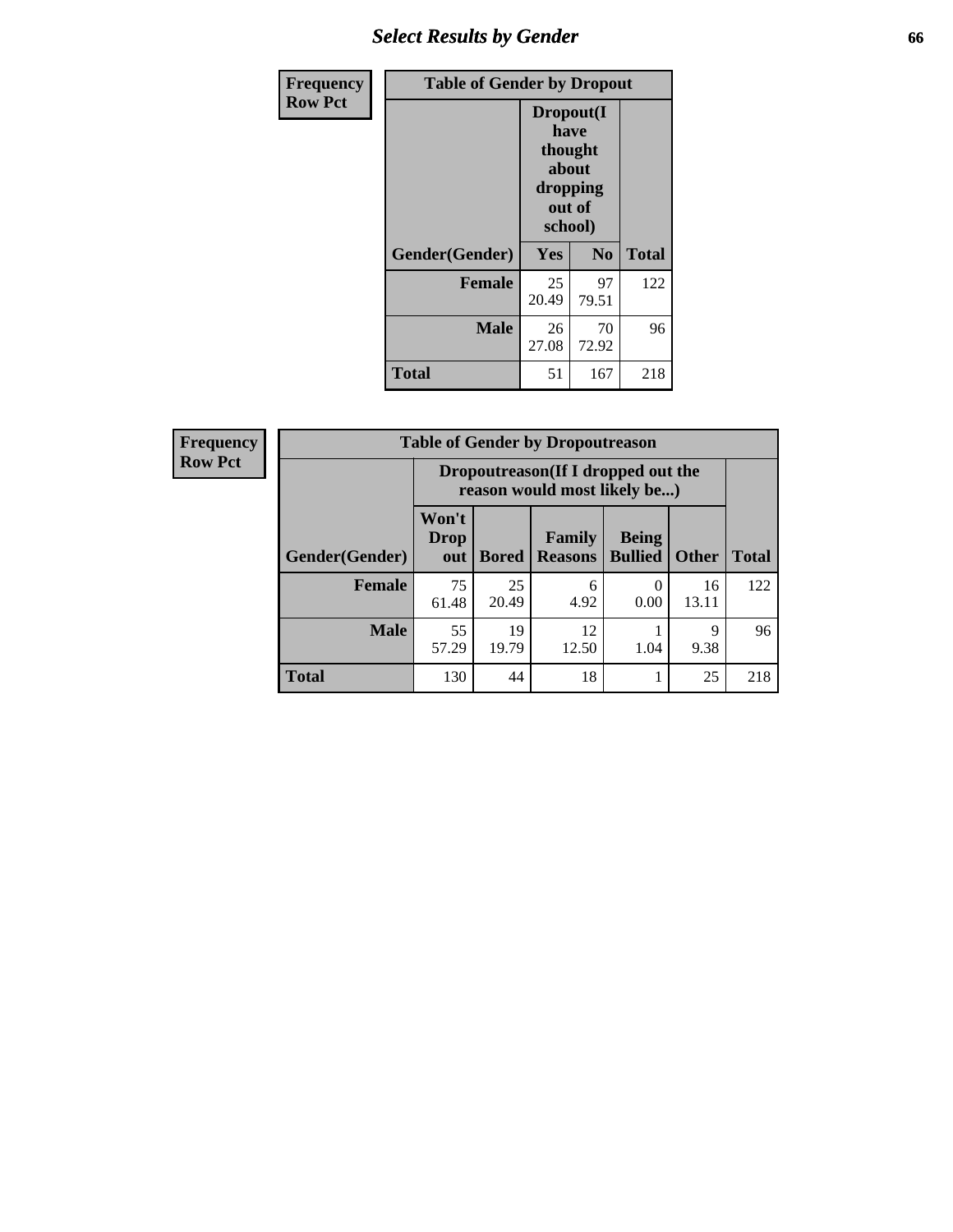*School Safety* **67**

| Frequency      | <b>Table of Gender by Bullied2</b> |                 |                |              |
|----------------|------------------------------------|-----------------|----------------|--------------|
| <b>Row Pct</b> |                                    | <b>Bullied2</b> |                |              |
|                | Gender(Gender)                     | <b>Yes</b>      | N <sub>0</sub> | <b>Total</b> |
|                | <b>Female</b>                      | 14<br>11.48     | 108<br>88.52   | 122          |
|                | <b>Male</b>                        | 11<br>11.46     | 85<br>88.54    | 96           |
|                | <b>Total</b>                       | 25              | 193            | 218          |

| Frequency      | <b>Table of Gender by Bulliedothers2</b> |                       |                |              |
|----------------|------------------------------------------|-----------------------|----------------|--------------|
| <b>Row Pct</b> |                                          | <b>Bulliedothers2</b> |                |              |
|                | Gender(Gender)                           | <b>Yes</b>            | N <sub>0</sub> | <b>Total</b> |
|                | <b>Female</b>                            | 11<br>9.02            | 111<br>90.98   | 122          |
|                | <b>Male</b>                              | 11<br>11.46           | 85<br>88.54    | 96           |
|                | <b>Total</b>                             | 22                    | 196            | 218          |

| Frequency      | <b>Table of Gender by Weaponschool2</b> |                      |                |              |
|----------------|-----------------------------------------|----------------------|----------------|--------------|
| <b>Row Pct</b> |                                         | <b>Weaponschool2</b> |                |              |
|                | Gender(Gender)                          | Yes                  | N <sub>0</sub> | <b>Total</b> |
|                | <b>Female</b>                           | 1.64                 | 120<br>98.36   | 122          |
|                | <b>Male</b>                             | 7.29                 | 89<br>92.71    | 96           |
|                | <b>Total</b>                            | 9                    | 209            | 218          |

| Frequency      | <b>Table of Gender by Absentunsafe2</b> |               |                |              |
|----------------|-----------------------------------------|---------------|----------------|--------------|
| <b>Row Pct</b> |                                         | Absentunsafe2 |                |              |
|                | Gender(Gender)                          | Yes           | N <sub>0</sub> | <b>Total</b> |
|                | <b>Female</b>                           | 1.64          | 120<br>98.36   | 122          |
|                | <b>Male</b>                             | 4.17          | 92<br>95.83    | 96           |
|                | <b>Total</b>                            | 6             | 212            | 218          |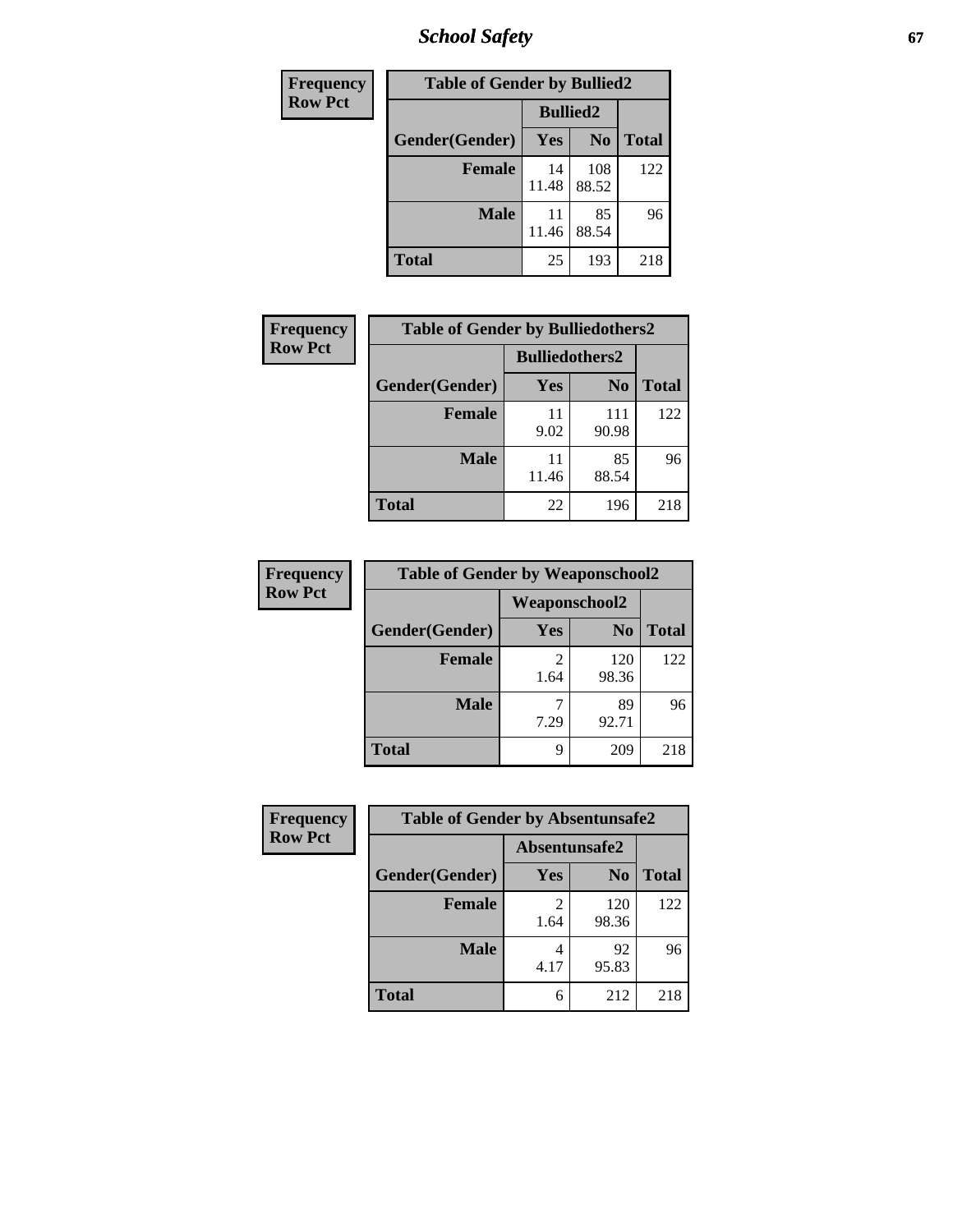*School Safety* **68**

| Frequency      | <b>Table of Gender by Gangself</b>                                                             |                        |                |              |
|----------------|------------------------------------------------------------------------------------------------|------------------------|----------------|--------------|
| <b>Row Pct</b> | Gangself(I<br>have<br>participated<br>in illegal gang<br>activities in<br>the past 30<br>days) |                        |                |              |
|                | Gender(Gender)                                                                                 | Yes                    | N <sub>0</sub> | <b>Total</b> |
|                | <b>Female</b>                                                                                  | $\overline{c}$<br>1.64 | 120<br>98.36   | 122          |
|                | <b>Male</b>                                                                                    | 12<br>12.50            | 84<br>87.50    | 96           |
|                | <b>Total</b>                                                                                   | 14                     | 204            | 218          |

| Frequency      |                | <b>Table of Gender by Gangpeers</b>                                                                                         |                |              |
|----------------|----------------|-----------------------------------------------------------------------------------------------------------------------------|----------------|--------------|
| <b>Row Pct</b> |                | <b>Gangpeers</b> (I<br>have friends<br>who have<br>participated<br>in illegal gang<br>activities in<br>the past 30<br>days) |                |              |
|                | Gender(Gender) | <b>Yes</b>                                                                                                                  | N <sub>0</sub> | <b>Total</b> |
|                | <b>Female</b>  | 22<br>18.03                                                                                                                 | 100<br>81.97   | 122          |
|                | <b>Male</b>    | 26<br>27.08                                                                                                                 | 70<br>72.92    | 96           |
|                | <b>Total</b>   | 48                                                                                                                          | 170            | 218          |

| Frequency      | <b>Table of Gender by Pickedon2</b> |             |                |              |
|----------------|-------------------------------------|-------------|----------------|--------------|
| <b>Row Pct</b> |                                     | Pickedon2   |                |              |
|                | Gender(Gender)                      | <b>Yes</b>  | N <sub>0</sub> | <b>Total</b> |
|                | <b>Female</b>                       | 23<br>18.85 | 99<br>81.15    | 122          |
|                | <b>Male</b>                         | 21<br>21.88 | 75<br>78.13    | 96           |
|                | <b>Total</b>                        | 44          | 174            | 218          |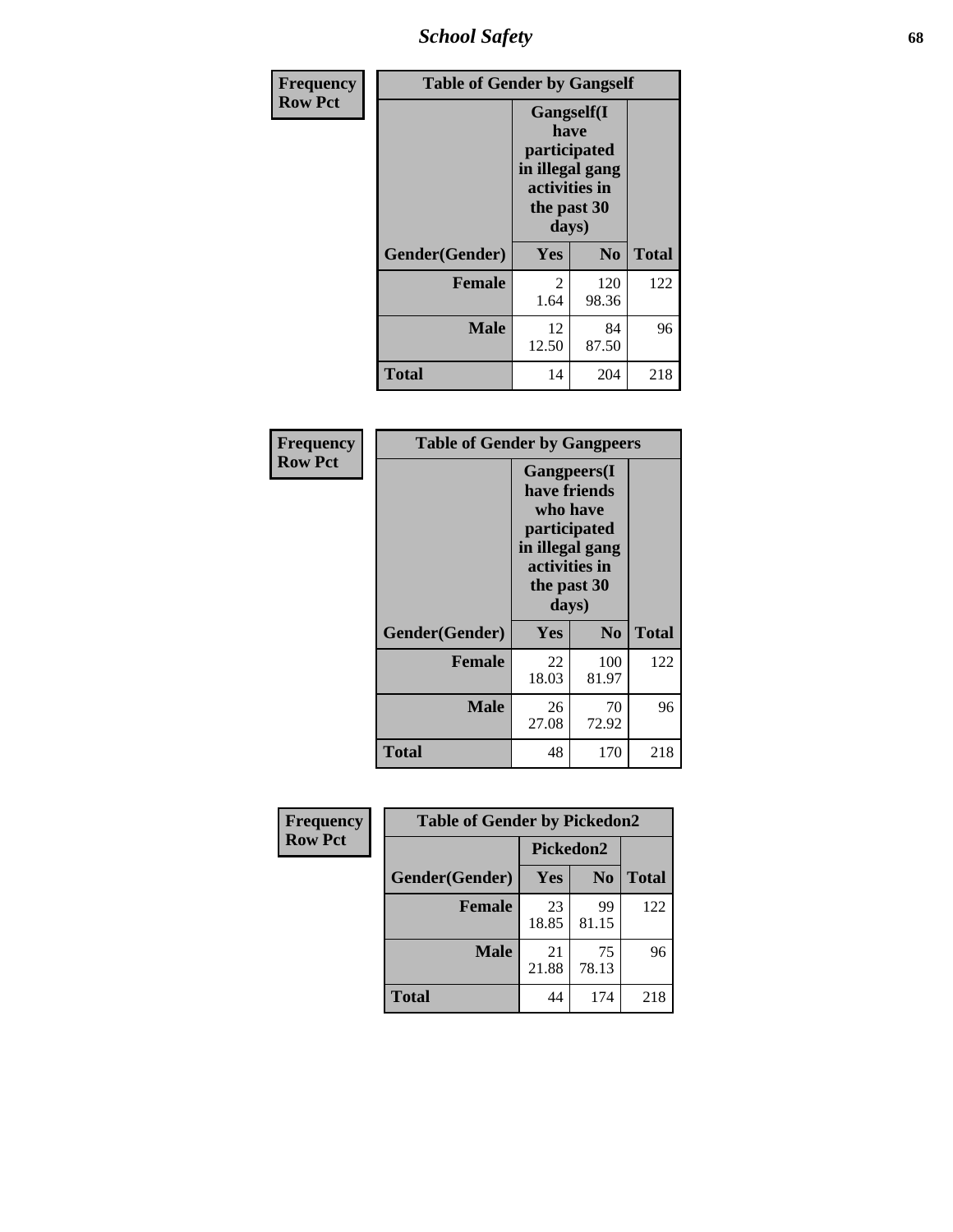*School Safety* **69**

| <b>Frequency</b> | <b>Table of Gender by Safeschool2</b> |             |                |              |  |
|------------------|---------------------------------------|-------------|----------------|--------------|--|
| <b>Row Pct</b>   |                                       | Safeschool2 |                |              |  |
|                  | Gender(Gender)                        | Yes         | N <sub>0</sub> | <b>Total</b> |  |
|                  | <b>Female</b>                         | 86<br>70.49 | 36<br>29.51    | 122          |  |
|                  | <b>Male</b>                           | 58<br>60.42 | 38<br>39.58    | 96           |  |
|                  | <b>Total</b>                          | 144         | 74             | 218          |  |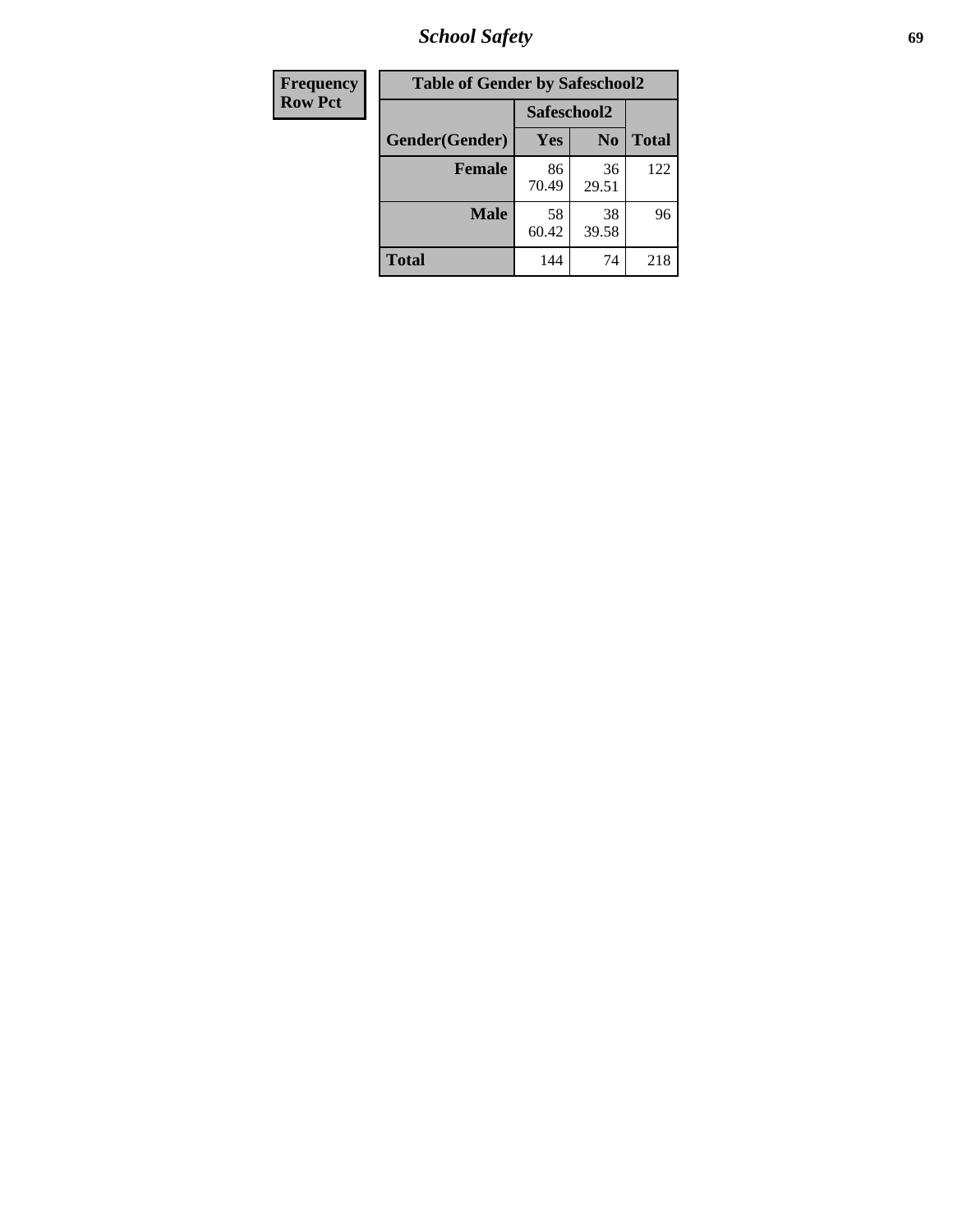# *Incidence of Drug Use* **70**

| Frequency      | <b>Table of Gender by AlcoholAlt</b> |                                          |                |              |
|----------------|--------------------------------------|------------------------------------------|----------------|--------------|
| <b>Row Pct</b> |                                      | AlcoholAlt(Alcohol<br>use, past 30 days) |                |              |
|                | Gender(Gender)                       | Yes                                      | N <sub>0</sub> | <b>Total</b> |
|                | <b>Female</b>                        | 24<br>19.67                              | 98<br>80.33    | 122          |
|                | <b>Male</b>                          | 28<br>29.17                              | 68<br>70.83    | 96           |
|                | <b>Total</b>                         | 52                                       | 166            | 218          |

| <b>Frequency</b> | <b>Table of Gender by TobaccoAny</b> |                    |                    |              |  |
|------------------|--------------------------------------|--------------------|--------------------|--------------|--|
| <b>Row Pct</b>   |                                      | use, past 30 days) | TobaccoAny(Tobacco |              |  |
|                  | Gender(Gender)                       | Yes                | N <sub>0</sub>     | <b>Total</b> |  |
|                  | <b>Female</b>                        | 16<br>13.11        | 106<br>86.89       | 122          |  |
|                  | <b>Male</b>                          | 21<br>21.88        | 75<br>78.13        | 96           |  |
|                  | <b>Total</b>                         | 37                 | 181                | 218          |  |

| <b>Frequency</b> | <b>Table of Gender by MarijuanaAlt</b> |                    |                        |              |
|------------------|----------------------------------------|--------------------|------------------------|--------------|
| <b>Row Pct</b>   |                                        | use, past 30 days) | MarijuanaAlt(Marijuana |              |
|                  | Gender(Gender)                         | <b>Yes</b>         | N <sub>0</sub>         | <b>Total</b> |
|                  | <b>Female</b>                          | 11<br>9.02         | 111<br>90.98           | 122          |
|                  | <b>Male</b>                            | 23<br>23.96        | 73<br>76.04            | 96           |
|                  | <b>Total</b>                           | 34                 | 184                    | 218          |

| <b>Frequency</b> | <b>Table of Gender by OtherDrugAny</b> |                                                      |                |              |
|------------------|----------------------------------------|------------------------------------------------------|----------------|--------------|
| <b>Row Pct</b>   |                                        | <b>OtherDrugAny(Other</b><br>drug use, past 30 days) |                |              |
|                  | Gender(Gender)                         | <b>Yes</b>                                           | N <sub>0</sub> | <b>Total</b> |
|                  | <b>Female</b>                          | 8<br>6.56                                            | 114<br>93.44   | 122          |
|                  | <b>Male</b>                            | 18<br>18.75                                          | 78<br>81.25    | 96           |
|                  | <b>Total</b>                           | 26                                                   | 192            | 218          |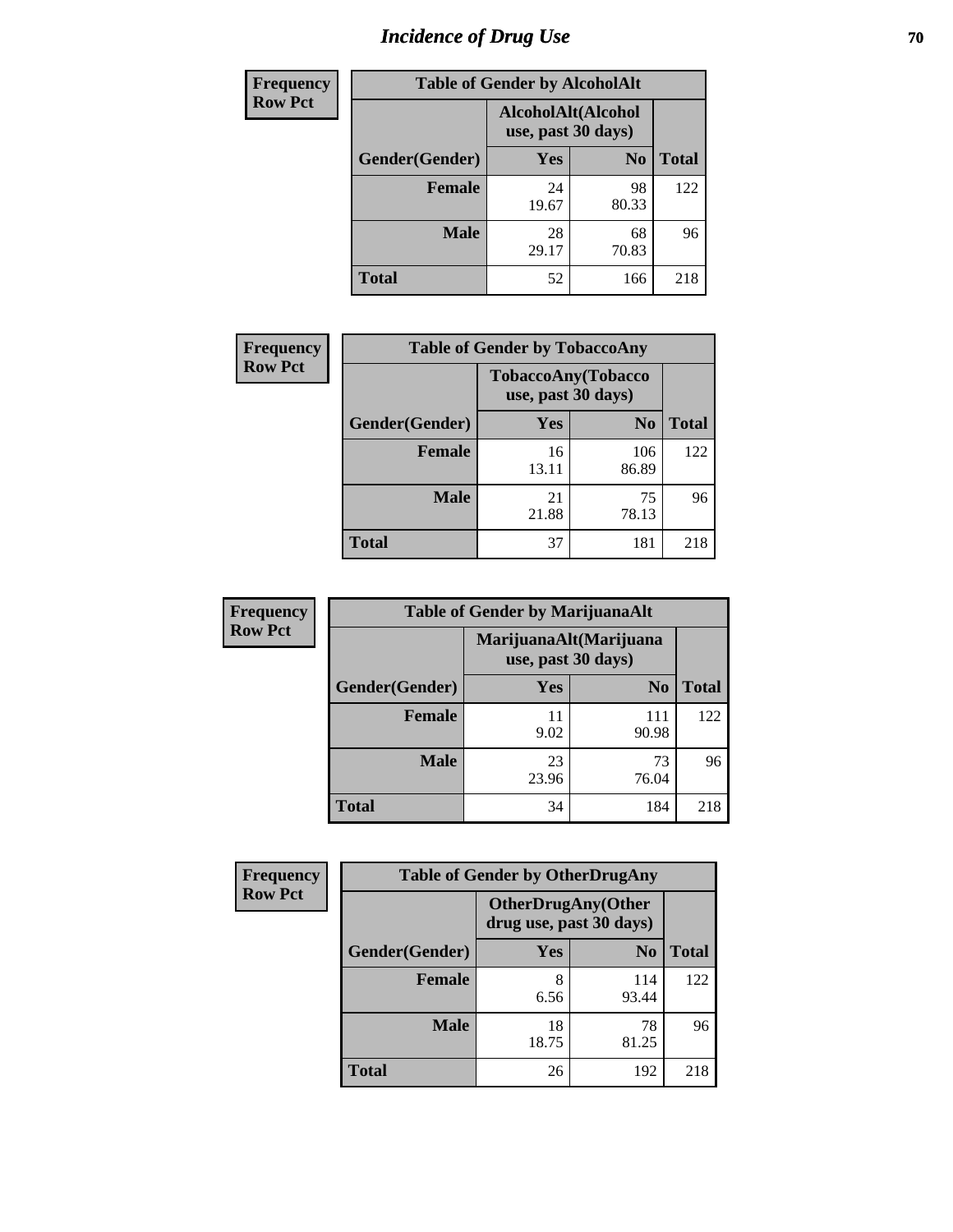## *Average Age at Onset of Use* **71** *Results for "Average Age at Onset of Use" questions exclude students who said they did not use that substance*

## **Gender=Female**

| <b>Variable</b>    | <b>Label</b>                                                       | <b>Mean</b> |
|--------------------|--------------------------------------------------------------------|-------------|
| Alcoholinit2       | I started using alcohol when I was                                 | 13.42       |
| Cigarettesinit2    | I started smoking tobacco when I was                               | 12.33       |
| Smokelessinit2     | I started chewing tobacco when I was                               | 12.00       |
| Marijuanainit2     | I started using marijuana when I was                               | 13.71       |
| Cocaineinit2       | I started using cocaine when I was                                 | 13.75       |
| Inhalantsinit2     | I started using inhalants when I was                               | 13.50       |
| Steroidsinit2      | I started using steroids when I was                                | 15.00       |
| Ecstasyinit2       | I started using ecstasy when I was                                 | 14.25       |
| Methinit2          | I started using methamphetamines when I was                        |             |
| Hallucinogensinit2 | I started using hallucinogens when I was                           | 15.00       |
| Prescription in t2 | I started using prescription drugs not prescribed to me when I was | 14.00       |
|                    |                                                                    |             |

### **Gender=Male**

| <b>Variable</b>    | Label                                                              | <b>Mean</b> |
|--------------------|--------------------------------------------------------------------|-------------|
| Alcoholinit2       | I started using alcohol when I was                                 | 13.61       |
| Cigarettesinit2    | I started smoking tobacco when I was                               | 13.52       |
| Smokelessinit2     | I started chewing tobacco when I was                               | 13.33       |
| Marijuanainit2     | I started using marijuana when I was                               | 13.72       |
| Cocaineinit2       | I started using cocaine when I was                                 | 13.10       |
| Inhalantsinit2     | I started using inhalants when I was                               | 12.43       |
| Steroidsinit2      | I started using steroids when I was                                | 12.70       |
| Ecstasyinit2       | I started using ecstasy when I was                                 | 14.38       |
| Methinit2          | I started using methamphetamines when I was                        | 13.00       |
| Hallucinogensinit2 | I started using hallucinogens when I was                           | 13.38       |
| Prescriptioninit2  | I started using prescription drugs not prescribed to me when I was | 13.82       |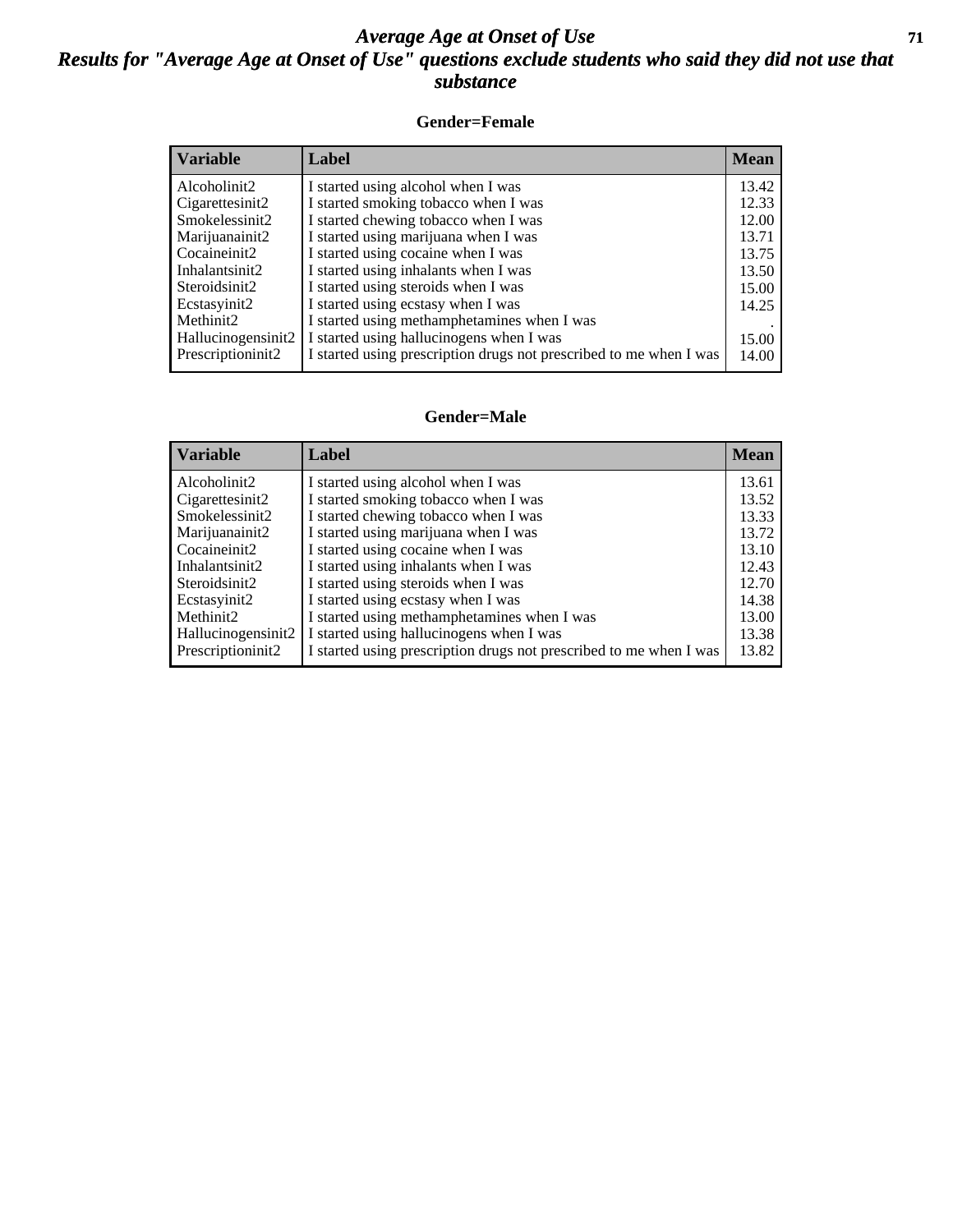# *I Think These Drugs are Harmful* **72**

| <b>Frequency</b> | <b>Table of Gender by Alcoholharmdich</b> |                                                   |                |              |
|------------------|-------------------------------------------|---------------------------------------------------|----------------|--------------|
| <b>Row Pct</b>   |                                           | Alcoholharmdich(I<br>think alcohol is<br>harmful) |                |              |
|                  | Gender(Gender)                            | Yes                                               | N <sub>0</sub> | <b>Total</b> |
|                  | <b>Female</b>                             | 92<br>75.41                                       | 30<br>24.59    | 122          |
|                  | <b>Male</b>                               | 70<br>72.92                                       | 26<br>27.08    | 96           |
|                  | <b>Total</b>                              | 162                                               | 56             | 218          |

| Frequency      | <b>Table of Gender by Tobaccoharmdich</b> |                  |                               |              |  |
|----------------|-------------------------------------------|------------------|-------------------------------|--------------|--|
| <b>Row Pct</b> |                                           | think tobacco is | Tobaccoharmdich(I<br>harmful) |              |  |
|                | Gender(Gender)                            | Yes              | N <sub>0</sub>                | <b>Total</b> |  |
|                | <b>Female</b>                             | 116<br>95.08     | 6<br>4.92                     | 122          |  |
|                | <b>Male</b>                               | 86<br>89.58      | 10<br>10.42                   | 96           |  |
|                | <b>Total</b>                              | 202              | 16                            | 218          |  |

| Frequency      | <b>Table of Gender by Marijuanaharmdich</b> |                                                       |                |              |  |
|----------------|---------------------------------------------|-------------------------------------------------------|----------------|--------------|--|
| <b>Row Pct</b> |                                             | Marijuanaharmdich(I<br>think marijuana is<br>harmful) |                |              |  |
|                | Gender(Gender)                              | <b>Yes</b>                                            | N <sub>0</sub> | <b>Total</b> |  |
|                | <b>Female</b>                               | 105<br>86.07                                          | 17<br>13.93    | 122          |  |
|                | <b>Male</b>                                 | 64<br>66.67                                           | 32<br>33.33    | 96           |  |
|                | <b>Total</b>                                | 169                                                   | 49             | 218          |  |

| Frequency      | <b>Table of Gender by Otherdrugharmdich</b> |                                                          |                |              |  |
|----------------|---------------------------------------------|----------------------------------------------------------|----------------|--------------|--|
| <b>Row Pct</b> |                                             | Otherdrugharmdich(I<br>think other drugs are<br>harmful) |                |              |  |
|                | Gender(Gender)                              | <b>Yes</b>                                               | N <sub>0</sub> | <b>Total</b> |  |
|                | <b>Female</b>                               | 118<br>96.72                                             | 4<br>3.28      | 122          |  |
|                | <b>Male</b>                                 | 86<br>89.58                                              | 10<br>10.42    | 96           |  |
|                | <b>Total</b>                                | 204                                                      | 14             | 218          |  |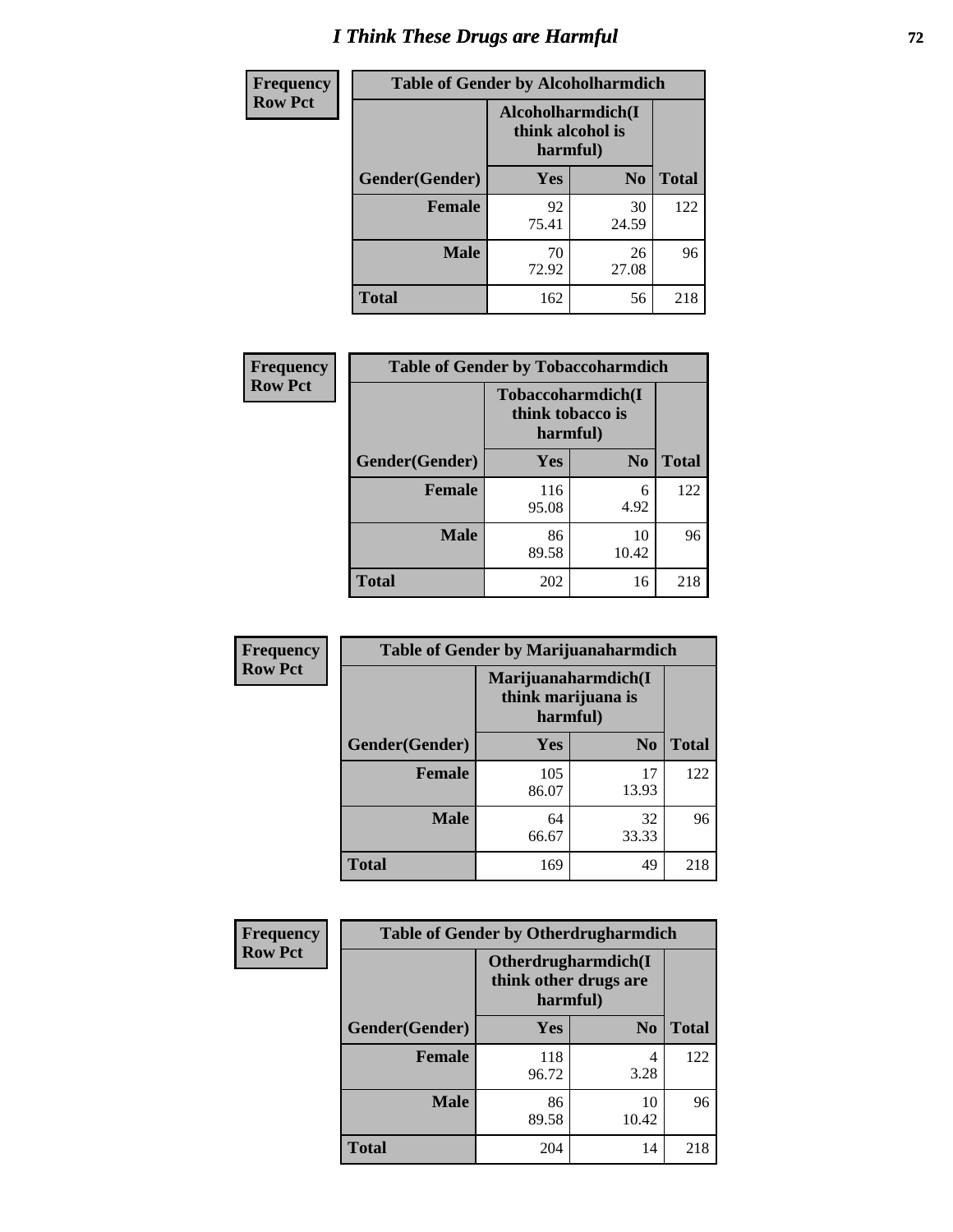| <b>Frequency</b> | <b>Table of Gender by Alcohollocation1</b> |                                                               |             |              |
|------------------|--------------------------------------------|---------------------------------------------------------------|-------------|--------------|
| <b>Row Pct</b>   |                                            | <b>Alcohollocation1(Places</b><br><b>Friends Use Alcohol)</b> |             |              |
|                  | Gender(Gender)                             |                                                               | Do Not Use  | <b>Total</b> |
|                  | <b>Female</b>                              | 71<br>58.20                                                   | 51<br>41.80 | 122          |
|                  | <b>Male</b>                                | 59<br>61.46                                                   | 37<br>38.54 | 96           |
|                  | <b>Total</b>                               | 130                                                           | 88          | 218          |

| <b>Frequency</b> | <b>Table of Gender by Alcohollocation2</b> |             |                                                               |              |
|------------------|--------------------------------------------|-------------|---------------------------------------------------------------|--------------|
| <b>Row Pct</b>   |                                            |             | <b>Alcohollocation2(Places</b><br><b>Friends Use Alcohol)</b> |              |
|                  | Gender(Gender)                             |             | Home                                                          | <b>Total</b> |
|                  | <b>Female</b>                              | 76<br>62.30 | 46<br>37.70                                                   | 122          |
|                  | <b>Male</b>                                | 53<br>55.21 | 43<br>44.79                                                   | 96           |
|                  | <b>Total</b>                               | 129         | 89                                                            | 218          |

| Frequency      | <b>Table of Gender by Alcohollocation3</b> |                                                               |               |              |
|----------------|--------------------------------------------|---------------------------------------------------------------|---------------|--------------|
| <b>Row Pct</b> |                                            | <b>Alcohollocation3(Places</b><br><b>Friends Use Alcohol)</b> |               |              |
|                | Gender(Gender)                             |                                                               | <b>School</b> | <b>Total</b> |
|                | <b>Female</b>                              | 109<br>89.34                                                  | 13<br>10.66   | 122          |
|                | <b>Male</b>                                | 81<br>84.38                                                   | 15<br>15.63   | 96           |
|                | <b>Total</b>                               | 190                                                           | 28            | 218          |

| Frequency      | <b>Table of Gender by Alcohollocation4</b> |                                                               |             |              |
|----------------|--------------------------------------------|---------------------------------------------------------------|-------------|--------------|
| <b>Row Pct</b> |                                            | <b>Alcohollocation4(Places</b><br><b>Friends Use Alcohol)</b> |             |              |
|                | Gender(Gender)                             |                                                               | Car         | <b>Total</b> |
|                | <b>Female</b>                              | 105<br>86.07                                                  | 17<br>13.93 | 122          |
|                | <b>Male</b>                                | 75<br>78.13                                                   | 21<br>21.88 | 96           |
|                | <b>Total</b>                               | 180                                                           | 38          | 218          |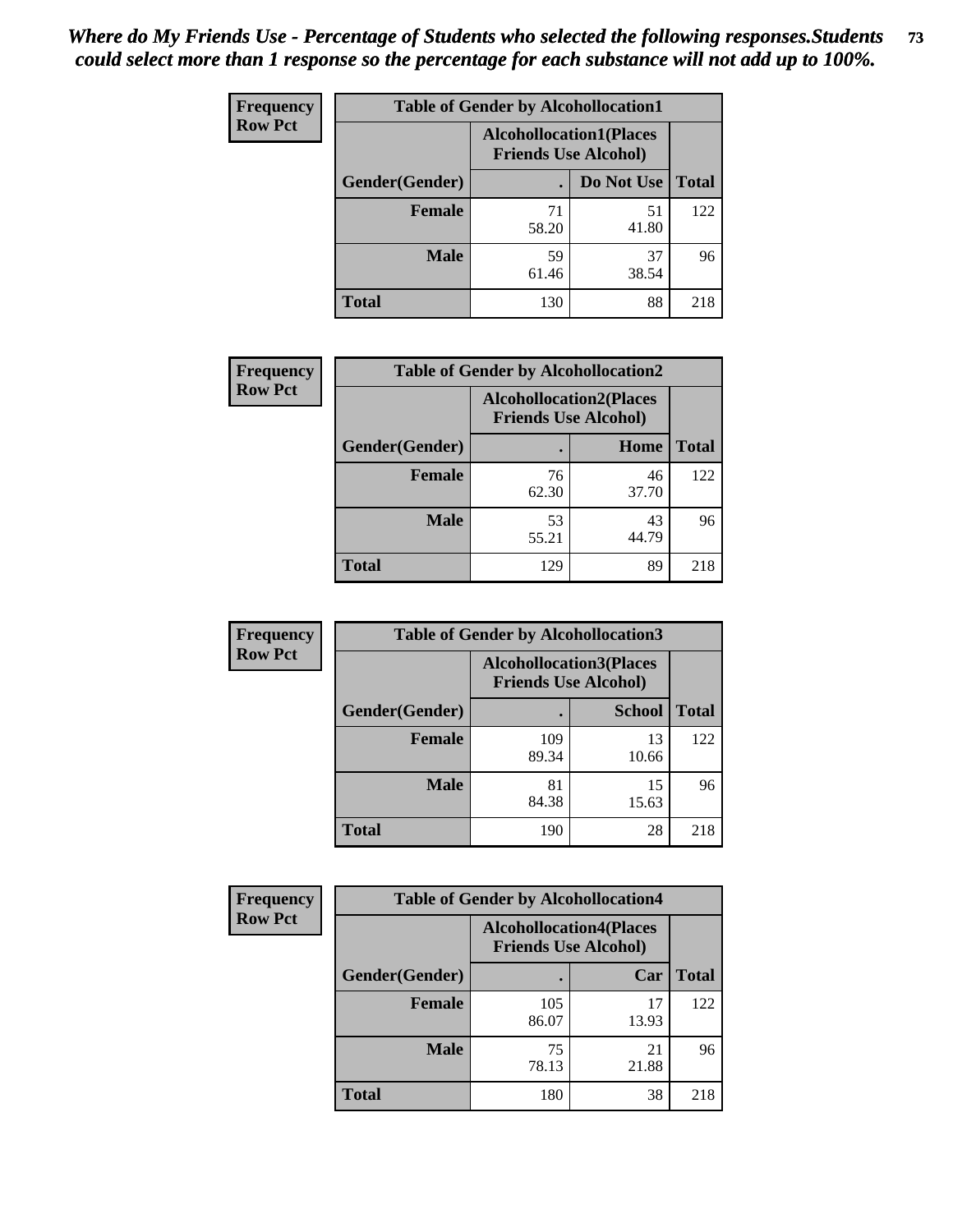| <b>Frequency</b> |                | <b>Table of Gender by Alcohollocation5</b> |                                                                |              |
|------------------|----------------|--------------------------------------------|----------------------------------------------------------------|--------------|
| <b>Row Pct</b>   |                |                                            | <b>Alcohollocation5</b> (Places<br><b>Friends Use Alcohol)</b> |              |
|                  | Gender(Gender) | $\bullet$                                  | <b>Friend's</b><br><b>House</b>                                | <b>Total</b> |
|                  | <b>Female</b>  | 58<br>47.54                                | 64<br>52.46                                                    | 122          |
|                  | <b>Male</b>    | 46<br>47.92                                | 50<br>52.08                                                    | 96           |
|                  | <b>Total</b>   | 104                                        | 114                                                            | 218          |

| <b>Frequency</b> | <b>Table of Gender by Alcohollocation6</b> |             |                                                               |              |
|------------------|--------------------------------------------|-------------|---------------------------------------------------------------|--------------|
| <b>Row Pct</b>   |                                            |             | <b>Alcohollocation6(Places</b><br><b>Friends Use Alcohol)</b> |              |
|                  | Gender(Gender)                             |             | <b>Other</b>                                                  | <b>Total</b> |
|                  | <b>Female</b>                              | 84<br>68.85 | 38<br>31.15                                                   | 122          |
|                  | <b>Male</b>                                | 60<br>62.50 | 36<br>37.50                                                   | 96           |
|                  | <b>Total</b>                               | 144         | 74                                                            | 218          |

| Frequency      | <b>Table of Gender by Tobaccolocation1</b> |                                                               |             |              |  |
|----------------|--------------------------------------------|---------------------------------------------------------------|-------------|--------------|--|
| <b>Row Pct</b> |                                            | <b>Tobaccolocation1(Places</b><br><b>Friends Use Tobacco)</b> |             |              |  |
|                | Gender(Gender)                             |                                                               | Do Not Use  | <b>Total</b> |  |
|                | Female                                     | 55<br>45.08                                                   | 67<br>54.92 | 122          |  |
|                | <b>Male</b>                                | 51<br>53.13                                                   | 45<br>46.88 | 96           |  |
|                | <b>Total</b>                               | 106                                                           | 112         | 218          |  |

| Frequency      | <b>Table of Gender by Tobaccolocation2</b> |                                                               |             |              |
|----------------|--------------------------------------------|---------------------------------------------------------------|-------------|--------------|
| <b>Row Pct</b> |                                            | <b>Tobaccolocation2(Places</b><br><b>Friends Use Tobacco)</b> |             |              |
|                | Gender(Gender)                             |                                                               | Home        | <b>Total</b> |
|                | Female                                     | 87<br>71.31                                                   | 35<br>28.69 | 122          |
|                | <b>Male</b>                                | 63<br>65.63                                                   | 33<br>34.38 | 96           |
|                | <b>Total</b>                               | 150                                                           | 68          | 218          |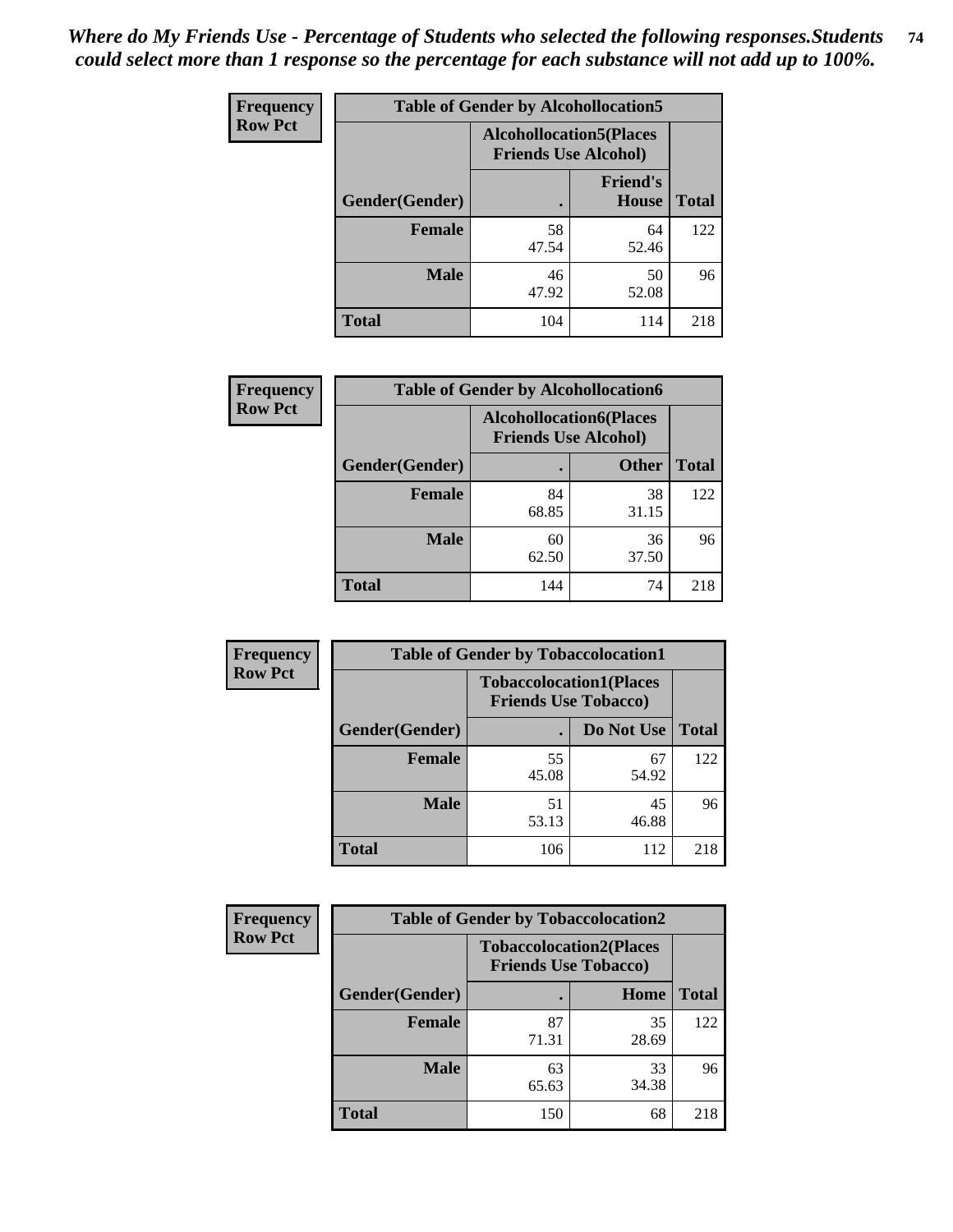| <b>Frequency</b> |                | <b>Table of Gender by Tobaccolocation3</b> |                                |              |
|------------------|----------------|--------------------------------------------|--------------------------------|--------------|
| <b>Row Pct</b>   |                | <b>Friends Use Tobacco)</b>                | <b>Tobaccolocation3(Places</b> |              |
|                  | Gender(Gender) |                                            | <b>School</b>                  | <b>Total</b> |
|                  | Female         | 103<br>84.43                               | 19<br>15.57                    | 122          |
|                  | <b>Male</b>    | 72<br>75.00                                | 24<br>25.00                    | 96           |
|                  | <b>Total</b>   | 175                                        | 43                             | 218          |

| <b>Frequency</b> | <b>Table of Gender by Tobaccolocation4</b> |             |                                                               |              |
|------------------|--------------------------------------------|-------------|---------------------------------------------------------------|--------------|
| <b>Row Pct</b>   |                                            |             | <b>Tobaccolocation4(Places</b><br><b>Friends Use Tobacco)</b> |              |
|                  | Gender(Gender)                             |             | Car                                                           | <b>Total</b> |
|                  | <b>Female</b>                              | 86<br>70.49 | 36<br>29.51                                                   | 122          |
|                  | <b>Male</b>                                | 62<br>64.58 | 34<br>35.42                                                   | 96           |
|                  | <b>Total</b>                               | 148         | 70                                                            | 218          |

| <b>Frequency</b> | <b>Table of Gender by Tobaccolocation5</b> |                             |                                 |              |
|------------------|--------------------------------------------|-----------------------------|---------------------------------|--------------|
| <b>Row Pct</b>   |                                            | <b>Friends Use Tobacco)</b> | <b>Tobaccolocation5(Places</b>  |              |
|                  | <b>Gender</b> (Gender)                     |                             | <b>Friend's</b><br><b>House</b> | <b>Total</b> |
|                  | <b>Female</b>                              | 84<br>68.85                 | 38<br>31.15                     | 122          |
|                  | <b>Male</b>                                | 59<br>61.46                 | 37<br>38.54                     | 96           |
|                  | <b>Total</b>                               | 143                         | 75                              | 218          |

| <b>Frequency</b> | <b>Table of Gender by Tobaccolocation6</b> |                                                               |              |              |
|------------------|--------------------------------------------|---------------------------------------------------------------|--------------|--------------|
| <b>Row Pct</b>   |                                            | <b>Tobaccolocation6(Places</b><br><b>Friends Use Tobacco)</b> |              |              |
|                  | Gender(Gender)                             |                                                               | <b>Other</b> | <b>Total</b> |
|                  | Female                                     | 85<br>69.67                                                   | 37<br>30.33  | 122          |
|                  | <b>Male</b>                                | 59<br>61.46                                                   | 37<br>38.54  | 96           |
|                  | <b>Total</b>                               | 144                                                           | 74           | 218          |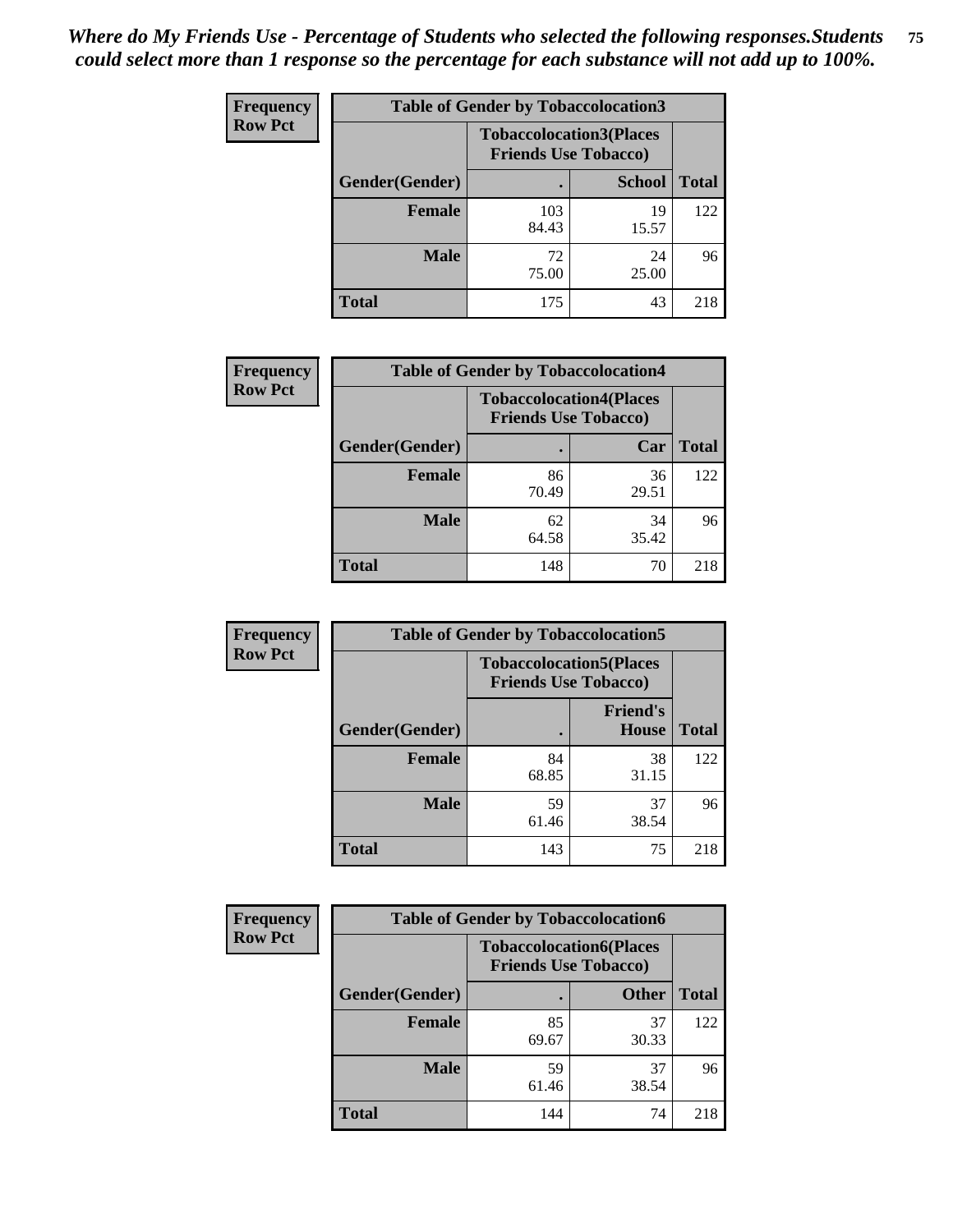| <b>Frequency</b> | <b>Table of Gender by Marijuanalocation1</b> |                                                                    |             |              |
|------------------|----------------------------------------------|--------------------------------------------------------------------|-------------|--------------|
| <b>Row Pct</b>   |                                              | <b>Marijuanalocation1(Places</b><br><b>Friends Use Marijuana</b> ) |             |              |
|                  | Gender(Gender)                               |                                                                    | Do Not Use  | <b>Total</b> |
|                  | <b>Female</b>                                | 57<br>46.72                                                        | 65<br>53.28 | 122          |
|                  | <b>Male</b>                                  | 54<br>56.25                                                        | 42<br>43.75 | 96           |
|                  | <b>Total</b>                                 | 111                                                                | 107         | 218          |

| <b>Frequency</b> | <b>Table of Gender by Marijuanalocation2</b> |                                                                    |             |              |  |
|------------------|----------------------------------------------|--------------------------------------------------------------------|-------------|--------------|--|
| <b>Row Pct</b>   |                                              | <b>Marijuanalocation2(Places</b><br><b>Friends Use Marijuana</b> ) |             |              |  |
|                  | Gender(Gender)                               |                                                                    | Home        | <b>Total</b> |  |
|                  | <b>Female</b>                                | 82<br>67.21                                                        | 40<br>32.79 | 122          |  |
|                  | <b>Male</b>                                  | 60<br>62.50                                                        | 36<br>37.50 | 96           |  |
|                  | <b>Total</b>                                 | 142                                                                | 76          | 218          |  |

| <b>Frequency</b> | <b>Table of Gender by Marijuanalocation3</b> |              |                                                                    |              |  |
|------------------|----------------------------------------------|--------------|--------------------------------------------------------------------|--------------|--|
| <b>Row Pct</b>   |                                              |              | <b>Marijuanalocation3(Places</b><br><b>Friends Use Marijuana</b> ) |              |  |
|                  | Gender(Gender)                               |              | <b>School</b>                                                      | <b>Total</b> |  |
|                  | Female                                       | 108<br>88.52 | 14<br>11.48                                                        | 122          |  |
|                  | <b>Male</b>                                  | 76<br>79.17  | 20<br>20.83                                                        | 96           |  |
|                  | <b>Total</b>                                 | 184          | 34                                                                 | 218          |  |

| <b>Frequency</b> | <b>Table of Gender by Marijuanalocation4</b> |                                |                                  |              |  |
|------------------|----------------------------------------------|--------------------------------|----------------------------------|--------------|--|
| <b>Row Pct</b>   |                                              | <b>Friends Use Marijuana</b> ) | <b>Marijuanalocation4(Places</b> |              |  |
|                  | Gender(Gender)                               |                                | Car                              | <b>Total</b> |  |
|                  | <b>Female</b>                                | 90<br>73.77                    | 32<br>26.23                      | 122          |  |
|                  | <b>Male</b>                                  | 64<br>66.67                    | 32<br>33.33                      | 96           |  |
|                  | <b>Total</b>                                 | 154                            | 64                               | 218          |  |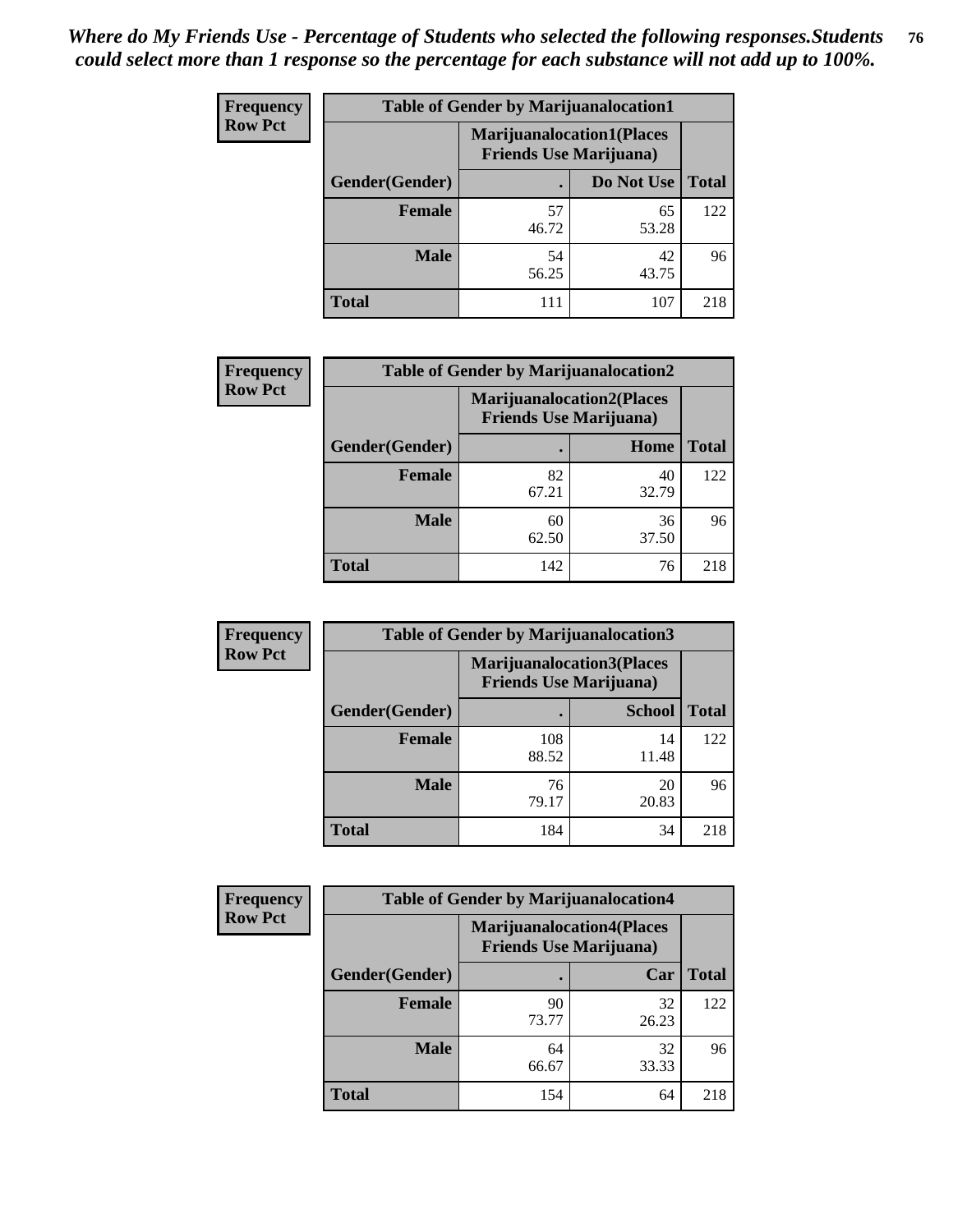| Frequency      | <b>Table of Gender by Marijuanalocation5</b> |                                                                    |                                 |              |
|----------------|----------------------------------------------|--------------------------------------------------------------------|---------------------------------|--------------|
| <b>Row Pct</b> |                                              | <b>Marijuanalocation5(Places</b><br><b>Friends Use Marijuana</b> ) |                                 |              |
|                | Gender(Gender)                               |                                                                    | <b>Friend's</b><br><b>House</b> | <b>Total</b> |
|                | <b>Female</b>                                | 68<br>55.74                                                        | 54<br>44.26                     | 122          |
|                | <b>Male</b>                                  | 53<br>55.21                                                        | 43<br>44.79                     | 96           |
|                | <b>Total</b>                                 | 121                                                                | 97                              | 218          |

| <b>Frequency</b> | <b>Table of Gender by Marijuanalocation6</b> |                                |                                  |              |  |
|------------------|----------------------------------------------|--------------------------------|----------------------------------|--------------|--|
| <b>Row Pct</b>   |                                              | <b>Friends Use Marijuana</b> ) | <b>Marijuanalocation6(Places</b> |              |  |
|                  | <b>Gender</b> (Gender)                       |                                | <b>Other</b>                     | <b>Total</b> |  |
|                  | <b>Female</b>                                | 89<br>72.95                    | 33<br>27.05                      | 122          |  |
|                  | <b>Male</b>                                  | 58<br>60.42                    | 38<br>39.58                      | 96           |  |
|                  | <b>Total</b>                                 | 147                            | 71                               | 218          |  |

| <b>Frequency</b> | <b>Table of Gender by Otherdruglocation1</b> |                                                                                |             |              |
|------------------|----------------------------------------------|--------------------------------------------------------------------------------|-------------|--------------|
| <b>Row Pct</b>   |                                              | <b>Otherdruglocation1(Places</b><br><b>Friends Use Other Illegal</b><br>Drugs) |             |              |
|                  | Gender(Gender)                               |                                                                                | Do Not Use  | <b>Total</b> |
|                  | <b>Female</b>                                | 37<br>30.33                                                                    | 85<br>69.67 | 122          |
|                  | <b>Male</b>                                  | 37<br>38.54                                                                    | 59<br>61.46 | 96           |
|                  | <b>Total</b>                                 | 74                                                                             | 144         | 218          |

| <b>Frequency</b> | <b>Table of Gender by Otherdruglocation2</b>                                   |             |             |              |
|------------------|--------------------------------------------------------------------------------|-------------|-------------|--------------|
| <b>Row Pct</b>   | <b>Otherdruglocation2(Places</b><br><b>Friends Use Other Illegal</b><br>Drugs) |             |             |              |
|                  | Gender(Gender)                                                                 |             | Home        | <b>Total</b> |
|                  | <b>Female</b>                                                                  | 98<br>80.33 | 24<br>19.67 | 122          |
|                  | <b>Male</b>                                                                    | 75<br>78.13 | 21<br>21.88 | 96           |
|                  | <b>Total</b>                                                                   | 173         | 45          | 218          |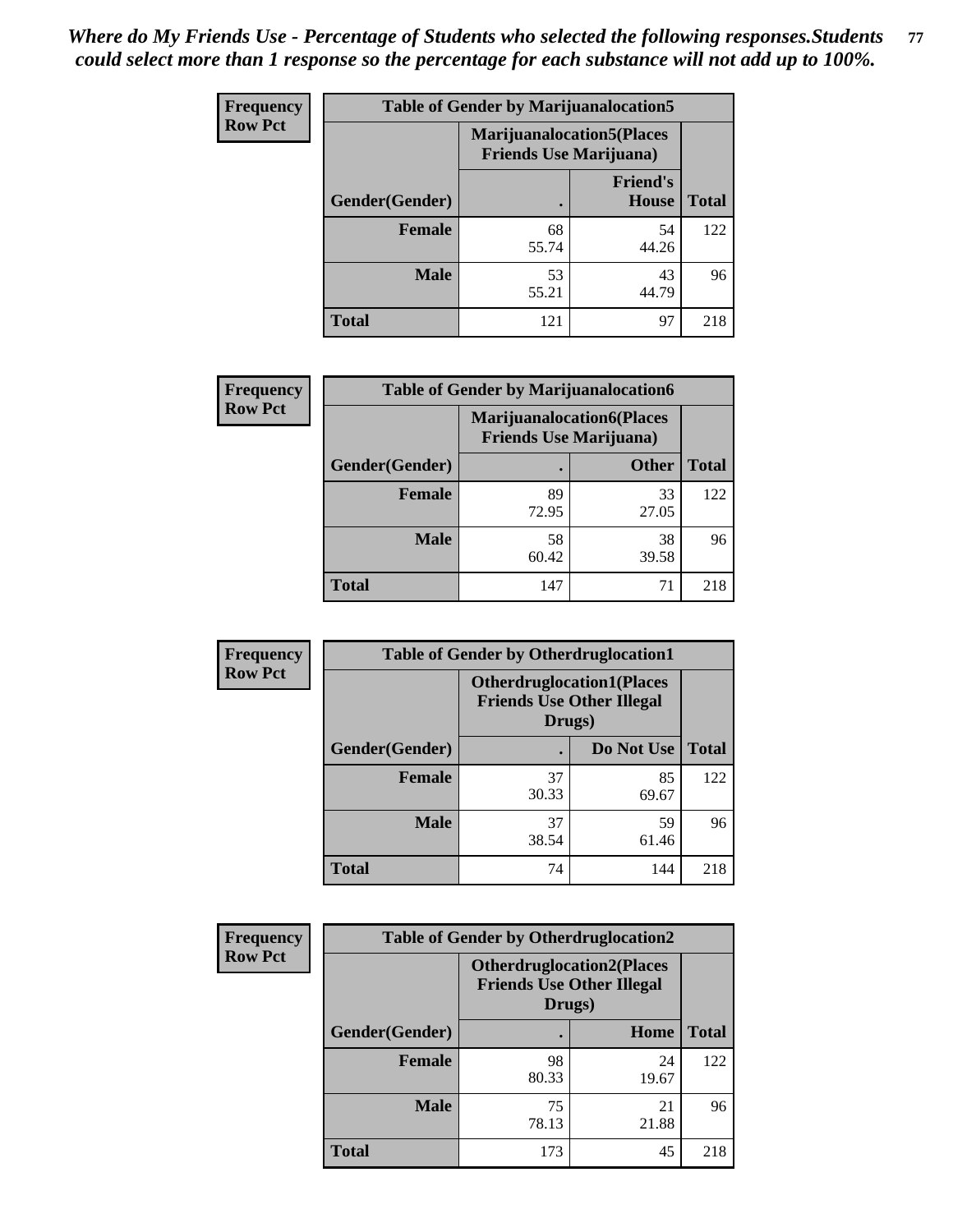| Frequency      | <b>Table of Gender by Otherdruglocation3</b> |                                                                                |               |              |
|----------------|----------------------------------------------|--------------------------------------------------------------------------------|---------------|--------------|
| <b>Row Pct</b> |                                              | <b>Otherdruglocation3(Places</b><br><b>Friends Use Other Illegal</b><br>Drugs) |               |              |
|                | Gender(Gender)                               |                                                                                | <b>School</b> | <b>Total</b> |
|                | <b>Female</b>                                | 109<br>89.34                                                                   | 13<br>10.66   | 122          |
|                | <b>Male</b>                                  | 78<br>81.25                                                                    | 18<br>18.75   | 96           |
|                | <b>Total</b>                                 | 187                                                                            | 31            | 218          |

| Frequency      | <b>Table of Gender by Otherdruglocation4</b> |                                                                                |             |              |
|----------------|----------------------------------------------|--------------------------------------------------------------------------------|-------------|--------------|
| <b>Row Pct</b> |                                              | <b>Otherdruglocation4(Places</b><br><b>Friends Use Other Illegal</b><br>Drugs) |             |              |
|                | Gender(Gender)                               |                                                                                | Car         | <b>Total</b> |
|                | <b>Female</b>                                | 101<br>82.79                                                                   | 21<br>17.21 | 122          |
|                | <b>Male</b>                                  | 78<br>81.25                                                                    | 18<br>18.75 | 96           |
|                | <b>Total</b>                                 | 179                                                                            | 39          | 218          |

| <b>Frequency</b> | <b>Table of Gender by Otherdruglocation5</b> |                                                                                |                                 |              |
|------------------|----------------------------------------------|--------------------------------------------------------------------------------|---------------------------------|--------------|
| <b>Row Pct</b>   |                                              | <b>Otherdruglocation5(Places</b><br><b>Friends Use Other Illegal</b><br>Drugs) |                                 |              |
|                  | Gender(Gender)                               |                                                                                | <b>Friend's</b><br><b>House</b> | <b>Total</b> |
|                  | <b>Female</b>                                | 95<br>77.87                                                                    | 27<br>22.13                     | 122          |
|                  | <b>Male</b>                                  | 73<br>76.04                                                                    | 23<br>23.96                     | 96           |
|                  | <b>Total</b>                                 | 168                                                                            | 50                              | 218          |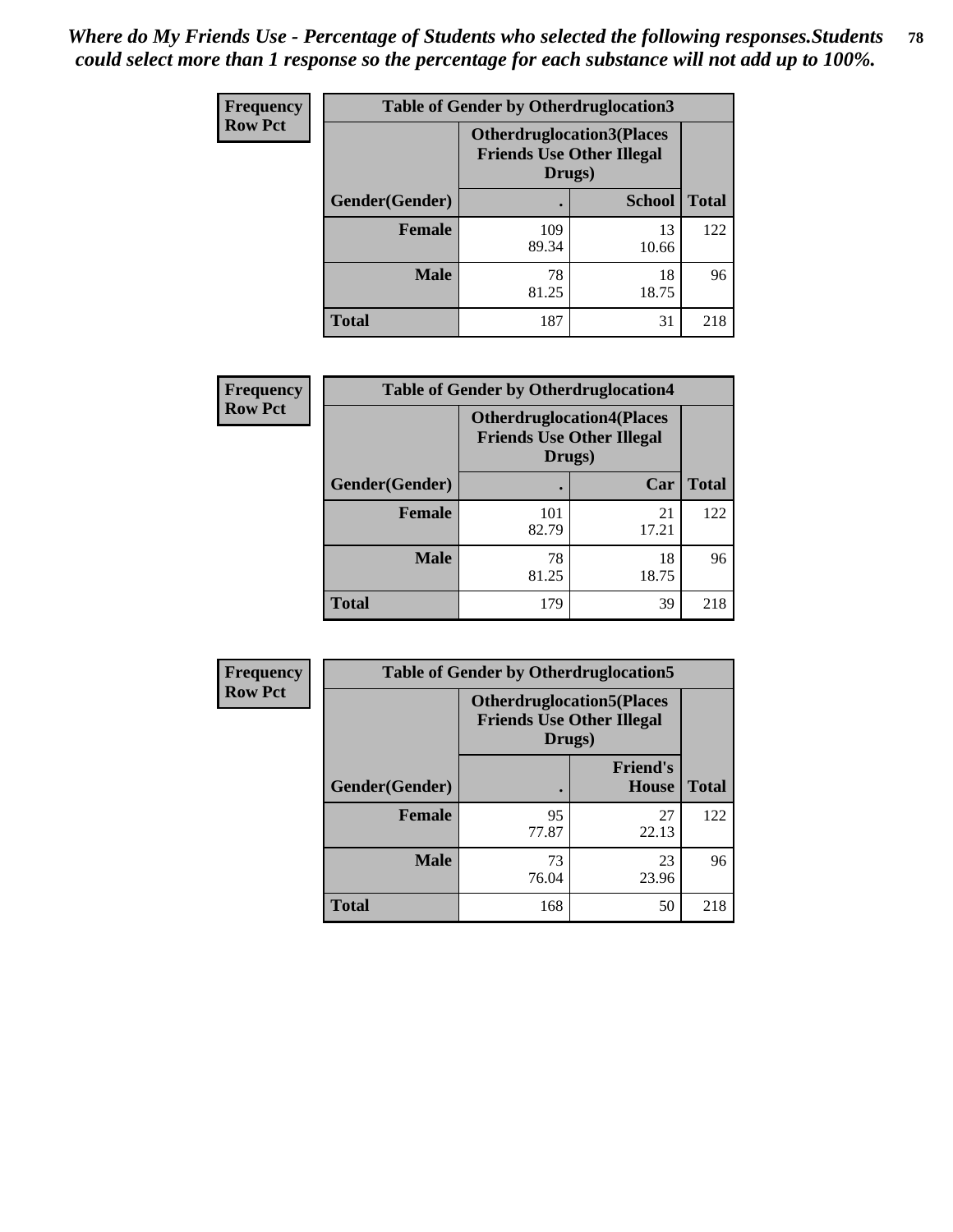| <b>Frequency</b> | <b>Table of Gender by Otherdruglocation6</b> |                                            |                                  |              |
|------------------|----------------------------------------------|--------------------------------------------|----------------------------------|--------------|
| <b>Row Pct</b>   |                                              | <b>Friends Use Other Illegal</b><br>Drugs) | <b>Otherdruglocation6(Places</b> |              |
|                  | Gender(Gender)                               |                                            | <b>Other</b>                     | <b>Total</b> |
|                  | <b>Female</b>                                | 98<br>80.33                                | 24<br>19.67                      | 122          |
|                  | <b>Male</b>                                  | 67<br>69.79                                | 29<br>30.21                      | 96           |
|                  | <b>Total</b>                                 | 165                                        | 53                               | 218          |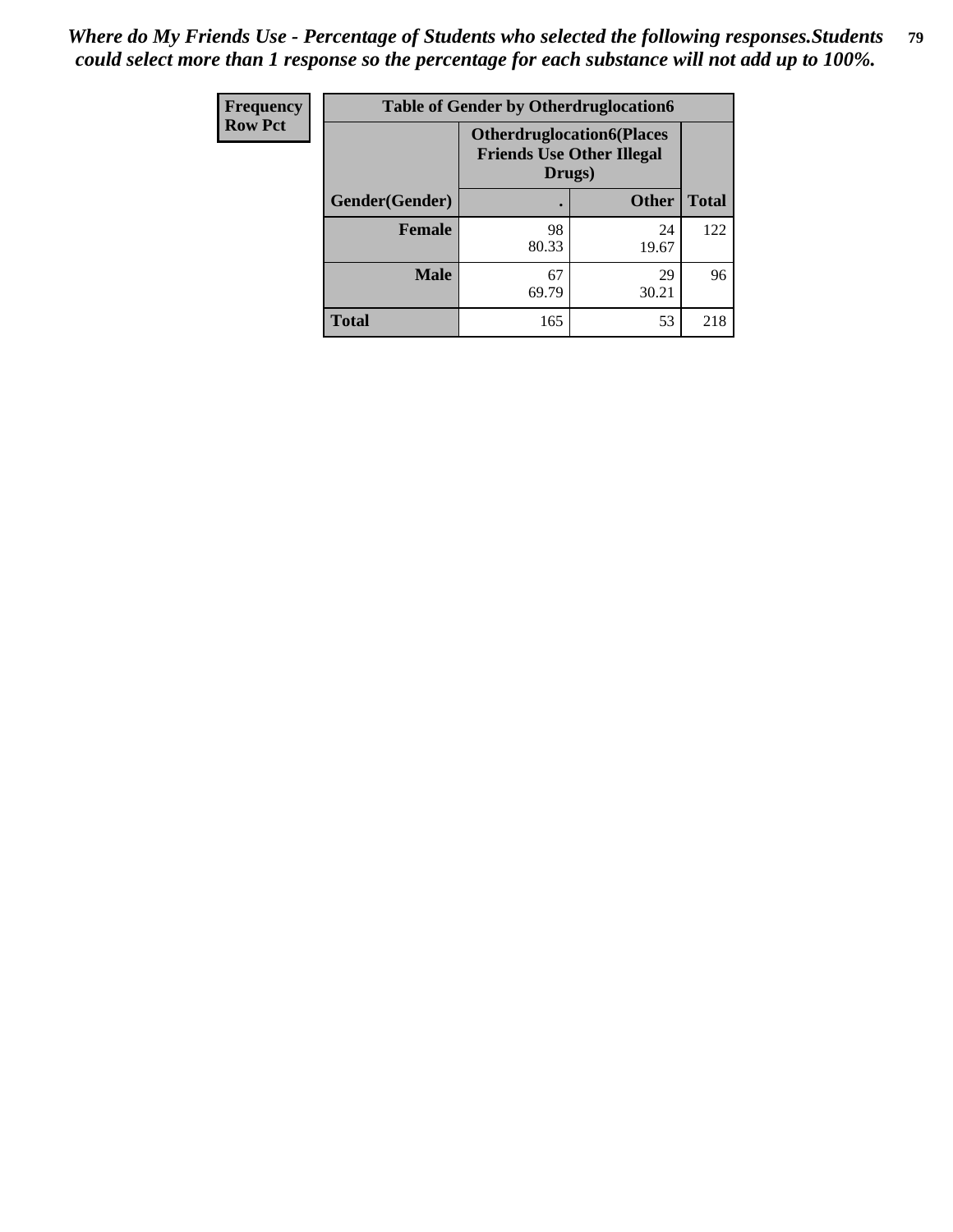| Frequency      | <b>Table of Gender by Alcoholtime1</b> |                                                          |                      |              |
|----------------|----------------------------------------|----------------------------------------------------------|----------------------|--------------|
| <b>Row Pct</b> |                                        | <b>Alcoholtime1(Times</b><br><b>Friends Use Alcohol)</b> |                      |              |
|                | Gender(Gender)                         | $\bullet$                                                | Do Not<br><b>Use</b> | <b>Total</b> |
|                | <b>Female</b>                          | 76<br>62.30                                              | 46<br>37.70          | 122          |
|                | <b>Male</b>                            | 58<br>60.42                                              | 38<br>39.58          | 96           |
|                | <b>Total</b>                           | 134                                                      | 84                   | 218          |

| Frequency      | <b>Table of Gender by Alcoholtime2</b> |                                                          |                            |              |
|----------------|----------------------------------------|----------------------------------------------------------|----------------------------|--------------|
| <b>Row Pct</b> |                                        | <b>Alcoholtime2(Times</b><br><b>Friends Use Alcohol)</b> |                            |              |
|                | Gender(Gender)                         |                                                          | <b>On Way</b><br>to School | <b>Total</b> |
|                | <b>Female</b>                          | 113<br>92.62                                             | 9<br>7.38                  | 122          |
|                | <b>Male</b>                            | 80<br>83.33                                              | 16<br>16.67                | 96           |
|                | <b>Total</b>                           | 193                                                      | 25                         | 218          |

| Frequency      | <b>Table of Gender by Alcoholtime3</b> |                                                   |                                |              |
|----------------|----------------------------------------|---------------------------------------------------|--------------------------------|--------------|
| <b>Row Pct</b> |                                        | Alcoholtime3(Times<br><b>Friends Use Alcohol)</b> |                                |              |
|                | Gender(Gender)                         |                                                   | <b>During</b><br><b>School</b> | <b>Total</b> |
|                | Female                                 | 112<br>91.80                                      | 10<br>8.20                     | 122          |
|                | <b>Male</b>                            | 84<br>87.50                                       | 12<br>12.50                    | 96           |
|                | <b>Total</b>                           | 196                                               | 22                             | 218          |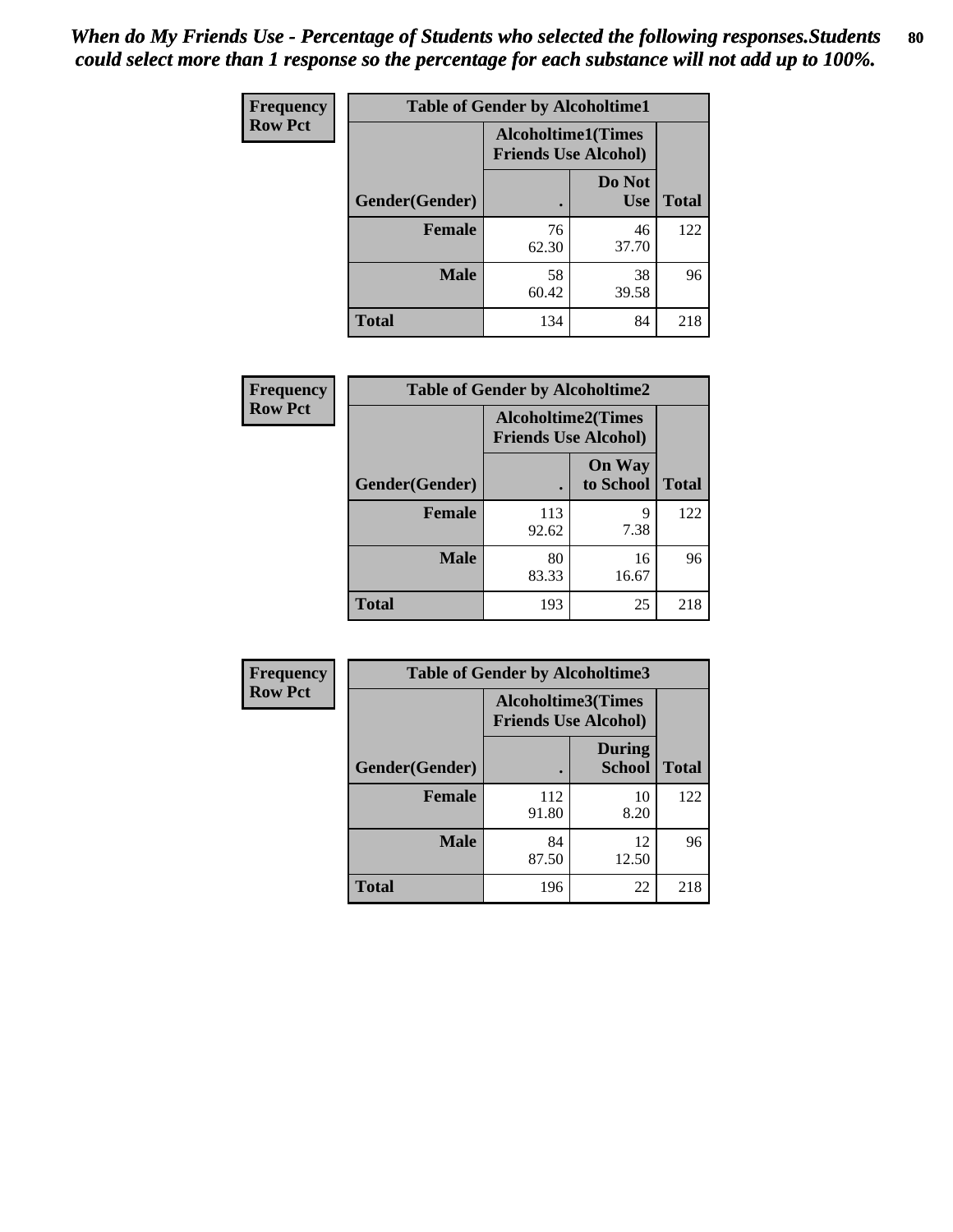*When do My Friends Use - Percentage of Students who selected the following responses.Students could select more than 1 response so the percentage for each substance will not add up to 100%.* **81**

| <b>Frequency</b> | <b>Table of Gender by Alcoholtime4</b> |                                                          |                                                |              |
|------------------|----------------------------------------|----------------------------------------------------------|------------------------------------------------|--------------|
| <b>Row Pct</b>   |                                        | <b>Alcoholtime4(Times</b><br><b>Friends Use Alcohol)</b> |                                                |              |
|                  | Gender(Gender)                         |                                                          | <b>On Way</b><br>Home<br>From<br><b>School</b> | <b>Total</b> |
|                  | <b>Female</b>                          | 110<br>90.16                                             | 12<br>9.84                                     | 122          |
|                  | <b>Male</b>                            | 82<br>85.42                                              | 14<br>14.58                                    | 96           |
|                  | <b>Total</b>                           | 192                                                      | 26                                             | 218          |

| <b>Frequency</b> | <b>Table of Gender by Alcoholtime5</b> |                                                          |                   |              |
|------------------|----------------------------------------|----------------------------------------------------------|-------------------|--------------|
| <b>Row Pct</b>   |                                        | <b>Alcoholtime5(Times</b><br><b>Friends Use Alcohol)</b> |                   |              |
|                  | Gender(Gender)                         |                                                          | <b>Weeknights</b> | <b>Total</b> |
|                  | <b>Female</b>                          | 94<br>77.05                                              | 28<br>22.95       | 122          |
|                  | <b>Male</b>                            | 68<br>70.83                                              | 28<br>29.17       | 96           |
|                  | <b>Total</b>                           | 162                                                      | 56                | 218          |

| <b>Frequency</b> | <b>Table of Gender by Alcoholtime6</b> |                                                           |             |              |
|------------------|----------------------------------------|-----------------------------------------------------------|-------------|--------------|
| <b>Row Pct</b>   |                                        | <b>Alcoholtime6</b> (Times<br><b>Friends Use Alcohol)</b> |             |              |
|                  | Gender(Gender)                         |                                                           | Weekends    | <b>Total</b> |
|                  | <b>Female</b>                          | 42<br>34.43                                               | 80<br>65.57 | 122          |
|                  | <b>Male</b>                            | 36<br>37.50                                               | 60<br>62.50 | 96           |
|                  | <b>Total</b>                           | 78                                                        | 140         | 218          |

| <b>Frequency</b> | <b>Table of Gender by Tobaccotime1</b> |                                                          |                      |              |
|------------------|----------------------------------------|----------------------------------------------------------|----------------------|--------------|
| <b>Row Pct</b>   |                                        | <b>Tobaccotime1(Times</b><br><b>Friends Use Tobacco)</b> |                      |              |
|                  | Gender(Gender)                         |                                                          | Do Not<br><b>Use</b> | <b>Total</b> |
|                  | <b>Female</b>                          | 56<br>45.90                                              | 66<br>54.10          | 122          |
|                  | <b>Male</b>                            | 50<br>52.08                                              | 46<br>47.92          | 96           |
|                  | <b>Total</b>                           | 106                                                      | 112                  | 218          |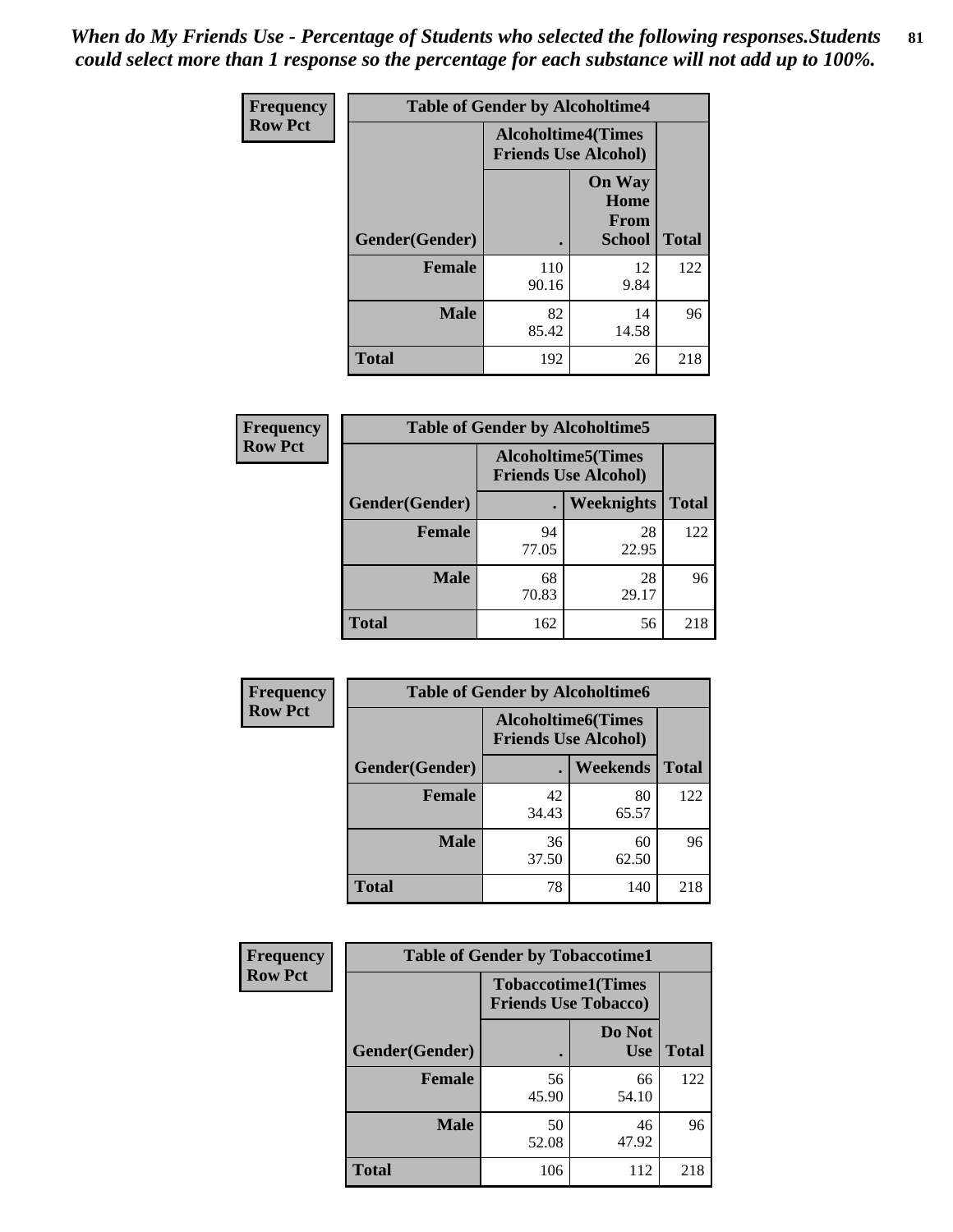| <b>Frequency</b> | <b>Table of Gender by Tobaccotime2</b> |                             |                            |              |
|------------------|----------------------------------------|-----------------------------|----------------------------|--------------|
| <b>Row Pct</b>   |                                        | <b>Friends Use Tobacco)</b> | <b>Tobaccotime2(Times</b>  |              |
|                  | Gender(Gender)                         |                             | <b>On Way</b><br>to School | <b>Total</b> |
|                  | <b>Female</b>                          | 90<br>73.77                 | 32<br>26.23                | 122          |
|                  | <b>Male</b>                            | 60<br>62.50                 | 36<br>37.50                | 96           |
|                  | <b>Total</b>                           | 150                         | 68                         | 218          |

| Frequency      | <b>Table of Gender by Tobaccotime3</b> |                                                          |                                |              |
|----------------|----------------------------------------|----------------------------------------------------------|--------------------------------|--------------|
| <b>Row Pct</b> |                                        | <b>Tobaccotime3(Times</b><br><b>Friends Use Tobacco)</b> |                                |              |
|                | Gender(Gender)                         |                                                          | <b>During</b><br><b>School</b> | <b>Total</b> |
|                | <b>Female</b>                          | 106<br>86.89                                             | 16<br>13.11                    | 122          |
|                | <b>Male</b>                            | 74<br>77.08                                              | 22<br>22.92                    | 96           |
|                | <b>Total</b>                           | 180                                                      | 38                             | 218          |

| Frequency      | <b>Table of Gender by Tobaccotime4</b> |                                                          |                                                |              |
|----------------|----------------------------------------|----------------------------------------------------------|------------------------------------------------|--------------|
| <b>Row Pct</b> |                                        | <b>Tobaccotime4(Times</b><br><b>Friends Use Tobacco)</b> |                                                |              |
|                | Gender(Gender)                         |                                                          | <b>On Way</b><br>Home<br>From<br><b>School</b> | <b>Total</b> |
|                | <b>Female</b>                          | 110<br>90.16                                             | 12<br>9.84                                     | 122          |
|                | <b>Male</b>                            | 82<br>85.42                                              | 14<br>14.58                                    | 96           |
|                | <b>Total</b>                           | 192                                                      | 26                                             | 218          |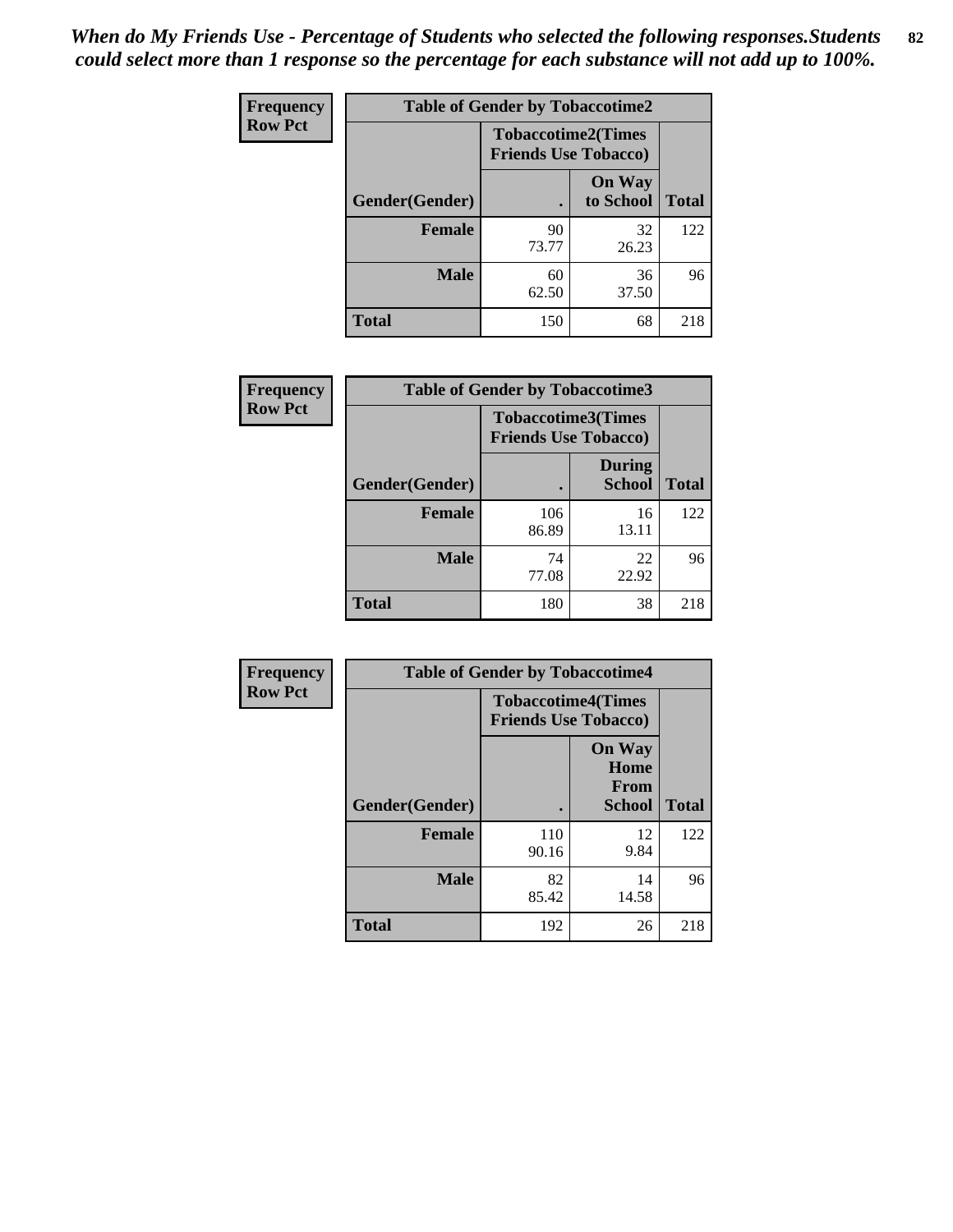| <b>Frequency</b> | <b>Table of Gender by Tobaccotime5</b> |             |                                                           |              |  |
|------------------|----------------------------------------|-------------|-----------------------------------------------------------|--------------|--|
| <b>Row Pct</b>   |                                        |             | <b>Tobaccotime5</b> (Times<br><b>Friends Use Tobacco)</b> |              |  |
|                  | Gender(Gender)                         |             | <b>Weeknights</b>                                         | <b>Total</b> |  |
|                  | <b>Female</b>                          | 75<br>61.48 | 47<br>38.52                                               | 122          |  |
|                  | <b>Male</b>                            | 57<br>59.38 | 39<br>40.63                                               | 96           |  |
|                  | <b>Total</b>                           | 132         | 86                                                        | 218          |  |

| <b>Frequency</b> | <b>Table of Gender by Tobaccotime6</b> |                                                          |                 |              |
|------------------|----------------------------------------|----------------------------------------------------------|-----------------|--------------|
| <b>Row Pct</b>   |                                        | <b>Tobaccotime6(Times</b><br><b>Friends Use Tobacco)</b> |                 |              |
|                  | Gender(Gender)                         |                                                          | <b>Weekends</b> | <b>Total</b> |
|                  | Female                                 | 67<br>54.92                                              | 55<br>45.08     | 122          |
|                  | <b>Male</b>                            | 50<br>52.08                                              | 46<br>47.92     | 96           |
|                  | <b>Total</b>                           | 117                                                      | 101             | 218          |

| <b>Frequency</b> | <b>Table of Gender by Marijuanatime1</b> |                                |                             |              |
|------------------|------------------------------------------|--------------------------------|-----------------------------|--------------|
| <b>Row Pct</b>   |                                          | <b>Friends Use Marijuana</b> ) | <b>Marijuanatime1(Times</b> |              |
|                  | Gender(Gender)                           |                                | Do Not Use                  | <b>Total</b> |
|                  | <b>Female</b>                            | 59<br>48.36                    | 63<br>51.64                 | 122          |
|                  | <b>Male</b>                              | 49<br>51.04                    | 47<br>48.96                 | 96           |
|                  | <b>Total</b>                             | 108                            | 110                         | 218          |

| <b>Frequency</b> | <b>Table of Gender by Marijuanatime2</b> |                                                               |                            |              |
|------------------|------------------------------------------|---------------------------------------------------------------|----------------------------|--------------|
| <b>Row Pct</b>   |                                          | <b>Marijuanatime2(Times</b><br><b>Friends Use Marijuana</b> ) |                            |              |
|                  | Gender(Gender)                           |                                                               | On Way to<br><b>School</b> | <b>Total</b> |
|                  | <b>Female</b>                            | 101<br>82.79                                                  | 21<br>17.21                | 122          |
|                  | <b>Male</b>                              | 65<br>67.71                                                   | 31<br>32.29                | 96           |
|                  | <b>Total</b>                             | 166                                                           | 52                         | 218          |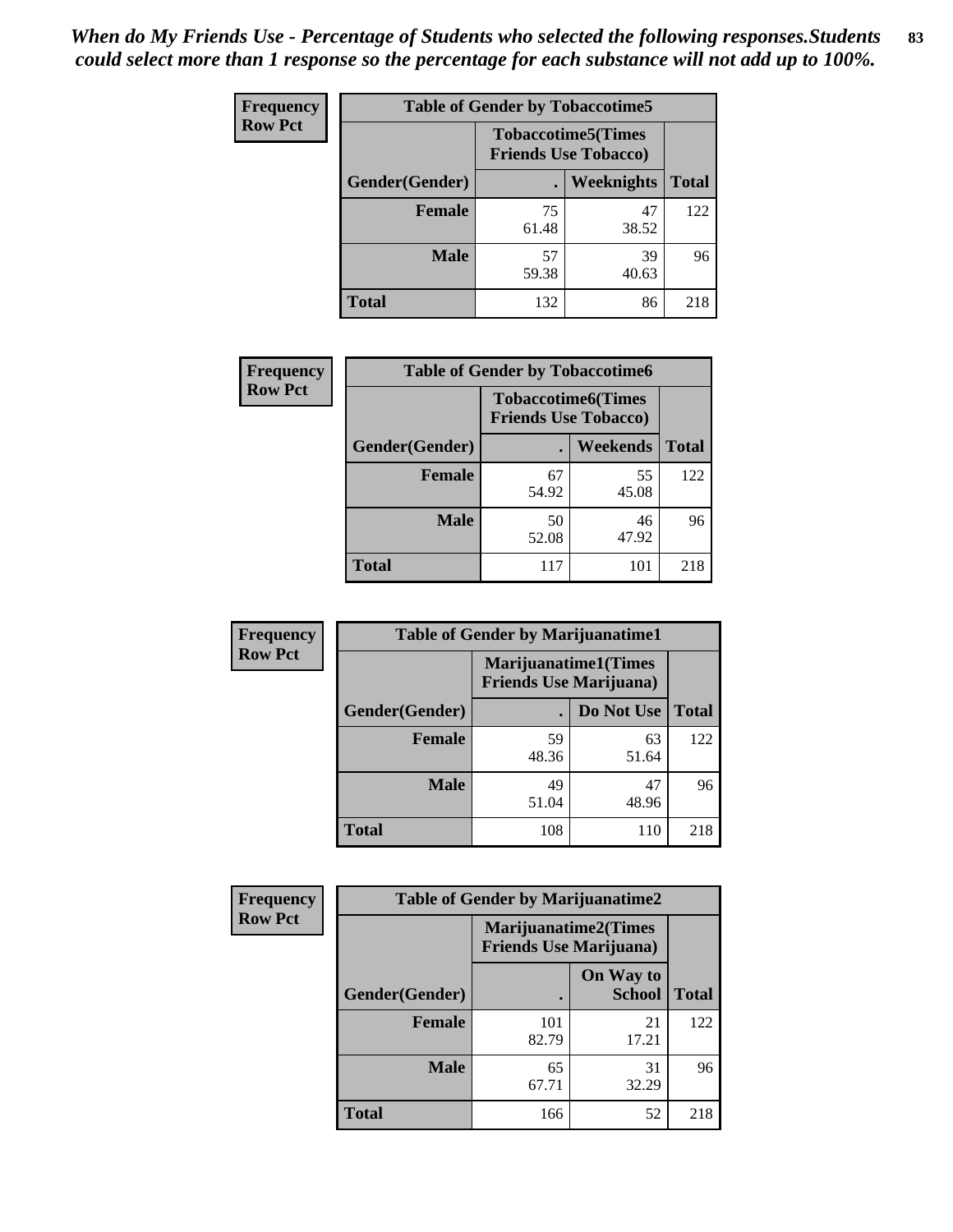*When do My Friends Use - Percentage of Students who selected the following responses.Students could select more than 1 response so the percentage for each substance will not add up to 100%.* **84**

| <b>Frequency</b> | Table of Gender by Marijuanatime3 |                                                        |                                |              |
|------------------|-----------------------------------|--------------------------------------------------------|--------------------------------|--------------|
| <b>Row Pct</b>   |                                   | Marijuanatime3(Times<br><b>Friends Use Marijuana</b> ) |                                |              |
|                  | Gender(Gender)                    |                                                        | <b>During</b><br><b>School</b> | <b>Total</b> |
|                  | <b>Female</b>                     | 107<br>87.70                                           | 15<br>12.30                    | 122          |
|                  | <b>Male</b>                       | 73<br>76.04                                            | 23<br>23.96                    | 96           |
|                  | <b>Total</b>                      | 180                                                    | 38                             | 218          |

| Frequency      | <b>Table of Gender by Marijuanatime4</b> |                                                                |                                                       |              |
|----------------|------------------------------------------|----------------------------------------------------------------|-------------------------------------------------------|--------------|
| <b>Row Pct</b> |                                          | <b>Marijuanatime4</b> (Times<br><b>Friends Use Marijuana</b> ) |                                                       |              |
|                | Gender(Gender)                           |                                                                | <b>On Way</b><br>Home<br><b>From</b><br><b>School</b> | <b>Total</b> |
|                | <b>Female</b>                            | 98<br>80.33                                                    | 24<br>19.67                                           | 122          |
|                | <b>Male</b>                              | 66<br>68.75                                                    | 30<br>31.25                                           | 96           |
|                | <b>Total</b>                             | 164                                                            | 54                                                    | 218          |

| Frequency      | <b>Table of Gender by Marijuanatime5</b> |             |                                                                |              |  |
|----------------|------------------------------------------|-------------|----------------------------------------------------------------|--------------|--|
| <b>Row Pct</b> |                                          |             | <b>Marijuanatime5</b> (Times<br><b>Friends Use Marijuana</b> ) |              |  |
|                | Gender(Gender)                           |             | Weeknights                                                     | <b>Total</b> |  |
|                | <b>Female</b>                            | 86<br>70.49 | 36<br>29.51                                                    | 122          |  |
|                | <b>Male</b>                              | 59<br>61.46 | 37<br>38.54                                                    | 96           |  |
|                | <b>Total</b>                             | 145         | 73                                                             | 218          |  |

| Frequency      | <b>Table of Gender by Marijuanatime6</b> |                                                               |                 |              |
|----------------|------------------------------------------|---------------------------------------------------------------|-----------------|--------------|
| <b>Row Pct</b> |                                          | <b>Marijuanatime6(Times</b><br><b>Friends Use Marijuana</b> ) |                 |              |
|                | Gender(Gender)                           |                                                               | <b>Weekends</b> | <b>Total</b> |
|                | <b>Female</b>                            | 62<br>50.82                                                   | 60<br>49.18     | 122          |
|                | <b>Male</b>                              | 48<br>50.00                                                   | 48<br>50.00     | 96           |
|                | <b>Total</b>                             | 110                                                           | 108             | 218          |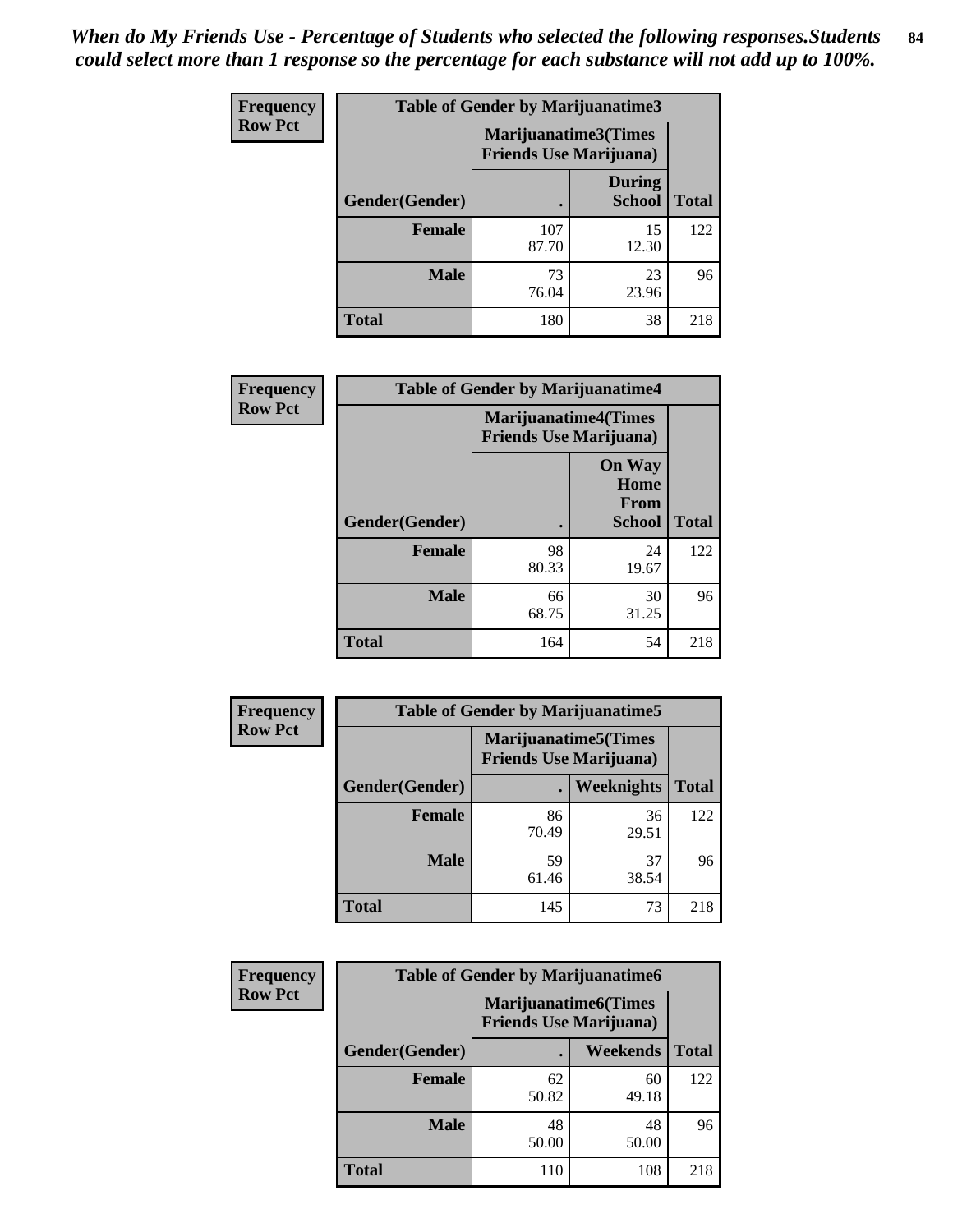*When do My Friends Use - Percentage of Students who selected the following responses.Students could select more than 1 response so the percentage for each substance will not add up to 100%.* **85**

| <b>Frequency</b> | <b>Table of Gender by Otherdrugtime1</b> |                                                                                    |                    |     |  |
|------------------|------------------------------------------|------------------------------------------------------------------------------------|--------------------|-----|--|
| <b>Row Pct</b>   |                                          | <b>Otherdrugtime1</b> (Times<br><b>Friends Use Other</b><br><b>Illegal Drugs</b> ) |                    |     |  |
|                  | Gender(Gender)                           |                                                                                    | Do Not Use   Total |     |  |
|                  | <b>Female</b>                            | 37<br>30.33                                                                        | 85<br>69.67        | 122 |  |
|                  | <b>Male</b>                              | 22<br>22.92                                                                        | 74<br>77.08        | 96  |  |
|                  | <b>Total</b>                             | 59                                                                                 | 159                | 218 |  |

| Frequency      | <b>Table of Gender by Otherdrugtime2</b> |                        |                                                         |              |
|----------------|------------------------------------------|------------------------|---------------------------------------------------------|--------------|
| <b>Row Pct</b> |                                          | <b>Illegal Drugs</b> ) | <b>Otherdrugtime2(Times</b><br><b>Friends Use Other</b> |              |
|                | Gender(Gender)                           |                        | On Way to<br><b>School</b>                              | <b>Total</b> |
|                | <b>Female</b>                            | 111<br>90.98           | 11<br>9.02                                              | 122          |
|                | <b>Male</b>                              | 82<br>85.42            | 14<br>14.58                                             | 96           |
|                | <b>Total</b>                             | 193                    | 25                                                      | 218          |

| Frequency      | <b>Table of Gender by Otherdrugtime3</b> |                       |                                                         |              |
|----------------|------------------------------------------|-----------------------|---------------------------------------------------------|--------------|
| <b>Row Pct</b> |                                          | <b>Illegal Drugs)</b> | <b>Otherdrugtime3(Times</b><br><b>Friends Use Other</b> |              |
|                | Gender(Gender)                           |                       | <b>During</b><br><b>School</b>                          | <b>Total</b> |
|                | <b>Female</b>                            | 111<br>90.98          | 11<br>9.02                                              | 122          |
|                | <b>Male</b>                              | 82<br>85.42           | 14<br>14.58                                             | 96           |
|                | <b>Total</b>                             | 193                   | 25                                                      | 218          |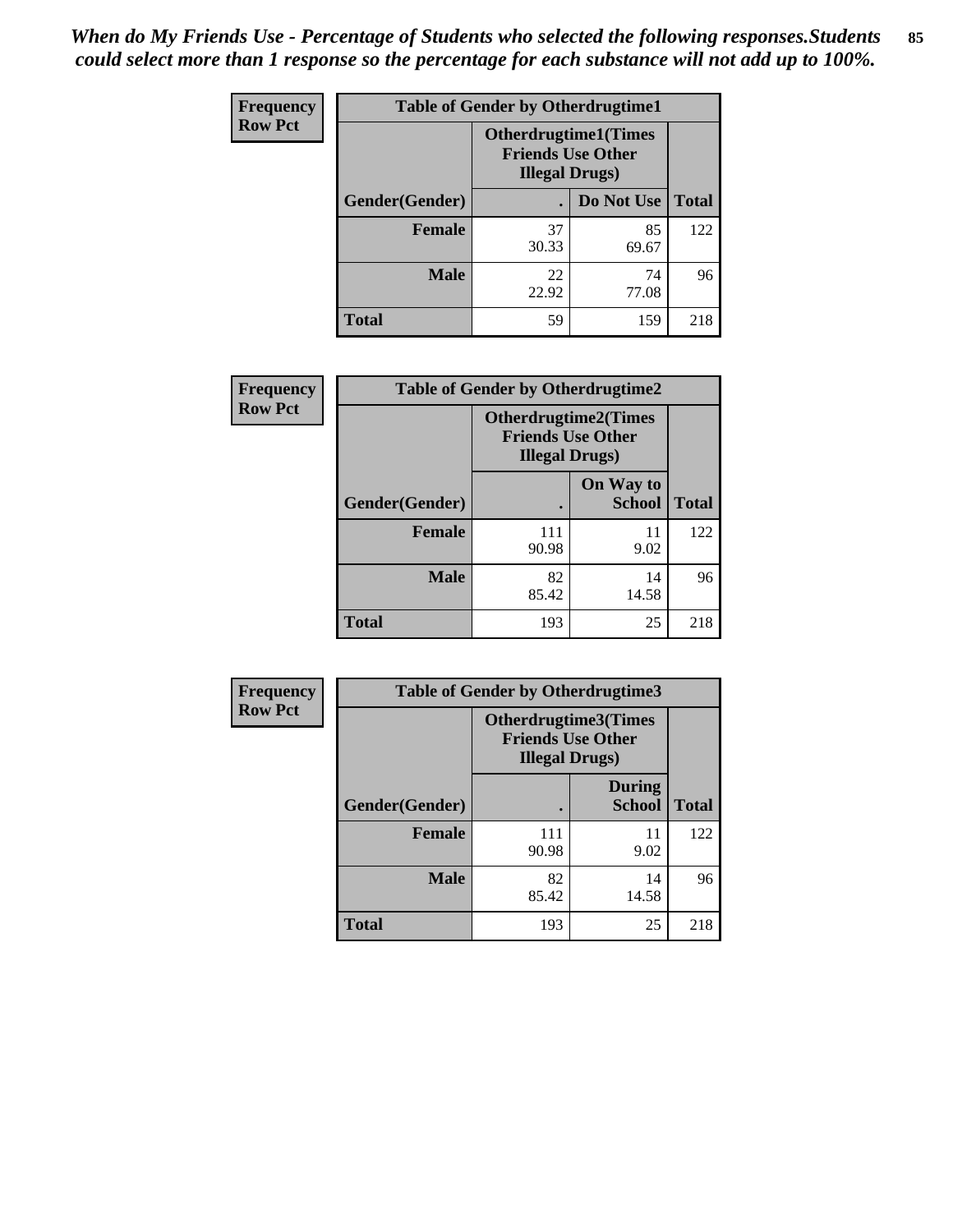*When do My Friends Use - Percentage of Students who selected the following responses.Students could select more than 1 response so the percentage for each substance will not add up to 100%.* **86**

| <b>Frequency</b> | <b>Table of Gender by Otherdrugtime4</b> |                        |                                                         |              |
|------------------|------------------------------------------|------------------------|---------------------------------------------------------|--------------|
| <b>Row Pct</b>   |                                          | <b>Illegal Drugs</b> ) | <b>Otherdrugtime4(Times</b><br><b>Friends Use Other</b> |              |
|                  | Gender(Gender)                           |                        | <b>On Way</b><br>Home<br>From<br><b>School</b>          | <b>Total</b> |
|                  | Female                                   | 111<br>90.98           | 11<br>9.02                                              | 122          |
|                  | <b>Male</b>                              | 80<br>83.33            | 16<br>16.67                                             | 96           |
|                  | <b>Total</b>                             | 191                    | 27                                                      | 218          |

| Frequency      | <b>Table of Gender by Otherdrugtime5</b> |                                                                                    |                   |              |
|----------------|------------------------------------------|------------------------------------------------------------------------------------|-------------------|--------------|
| <b>Row Pct</b> |                                          | <b>Otherdrugtime5</b> (Times<br><b>Friends Use Other</b><br><b>Illegal Drugs</b> ) |                   |              |
|                | Gender(Gender)                           |                                                                                    | <b>Weeknights</b> | <b>Total</b> |
|                | <b>Female</b>                            | 99<br>81.15                                                                        | 23<br>18.85       | 122          |
|                | <b>Male</b>                              | 79<br>82.29                                                                        | 17<br>17.71       | 96           |
|                | <b>Total</b>                             | 178                                                                                | 40                | 218          |

| <b>Frequency</b> | <b>Table of Gender by Otherdrugtime6</b> |                                                                                   |             |              |
|------------------|------------------------------------------|-----------------------------------------------------------------------------------|-------------|--------------|
| <b>Row Pct</b>   |                                          | <b>Otherdrugtime6(Times</b><br><b>Friends Use Other</b><br><b>Illegal Drugs</b> ) |             |              |
|                  | Gender(Gender)                           |                                                                                   | Weekends    | <b>Total</b> |
|                  | Female                                   | 83<br>68.03                                                                       | 39<br>31.97 | 122          |
|                  | <b>Male</b>                              | 75<br>78.13                                                                       | 21<br>21.88 | 96           |
|                  | <b>Total</b>                             | 158                                                                               | 60          | 218          |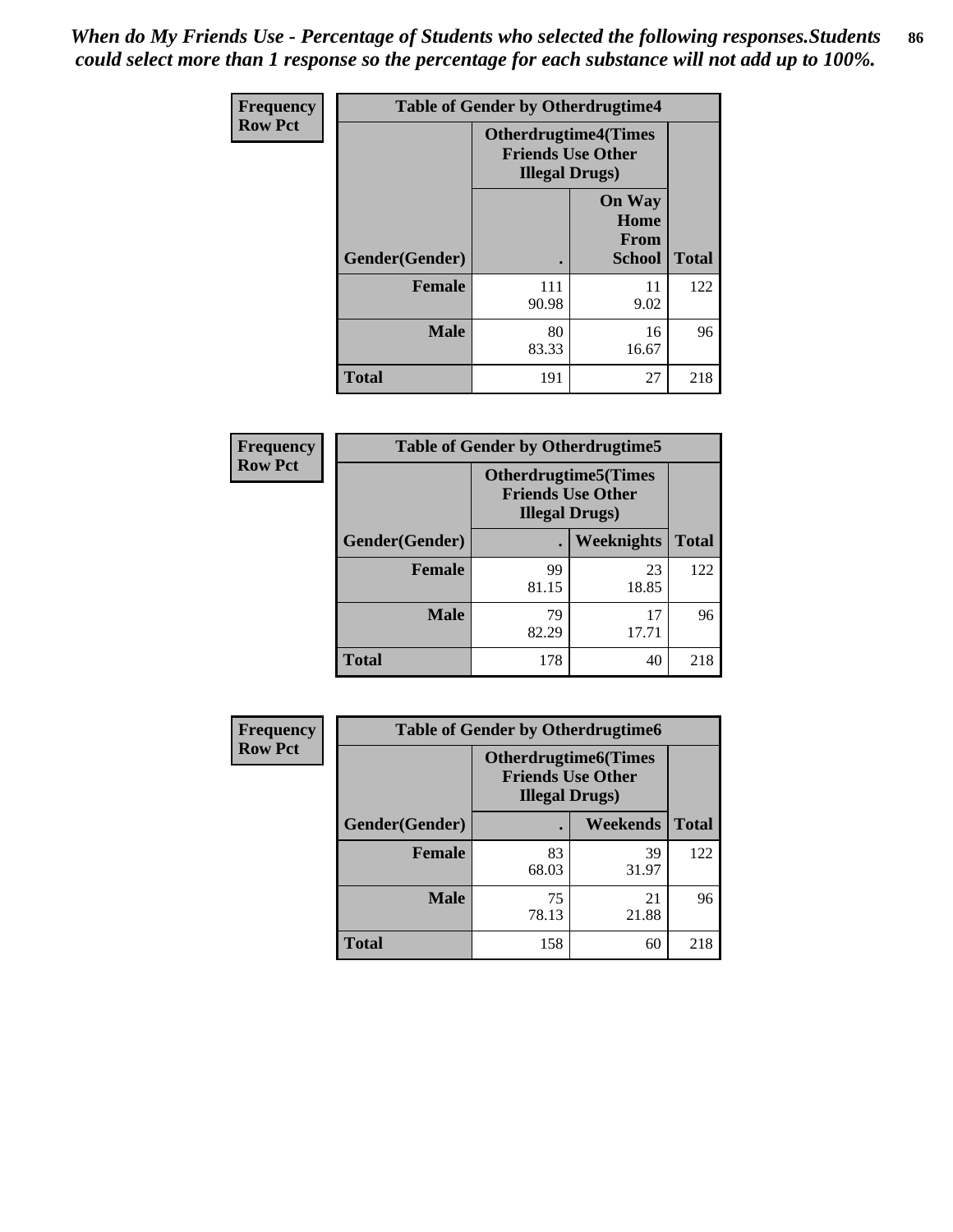# *Other Questions* **87**

| Frequency      | <b>Table of Gender by Educationalcohol</b> |                                                                                                                               |                |              |  |
|----------------|--------------------------------------------|-------------------------------------------------------------------------------------------------------------------------------|----------------|--------------|--|
| <b>Row Pct</b> |                                            | Educationalcohol(I<br>have been taught<br>about alcohol,<br>tobacco,<br>and other drugs<br>within the last year<br>at school) |                |              |  |
|                | Gender(Gender)                             | Yes                                                                                                                           | N <sub>0</sub> | <b>Total</b> |  |
|                | Female                                     | 87<br>71.31                                                                                                                   | 35<br>28.69    | 122          |  |
|                | <b>Male</b>                                | 61<br>63.54                                                                                                                   | 35<br>36.46    | 96           |  |
|                | Total                                      | 148                                                                                                                           | 70             | 218          |  |

| Frequency      | <b>Table of Gender by Rodedrinking</b> |                                                                                                                     |             |              |  |  |
|----------------|----------------------------------------|---------------------------------------------------------------------------------------------------------------------|-------------|--------------|--|--|
| <b>Row Pct</b> |                                        | Rodedrinking(In<br>the past 30 days I<br>have ridden in a<br>car with a driver<br>who had been<br>drinking alcohol) |             |              |  |  |
|                | Gender(Gender)                         | Yes                                                                                                                 | $\bf N_0$   | <b>Total</b> |  |  |
|                | <b>Female</b>                          | 33<br>27.05                                                                                                         | 89<br>72.95 | 122          |  |  |
|                | <b>Male</b>                            | 14<br>14.58                                                                                                         | 82<br>85.42 | 96           |  |  |
|                | <b>Total</b>                           | 47                                                                                                                  | 171         | 218          |  |  |

| Frequency      | <b>Table of Gender by Drugsschool</b> |                                                                                                                                     |                |              |  |
|----------------|---------------------------------------|-------------------------------------------------------------------------------------------------------------------------------------|----------------|--------------|--|
| <b>Row Pct</b> |                                       | <b>Drugsschool</b> (During<br>the past 12 months,<br>I have been offered,<br>sold,<br>or given illegal drugs<br>on school property) |                |              |  |
|                | Gender(Gender)                        | <b>Yes</b>                                                                                                                          | N <sub>0</sub> | <b>Total</b> |  |
|                | <b>Female</b>                         | 29<br>23.77                                                                                                                         | 93<br>76.23    | 122          |  |
|                | <b>Male</b>                           | 33<br>34.38                                                                                                                         | 63<br>65.63    | 96           |  |
|                | <b>Total</b>                          | 62                                                                                                                                  | 156            | 218          |  |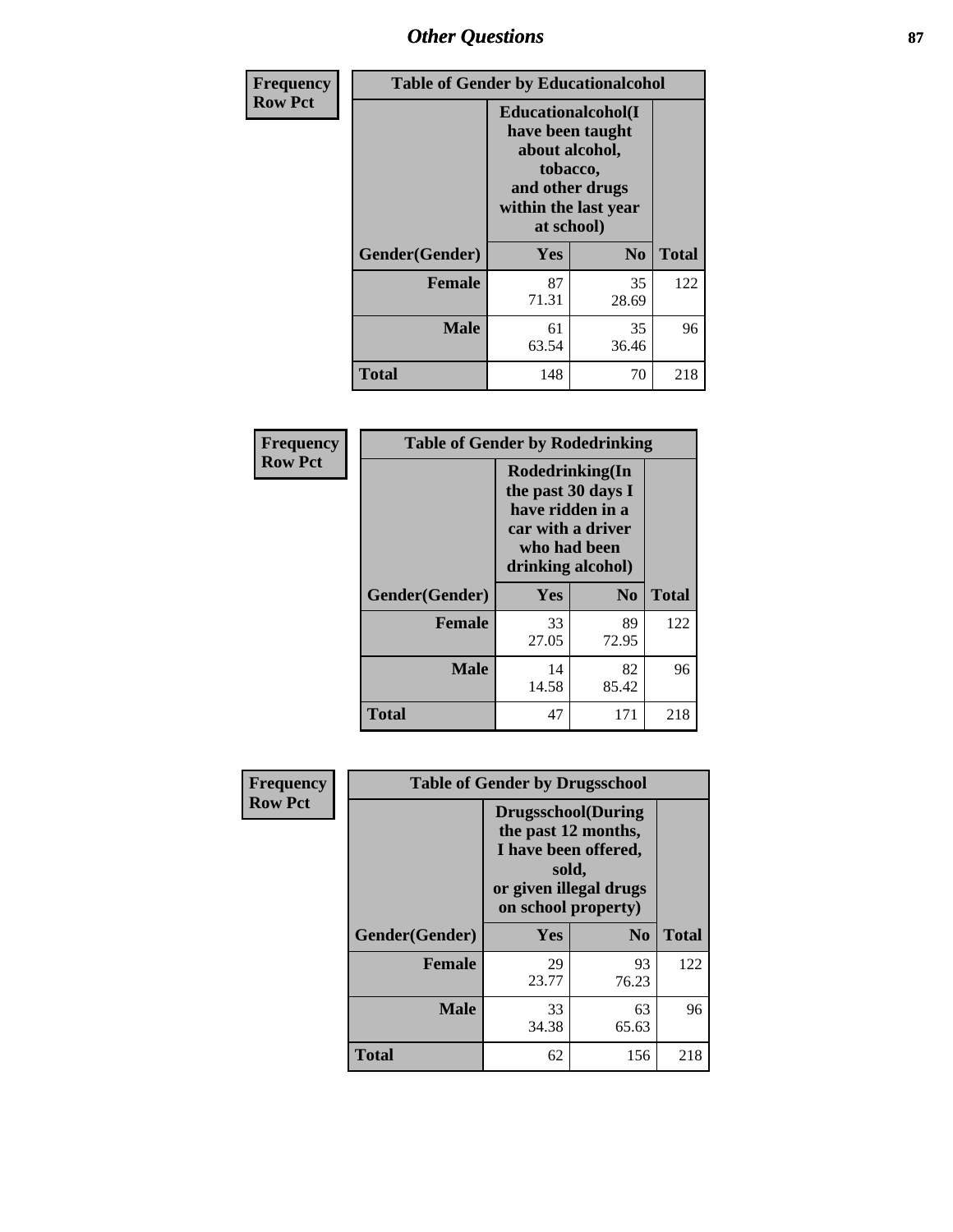# *Other Questions* **88**

**Frequency Row Pct**

| <b>Table of Gender by Bingedrinking</b> |                         |                                                                                                         |                        |                   |                        |                               |                                     |              |
|-----------------------------------------|-------------------------|---------------------------------------------------------------------------------------------------------|------------------------|-------------------|------------------------|-------------------------------|-------------------------------------|--------------|
|                                         |                         | Bingedrinking(I have drunk five or more<br>drinks of alcohol at one sitting during the<br>last 30 days) |                        |                   |                        |                               |                                     |              |
| <b>Gender</b> (Gender)                  | $\bf{0}$<br><b>Days</b> | 1 or<br>days                                                                                            | 3 to<br>5<br>days      | 6 to<br>9<br>days | 10<br>to<br>19<br>days | <b>20</b><br>to<br>29<br>days | All<br>30<br>days                   | <b>Total</b> |
| <b>Female</b>                           | 103<br>84.43            | 6<br>4.92                                                                                               | $\overline{2}$<br>1.64 | 2<br>1.64         | 2<br>1.64              | 2<br>1.64                     | 5<br>4.10                           | 122          |
| <b>Male</b>                             | 75<br>78.13             | 6<br>6.25                                                                                               | 1.04                   | 0<br>0.00         | 6<br>6.25              | 6<br>6.25                     | $\mathcal{D}_{\mathcal{L}}$<br>2.08 | 96           |
| <b>Total</b>                            | 178                     | 12                                                                                                      | 3                      | $\mathfrak{D}$    | 8                      | 8                             | 7                                   | 218          |

| Frequency      | <b>Table of Gender by Educationaids</b> |                                                                                                 |                |              |  |  |
|----------------|-----------------------------------------|-------------------------------------------------------------------------------------------------|----------------|--------------|--|--|
| <b>Row Pct</b> |                                         | <b>Educationaids</b> (I<br>have been taught<br>about HIV/AIDS<br>at school in the<br>past year) |                |              |  |  |
|                | Gender(Gender)                          | Yes                                                                                             | N <sub>0</sub> | <b>Total</b> |  |  |
|                | <b>Female</b>                           | 90<br>73.77                                                                                     | 32<br>26.23    | 122          |  |  |
|                | <b>Male</b>                             | 64<br>66.67                                                                                     | 32<br>33.33    | 96           |  |  |
|                | <b>Total</b>                            | 154                                                                                             | 64             | 218          |  |  |

| <b>Frequency</b> | <b>Table of Gender by Suicideconsider</b> |                 |                |       |  |
|------------------|-------------------------------------------|-----------------|----------------|-------|--|
| <b>Row Pct</b>   |                                           | Suicideconsider |                |       |  |
|                  | Gender(Gender)                            | Yes             | N <sub>0</sub> | Total |  |
|                  | <b>Female</b>                             | 13<br>10.66     | 109<br>89.34   | 122   |  |
|                  | <b>Male</b>                               | 12<br>12.50     | 84<br>87.50    | 96    |  |
|                  | <b>Total</b>                              | 25              | 193            | 218   |  |